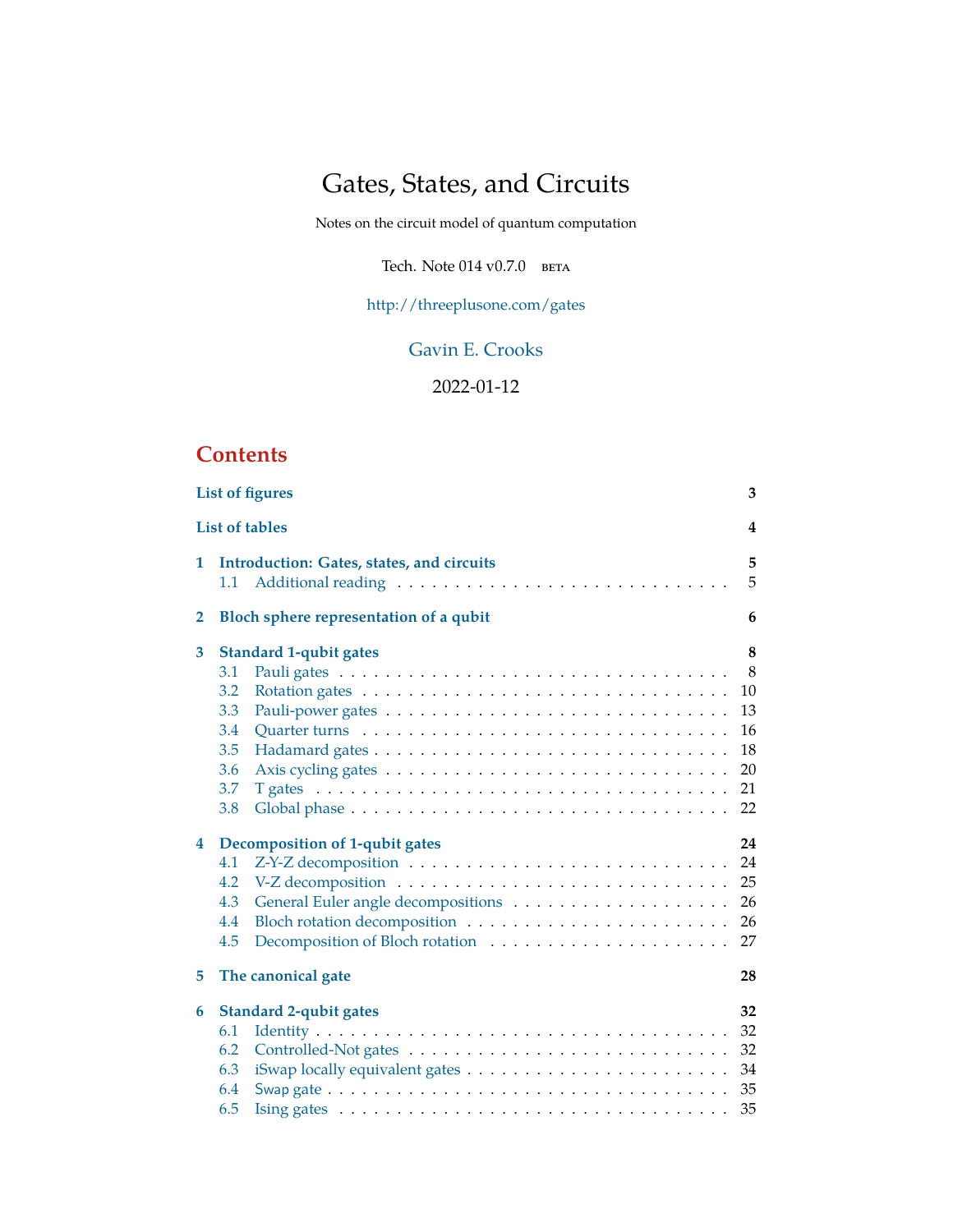## **CONTENTS**

|                                  | 6.6                                                                                         | 38 |  |  |  |
|----------------------------------|---------------------------------------------------------------------------------------------|----|--|--|--|
|                                  | 6.7                                                                                         | 39 |  |  |  |
|                                  | 6.8                                                                                         | 40 |  |  |  |
|                                  | 6.9                                                                                         | 41 |  |  |  |
|                                  |                                                                                             | 45 |  |  |  |
|                                  |                                                                                             | 46 |  |  |  |
| 7                                | Decomposition of 2-qubit gates                                                              | 47 |  |  |  |
|                                  | 7.1                                                                                         | 47 |  |  |  |
|                                  | 7.2                                                                                         | 48 |  |  |  |
|                                  | 7.3                                                                                         | 49 |  |  |  |
|                                  | 7.4                                                                                         | 49 |  |  |  |
|                                  | 7.5                                                                                         | 50 |  |  |  |
| 8                                | <b>Standard 3-qubit gates</b>                                                               | 53 |  |  |  |
| 9                                | <b>Controlled unitary gates</b>                                                             | 58 |  |  |  |
|                                  | 9.1                                                                                         | 58 |  |  |  |
|                                  | 9.2                                                                                         | 58 |  |  |  |
|                                  | 9.3                                                                                         | 58 |  |  |  |
|                                  | 9.4                                                                                         | 58 |  |  |  |
|                                  | 9.5<br>Demultiplexing a multiplexed- $R_z$ gate $\ldots \ldots \ldots \ldots \ldots \ldots$ | 59 |  |  |  |
|                                  | 10 Decomposition of multi-qubit gates                                                       | 60 |  |  |  |
|                                  |                                                                                             | 60 |  |  |  |
|                                  |                                                                                             | 61 |  |  |  |
|                                  | 10.3 Decomposition of controlled-unitary gates                                              | 62 |  |  |  |
|                                  |                                                                                             | 62 |  |  |  |
| 11 Pauli Group and Pauli Algebra |                                                                                             |    |  |  |  |
|                                  | <b>12 Clifford Gates</b>                                                                    | 65 |  |  |  |
|                                  |                                                                                             | 65 |  |  |  |
|                                  |                                                                                             | 66 |  |  |  |
|                                  |                                                                                             | 68 |  |  |  |
|                                  | A Weyl Chamber                                                                              | 70 |  |  |  |
|                                  | Bibliography                                                                                |    |  |  |  |
|                                  | <b>Index</b>                                                                                |    |  |  |  |
|                                  |                                                                                             |    |  |  |  |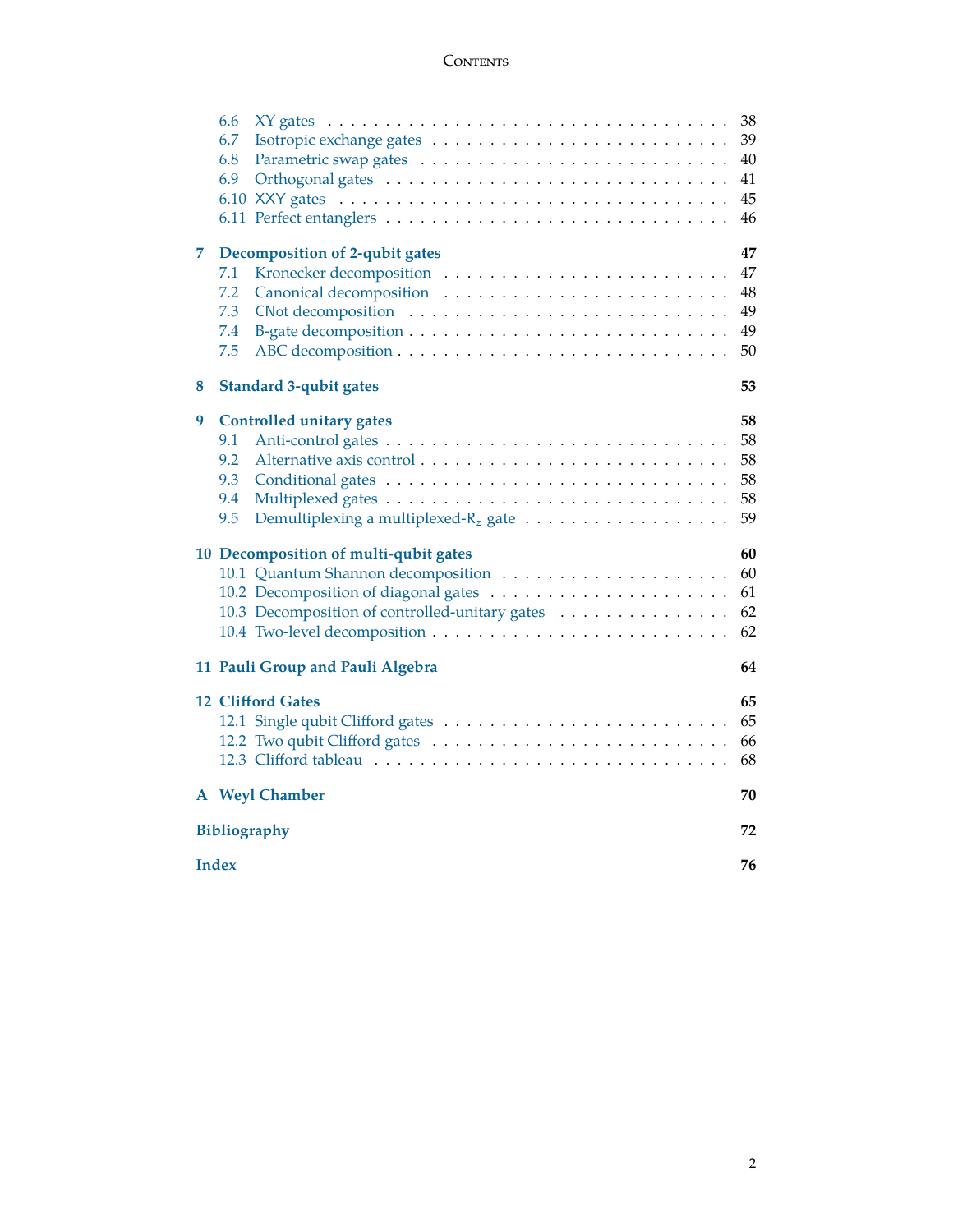# **List of Figures**

<span id="page-2-0"></span>

| 2.1 Bloch sphere representation of single qubit states. 6             |  |
|-----------------------------------------------------------------------|--|
| 2.2 Location of standard basis states on the Bloch sphere. 7          |  |
|                                                                       |  |
|                                                                       |  |
|                                                                       |  |
| 3.4 Coordinates of the 6-Hadamard like gates. 20                      |  |
| 5.1 Location of the 11 principal 2-qubit gates in the Weyl chamber 30 |  |
| A.1 The Weyl chamber of canonical non-local 2 qubit gates 70          |  |
|                                                                       |  |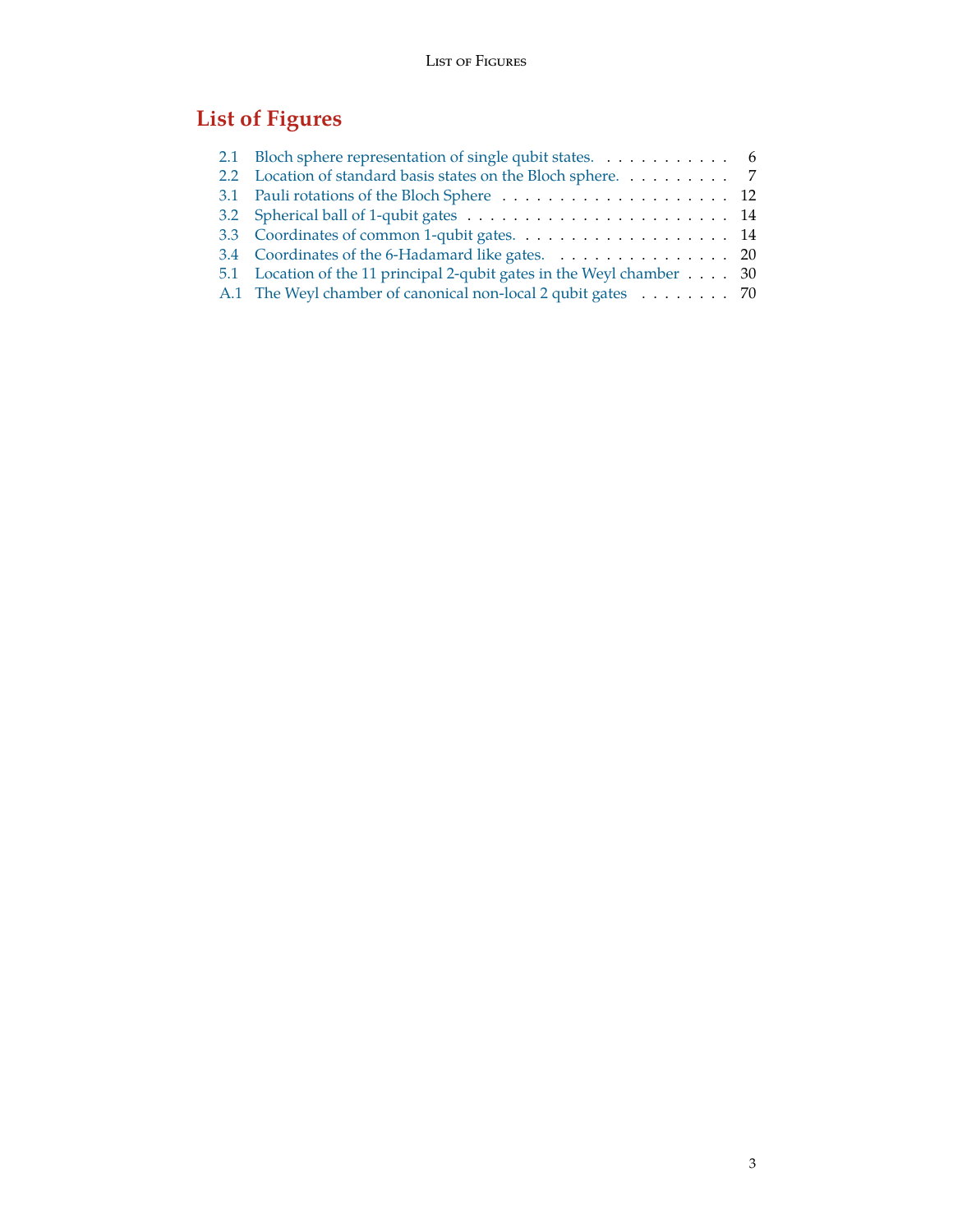# <span id="page-3-0"></span>**List of Tables**

| 5.1 Canonical coordinates of common 2-qubit gates 31 |  |
|------------------------------------------------------|--|
|                                                      |  |
| 12.2 Clifford tableaus for select 2-qubit gates 68   |  |
|                                                      |  |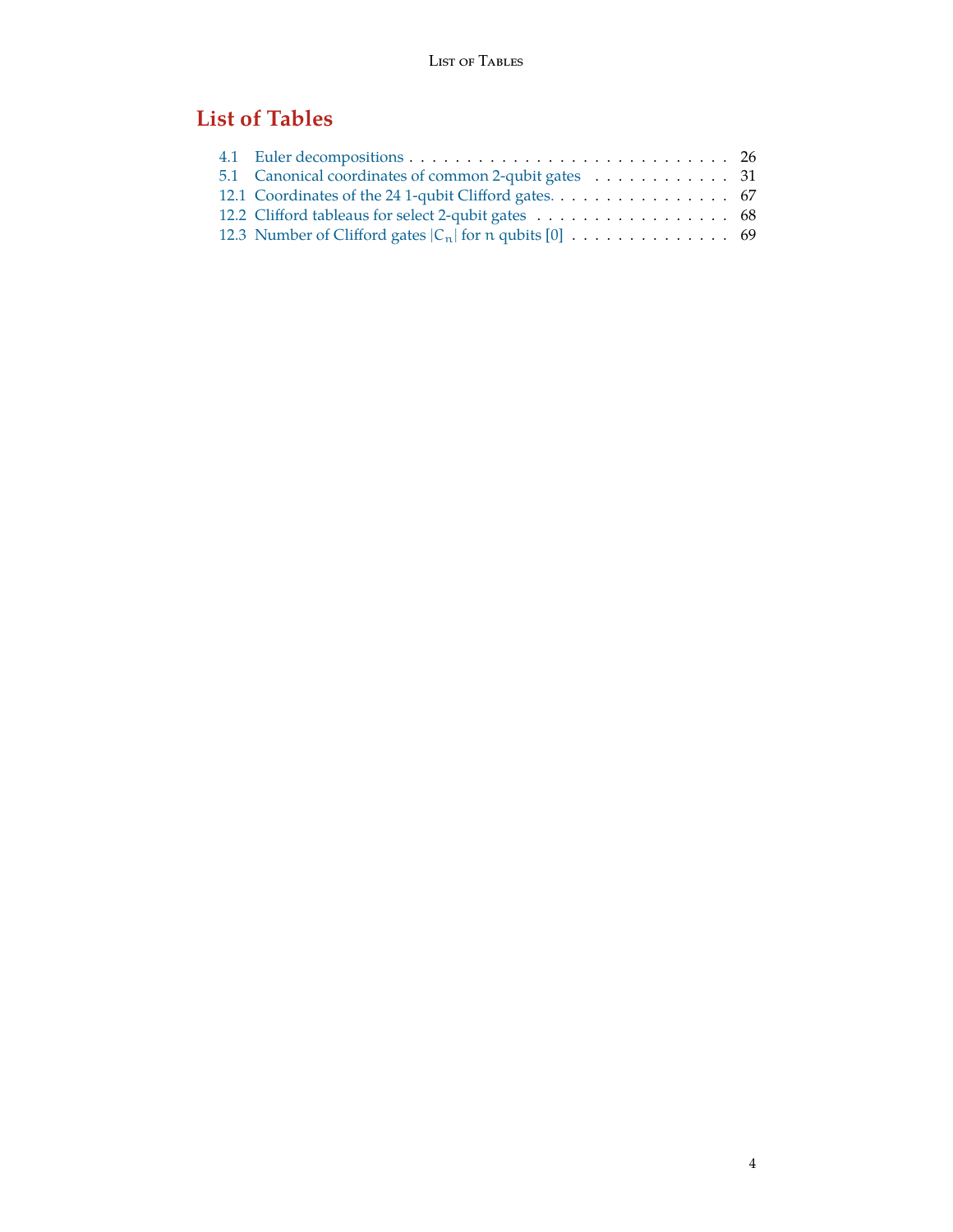# <span id="page-4-0"></span>**1 Introduction: Gates, states, and circuits**

*We shouldn't be asking 'where do quantum speedups come from?' we should say 'all computers are quantum, [...]' and ask 'where do classical slowdowns come from?'* — Charlie Bennett [[0\]](#page-71-1)

*It appears that very rapid progress is now being made on the fundamentals of quantum computing. It is well to keep in mind, though, that many basic issues of the realization of quantum computers remain unsolved or very difficult.* — David P. Diviencero [[13\]](#page-71-2)

## <span id="page-4-1"></span>**1.1 Additional reading**

The canonical textbook for quantum computing and information remains Michael A. Nielsen's and Isaac L. Chuang's classic "Quantum Computation and Quantum Information" (affectionately know as Mike and Ike) [\[18](#page-72-0)]. If you have any serious interest in quantum computing, you should own this book $^1$  $^1$ . These notes are going to take a different cut through the subject, with more detail in some places, some newer material, but neglecting other areas, since it is not necessary to repeat what Mike and Ike have already so ably covered. John Preskill's lecture notes [[15\]](#page-71-3) are another excellent (If perennially incomplete) treatment of the subject.

For a basic introduction to quantum mechanics, see "Quantum Mechanics: The Theoretical Minimum" by Leonard Susskind and Art Friedman [\[39](#page-73-0)]. The traditional quantum mechanics textbooks are not so useful, since they tend to rapidly skip over the fundamental and informational aspects, and concentrate on the detailed behavior of light, and atoms, and cavities, and what have you. Such physical details are important if you're building a quantum computer, obviously, but not so much for programming one, and I think the traditional approach tends to obscure the essentials of quantum information and how fundamentally different quantum is from classical physics. But among such physics texts, I'd recommend "Modern Quantum Mechanics" by J. J. Sakurai [\[31](#page-72-1)].

For gentler introductions to quantum computing see "Quantum Computing: A Gentle Introduction" by Eleanor G. Rieffel and Wolfgang H. Polak [\[37](#page-73-1)]. Another interesting take is "Quantum Country" by Andy Matuschak and Michael Nielsen. This is an online introductory course in quantum computing, with builtin spaced repetition [\[48](#page-73-2)]. Scott Aaronson's "Quantum Computing since Democritus" [[33\]](#page-72-2) is also a good place to start, particularly for computational complexity theory.

Mathematically, quantum mechanics is mostly applied linear algebra, and you can never go wrong learning more linear algebra. For a good introduction see "No Bullshit Guide to Linear Algebra" by Ivan Savov [[55](#page-74-0)], and for a deeper dive "Linear Algebra Done Right" by Sheldon Axler [\[38\]](#page-73-3).

For a deep dives into quantum information, both "The Theory of Quantum Information" by John Watrous [\[45](#page-73-4)] and "Quantum Information Theory" by Mark M. Wilde [[43\]](#page-73-5) are excellent, if weighty, tombs.

And if you have very young children, start them early with Chris Ferrie and whurely's "Quantum Computing for Babies" [\[44](#page-73-6)].

<span id="page-4-2"></span><sup>&</sup>lt;sup>1</sup>And Mike and Ike.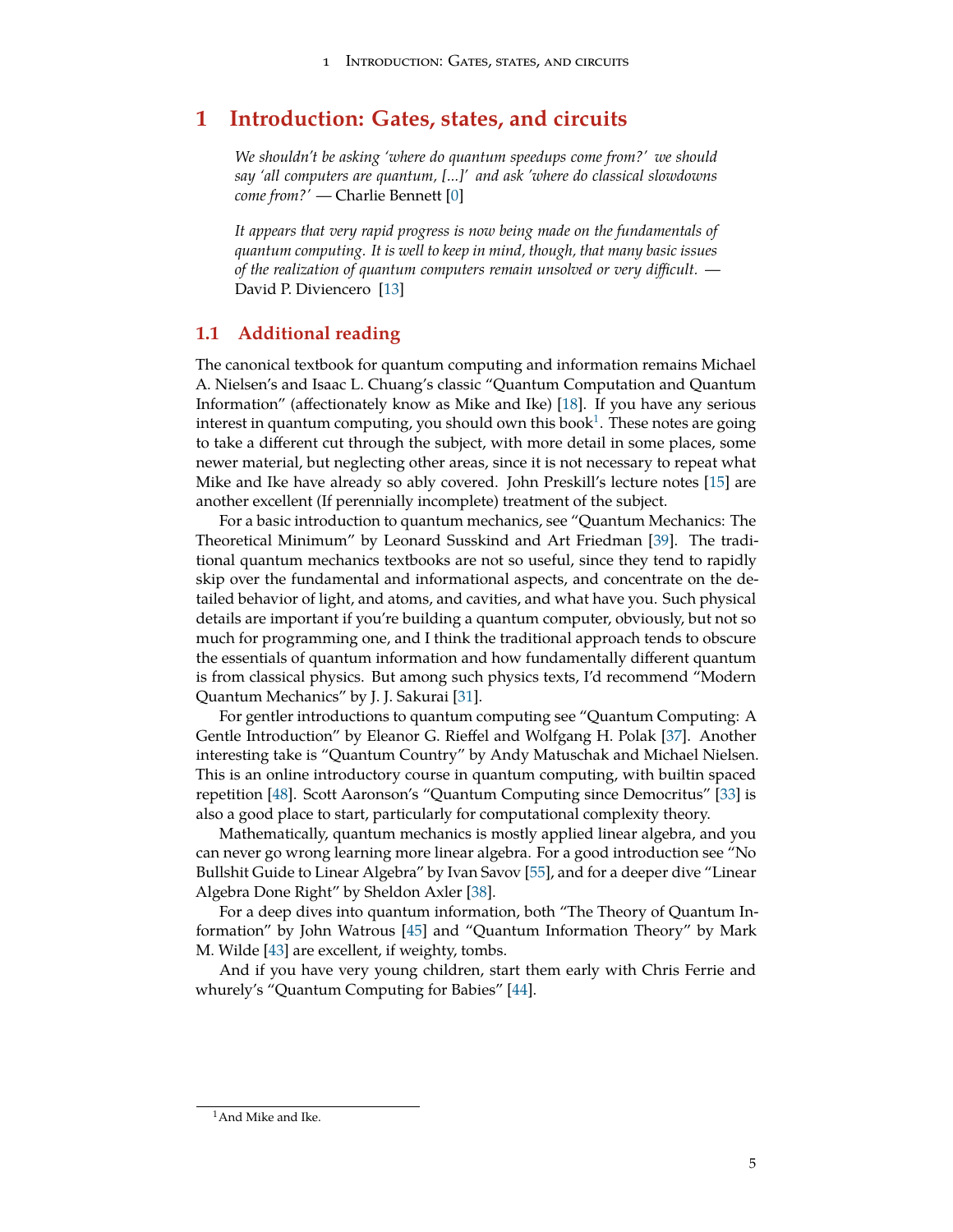# <span id="page-5-0"></span>**2 Bloch sphere representation of a qubit**

We'll begin by considering the action of a quantum gate on a single quantum bit. A single classical bit (cbit) is relatively boring; either it's in a zero state, or a one state. In contrast a quantum bit is a much richer object that can exist in a quantum superposition of zero and one. This state can be conveniently visualized as a point on the surface of a 3-dimensional ball, generally called the Bloch sphere [\[2](#page-71-4), [0](#page-71-1)]. The action of a 1-qubit gate is to rotate this sphere around some axis.



<span id="page-5-1"></span>Figure 2.1: Bloch sphere representation of single qubit states.

Ultimately, a qubit is a physical system with two distinct states, which we conventionally label zero and one. The state of the qubit  $|\psi\rangle$  can be written as a superposition of zero states |0*⟩*, and one states |1*⟩*.

$$
|\psi\rangle = \mathfrak{a}|0\rangle + \mathfrak{b}|1\rangle, \qquad |\mathfrak{a}|^2 + |\mathfrak{b}|^2 = 1 \tag{1}
$$

where the coefficients a and b are complex numbers. We can rewrite this as

$$
|\psi\rangle = e^{i\alpha} \left( \cos(\frac{1}{2}\theta) |0\rangle + e^{i\phi} \sin(\frac{1}{2}\theta) |1\rangle \right)
$$
 (2)

where α, θ, and φ are real numbers. The phase factor  $e^{i\alpha}$  has no observable physical effect and can be ignored. It is merely an artifact of the mathematical representation. (If we use a density matrix representation then the phase factor disappears altogether.)

$$
|\psi\rangle \simeq \cos(\frac{1}{2}\theta)|0\rangle + e^{i\phi}\sin(\frac{1}{2}\theta)|1\rangle \tag{3}
$$

We'll use *≃* to indicate that two states (or gates) are equal up to a phase factor.

The parameters θ and ϕ, can be interpreted as spherical coordinates of a point on the surface of a unit sphere, where  $\theta$  is the colatitude with respect to the  $\hat{z}$ -axis and  $\phi$  the longitude with respect to the  $\hat{x}$ -axis, and  $0 \le \theta \le \pi$  and  $0 \le \phi < 2\pi$ . In cartesian coordinates the point on the 3-dimensional unit sphere is given by the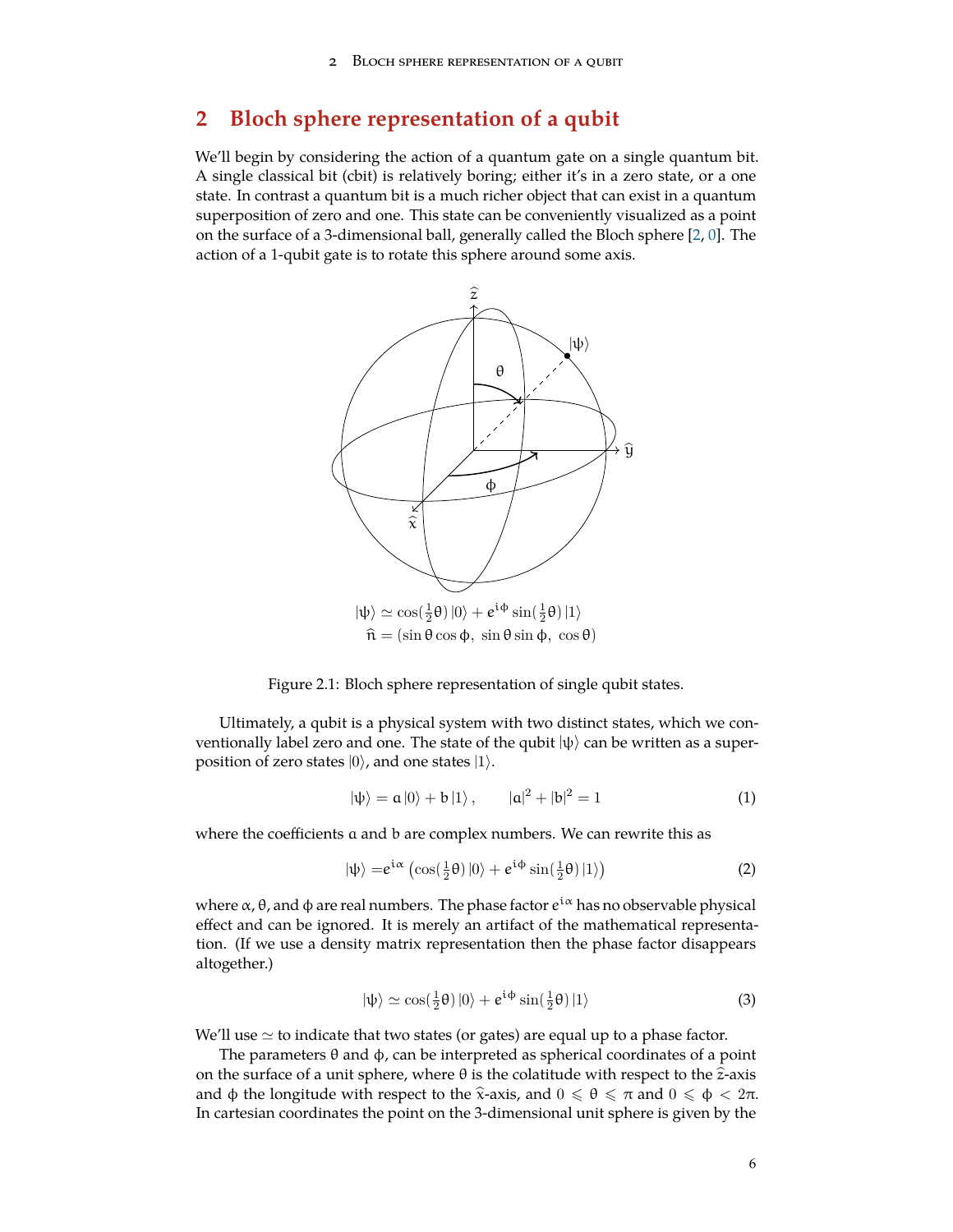

<span id="page-6-0"></span>Figure 2.2: Location of standard basis states on the Bloch sphere.

Bloch vector  $\hat{\mathfrak{n}} = (\sin \theta \cos \phi, \sin \theta \sin \phi, \cos \theta).$ 

Note that the zero state, by convention, is located at the top of the Bloch sphere, and the one state at the bottom. States on opposite sides of the sphere are orthogonal, and any pair of such states provides a basis in which any state of a qubit can be represented. The other basis states located along the cartesian axes are common enough to have notation of their own.

| X basis | $ +\rangle = \frac{1}{\sqrt{2}}( 0\rangle +  1\rangle)$   | $\hat{\mathfrak{n}} = (+1, 0, 0)$ |
|---------|-----------------------------------------------------------|-----------------------------------|
|         | $ -\rangle = \frac{1}{\sqrt{2}}( 0\rangle -  1\rangle)$   | $\hat{\mathfrak{n}} = (-1, 0, 0)$ |
| Y basis | $ +i\rangle = \frac{1}{\sqrt{2}}( 0\rangle + i 1\rangle)$ | $\hat{\mathfrak{n}} = (0, +1, 0)$ |
|         | $\ket{-i} = \frac{1}{\sqrt{2}} (\ket{0} - i \ket{1})$     | $\hat{\mathfrak{n}} = (0, -1, 0)$ |
| Z basis | $ 0\rangle$                                               | $\hat{\mathfrak{n}} = (0, 0, +1)$ |
|         | $ 1\rangle$                                               | $\hat{\mathfrak{n}} = (0, 0, -1)$ |
|         |                                                           |                                   |

Generically we'll call these the X, Y, and Z bases. The Z-basis is also called the computational or standard basis, is the one we label with zero and ones, and is generally the only basis in which we can make measurements of the system. The X-basis is also called the Hadamard basis, since it can be generated from the computational basis with a Hadamard transform (*§*[3.5](#page-17-0)).

Unfortunately, there aren't any real-space geometric representations of multiqubit systems. The geometric representation of 1-qubit states by the Bloch sphere only works because of a mathematical accident that doesn't generalize.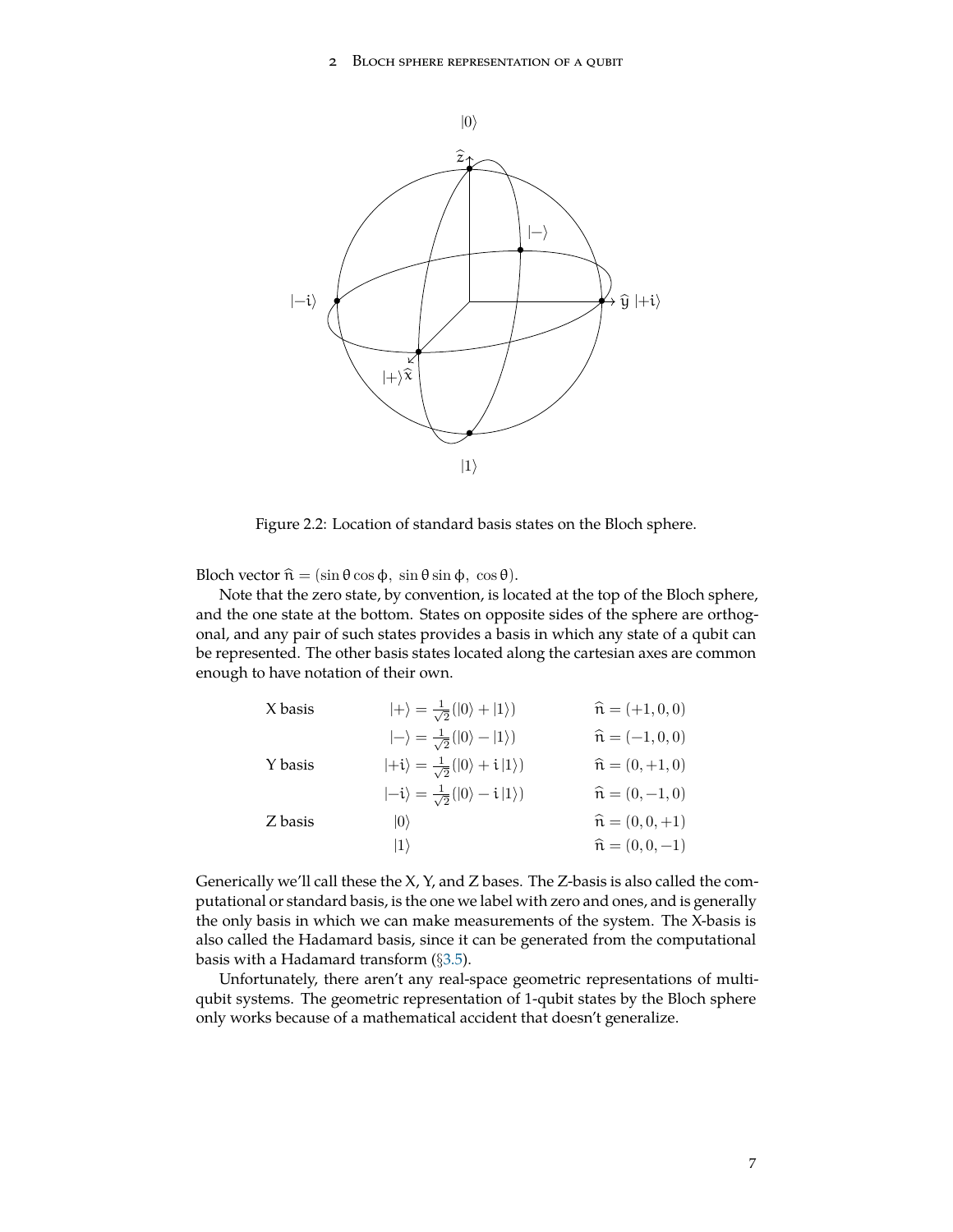# <span id="page-7-0"></span>**3 Standard 1-qubit gates**

Classically, there are only 2 1-bit reversible logic gates, identity and NOT (And 2 irreversible gates, reset to 0 and reset to 1). But in quantum mechanics the zero and one states can be placed into superposition, so there are many other interesting possibilities.

#### <span id="page-7-1"></span>**3.1 Pauli gates**

The simplest 1-qubit gates are the 4 gates represented by the Pauli operators, I, X, Y, and Z. These operators are also sometimes notated as  $\sigma_x$ ,  $\sigma_y$ ,  $\sigma_z$ , or with an index  $\sigma_i$ , so that  $\sigma_0 = I$ ,  $\sigma_1 = X$ ,  $\sigma_2 = Y$ ,  $\sigma_3 = Z$ .

We will explore the algebra of Pauli operators in more detail in chapter (*§*[11\)](#page-63-0). But for now, note that the Pauli gates are all Hermitian,  $\sigma_i^{\dagger} = \sigma_i$ , square to the identity  $\sigma_i^2 = I$ , and that the X, Y, and Z gates anti-commute with each other.

$$
XY = -YZ = iZ
$$

$$
YZ = -ZY = iX
$$

$$
ZX = -ZX = iY
$$

$$
XYZ = iI
$$

**Pauli-I gate** (identity):

$$
I = \begin{bmatrix} 1 & 0 \\ 0 & 1 \end{bmatrix}
$$
 (4)

The trivial no-operation gate on 1-qubit, represented by the identity matrix. Acting on any arbitrary state, the gate leave the state unchanged.

$$
I = |0\rangle\langle 0| + |1\rangle\langle 1|
$$
  
\n
$$
I |0\rangle = |0\rangle
$$
  
\n
$$
I |1\rangle = |1\rangle
$$

**Pauli-X gate** (X gate, bit flip)

$$
X = \begin{bmatrix} 0 & 1 \\ 1 & 0 \end{bmatrix}
$$
 (5)

The  $X$ -gate generates a half-turn in the Bloch sphere about the  $x$  axis.

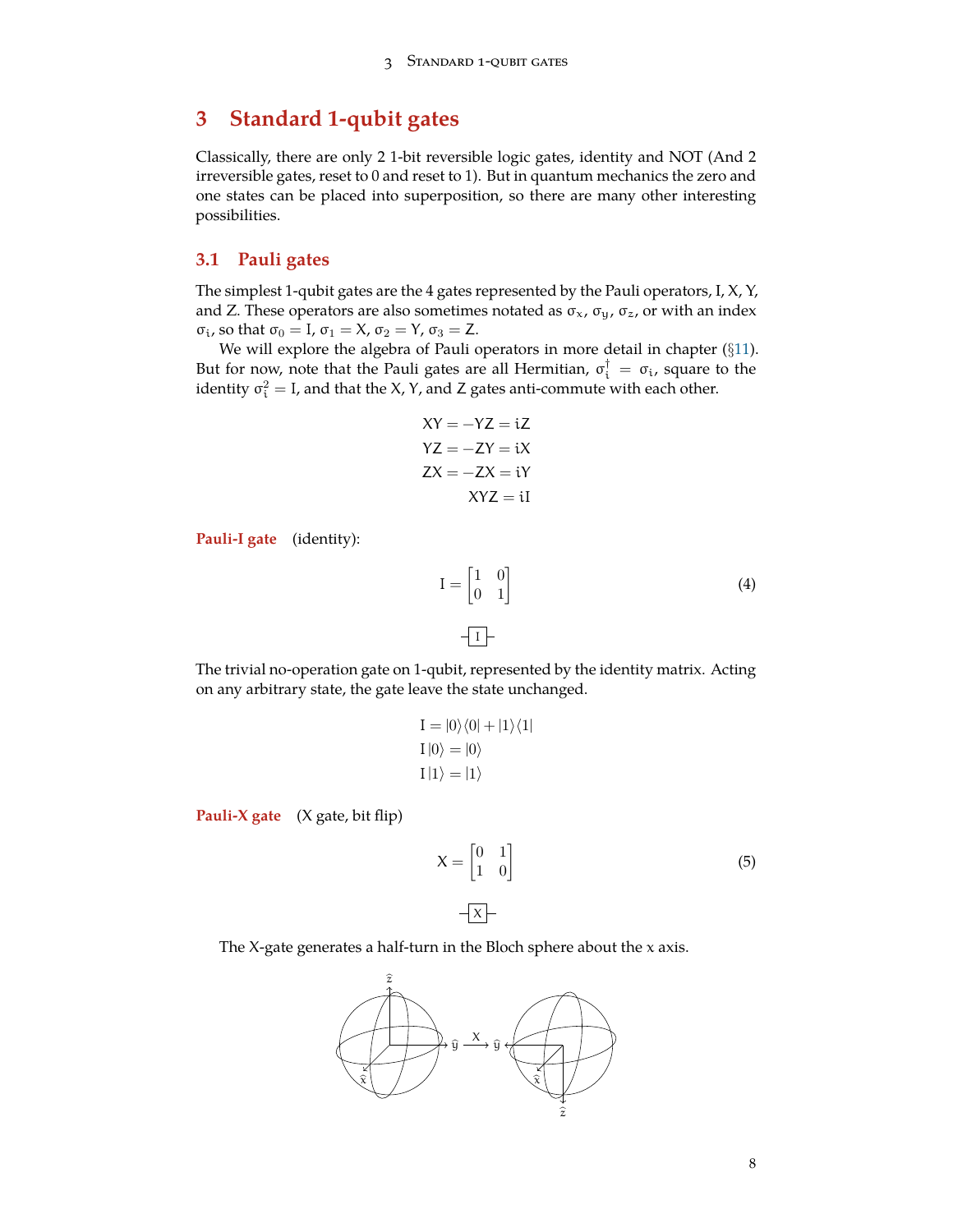#### 3 Standard 1-qubit gates

With respect to the computational basis, the X gate is equivalent to a classical NOT operation, or logical negation. The computation basis states are interchanged, so that  $|0\rangle$  becomes  $|1\rangle$  and  $|1\rangle$  becomes  $|0\rangle$ .

$$
X = |1\rangle\langle 0| + |0\rangle\langle 1|
$$
  
\n
$$
X |0\rangle = |1\rangle
$$
  
\n
$$
X |1\rangle = |0\rangle
$$

However, the X-gate is not a true quantum NOT gate, since it only logically negates the state in the computational basis. A true quantum logical negation would require mapping every point on the Bloch sphere to its antipodal point. But that would require an inversion of the sphere which cannot be generated by rotations alone. There is no general quantum NOT operation that would negate an arbitrary qubit state.

**Pauli-Y gate** (Y-gate):

$$
Y = \begin{bmatrix} 0 & -i \\ i & 0 \end{bmatrix} \tag{6}
$$

$$
-\boxed{\mathbf{Y}}
$$

A useful mnemonic for remembering where to place the minus sign in the matrix of the Y gate is "Minus eye high" [\[0](#page-71-1)]. In some older literature the Y-gate is defined as i $Y=[\begin{smallmatrix} 0 & 1\ -1 & 0 \end{smallmatrix}]$  (e.g. [\[37\]](#page-73-1)), which is the same gate up to a phase.

The Pauli-Y gate generates a half-turn in the Bloch sphere about the  $\hat{y}$  axis.



The Y-gate can be thought of as a combination of X and Z gates,  $Y = -iZX$ . With respect to the computational basis, we interchange the zero and one states and apply a relative phase flip.

$$
Y = i |1\rangle\langle 0| - i |0\rangle\langle 1|
$$
  
\n
$$
Y |0\rangle = +i |1\rangle
$$
  
\n
$$
Y |1\rangle = -i |0\rangle
$$

**Pauli-Z gate** (Z-gate, phase flip)

$$
Z = \begin{bmatrix} 1 & 0 \\ 0 & -1 \end{bmatrix}
$$
\n
$$
-\overline{Z}
$$
\n
$$
H_Z = -\pi \frac{1}{2} (1 - Z)
$$
\n(7)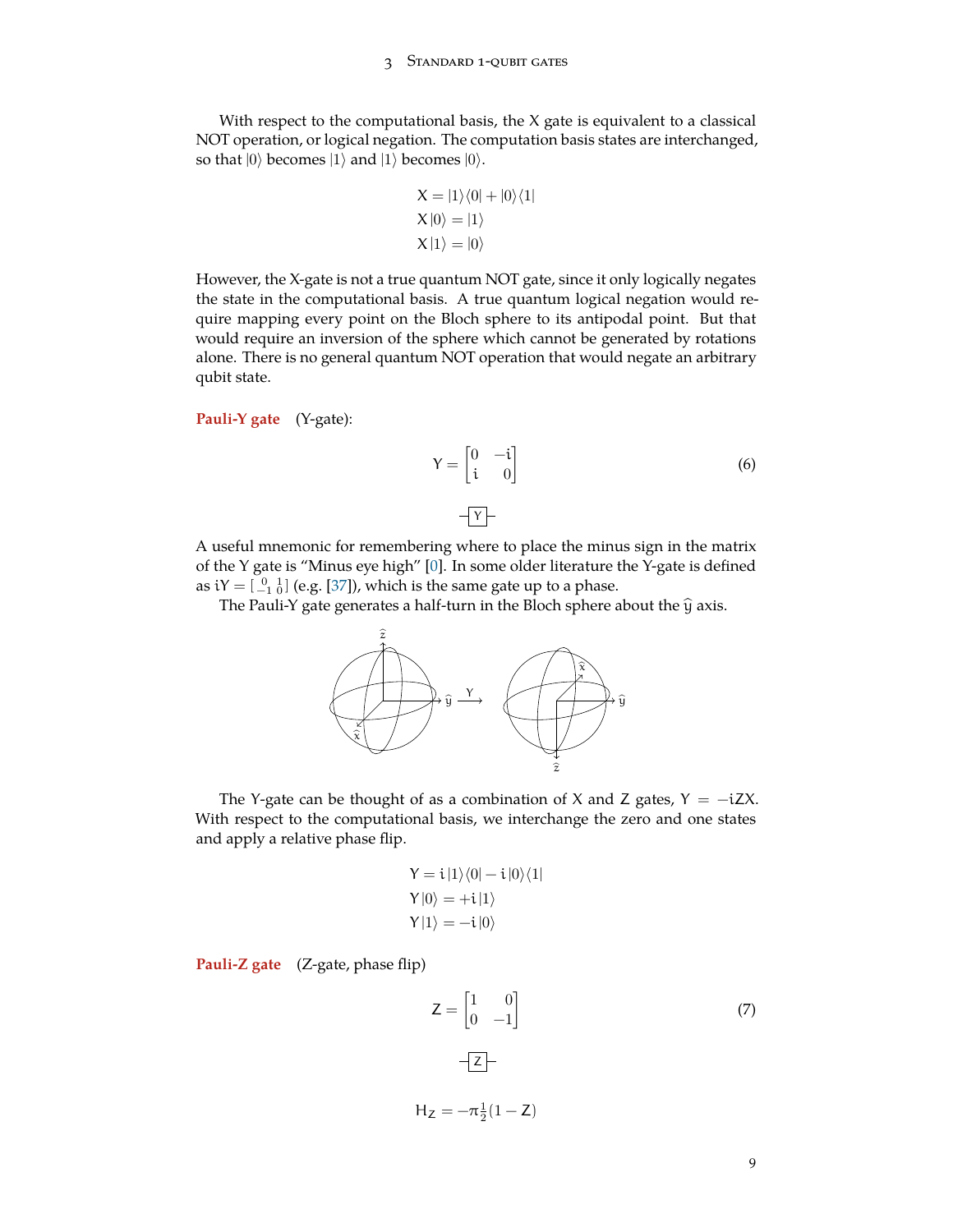The Pauli-Z gate generates a half-turn in the Bloch sphere about the  $\hat{z}$  axis.



With respect to the computational basis, the Z gate flips the phase of the |1*⟩* state relative to the |0*⟩* state.

$$
Z = |0\rangle\langle 0| - |1\rangle\langle 1|
$$
  
\n
$$
Z |0\rangle = + |0\rangle
$$
  
\n
$$
Z |1\rangle = - |1\rangle
$$

### <span id="page-9-0"></span>**3.2 Rotation gates**

The three Pauli-rotation gates<sup>[2](#page-9-1)</sup> R<sub>x</sub>, R<sub>y</sub>, and R<sub>z</sub> rotate the state vector by an arbitrary angle about the corresponding axis in the Bloch sphere, Fig. [3.1](#page-11-0). They are generated by taking exponentials of the Pauli operators.

A useful identity to keep in mind is that given an operator A that squares to the identity  $A^2 = I$  then

$$
\exp(i\theta A) = \cos(\theta) I + i\sin(\theta) A \tag{8}
$$

This is a generalization of the usual Euler's formula  $e^{i\chi}=\cos x + i\sin x$ . We expand the exponential as a power series, and gather the even powers into the cosine term, and the odd powers into the sin term.

$$
\exp(\mathbf{i}\theta A) = \mathbf{I} + \mathbf{i}\theta A - \frac{\theta^2}{2!} \mathbf{I} - \mathbf{i}\frac{\theta^3}{3!} A - \frac{\theta^4}{4!} \mathbf{I} - \mathbf{i}\frac{\theta^5}{5!} A + \cdots
$$

$$
= \left(1 - \frac{\theta^2}{2!} + \frac{\theta^4}{4!} - \cdots\right) \mathbf{I} + \left(\theta - \frac{\theta^3}{3!} + \frac{\theta^5}{5!} - \cdots\right) A
$$

$$
= \cos(\theta) \mathbf{I} + \mathbf{i}\sin(\theta) A
$$

R<sub>x</sub> gate [[14\]](#page-71-5) Rotate θ radians anti-clockwise about the  $\hat{\mathbf{x}}$  axis of the Bloch sphere.

$$
R_{x}(\theta) = e^{-i\frac{1}{2}\theta X}
$$
\n
$$
= \cos(\frac{1}{2}\theta)I - i\sin(\frac{1}{2}\theta)X
$$
\n
$$
= \begin{bmatrix} \cos(\frac{1}{2}\theta) & -i\sin(\frac{1}{2}\theta) \\ -i\sin(\frac{1}{2}\theta) & \cos(\frac{1}{2}\theta) \end{bmatrix}
$$
\n
$$
H_{R_{x}} = \frac{1}{2}\theta X
$$
\n(9)

The  $R_x$  gate is represented by the following circuit diagram.

$$
-\boxed{R_{\rm x}(\theta)}-
$$

or, if we want to specify a generic  $R_x$  gate, and not a specific angle, we can drop the theta argument.

 $-$  R<sub>x</sub>  $-$ 

<span id="page-9-1"></span><sup>2</sup>The 1-qubit rotation gates are typically verbalized as *arr-ex*, *arr-why*, *arr-zee*, and *arr-en*.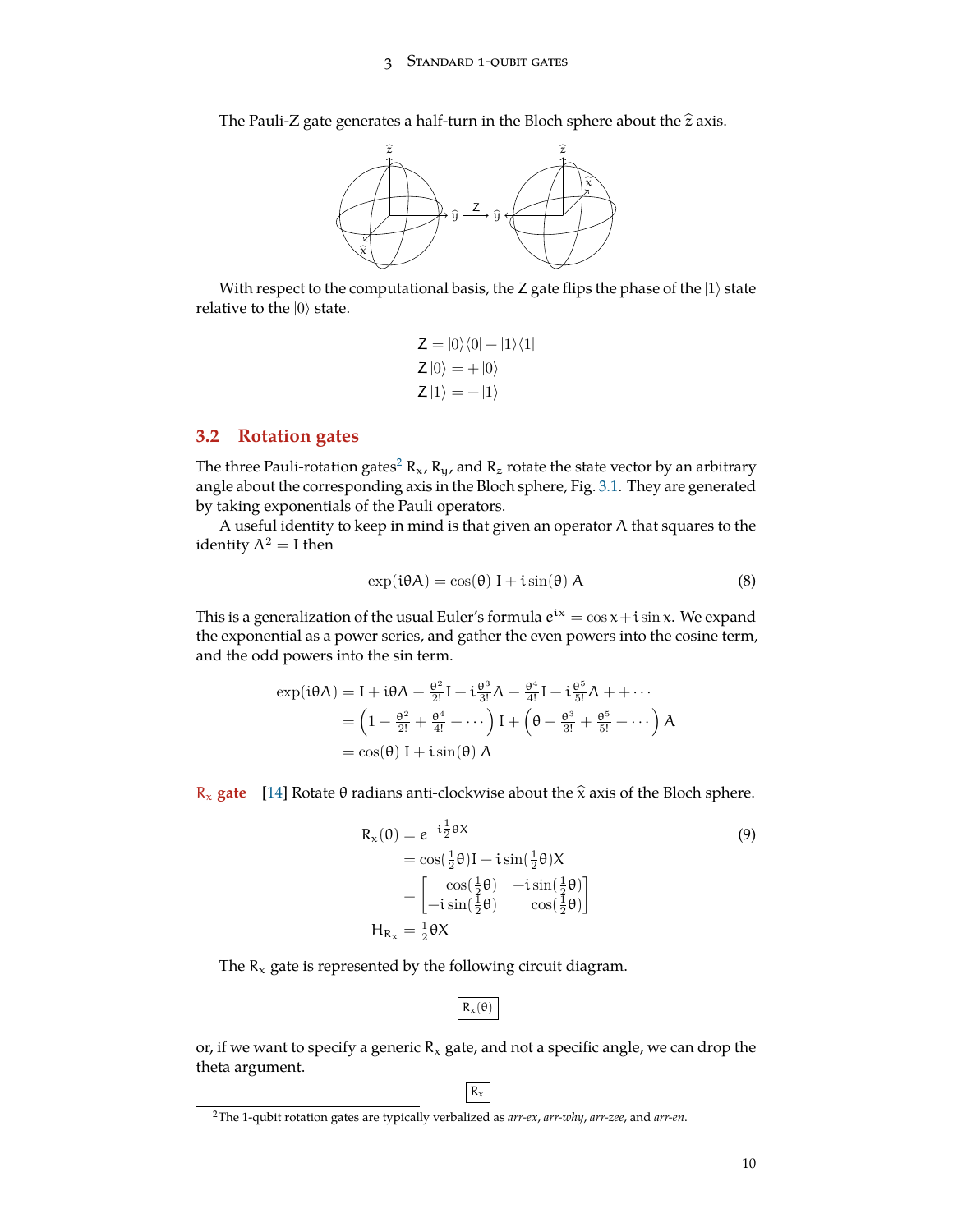#### 3 Standard 1-qubit gates

R<sub>u</sub> gate [\[14](#page-71-5)] Rotate θ radians anti-clockwise about the  $\hat{y}$  axis of the Bloch sphere.

$$
R_{y}(\theta) = e^{-i\frac{1}{2}\theta Y}
$$
\n
$$
= \cos(\frac{1}{2}\theta)I - i\sin(\frac{1}{2}\theta)Y
$$
\n
$$
= \begin{bmatrix} \cos(\frac{1}{2}\theta) & -\sin(\frac{1}{2}\theta) \\ \sin(\frac{1}{2}\theta) & \cos(\frac{1}{2}\theta) \end{bmatrix}
$$
\n
$$
- \frac{R_{y}(\theta)}{R_{y}(\theta)}
$$
\n
$$
H_{R_{y}} = \frac{1}{2}\theta Y
$$
\n(10)

R<sub>z</sub> gate [\[14](#page-71-5)] Rotate θ radians anti-clockwise about the  $\hat{z}$  axis of the Bloch sphere.

$$
R_z(\theta) = e^{-i\frac{1}{2}\theta Z}
$$
  
\n
$$
= \cos(\frac{1}{2}\theta)I - i\sin(\frac{1}{2}\theta)Z
$$
  
\n
$$
= \begin{bmatrix} e^{-i\frac{1}{2}\theta} & 0\\ 0 & e^{+i\frac{1}{2}\theta} \end{bmatrix}
$$
  
\n
$$
- \frac{R_z(\theta)}{R_z} - \frac{1}{2}\theta Z
$$
  
\n(11)

Consecutive rotations about the same axis can be merged, with the total angle being the sum of angles.

$$
-R_x(\theta_0) - R_x(\theta_1) - = -R_x(\theta_0 + \theta_1)
$$
  

$$
R_y(\theta_0) - R_y(\theta_1) - = -R_y(\theta_0 + \theta_1)
$$
  

$$
-R_z(\theta_0) - R_z(\theta_1) - = -R_z(\theta_0 + \theta_1)
$$

Let us demonstrate that the  $R_z$  gate generates rotations about the  $\hat{z}$  axis. Recall the definition of the Bloch vector of an arbitrary state |ψ*⟩*, (*§*[2](#page-5-0)).

$$
R_z(\theta') |\psi\rangle = \left( e^{-i\frac{1}{2}\theta'} |0\rangle\langle 0| + e^{+i\frac{1}{2}\theta'} |1\rangle\langle 1| \right) \left( \cos(\frac{1}{2}\theta) |0\rangle + e^{i\phi} \sin(\frac{1}{2}\theta) |1\rangle \right)
$$
  
\n
$$
= e^{-i\frac{1}{2}\theta'} \left( \cos(\frac{1}{2}\theta) |0\rangle + e^{i(\theta' + \phi)} |1\rangle \right)
$$
  
\n
$$
\simeq \cos(\frac{1}{2}\theta) |0\rangle + e^{i(\theta' + \phi)} |1\rangle
$$
\n(12)

In the last line we drop an irrelevant phase. We can see that the  $R_z$  gate has left the elevation angle unchanged, but added θ *′* to the azimuth angle, which corresponds to a rotation about the  $\hat{z}$ -axis.

We can do the same exercise for the  $R_X$  and  $R_Y$  gates, although the trigonometry is slightly more involved.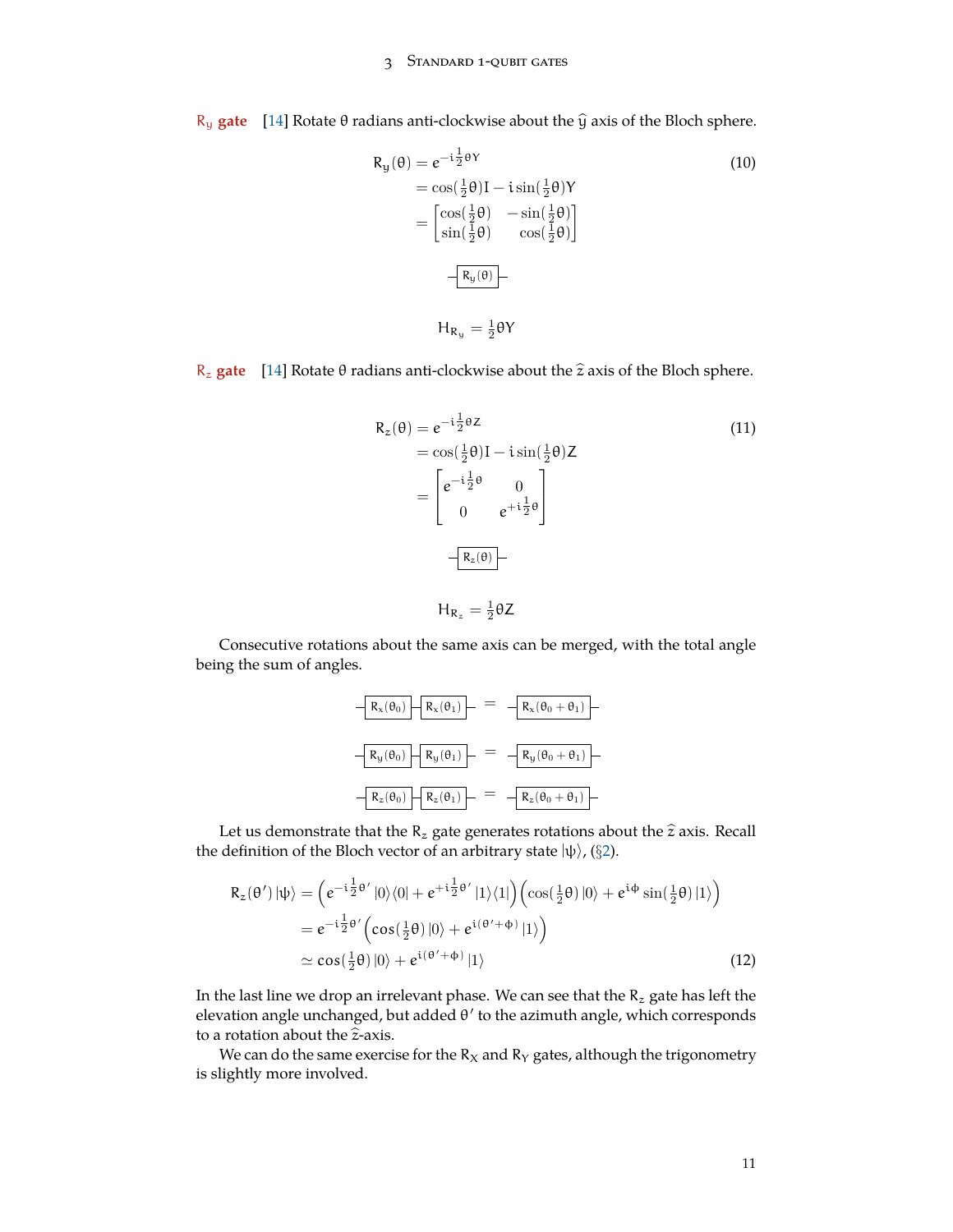#### 3 Standard 1-qubit gates



<span id="page-11-1"></span><span id="page-11-0"></span>Figure 3.1: Pauli rotations of the Bloch Sphere

 $R_{\vec{n}}$  gate A rotation of  $\theta$  radians anti-clockwise about an arbitrary axis in the Bloch sphere.

$$
R_{\vec{n}}(\theta) = e^{-i\frac{1}{2}\theta(n_x X + n_y Y + n_z Z)}
$$
(13)  
=  $\cos(\frac{1}{2}\theta)I - i\sin(\frac{1}{2}\theta)(n_x X + n_y Y + n_z Z)$   
=  $\begin{bmatrix} \cos(\frac{1}{2}\theta) - i n_z \sin(\frac{1}{2}\theta) & -n_y \sin(\frac{1}{2}\theta) - i n_x \sin(\frac{1}{2}\theta) \\ n_y \sin(\frac{1}{2}\theta) - i n_x \sin(\frac{1}{2}\theta) & \cos(\frac{1}{2}\theta) + i n_z \sin(\frac{1}{2}\theta) \end{bmatrix}$   
=  $\begin{bmatrix} R_{\vec{n}}(\theta) \end{bmatrix}$ 

Every 1-qubit gate can be represented as a rotation gate (up to phase) with some coordinate  $(θ \n_ x, θ \n_ y, θ \n_ z)$ , where  $n_x^2 + n_y^2 + n_z^2 = 1$  and  $θ$  runs between  $π$  and  $-\pi$ . The Pauli gates are the rotations around the principal axes.

$$
R_{x}(\theta) = R_{\vec{n}}(\theta), \quad \vec{n} = (1, 0, 0)
$$
  
\n
$$
R_{y}(\theta) = R_{\vec{n}}(\theta), \quad \vec{n} = (0, 1, 0)
$$
  
\n
$$
R_{z}(\theta) = R_{\vec{n}}(\theta), \quad \vec{n} = (0, 0, 1)
$$

This representation provides a convenient visualization of 1-qubit gates: The 1- qubit gates form a spherical ball of radius θ. See figures [3.2](#page-13-0) and [3.3.](#page-13-1) This sphereof-gates is distinct from the Bloch sphere of states, although the underlying mathematical structures are related.

You might reasonably be wondering why there is a factor of half in the definitions of the rotation gates. A 1-qubit gate is represented by an element of the group  $SU(2)$  (the group of  $2\times 2$  unitary matrices with unit determinate). Each element is a rotation in a 2-dimensional complex vector space. But we are visualizing the effect of these gates as rotations in 3-dimensional Euclidean space, which are elements of the special orthogonal group  $SO(3)$ . We can do this because there is an accidental correspondence between these two groups that allows us to visualize 1-qubit gates as rotations in 3-space. We can map two elements of  $SU(2)$  (differing by only a -1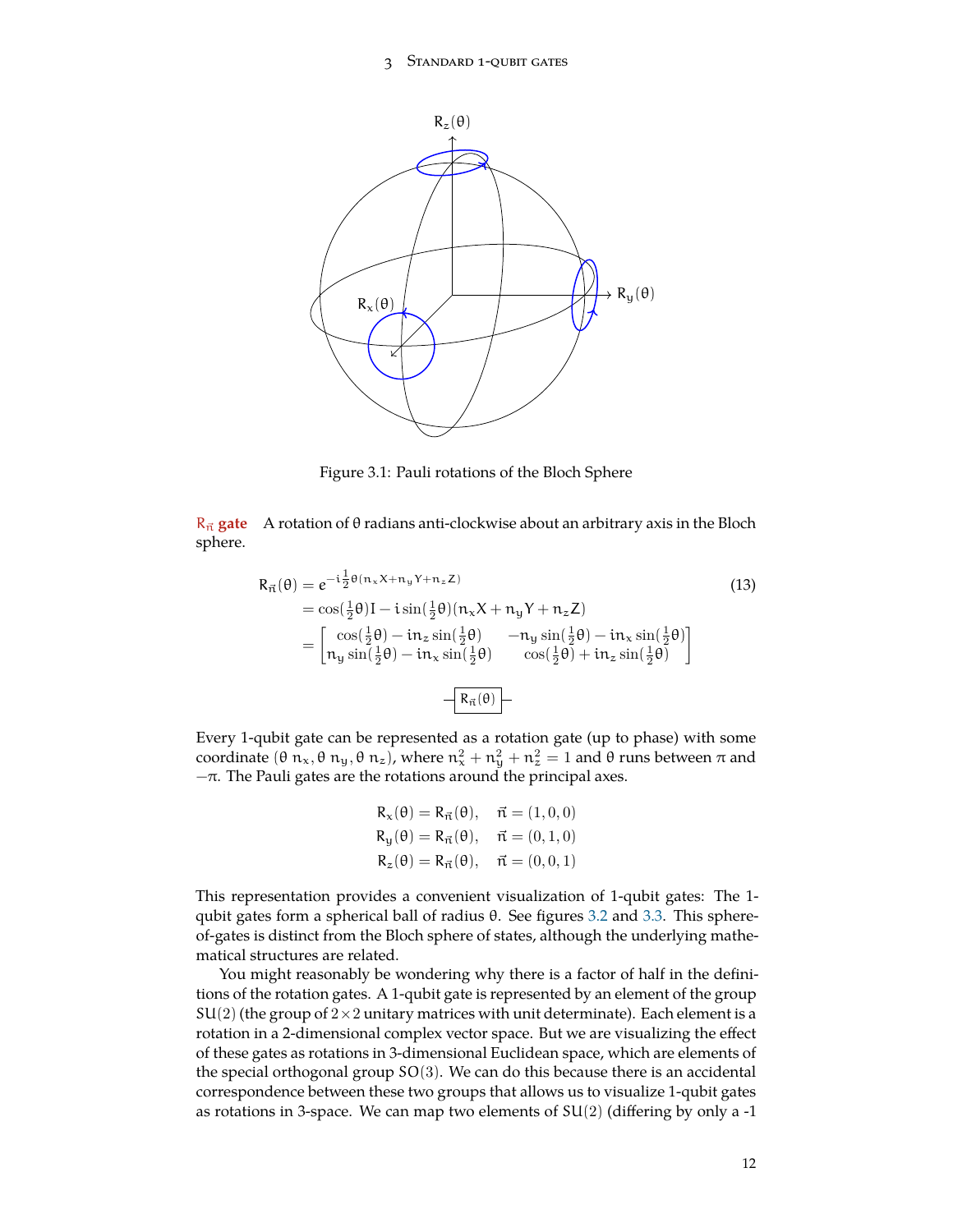phase) to each element of SO(3) while keeping the group structure. In the jargon,  $SU(2)$  is a double cover of SO(3). Because of this doubling up, a rotation of  $\theta$  radians in the Bloch sphere corresponds to a rotation of only  $\frac{1}{2}\theta$  in the complex vector space. We have to go twice around the Bloch sphere,  $\theta = 4\pi$ , to get back to the same gate with the same phase.

## <span id="page-12-0"></span>**3.3 Pauli-power gates**

It turns out to be useful to define powers of the Pauli-gates. This is slightly tricky because non-integer powers of matrixes aren't unique. Just as there are 2-square roots of any number, a diagonalizable matrix with n unique eigenvalue has  $2<sup>n</sup>$  unique square roots. We circumvent this ambiguity by defining the Pauli power gates via the Pauli rotation gates. We note that a  $\pi$  rotation is a Pauli gate up to phase, e.g.

$$
R_X(\pi) = e^{-i\frac{\pi}{2}X} = -iX\tag{14}
$$

and define powers of the Pauli matrices as

$$
X^{t} = e^{-i\frac{\pi}{2}t(X-1)} \simeq R_{x}(\pi t) , \qquad (15)
$$

and similarly for Y and Z rotations. With this definition the Pauli-power gates spin states in the same direction around the Bloch sphere as the Pauli-rotation gates.

The Pauli rotation-representation is more natural from the point of view of pure mathematics. But the Pauli-power representation has computational advantages. In quantum circuits we most often encounter rotations of angles  $\pm \pi/2^{n}$  for some integer n. Whereas it is easy to spot that  $Z^{0.125}$  is a T gate, for example, it is less obvious that  $R_z(0.78538...)$  is the same gate up to phase. Moreover binary fractions have exact floating point representations, whereas fractions of  $\pi$  inevitably suffer from numerical round-off error.

### **X power gate**

$$
X^{t} = e^{-i\frac{\pi}{2}t(X-1)} = e^{i\frac{\pi}{2}t} R_{x}(\pi t)
$$
  
\n
$$
= e^{i\frac{\pi}{2}t} \begin{bmatrix} \cos(\frac{\pi}{2}t) & -i\sin(\frac{\pi}{2}t) \\ -i\sin(\frac{\pi}{2}t) & \cos(\frac{\pi}{2}t) \end{bmatrix}
$$
\n
$$
X^{t}
$$

**Y power gate**

$$
Y^{t} = e^{-i\frac{\pi}{2}t(Y-1)} = e^{i\frac{\pi}{2}t} R_{y}(\pi t)
$$
  
\n
$$
= e^{i\frac{\pi}{2}t} \begin{bmatrix} \cos(\frac{\pi}{2}t) & -\sin(\frac{\pi}{2}t) \\ \sin(\frac{\pi}{2}t) & \cos(\frac{\pi}{2}t) \end{bmatrix}
$$
\n
$$
-Y^{t}
$$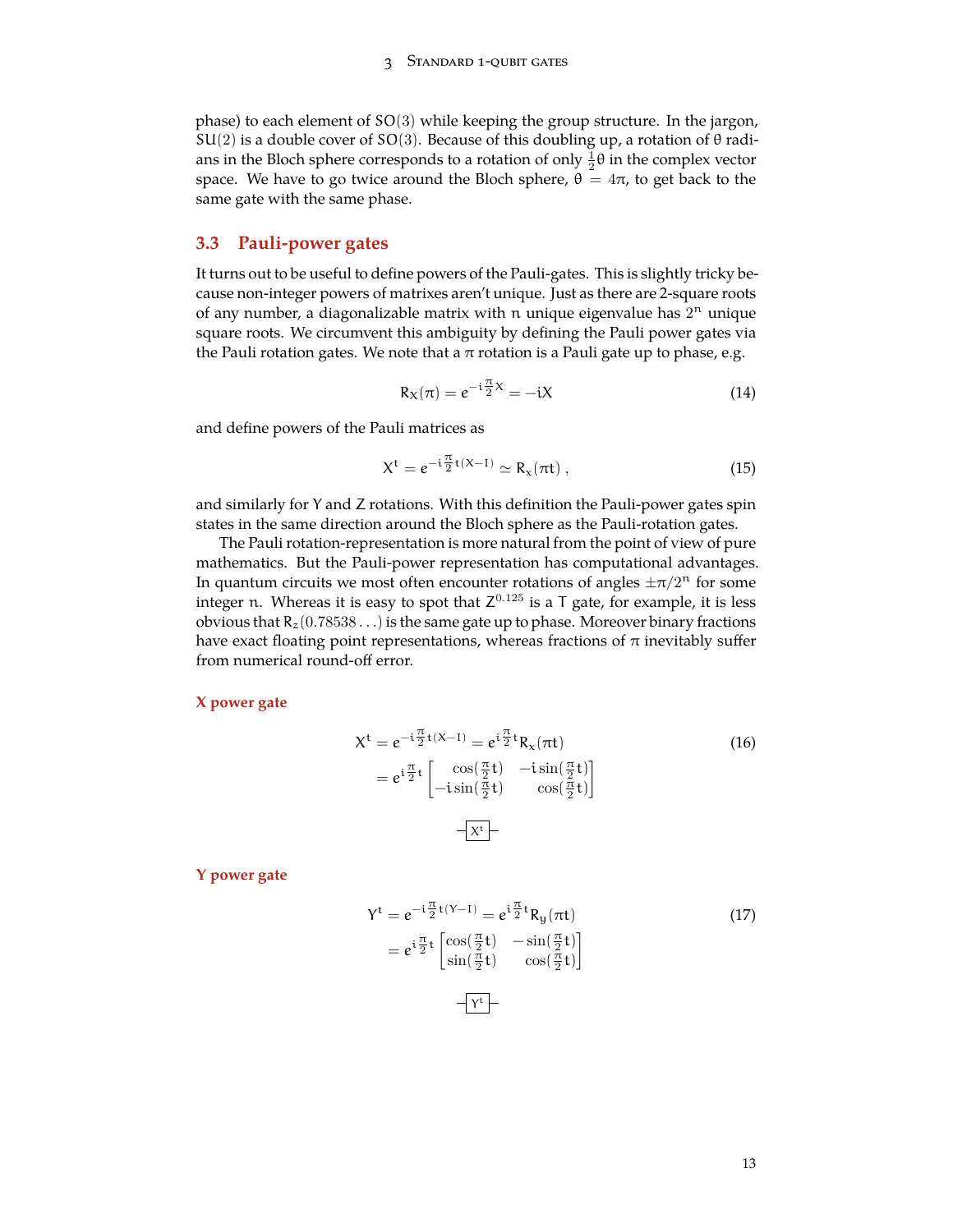

<span id="page-13-0"></span>Figure 3.2: Spherical ball of 1-qubit gates [\(13](#page-11-1)). Each point within this sphere represents a unique 1-qubit gate (up to phase). Antipodal points on the surface represent the same gate. The Pauli rotation gates lie along the three principal axes.



<span id="page-13-1"></span>Figure 3.3: Coordinates of common 1-qubit gates [\(13](#page-11-1)).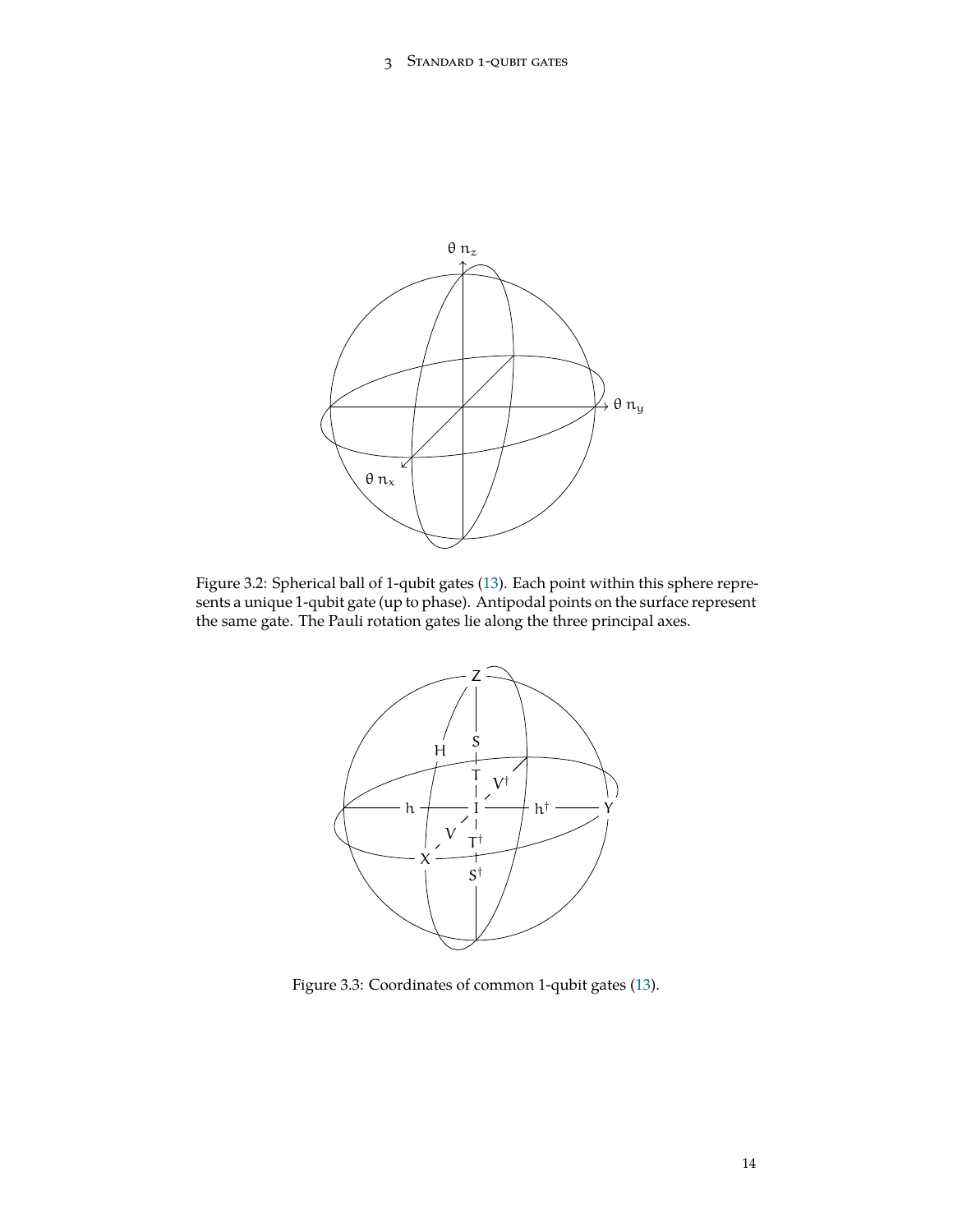**Z power gate**

$$
Z^{t} = e^{-i\frac{\pi}{2}t(Z-1)} = e^{i\frac{\pi}{2}t} R_{z}(\pi t)
$$
  
\n
$$
= e^{i\frac{\pi}{2}t} \begin{bmatrix} e^{-i\frac{\pi}{2}t} & 0\\ 0 & e^{+i\frac{\pi}{2}t} \end{bmatrix} = \begin{bmatrix} 1 & 0\\ 0 & e^{+i\pi t} \end{bmatrix}
$$
  
\n
$$
Z^{t}
$$

**Phase shift gate** [[0\]](#page-71-1) The name arrises because this gate shifts the phase of the |1*⟩* state relative to the |0*⟩* state.

<span id="page-14-1"></span>
$$
P(\theta) = \begin{bmatrix} 1 & 0 \\ 0 & e^{i\theta} \end{bmatrix}
$$
  
=  $e^{-i\frac{1}{2}\theta} R_z(\theta)$   
=  $Z^{\frac{\theta}{\pi}}$  (19)

Sometimes favored over the  $R_z$  gate because special values are exactly equal to various other common gates. For instance,  $R_{\pi} = Z$ , but  $R_{z}(\pi) = -iZ$ . The CPhase gate ([65\)](#page-36-0) is a controlled phase shift. The phase shift gate also appears when considering the construction of controlled unitary gates (*§*[7.5](#page-49-0)).

This gate is also commonly notated as  $R_{\theta}$ , but I have adopted the notation  $P(\theta)$ (which is also used in qiskit and QASM [[0\]](#page-71-1)), in an attempt to reduce confusion with all the other "R-subscript" gates. Note that historically 'P' was also used for the S gate, e.g. [\[0](#page-71-1)]

**Fractional phase shift gate** [\[0](#page-71-1)] Discrete fractional powers of the Z gate have their own notation. They most notably appear as controlled operations in the quantum Fourier transform (*§***??**).

$$
P_{k} = \begin{bmatrix} 1 & 0 \\ 0 & e^{i2\pi/2^{k}} \end{bmatrix}
$$
  
= P(2\pi/2^{k}) = Z<sup>2<sup>1-k</sup></sup>  
P<sub>1</sub> = Z  
P<sub>2</sub> = S  
P<sub>3</sub> = T

<span id="page-14-0"></span>Thus  $P_1$  is a half turn in the Bloch sphere,  $P_2$  a quarter turn,  $P_3$  an eighth turn, and so on. Most often notated as  $R_k$ , or sometimes as  $Z_k$ , here, as with the phase shift gate, I've adopted  $P_k$  is a vain hope of reducing ambiguity.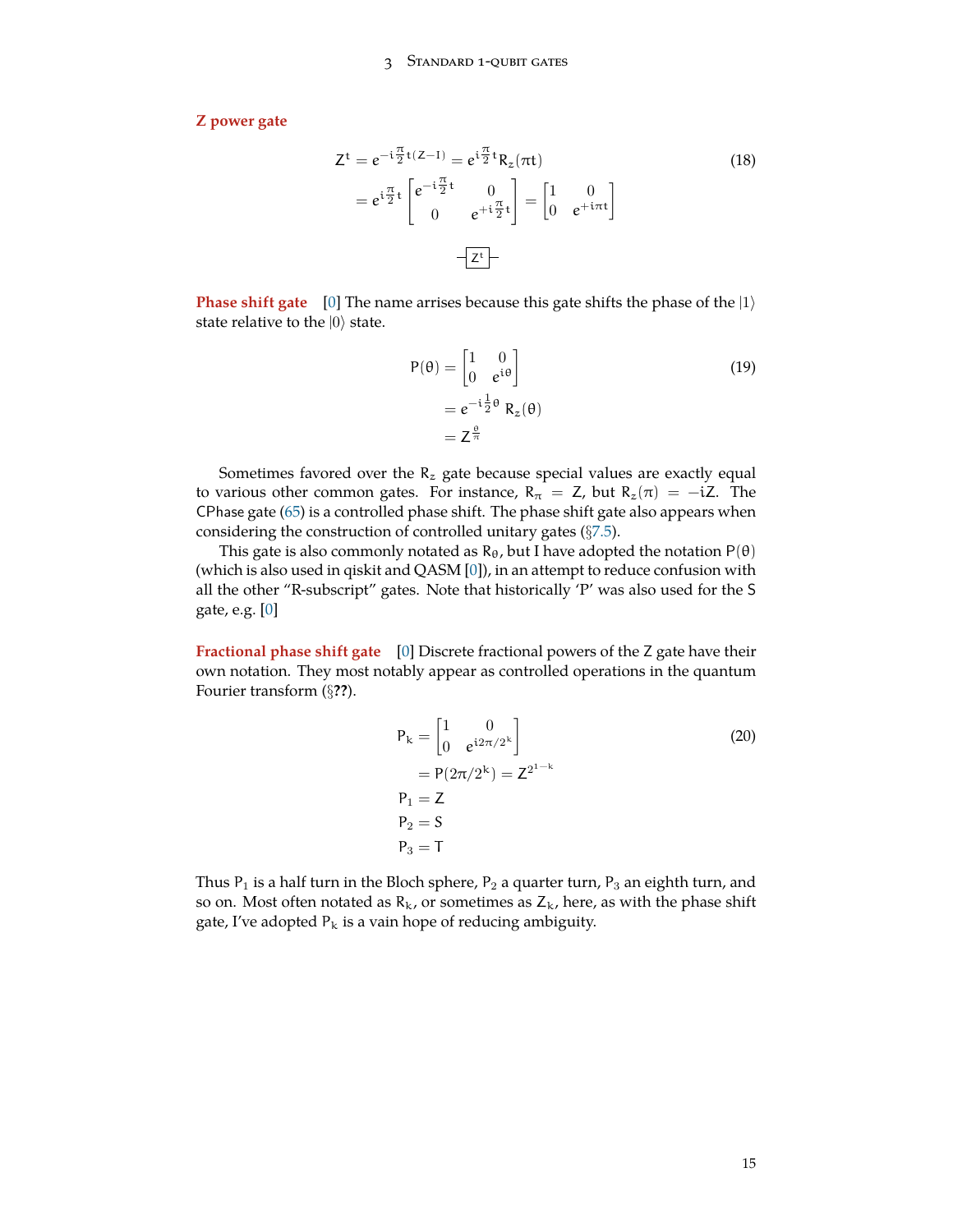# **3.4 Quarter turns**

**V** gate  $[0, 0]$  $[0, 0]$  $[0, 0]$  $[0, 0]$  Square root of the X-gate,  $VV = X$ .

$$
V = X^{\frac{1}{2}}
$$
\n
$$
= \frac{1}{2} \begin{bmatrix} 1 + i & 1 - i \\ 1 - i & 1 + i \end{bmatrix}
$$
\n
$$
= HSH
$$
\n
$$
\simeq R_{x} (+ \frac{\pi}{2})
$$
\n
$$
\overline{V} \begin{bmatrix} \text{or} \\ \overline{X}^{\frac{1}{2}} \end{bmatrix}
$$
\n(21)

A quarter turn anti-clockwise about the  $\hat{x}$  axis.



**Inverse V gate** Since the V-gate isn't Hermitian, the inverse gate, V *†* , is a distinct square root of X.

<span id="page-15-0"></span>
$$
V^{\dagger} = X^{-\frac{1}{2}}
$$
  
\n
$$
= \frac{1}{2} \begin{bmatrix} 1 - i & 1 + i \\ 1 + i & 1 - i \end{bmatrix}
$$
  
\n
$$
= H S^{\dagger} H
$$
  
\n
$$
\simeq R_{x}(-\frac{\pi}{2})
$$
  
\n
$$
-V^{\dagger} \begin{bmatrix} \text{or} \\ \frac{1}{2} \end{bmatrix}
$$

A quarter turn clockwise about the  $\hat{x}$  axis.



**Pseudo-Hadamard gate** [[56,](#page-74-1) [20\]](#page-72-3): Inverse square root of the Y-gate.

$$
h = \frac{\sqrt{2}}{1+i} \gamma^{-\frac{1}{2}}
$$
  
=  $\frac{1}{\sqrt{2}} \begin{bmatrix} 1 & 1 \\ -1 & 1 \end{bmatrix}$  (23)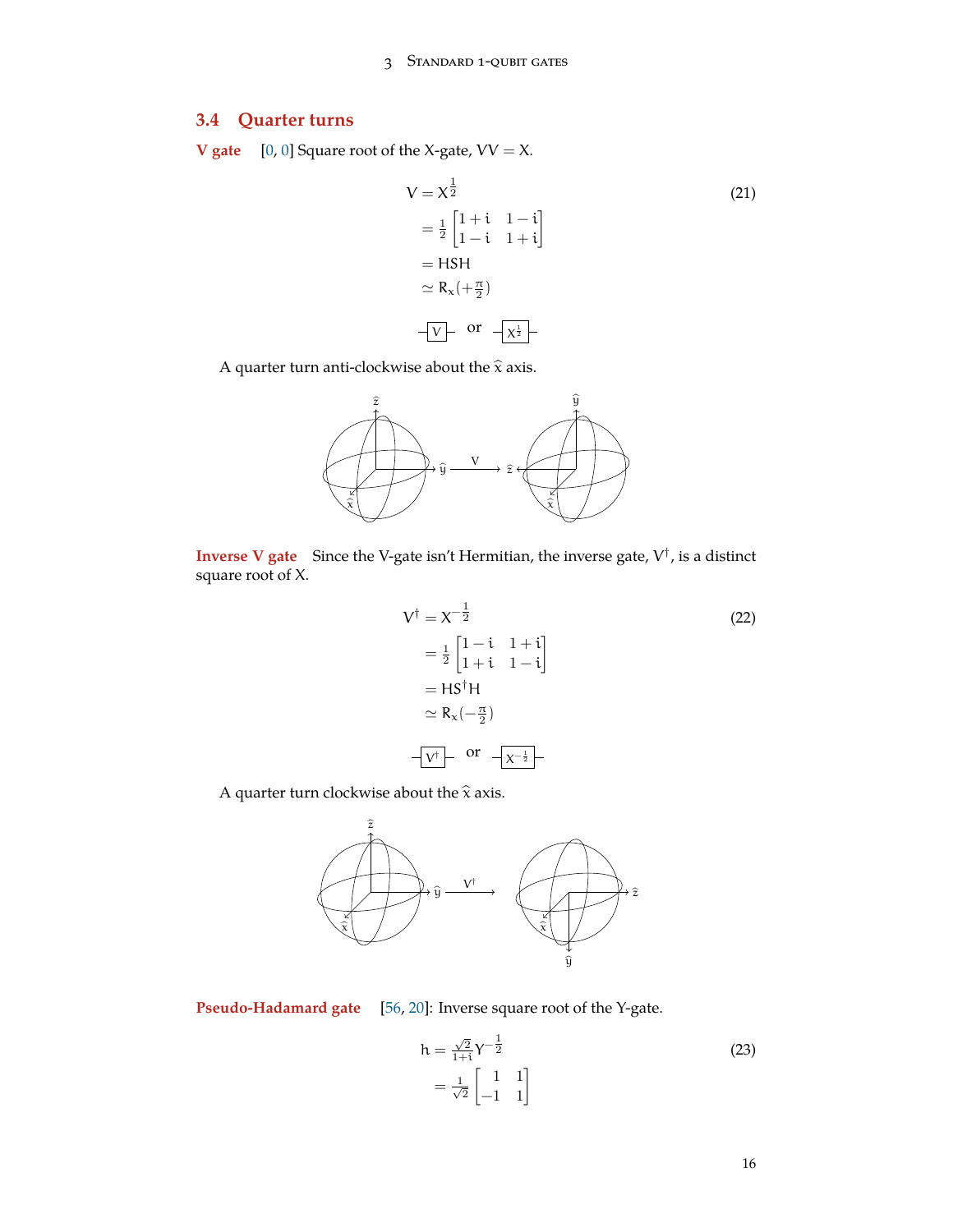

A quarter turn clockwise about the  $\hat{y}$  axis.



This square-root of the Y-gate is called the pseudo-Hadamard gate as it has the same effect on the computational basis as the Hadamard gate.

$$
h|0\rangle = |+\rangle
$$
  

$$
h|1\rangle = |-\rangle
$$

**Inverse pseudo-Hadamard gate** Principle square root of the Y-gate. Unlike the Hadamard gate, the pseudo-Hadamard gate is not Hermitian, and therefore not its own inverse.

$$
h^{\dagger} = \frac{1}{\sqrt{2}} \begin{bmatrix} 1 & -1 \\ 1 & 1 \end{bmatrix}
$$
  
=  $\frac{\sqrt{2}}{1+1} \gamma^{\frac{1}{2}}$   

$$
-\boxed{h^{\dagger}} - \text{ or } -\boxed{\gamma^{\frac{1}{2}}} -
$$
 (24)

A quarter turn anti-clockwise about the  $\hat{y}$  axis.



**S** gate (Phase, P, "ess") Square root of the Z-gate,  $SS = Z$ .

$$
S = Z^{\frac{1}{2}}
$$
  
=  $\begin{bmatrix} 1 & 0 \\ 0 & i \end{bmatrix}$   

$$
\simeq R_z(+\frac{\pi}{2})
$$
  
-S-

Historically called the phase gate (and denoted by P), since it shifts the phase of the one state relative to the zero state. This is a bit confusing because we have to make the distinction between the phase gate and applying a global phase. Often referred to as simple the S ("ess") gate in contemporary discourse.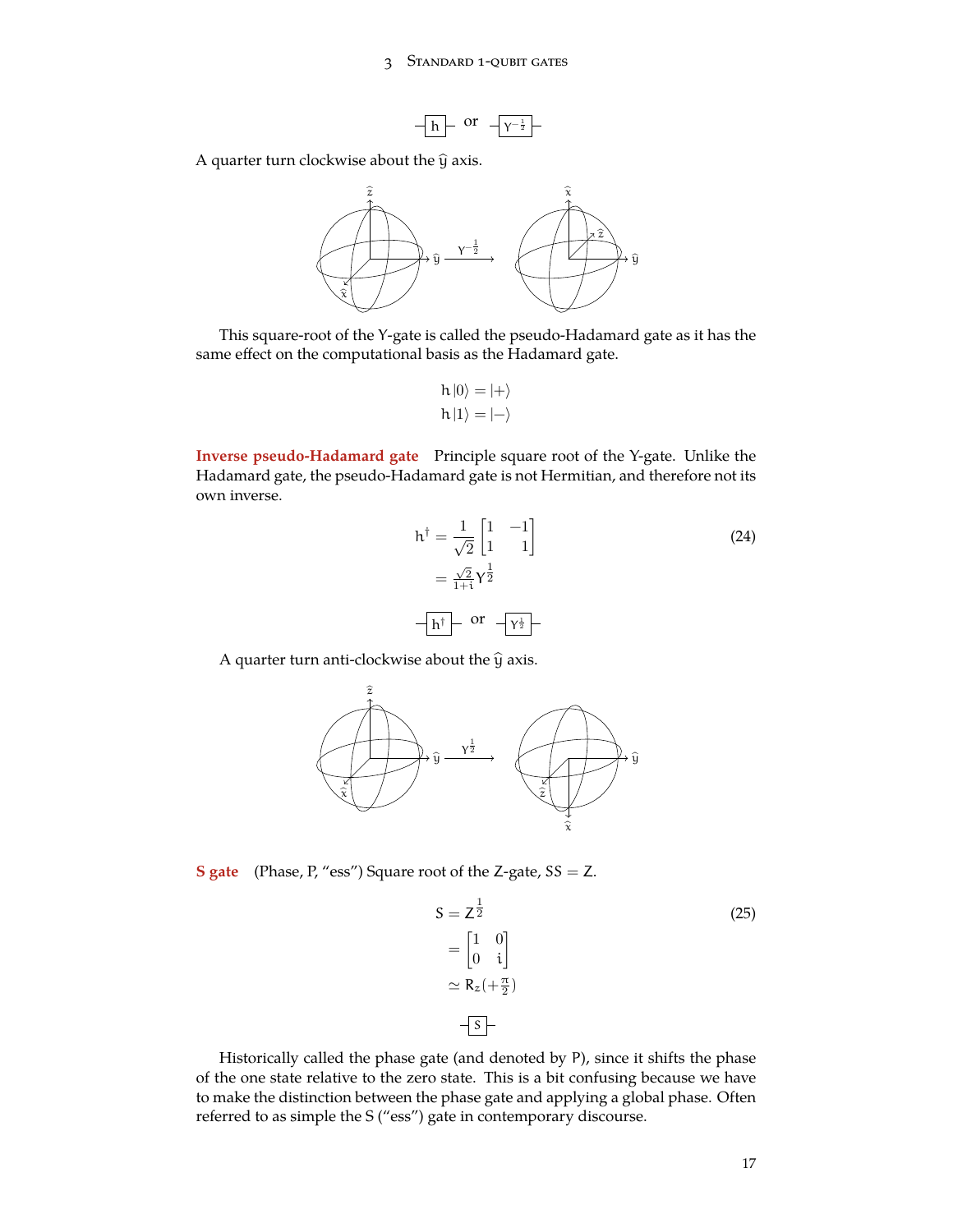

**Inverse S gate** Hermitian conjugate of the S gate, and an alternative square-root of  $Z$ ,  $S^{\dagger}S^{\dagger} = Z$ .

$$
S^{\dagger} = Z^{-\frac{1}{2}}
$$
  
=  $\begin{bmatrix} 1 & 0 \\ 0 & -i \end{bmatrix}$   

$$
\simeq R_{z}(-\frac{\pi}{2})
$$
  

$$
\qquad \qquad -S^{\dagger}
$$

A quarter turn clockwise about the  $\hat{z}$  axis.



Can be generated from the S gate, SSS = S *†* .

# <span id="page-17-0"></span>**3.5 Hadamard gates**

**Hadamard gate** The Hadamard gate is one of the most interesting and useful of the common gates. Its effect is a  $\pi$  rotation (half turn) in the Bloch sphere about the axis *<sup>√</sup>* 1  $\frac{1}{2}(\widehat{\mathsf{x}}+\widehat{\mathsf{z}}).$  In a sense the Hadamard gate is half way between the Z and X gates (Fig. **??**).

$$
H = \frac{1}{\sqrt{2}} \begin{bmatrix} 1 & 1 \\ 1 & -1 \end{bmatrix}
$$
  
\n
$$
\simeq R_{\vec{n}}(\pi), \quad \vec{n} = \frac{1}{\sqrt{2}}(1, 0, 1)
$$
  
\n
$$
-\boxed{H}
$$
 (27)

In terms of the Bloch sphere, the Hadamard gate interchanges the  $\hat{x}$  and  $\hat{z}$  axes, and inverts the  $\widehat{y}$  axis.

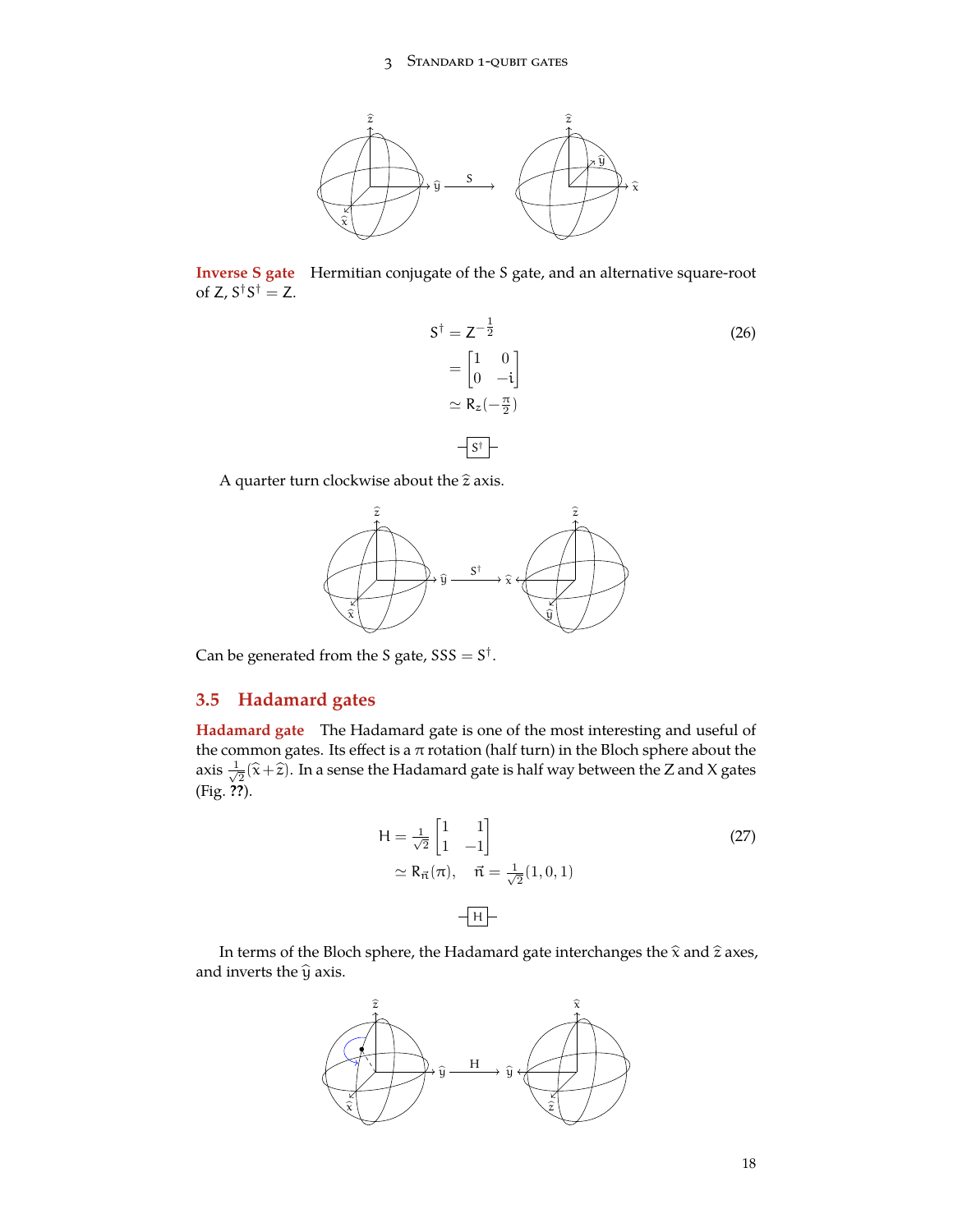A Hadamard similarity transform interchanges X and Z gates,

$$
\begin{aligned} H X H &= Z, \qquad H Y H = -Y, \qquad H Z H = X \\ H R_x(\theta) H &= R_z(\theta), \qquad H R_y(\theta) H = R_y(-\theta), \qquad H R_z(\theta) H = R_x(\theta) \end{aligned}
$$

One reason that the Hadamard gate is so useful is that it acts on the computation basis states to create superpositions of zero and one states. These states are common enough that they have their own notation, |+*⟩* and |−*⟩*.

$$
H|0\rangle = \frac{1}{\sqrt{2}}(|0\rangle + |1\rangle) = |+\rangle
$$
  
\n
$$
H|1\rangle = \frac{1}{\sqrt{2}}(|0\rangle - |1\rangle) = |-\rangle
$$

The square of the Hadamard gate is the identity  $HH = I$ . This is easy to show with some simple algebra, or by considering that the Hadamard is a 180 degree rotation in the Bloch sphere, or by noting that the Hadamard matrix is both Hermitian and unitary, so the Hadamard must be its own inverse. As a consequence, the Hadamard converts the |+*⟩*, |−*⟩* Hadamard basis back to the |0*⟩*, |1*⟩* computational basis.

$$
H \left| + \right\rangle = \left| 0 \right\rangle
$$
  

$$
H \left| - \right\rangle = \left| 1 \right\rangle
$$

The Hadamard gate is named for the *Hadamard transform* (Or *Walsh-Hadamard transform*), which in the context of quantum computing is the simultaneous application of Hadamard gates to multiple-qubits. We will return this transform presently (*§***??**). The Hadamard gate is also the 1-qubit quantum Fourier transform (*§***??**)

It is also worth noting a couple of useful decompositions (up to phase).



Here, V is the square-root of the X gate, and S is the square-root of Z, each of which is a quarter turn in the Bloch sphere.

<span id="page-18-0"></span>**Hadamard-like gates** If we peruse the sphere of 1-qubit gates, Fig. [3.3,](#page-13-1) we can see that there are 6 different Hadamard-like gates that lie between the main  $\hat{x}$ ,  $\hat{y}$ , and  $\hat{z}$ axes. (Recall that gates on opposite sides of the sphere's surface are the same up to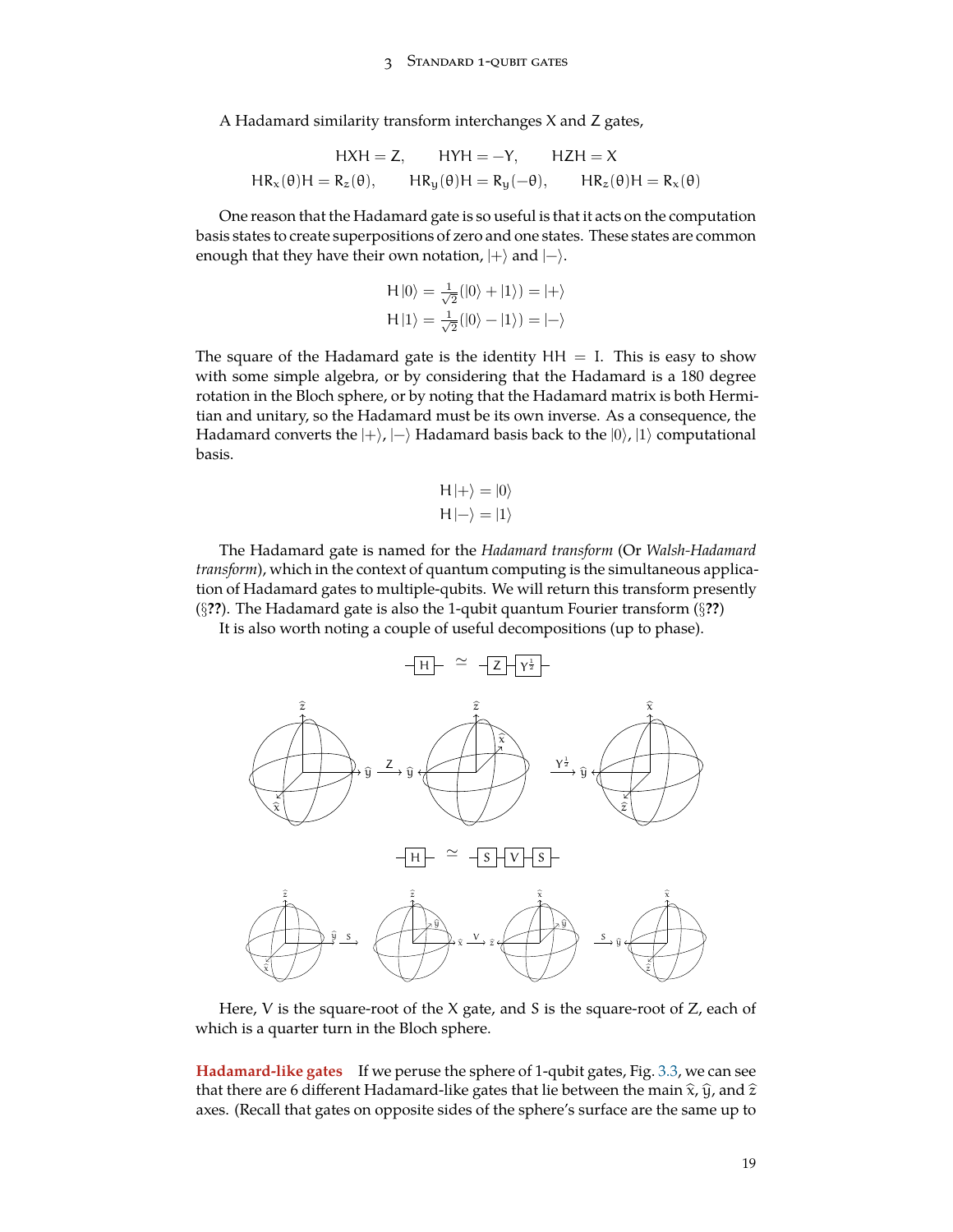

<span id="page-19-1"></span>Figure 3.4: Coordinates of the 6-Hadamard like gates.

phase.) Each of these gates can be obtained from straightforward transform so the Hadamard gate. For instance,  $\mathsf{H}_{\mathsf{YZ}} = {\mathsf{SHS}}^{\dagger}$  is the Hadamard-like gate between the Z and Y gates, which interchanges the  $\hat{y}$  and  $\hat{z}$  axies, and flips the  $\hat{x}$ -axis.



This particular Hadamard-like gate takes the computational Z-basis to the Ybasis.

$$
SHS^{\dagger} |0\rangle = \frac{1}{\sqrt{2}} (|0\rangle + i|1\rangle) = |+i\rangle
$$
  

$$
SHS^{\dagger} |1\rangle = \frac{1}{\sqrt{2}} (|0\rangle - i|1\rangle) = |-i\rangle
$$

The coordinates of all 6 Hadamard-like gates are shown in Fig. [3.5](#page-18-0), and listed in Table [12.1](#page-66-0) in the same block as the Hadamard gate.

## <span id="page-19-0"></span>**3.6 Axis cycling gates**

Another interesting, but rarely discussed<sup>[3](#page-19-2)</sup> class of gates are those that interchange three axes. These gates have periodicity 3 and represent 120 degree rotations of the Bloch sphere.

<span id="page-19-2"></span><sup>3</sup>Period 3 axis cycling gates are widely discussed abstractly in the context of Clifford gates (*§***??**). I've borrowed the explicit realization and nomenclature from Craig Gidney's stim python package, a simulator for quantum stabilizer circuits. <https://github.com/quantumlib/Stim> [[53\]](#page-74-2)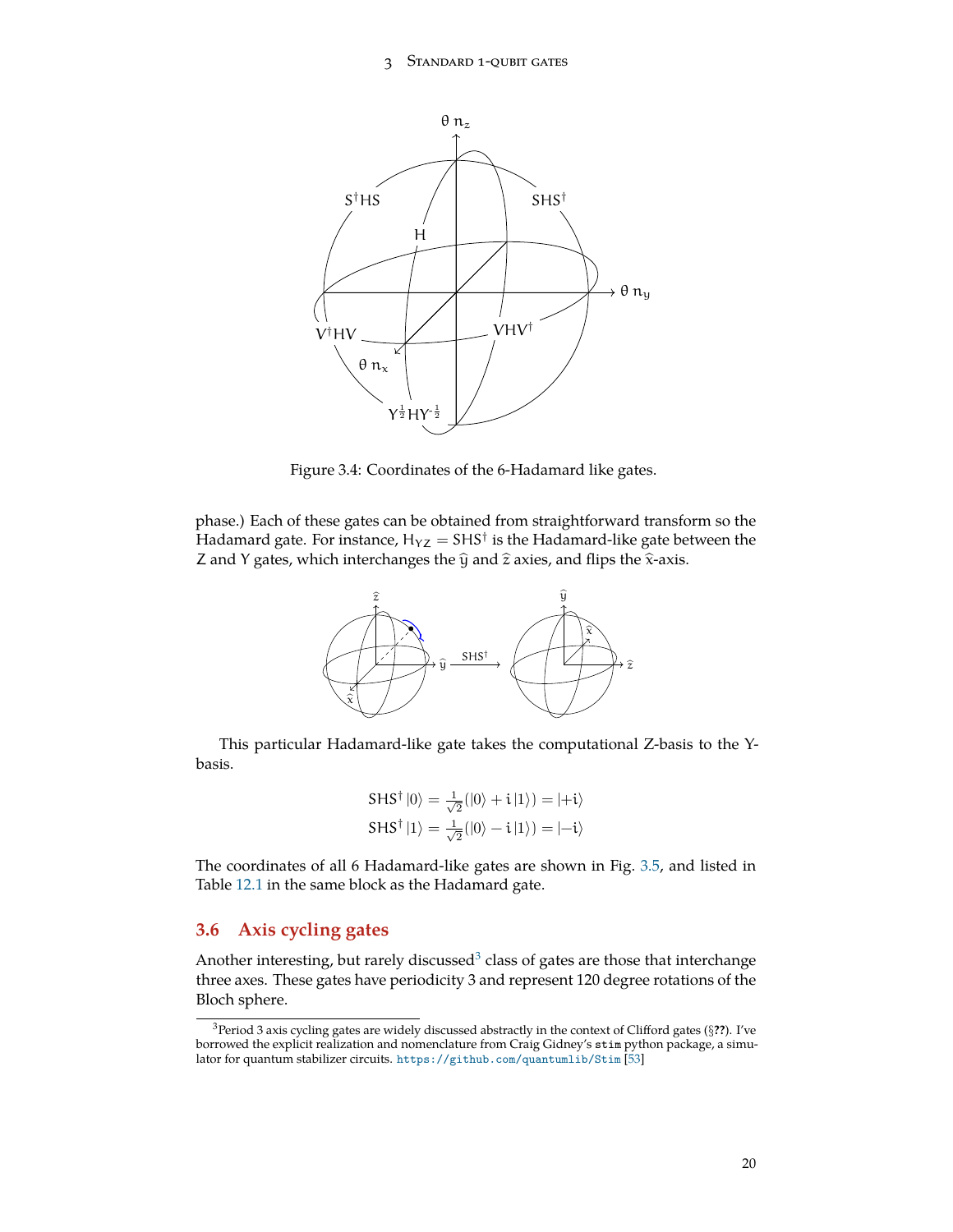**C gate** [\[53](#page-74-2)]

$$
C = \frac{1}{2} \begin{bmatrix} +1 - i & -1 - i \\ +1 - i & +1 + i \end{bmatrix}
$$
  
= R<sub>n</sub>( $\frac{2}{3}$ π), n = ( $\frac{1}{\sqrt{3}}, \frac{1}{\sqrt{3}}, \frac{1}{\sqrt{3}}$ ) (28)

A right handed period 3 axis cycling gate, cycling the axes in the permutation <sup>b</sup><sup>x</sup> *<sup>→</sup>*  $\hat{\mathfrak{y}} \to \hat{\mathfrak{x}} \to \hat{\mathfrak{x}}$ 

$$
C Xt C\dagger = Yt
$$

$$
C Yt C\dagger = Zt
$$

$$
C Zt C\dagger = Xt
$$

Note that this is a third root of the identity,  $C^3 = I$ , and that the square gives the inverse gate  $C^2 = C^\dagger$  which cycles in the opposite direction.

There are 8 distinct axis cycling gates, which are all also Clifford gates, and listed in the last block of table [12.1.](#page-66-0) Each such gate can be broken down into a combination of two quarter turns, e.g.  $C = SV$ .



### <span id="page-20-0"></span>**3.7 T gates**

All the of preceding discrete 1-qubit gates (Pauli gates, quarter turns, Hadamard and Hadamard-like gates, and axis cycling gates) are examples of a special class of gates called Clifford gates. Although important, the Clifford gates have the notable restricting that they aren't universal – you can't build an arbitrary qubit rotation from Clifford gates alone. The is because the Clifford gates always map the  $\hat{x}$ ,  $\hat{y}$  and  $\hat{z}$  axes back onto themselves. In order to be computational universal, it is necessary to have at least one non-Clifford gate in our gate set, and the most common choice for that non-Clifford gate is the T gate, one eighth of a rotation anti-clockwise about the z axis. A gate set consisting of all Cliffords (including multi-qubit Cliffords) and the T gate is often written as "Clifford+T".

**T** gate ("tee",  $\pi/8$ ) Forth root of the Z gate,  $T^4 = Z$ .

$$
T = Z^{\frac{1}{4}}
$$
\n
$$
= \begin{bmatrix} 1 & 0 \\ 0 & e^{i\frac{\pi}{4}} \end{bmatrix}
$$
\n
$$
\begin{aligned} \boxed{1} \end{aligned}
$$
\n
$$
\boxed{1}
$$
\n
$$
\boxed{1}
$$
\n
$$
\boxed{1}
$$
\n
$$
\boxed{1}
$$
\n
$$
\boxed{1}
$$
\n
$$
\boxed{1}
$$
\n
$$
\boxed{29}
$$

The T gate has sometimes been called the  $\pi/8$  gate since we can extract a phase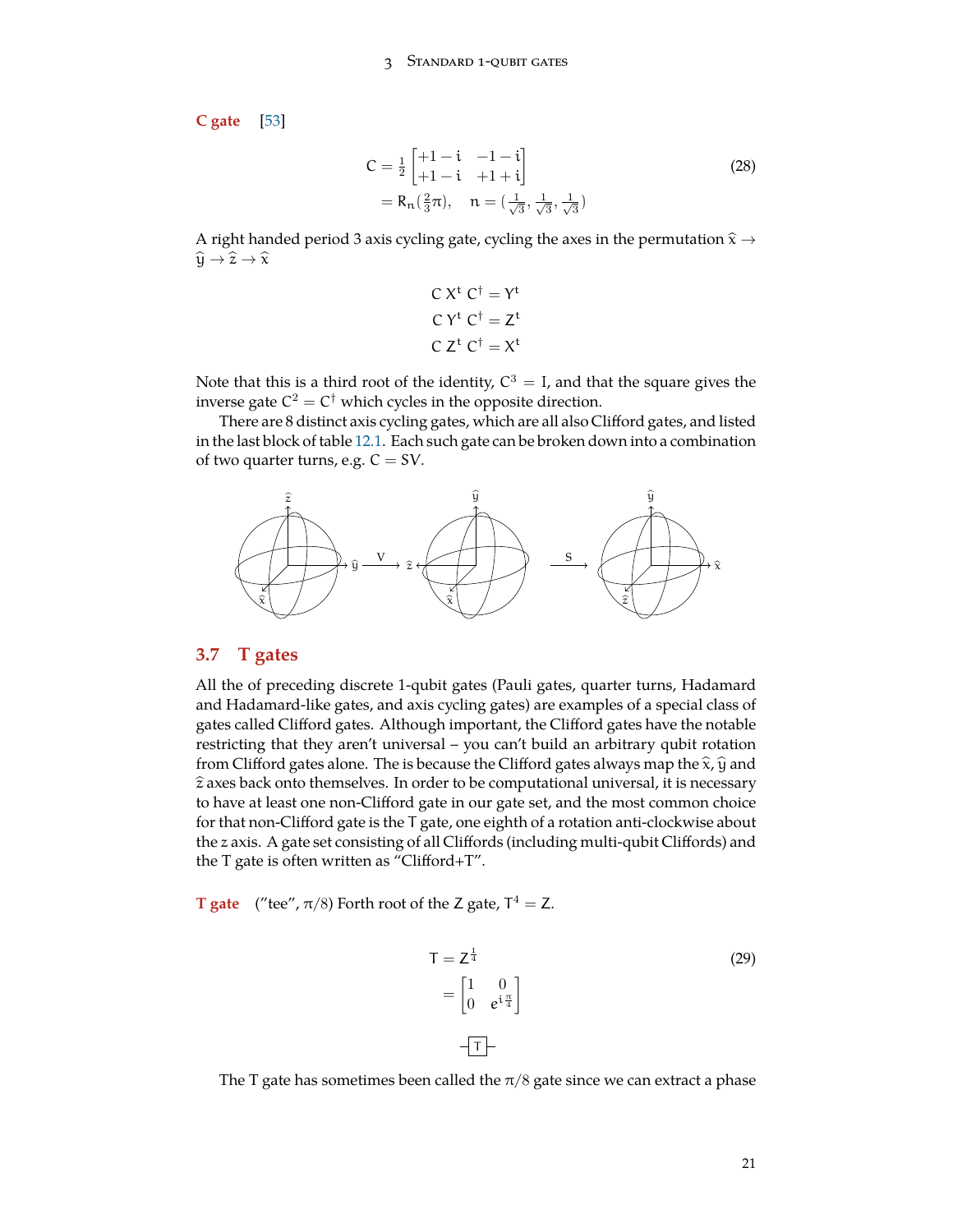and write the T gate as

$$
T=e^{i\frac{\pi}{8}\pi}\begin{bmatrix}e^{-i\frac{\pi}{8}}&0\\0&e^{+i\frac{\pi}{8}}\end{bmatrix}
$$

An eight turn anti-clockwise about the  $\hat{z}$  axis.



**Inverse T gate** Hermitian conjugate of the T gate.

$$
T^{\dagger} = Z^{-\frac{1}{4}}
$$
\n
$$
= \begin{bmatrix} 1 & 0 \\ 0 & e^{-i\frac{\pi}{4}} \end{bmatrix}
$$
\n
$$
\simeq R_z(\frac{pi}{4})
$$
\n
$$
\overline{T^{\dagger}}
$$
\n(30)

An eighth turn clockwise about the  $\hat{z}$  axis.



### <span id="page-21-0"></span>**3.8 Global phase**

**Global phase gate** (phase-shift) [[14,](#page-71-5) [0,](#page-71-1) [0\]](#page-71-1)



To shift the global phase we multiply the quantum state by a scalar, so it is not necessary to assign a phase shift to any particular qubit. But on those occasions where we want to keep explicit track of the phase in a circuit, it is useful to assign a global phase shift to a particular qubit and temporal location, e.g.

$$
\boxed{R_x(\theta)}{\qquad \qquad }=\quad \boxed{Ph(-\frac{\theta}{2})\left.\bigg\vert \sqrt{\chi^{\frac{\theta}{\pi}}}\, \right.} \, \, \, \quad
$$

This gate was originally called the phase-shift gate [[14\]](#page-71-5), but unfortunately the 1 qubit gate that shifts the phase of the 1 state relative the the zero state is also called the phase-shift gate ([19\)](#page-14-1), which is potentially confusing.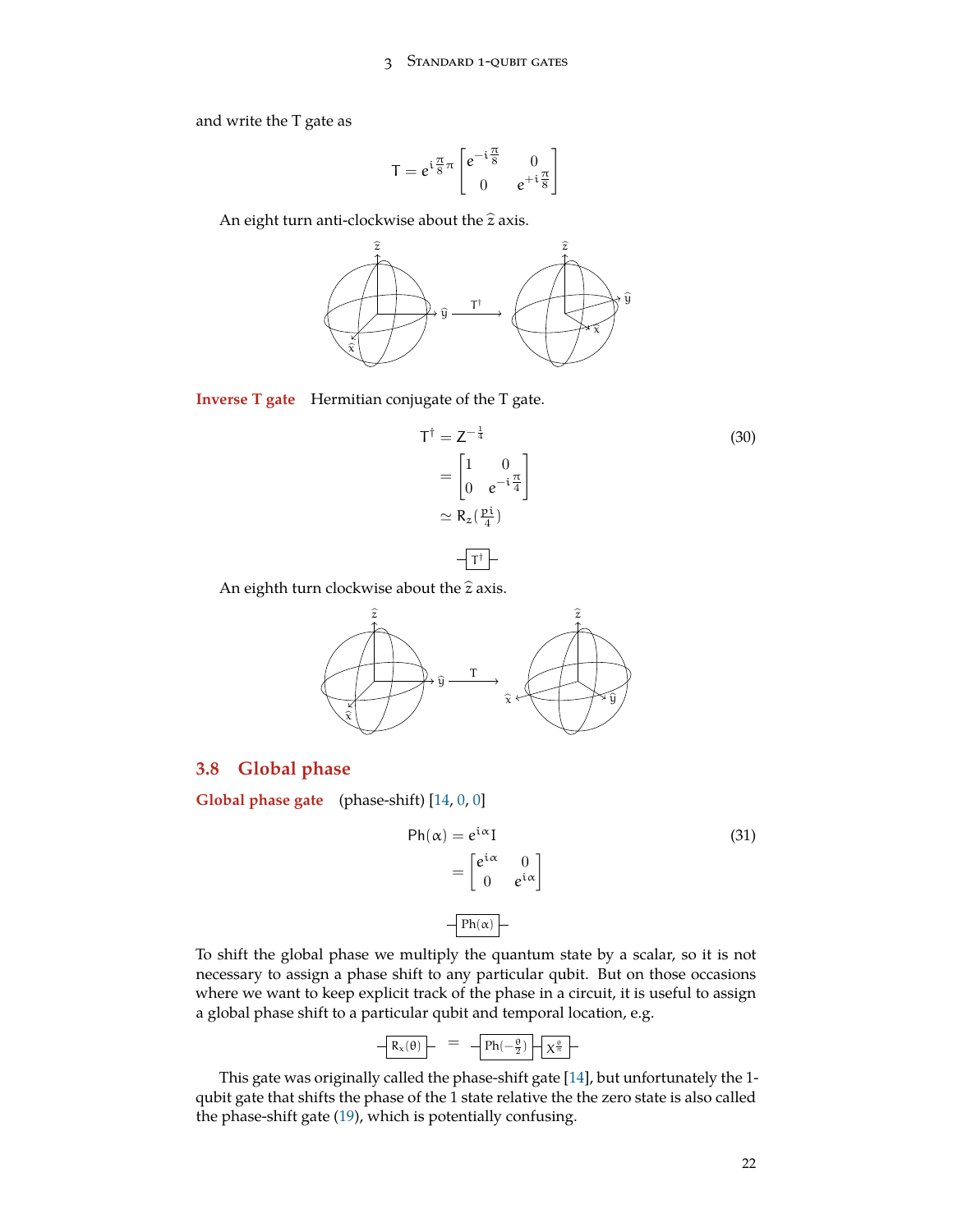**Omega gate** [[0,](#page-71-1) [0\]](#page-71-1)

$$
\omega^{k} = \text{Ph}(\frac{\pi}{4}k)
$$
  
= 
$$
\begin{bmatrix} e^{i\frac{\pi}{4}k} & 0\\ 0 & e^{i\frac{\pi}{4}k} \end{bmatrix}
$$
 (32)

An alternative parameterization of a global phase shift. Note that this gate is an eight root of the identity,  $\omega^8 = I$ . This gate, with integer powers, crops up when constructing the 1-qubit Clifford gates from Hadamard and S gates, since SHSHSH = ω (see p. [66](#page-64-1)).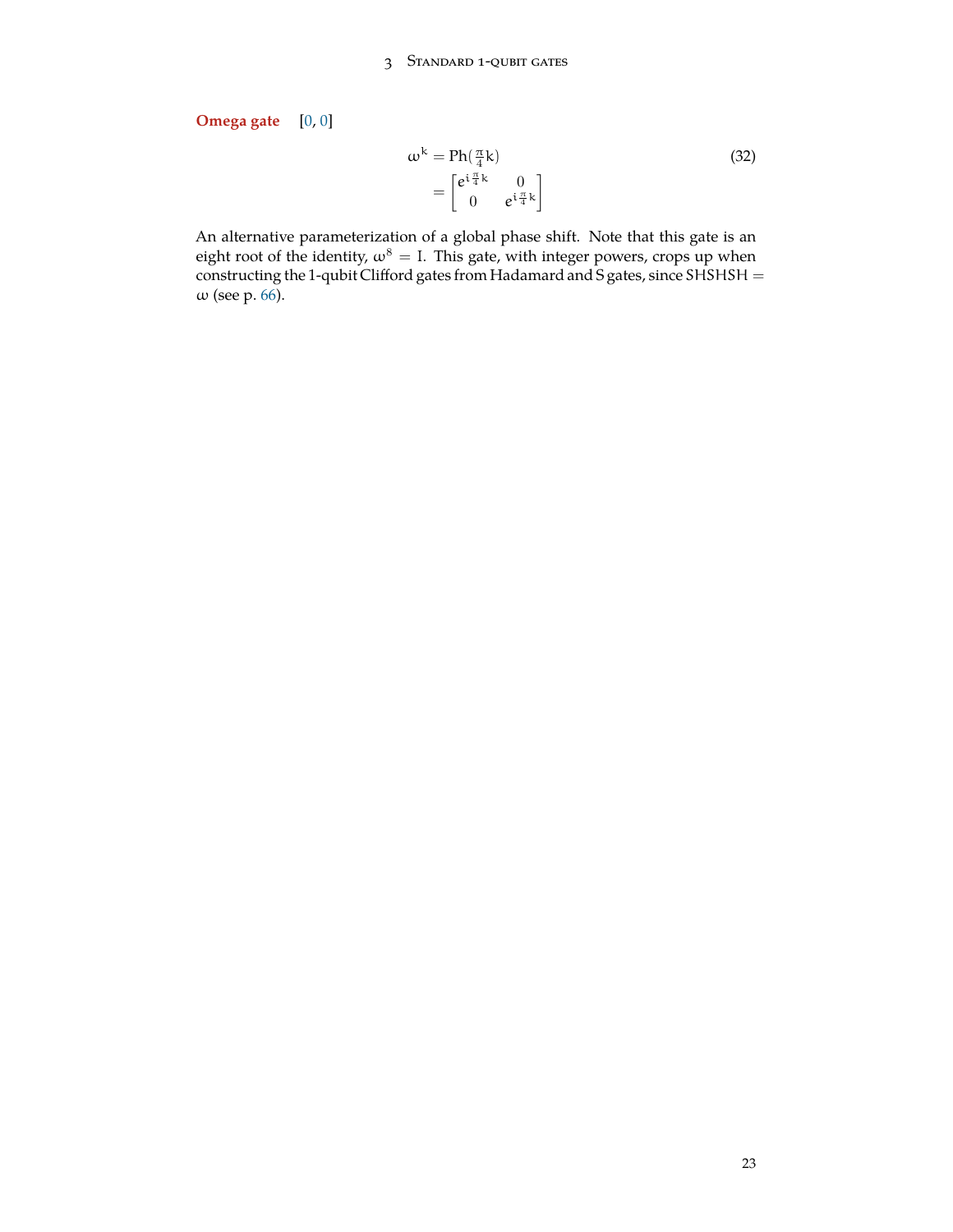# <span id="page-23-0"></span>**4 Decomposition of 1-qubit gates**

A general 1-qubit gate corresponds to some 2 by 2 unitary matrix,

$$
U = e^{i\alpha} \left[ \begin{array}{cc} a & -b^* \\ b & a^* \end{array} \right] \tag{33}
$$

where a and b are complex with  $|a|^2 + |b|^2 = 1$ , and  $\alpha$  is real. Given such a generic unitary, we would like to represent this gate using standard parameterized gates.

The first step to deke<sup>[4](#page-23-2)</sup> a gate is to extract the phase factor  $\alpha$ ,

<span id="page-23-4"></span>
$$
V = e^{i\alpha}U\tag{34}
$$

so that V is a special unitary matrix with det  $V = 1$ . In general, if we multiply a special unitary matrix by a complex phase  $c$  then  $\det cU = c^k$  where k is the rank of the matrix, i.e.  $k = 2<sup>n</sup>$  for n qubits. This follows since the determinate is the product of the eigenvalues, and multiplying a matrix by a constant multiplies each eigenvalue by that constant. Thus the determinate of U is  $\det U = e^{i2\alpha}$ , and we can extract the phase factor  $\alpha$  with some trigonometry.

$$
\alpha = \frac{1}{2}\arctan 2(\text{Im}(\det U), \text{Re}(\det U))
$$
\n(35)

The two-argument arctangent function  $arctan2(y, x)$  returns the angle θ between x-axis and the ray from the origin to  $(x, y)$ . In contrast the single argument arctangent function  $arctan(y/x)$  only gives the correct answer for  $x > 0$  since it can't distinguish between  $(x, y)$  and  $(-x, -y)$ .



For a complex number  $\mathrm{\mathsf{x}}+\mathrm{\mathsf{i}}\mathrm{\mathsf{y}}=\mathrm{\mathsf{r}}\mathrm{e}^{\mathrm{\mathsf{i}}\theta}$ , the modulus (or magnitude)  $\mathrm{\mathsf{r}}=\sqrt{\mathrm{\mathsf{x}}^2+\mathrm{\mathsf{y}}^2}$ and the phase (or argument) is  $\theta = \arctan 2(y, x)$ .

### <span id="page-23-1"></span>**4.1 Z-Y-Z decomposition**

Any 1-qubit gate can be decomposed as a sequence of  $Z$ ,  $Y$ , and  $Z$  rotations, and a phase  $[14]^5$  $[14]^5$  $[14]^5$ .

$$
U = e^{i\alpha} R_z(\theta_2) R_y(\theta_1) R_z(\theta_0)
$$
 (36)

Or in circuit notation.

$$
\boxed{u} = -R_z(\theta_0) - R_y(\theta_1) - R_z(\theta_2) - Ph(\alpha)
$$

<span id="page-23-2"></span><sup>4</sup> *deke —dek—* verb — To decompile, deconstruct, or decompose.

<sup>1995</sup> Neal Stephenson *The Diamond Age* "We gotta deke all this stuff now" Easy come, easy go.

<span id="page-23-3"></span><sup>5</sup>The Z-Y decomposition is of ancient origin, long know in the theory of light polarization [**?** ]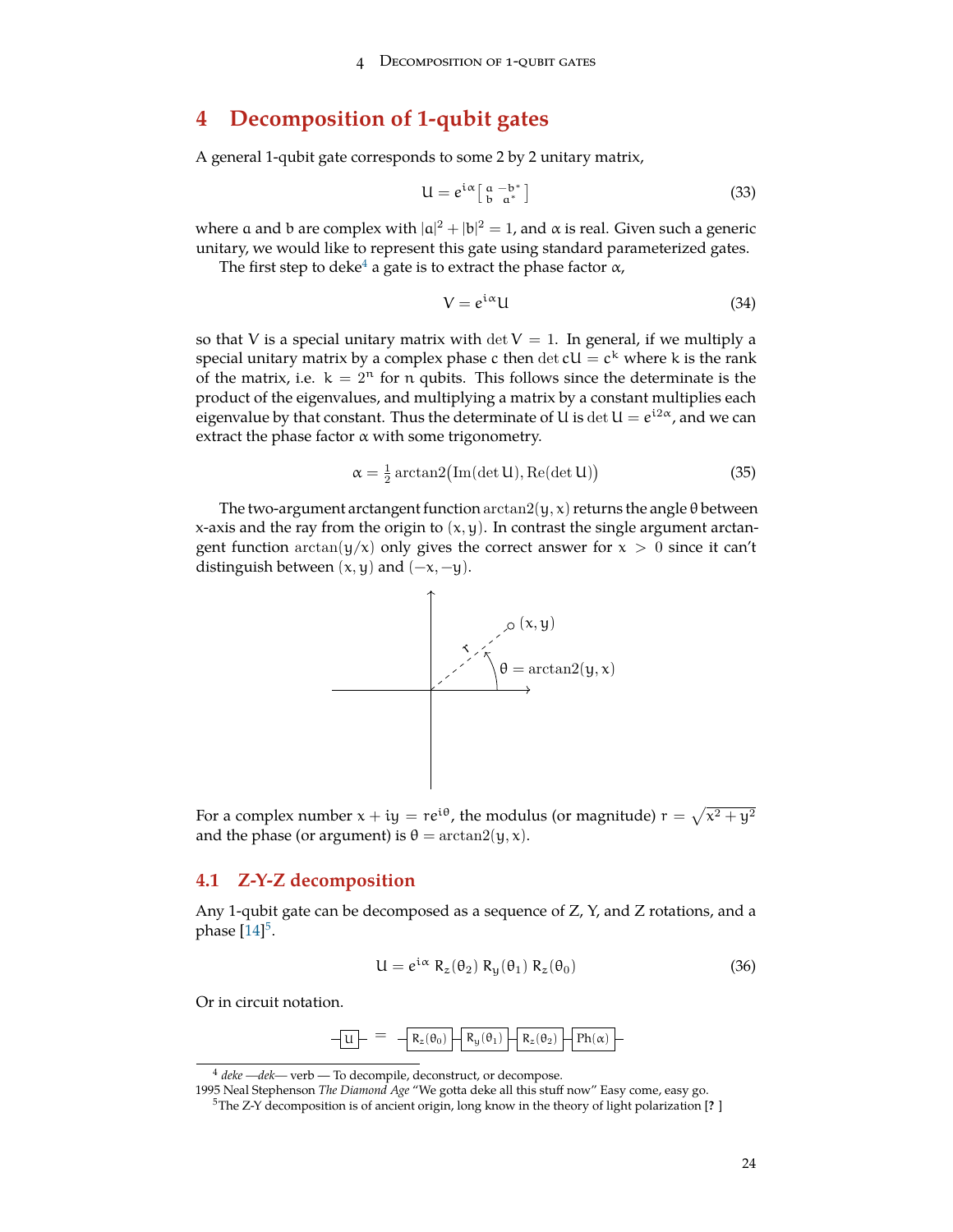#### DECOMPOSITION OF 1-QUBIT GATES

Note that we have numbered the three angles in chronological order, and recall that time runs right-to-left in operator notation, but left-to-right in circuit notation.

If multiply out the circuit, then we get the following universal 1-qubit gate.

$$
U = e^{i\alpha} \begin{bmatrix} +e^{+i(+\frac{1}{2}\theta_2 + \frac{1}{2}\theta_0)}\cos(\frac{1}{2}\theta_1) & -e^{-i(-\frac{1}{2}\theta_2 + \frac{1}{2}\theta_0)}\sin(\frac{1}{2}\theta_1) \\ +e^{+i(+\frac{1}{2}\theta_2 - \frac{1}{2}\theta_0)}\sin(\frac{1}{2}\theta_1) & +e^{-i(+\frac{1}{2}\theta_2 + \frac{1}{2}\theta_0)}\cos(\frac{1}{2}\theta_1) \end{bmatrix}
$$
(37)

The first step in the decomposition is to extract the phase using Eq. ([35\)](#page-23-4), leaving a special unitary matrix  $V = e^{-i\alpha}U$ . The value of  $\theta_1$  can be calculated from the absolute value of either the diagonal or off-diagonal elements, provided those entries aren't close to zero. For instance, the Z-gate has zero off-diagonal entries, whereas the X-gate has zeros on the diagonal. But the diagonal and off-diagonal entries can't approach zero at the same time. So to calculate  $\theta_1$  with greatest numerical accuracy, we use whichever element has the largest absolute value.

<span id="page-24-1"></span>
$$
\theta_1 = \begin{cases} 2 \arccos(|V_{00}|), & |V_{00}| \ge |V_{01}| \\ 2 \arcsin(|V_{01}|), & |V_{00}| < |V_{01}| \end{cases}
$$
(38)

Having extracted  $\theta_1$ , we can now calculate the sum  $\theta_0 + \theta_1$  from  $V_{11}$  using the arctan2 function.

$$
\theta_0 + \theta_2 = 2 \arctan 2 \left( \operatorname{Im}(\frac{V_{11}}{\cos(\frac{1}{2}\theta_1)}), \operatorname{Re}(\frac{V_{11}}{\cos(\frac{1}{2}\theta_1)}) \right). \tag{39}
$$

except if  $\cos(\frac{1}{2}\theta_1) = 0$  then  $\theta_0 + \theta_2 = 0$ .

Similarly we can extract the difference  $\theta_0 - \theta_2$  from  $V_{10}$ .

$$
\theta_0 - \theta_2 = 2 \arctan 2 \left( \operatorname{Im}(\frac{V_{10}}{\sin(\frac{1}{2}\theta_1)}), \operatorname{Re}(\frac{V_{10}}{\sin(\frac{1}{2}\theta_1)}) \right)
$$
(40)

again with an exception that if  $\sin(\frac{1}{2}\theta_1)=0$  then  $\theta_0-\theta_2=0$ . Taking the sum and differences of [\(39](#page-24-1)) and ([40\)](#page-24-2) yields  $\theta_0$  and  $\theta_2$ , which completes the decomposition.

Instead of rotation gates, we could express the same decomposition as Paulipower gates with a reparameterization.

<span id="page-24-2"></span>
$$
U = e^{i\alpha'} Z^{t_2} Y^{t_1} Z^{t_0}
$$
  
\n
$$
\alpha' = \alpha - (\theta_0 + \theta_1 + \theta_2) / \pi
$$
  
\n
$$
t_0 = \theta_0 / \pi
$$
  
\n
$$
t_1 = \theta_1 / \pi
$$
  
\n
$$
t_2 = \theta_2 / \pi
$$
\n(41)

#### <span id="page-24-0"></span>**4.2 V-Z decomposition**

For some superconducting qubit architectures the natural 1-qubit gates are Z-rotations  $R_z$  and V ([22\)](#page-15-0)<sup>[6](#page-24-3)</sup> the square root of X [[0\]](#page-71-1). There isn't direct access to  $R_y$  rotations or general R<sub>x</sub> rotations, but this is only a minor inconvenience since  $R_z(\theta)=V^\dagger R_y(\theta)V$ ,

<span id="page-24-3"></span><sup>&</sup>lt;sup>6</sup>Note that here V refers to a specific 1-qubit gate, the square-root of the X gate, whereas elsewhere V is used to denote a general unitary or special unitary matrix. Such notational ambiguities are inevitable since there's only so many squiggles to go around [[0\]](#page-71-1).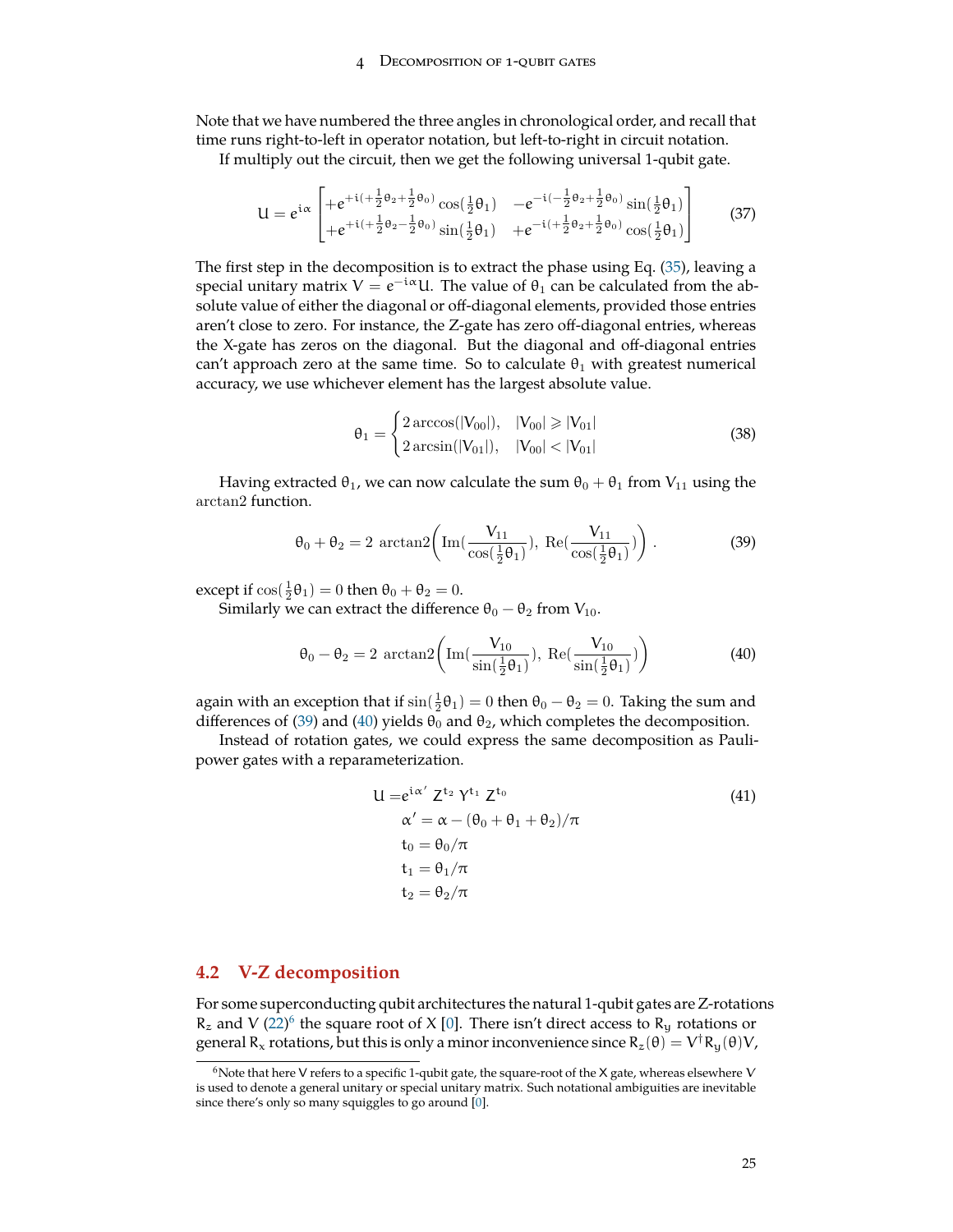#### 4 Decomposition of 1-qubit gates

| Similarity transform to Z-Y-Z |
|-------------------------------|
| h†                            |
| C                             |
| Γt                            |
| $VHV^{\dagger}$               |
| ۲¢                            |
|                               |
|                               |

<span id="page-25-2"></span>Table 4.1: Euler decompositions

(*§***??**) and we can therefore decompose 1-qubit gates to a 5-gate sequence,

$$
U = e^{i\alpha} R_z(\theta_2) V^{\dagger} R_z(\theta_1) V R_z(\theta_0).
$$
 (42)

### <span id="page-25-0"></span>**4.3 General Euler angle decompositions**

Instead of a Z-Y-Z decomposition, we might instead desire a different decomposition, for example X-Y-X.

$$
U = R_x(\theta_2) R_y(\theta_1) R_x(\theta_0)
$$
\n(43)

The trick is to perform a similarity transform that takes us back to the Z-Y-Z decomposition that we already know how to perform.

$$
V = CUC^{\dagger} = CR_y(\theta_2)C^{\dagger} CR_z(\theta_1)C^{\dagger} CR_y(\theta_0)C^{\dagger}
$$
  
= R\_z(\theta\_2)R\_y(\theta\_1)R\_z(\theta\_0) (44)

Here we want the single qubit gate C that moves the  $+\hat{y}$  axis to  $+\hat{x}$ , but leaves the  $\hat{z}$  axis alone. Consulting page ?? we see that the required gate is  $S^{\dagger}$ . Therefore to  $f_{\text{ind}}$  the parameters of a  $\Delta$   $\Sigma$   $\Sigma$  decomposition we canny out the similarity transform find the parameters of a X-Y-X decomposition we carry out the similarity transform V = S *†* U S and then perform a Z-Y-Z decomposition.

There are 6 distinct proper-Euler decompositions, and the appropriate similarity transforms to Z-Y-Z are listed in Table [4.1](#page-25-2). These are all 1-qubit Clifford gates (Table [12.1](#page-66-0)).

#### <span id="page-25-1"></span>**4.4 Bloch rotation decomposition**

Finally lets consider the decompositions of 1-qubit gates into single rotations about a particular axis [\(13](#page-11-1)).

$$
R_{\vec{n}}(\theta) = \begin{bmatrix} \cos(\frac{1}{2}\theta) - i n_z \sin(\frac{1}{2}\theta) & -n_y \sin(\frac{1}{2}\theta) - i n_x \sin(\frac{1}{2}\theta) \\ n_y \sin(\frac{1}{2}\theta) - i n_x \sin(\frac{1}{2}\theta) & \cos(\frac{1}{2}\theta) + i n_z \sin(\frac{1}{2}\theta) \end{bmatrix}
$$
(45)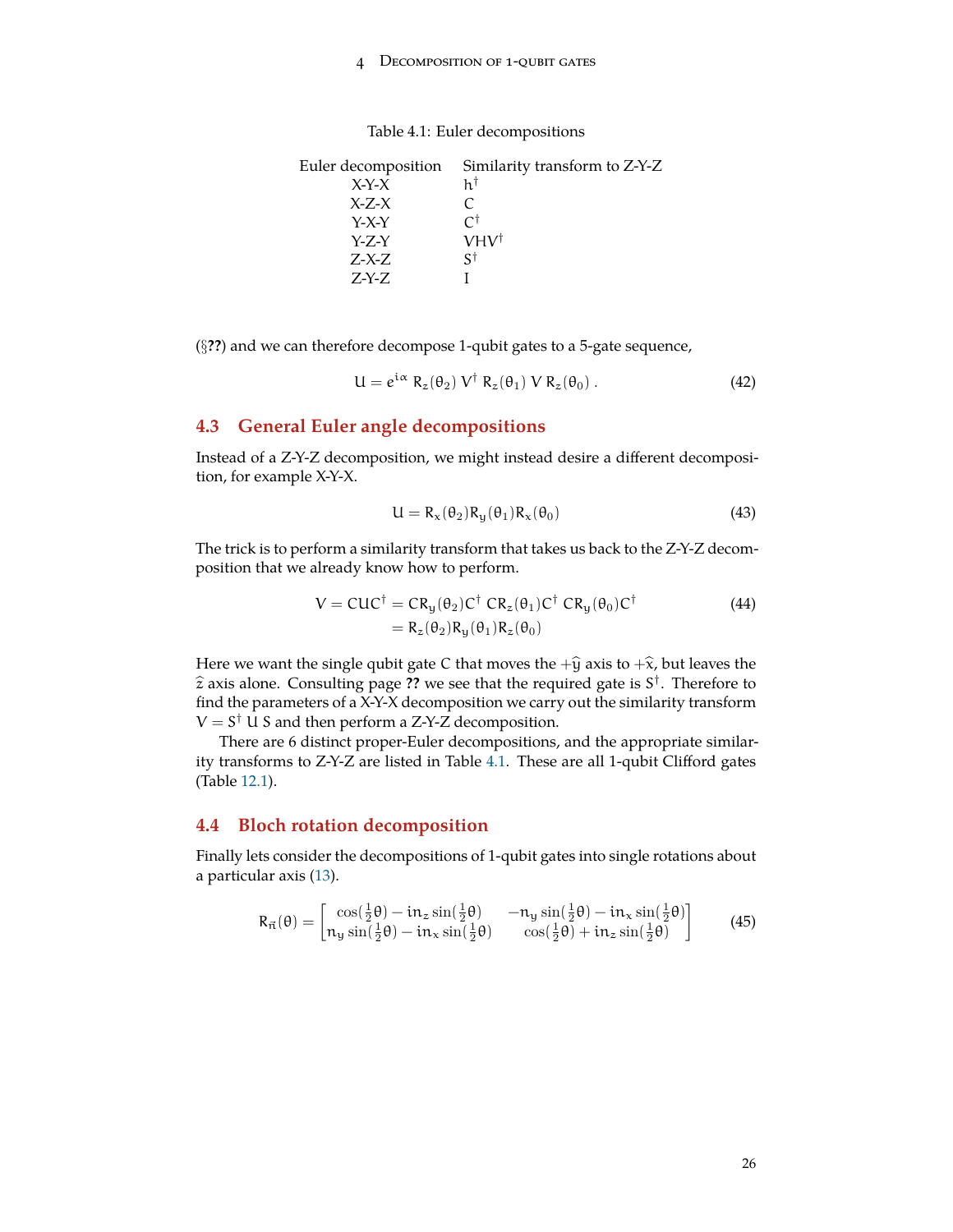Assuming that we have already extracted the phase and therefore V is a 1-qubit special unitary matrix, we can proceed as follows.

$$
N = \sqrt{(\text{Im } V_{0,1})^2 + (\text{Re } V_{0,1})^2 + (\text{Im } V_{0,0})^2}
$$
\n
$$
n_x = -\text{Im } V_{0,1}/N
$$
\n
$$
n_y = -\text{Re } V_{0,1}/N
$$
\n
$$
n_z = -\text{Im } V_{0,0}/N
$$
\n
$$
s = \sin(\frac{1}{2}\theta) = -\text{Im } V_{0,0}/n_z
$$
\n
$$
c = \cos(\frac{1}{2}\theta) = \text{Re } V_{0,0}
$$
\n
$$
\theta = 2 \arctan(2(s, c))
$$
\n(46)

The one ambiguous edge case that needs to be accounted for is that the identity can be represented as a zero-radians rotation about any axis.

# <span id="page-26-0"></span>**4.5 Decomposition of Bloch rotation**

A rotation about an arbitrary axis in the Bloch sphere can be analytically decomposed into a sequence of five  $R_z$  and  $R_y$  gates [[30\]](#page-72-4).

$$
R_{\vec{n}}(\theta) = R_z(+\alpha)R_y(+\beta)R_z(\theta)R_y(-\beta)R_z(-\alpha)
$$
  
\n
$$
\alpha = \arctan(2(n_y, n_x))
$$
  
\n
$$
\beta = \arccos(n_z)
$$
\n(47)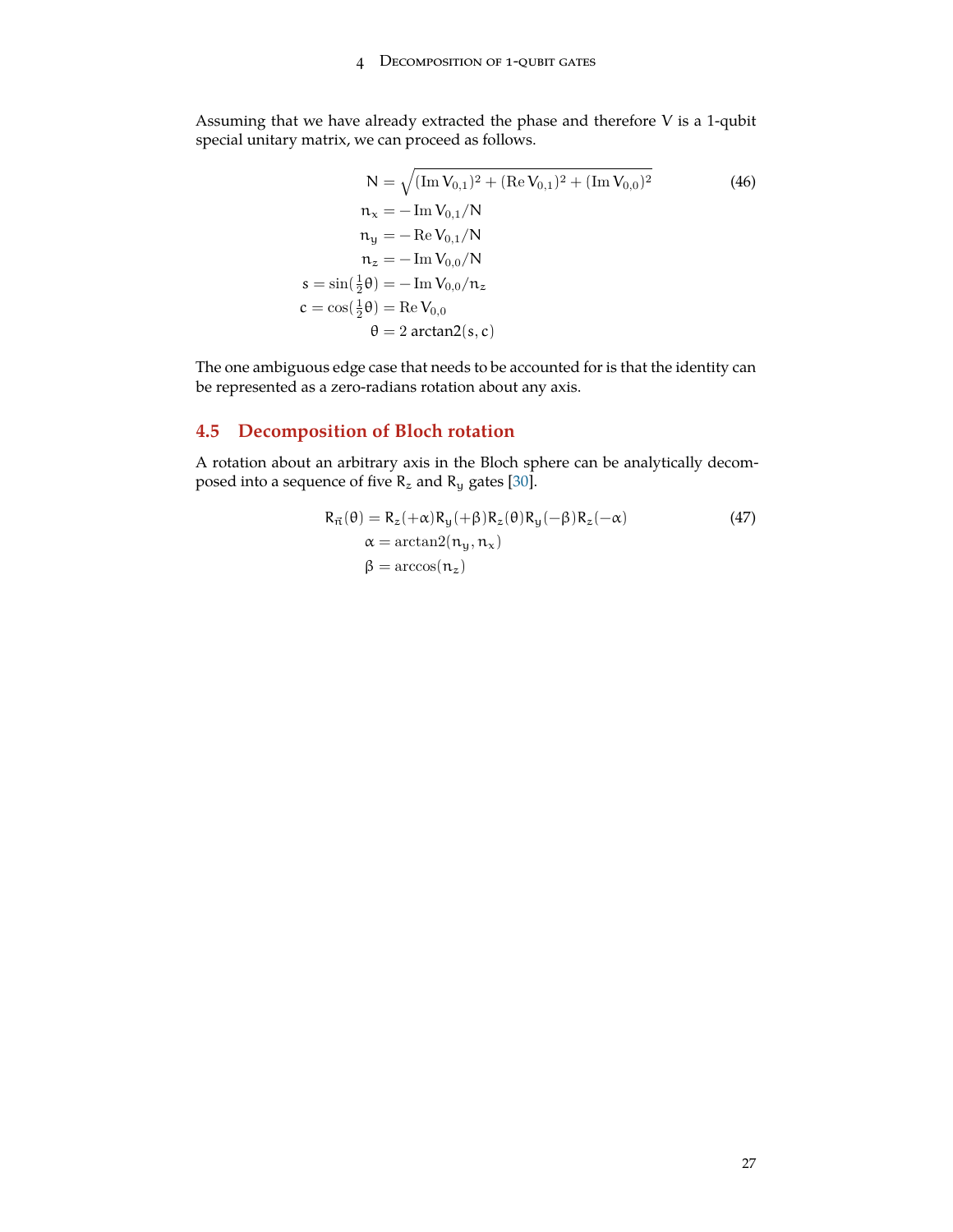#### 5 The canonical gate

# <span id="page-27-0"></span>**5 The canonical gate**

The canonical gate is a 3-parameter quantum logic gate that acts on two qubits [[0,](#page-71-1) [0,](#page-71-1) [0\]](#page-71-1).

$$
Can(tx, ty, tz)
$$
  
=  $exp(-i\frac{\pi}{2}(t_x X \otimes X + t_y Y \otimes Y + t_z Z \otimes Z))$  (48)

Recall that  $X = \begin{pmatrix} 0 & 1 \ 1 & 0 \end{pmatrix}$ ,  $Y = \begin{pmatrix} 0 & -i \ i & 0 \end{pmatrix}$ , and  $Z = \begin{pmatrix} 1 & 0 \ 0 & -1 \end{pmatrix}$  are the 1-qubit Pauli matrices, and that

$$
X \otimes X = \begin{bmatrix} 0 & 0 & 0 & +1 \\ 0 & 0 & +1 & 0 \\ 0 & +1 & 0 & 0 \\ +1 & 0 & 0 & 0 \end{bmatrix},
$$
  
\n
$$
Y \otimes Y = \begin{bmatrix} 0 & 0 & 0 & -1 \\ 0 & 0 & +1 & 0 \\ 0 & +1 & 0 & 0 \\ -1 & 0 & 0 & 0 \end{bmatrix},
$$
 and  
\n
$$
Z \otimes Z = \begin{bmatrix} +1 & 0 & 0 & 0 \\ 0 & -1 & 0 & 0 \\ 0 & 0 & 0 & +1 \end{bmatrix}.
$$

Other parameterizations of the canonical gate are common in the literature. Often the sign is flipped, or the  $\frac{\pi}{2}$  factor is absorbed into the parameters, or both. The parameterization used here the nice feature that it corresponds to powers of direct products of Pauli operators (up to phase) (see [\(62](#page-35-0)),[\(63](#page-35-1)),[\(64](#page-35-2))).



Here we use '*≃*' to indicate that two gates have the same unitary operator up to a global (and generally irrelevant) phase factor.

The canonical gate is, in a sense, the elementary 2-qubit gate, since any other 2 qubit gate can be decomposed into a canonical gate, and local 1-qubit interactions [[0,](#page-71-1) [0,](#page-71-1) [23,](#page-72-5) [26,](#page-72-6) [28,](#page-72-7) [36\]](#page-73-7).



We will discuss the numerical decomposition of 2-qubit gates to canonical gates in section (*§*[7.2](#page-47-0)). For know it is sufficient to now that the non-local properties of every 2-qubit gate can be characterized by the 3-parameters of the corresponding canonical gate. We'll use '∼ *′* to indicate that two gates are locally equivalent, in that they can be mapped to one another by local 1-qubit rotations.

The parameters of the canonical gate are periodic with period 4, or period 2 if we neglect a −1 global phase factor. Thus we can constrain each parameter to the range [−1, 1). Since X *⊗* X, Y *⊗* Y, and Z *⊗* Z all commute, the parameter space has the topology of a 3-torus.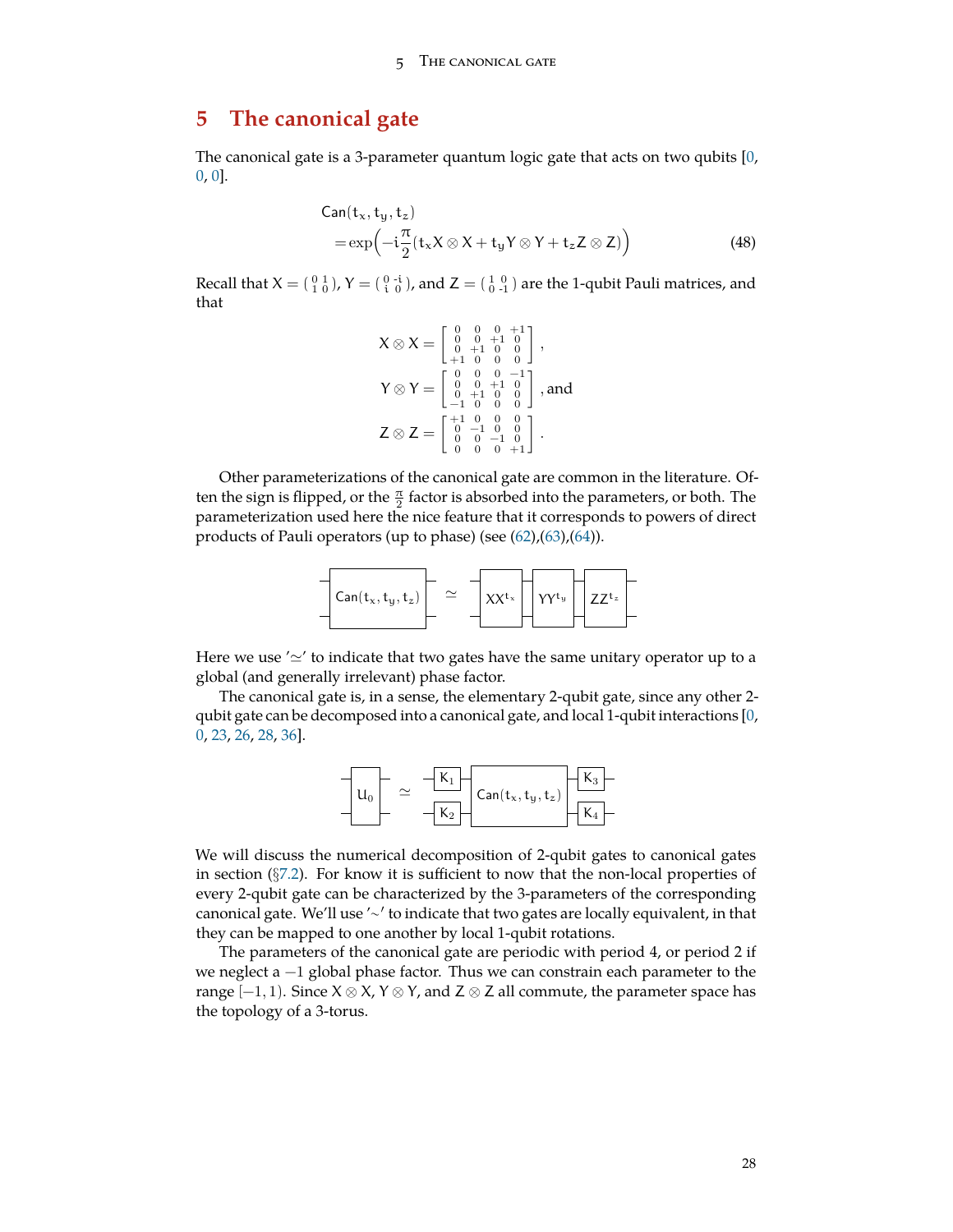

By applying local gates we can decrement any one of the canonical gate's parameters,

| $Can(t_x,t_y,t_z)$ | $_{1}$ Can( $t_{x}$ – 1, $t_{y}$ , $t_{z}$ )' |  |
|--------------------|-----------------------------------------------|--|
|--------------------|-----------------------------------------------|--|

we can flip the signs on any pair of parameters,

$$
\underbrace{-Z}_{\text{Can}(t_x,t_y,t_z)}\underbrace{-Z}_{\text{Can}(-t_x,-t_y,t_z)}\Bigg[~,
$$

or we can swap any pair of parameters,

$$
\begin{array}{|c|c|c|c|c|}\hline S&\text{Can}(t_x,t_y,t_z)&\overline{S^{\dagger}}&=&\hline \text{Can}(t_y,t_x,t_z)&\\ \hline S&\overline{S^{\dagger}}&=&\hline \end{array}.
$$

Because of these relations the canonical coordinates of any given 2-qubit gate are not unique since we have considerable freedom in the prepended and appended local gates. To remove these symmetries we can constraint the canonical parameters to a "Weyl chamber" [\[0](#page-71-1), [0](#page-71-1)].

$$
(\frac{1}{2} \geqslant t_x \geqslant t_y \geqslant t_z \geqslant 0) \cup (\frac{1}{2} \geqslant (1 - t_x) \geqslant t_y \geqslant t_z > 0) \tag{49}
$$

This Weyl chamber forms a trirectangular tetrahedron. All gates in the Weyl chamber are locally inequivalent (They cannot be obtained from each other via local 1 qubit gates). The net of the Weyl chamber is illustrated in Fig. [A.1](#page-69-1), and the coordinates of many common 2-qubit gates are listed in table [5.1.](#page-30-0)

There is an additional symmetry across the bottom face of the chamber. Gates located at Can( $t_x, t_y, 0$ ) are locally equivalent to Can( $1-t_x, t_y, 0$ ), since we can now flip the sign of  $t_x$  without changing the other parameters.

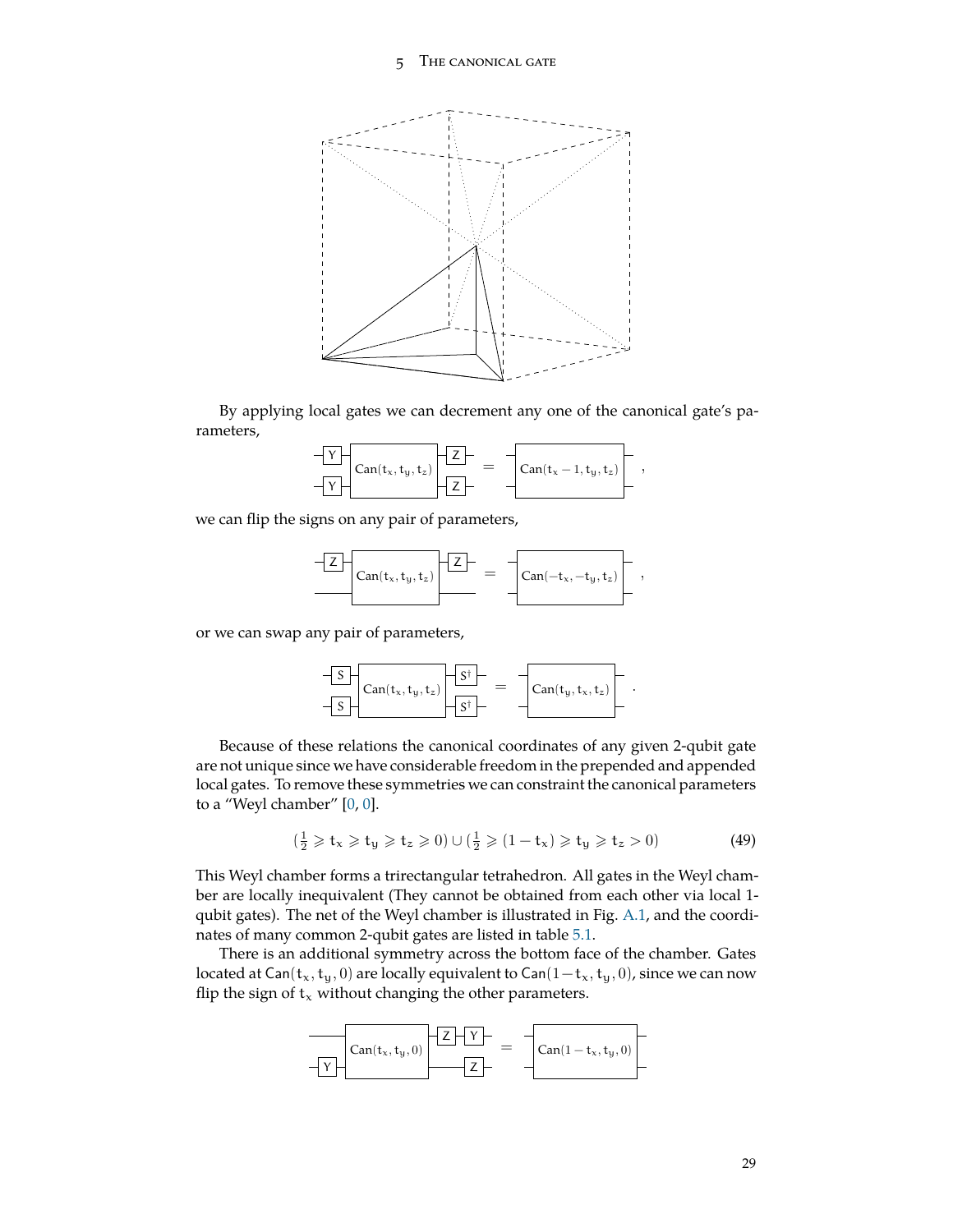#### 5 The canonical gate



<span id="page-29-0"></span>Figure 5.1: Location of the 11 principal 2-qubit gates in the Weyl chamber. All of these gates have coordinates of the form  $Can(\frac{1}{4}k_x, \frac{1}{4}k_y, \frac{1}{4}k_z)$ , for integer  $k_x$ ,  $k_y$ , and k<sub>z</sub>. Note there is a symmetry on the bottom face such that Can(t<sub>x</sub>, t<sub>y</sub>, 0) ∼  $\textsf{Can}(1 - t_x, t_y, 0).$ 

Neighboring canonical gates can be merged by summing the parameters.

$$
\boxed{\text{Can}(s_x, s_y, s_z)} \boxed{\text{Can}(t_x, t_y, t_z)} = \boxed{\text{Can}(s_x + t_x, s_y + t_y, s_z + t_z)}
$$

Taking the Hermitian conjugate of the canonical gate simple inverts the parameters  $\mathsf{Can}(t_x,t_y,t_z)^\dagger = \mathsf{Can}(-t_x,-t_y,-t_z)$ , and more generally powers of the canonical gate multiply the parameters,  $\textsf{Can}(\mathsf{t}_x, \mathsf{t}_y, \mathsf{t}_z)^\mathsf{c} = \textsf{Can}(\mathsf{ct}_x, \mathsf{ct}_y, \mathsf{ct}_z)$ .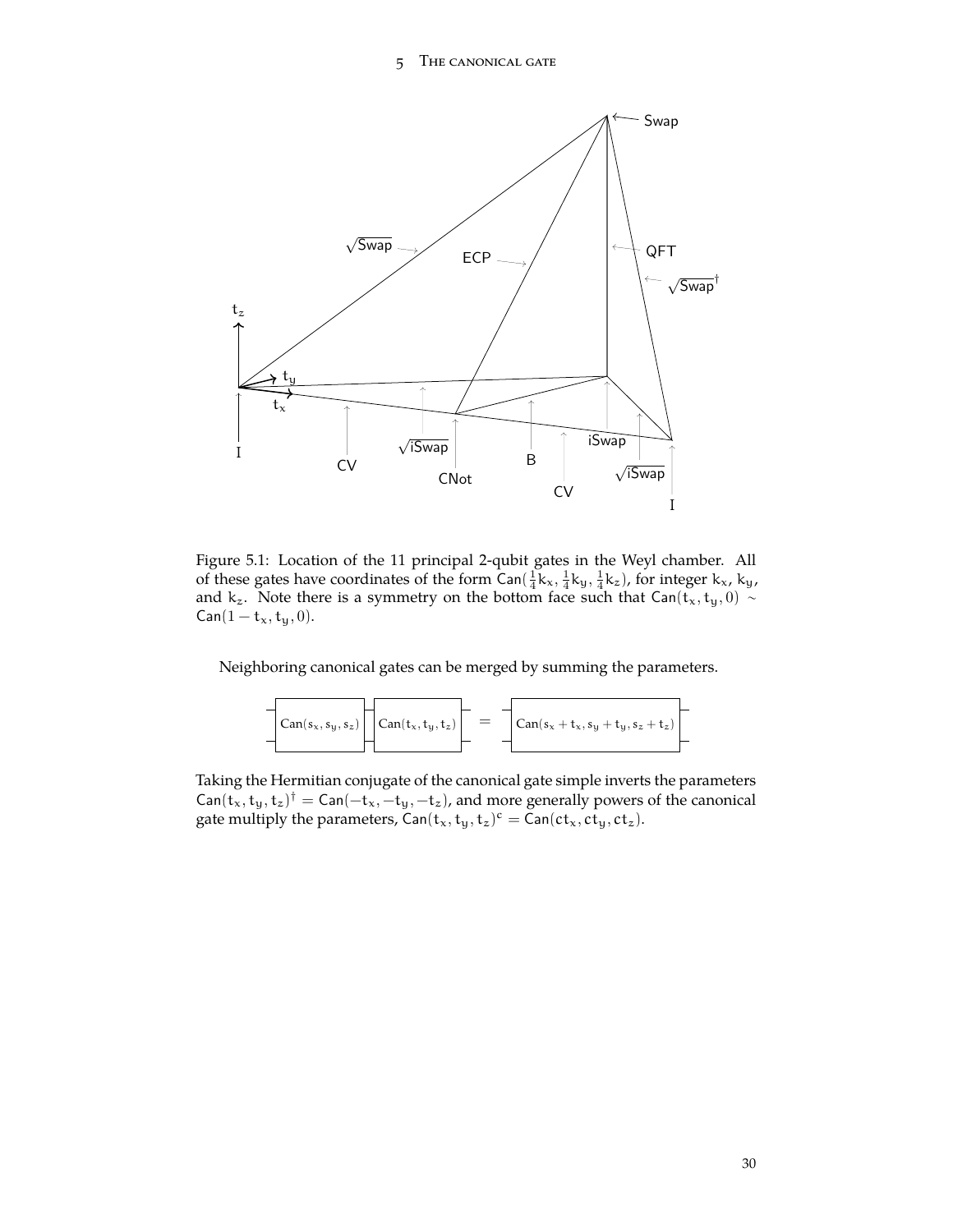| Table 5.1: Canonical coordinates of common 2-q |                           |                         |                  |               |                           |                  |  |
|------------------------------------------------|---------------------------|-------------------------|------------------|---------------|---------------------------|------------------|--|
| Gate                                           | $t_{x}$                   | $t_{y}$                 | $\mathsf{t}_z$   | $t'_{x}$      | $t'_y$                    | $t'_z$           |  |
|                                                | $\leqslant$ $\frac{1}{2}$ |                         |                  | $\frac{1}{2}$ |                           |                  |  |
|                                                |                           |                         |                  |               |                           |                  |  |
| I <sub>2</sub>                                 | $\boldsymbol{0}$          | $\boldsymbol{0}$        | $\boldsymbol{0}$ | $\mathbf{1}$  | $\boldsymbol{0}$          | $\boldsymbol{0}$ |  |
| CNot / CZ / MS                                 | $\frac{1}{2}$             | $\boldsymbol{0}$        | $\boldsymbol{0}$ |               |                           |                  |  |
| iSwap / DCNot                                  | $\frac{1}{2}$             | $\frac{1}{2}$           | $\boldsymbol{0}$ | $\frac{3}{4}$ | $\frac{1}{2}$             | $\boldsymbol{0}$ |  |
| Swap                                           | $\frac{1}{2}$             | $\frac{1}{2}$           | $\frac{1}{2}$    |               |                           |                  |  |
|                                                |                           |                         |                  |               |                           |                  |  |
| <b>CV</b>                                      | $\frac{1}{4}$             | $\boldsymbol{0}$        | $\boldsymbol{0}$ | $\frac{3}{4}$ | $\boldsymbol{0}$          | $\boldsymbol{0}$ |  |
| $\sqrt{3}$ wap                                 | $\frac{1}{4}$             | $\frac{1}{4}$           | $\boldsymbol{0}$ | $\frac{3}{4}$ | $\frac{1}{4}$             | $\boldsymbol{0}$ |  |
| DB                                             | $\frac{3}{8}$             | $\frac{3}{8}$           | $\boldsymbol{0}$ | $\frac{5}{8}$ | $\frac{3}{8}$             | $\boldsymbol{0}$ |  |
| $\sqrt{Swa}p$                                  | $\frac{1}{4}$             | $\frac{1}{4}$           | $\frac{1}{4}$    |               |                           |                  |  |
| $\sqrt{\mathsf{Swap}}^\dagger$                 |                           |                         |                  | $\frac{3}{4}$ | $\frac{1}{4}$             | $\frac{1}{4}$    |  |
|                                                |                           |                         |                  |               |                           |                  |  |
| B                                              | $\frac{1}{2}$             | $\frac{1}{4}$           | $\boldsymbol{0}$ |               |                           |                  |  |
| ECP                                            | $\frac{1}{2}$             | $\frac{1}{4}$           | $\frac{1}{4}$    |               |                           |                  |  |
| QFT <sub>2</sub>                               | $\frac{1}{2}$             | $\frac{1}{2}$           | $\frac{1}{4}$    |               |                           |                  |  |
| Sycamore                                       | $\frac{1}{2}$             | $\frac{1}{2}$           | $\frac{1}{12}$   |               |                           |                  |  |
|                                                |                           |                         |                  |               |                           |                  |  |
| Ising / CPhase                                 | t                         | $\boldsymbol{0}$        | $\boldsymbol{0}$ |               |                           |                  |  |
| XY                                             | t                         | t                       | $\boldsymbol{0}$ | t             | $1-t$                     | $\boldsymbol{0}$ |  |
| Exchange / $Swap^{\alpha}$                     | $\mathfrak t$             | $\mathsf t$             | $\mathsf t$      | $\mathsf t$   | $1-t$                     | $1-t$            |  |
| PSwap                                          | $\frac{1}{2}$             | $\frac{1}{2}$           | $\mathsf t$      |               |                           |                  |  |
|                                                |                           |                         |                  |               |                           |                  |  |
| Special orthogonal                             | $t_x$                     | $\mathbf{t}_\mathbf{y}$ | $\boldsymbol{0}$ |               |                           |                  |  |
| Improper orthogonal                            | $\frac{1}{2}$             | $t_{y}$                 | $t_z$            |               |                           |                  |  |
| XXY                                            | t                         | $\mathsf t$             | $\delta$         | t             | $1-t$                     | $\delta$         |  |
|                                                | $\delta$                  | $\mathsf t$             | $\mathsf t$      | $\delta$      | $\ensuremath{\mathbf{t}}$ | $\mathsf t$      |  |

# <span id="page-30-0"></span>Table 5.1: Canonical coordinates of common 2-qubit gates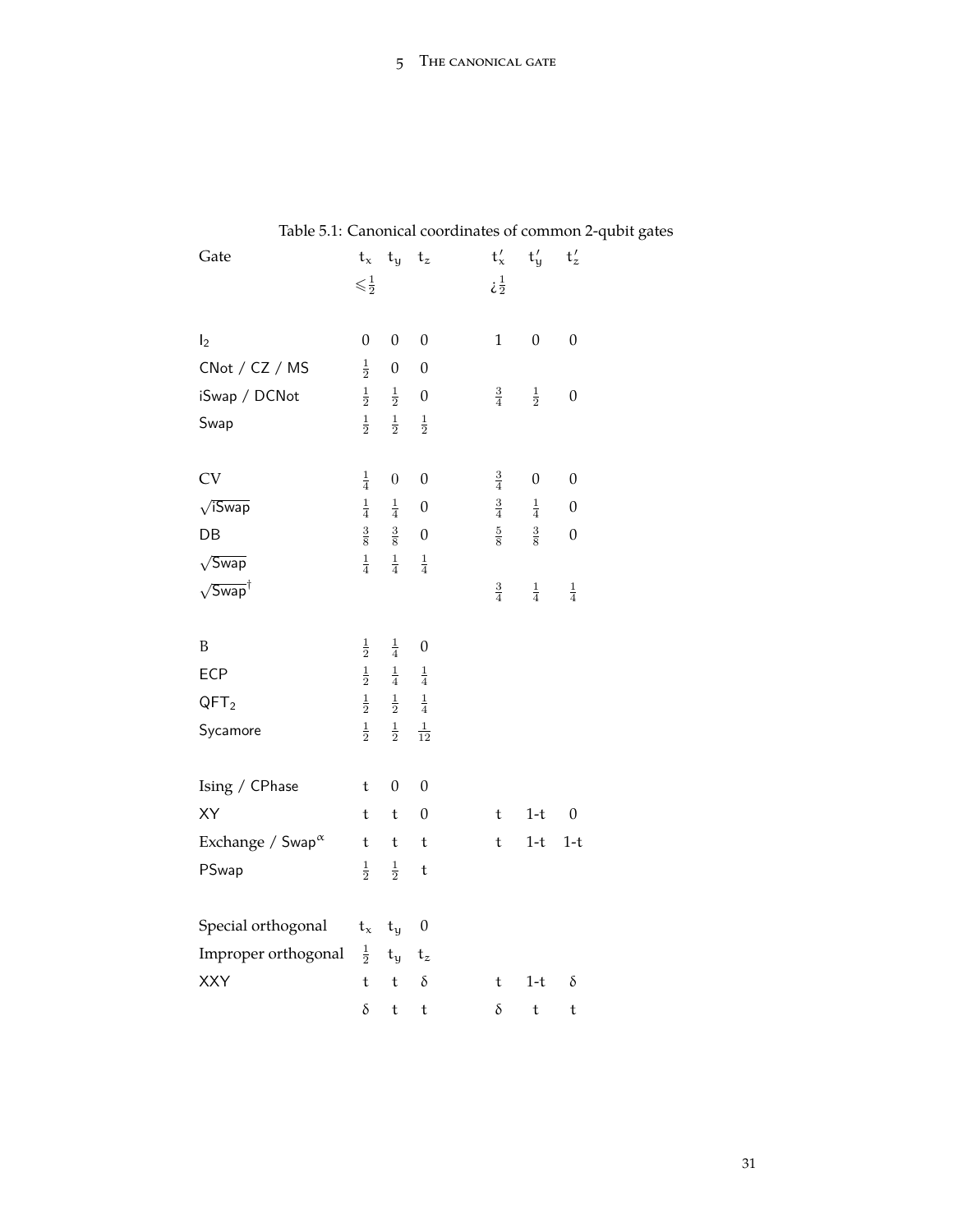# <span id="page-31-0"></span>**6 Standard 2-qubit gates**

There are four unique 2-qubits gates in the Clifford group (up to local 1-qubit Cliffords): the identity, CNot, iSwap, and Swap gates.

### <span id="page-31-1"></span>**6.1 Identity**

**Identity gate** The trivial no-operation gate on 2-qubits, represented by a 4x4 identity matrix. Acting on any arbitrary state, the gate leaves the state unchanged.

$$
I_2 = \begin{pmatrix} 1 & 0 & 0 & 0 \\ 0 & 1 & 0 & 0 \\ 0 & 0 & 1 & 0 \\ 0 & 0 & 0 & 1 \end{pmatrix} = I \otimes I
$$
\n
$$
= \text{Can}(0, 0, 0)
$$
\n(50)

### <span id="page-31-2"></span>**6.2 Controlled-Not gates**

**Controlled-Not gate (CNot, controlled-X, CX, Feynman)** [[0,](#page-71-1) [0\]](#page-71-1)

CNot = 
$$
\begin{pmatrix} 1 & 0 & 0 & 0 \\ 0 & 1 & 0 & 0 \\ 0 & 0 & 0 & 1 \\ 0 & 0 & 1 & 0 \end{pmatrix}
$$
 (51)  
\n $\sim$  Can( $\frac{1}{2}$ , 0, 0)

$$
H_{CNot} = \frac{1}{2}(I - Z) \otimes H_X
$$
  
=  $-\frac{\pi}{4}(I - Z) \otimes (I - X)$ 

Typically represented by the circuit diagrams

$$
\frac{1}{\Phi} \text{ or } \frac{1}{-x}.
$$

The CNot gate is not symmetric between the two qubits. But we can switch control *•* and target *⊕* with local Hadamard gates.

$$
\begin{array}{c}\n\oplus \\
\hline\n\end{array} = \frac{-H}{H} \begin{array}{c}\nH \\
\hline\n\end{array} \qquad \qquad = \begin{array}{c}\n\begin{pmatrix} 1 & 0 & 0 & 0 \\
0 & 1 & 0 & 1 \\
0 & 0 & 1 & 0 \\
0 & 1 & 0 & 0\n\end{pmatrix}\n\end{array}
$$

In classical logic a controlled-NOT has unambiguous control and target bits. The control bit influences the state of the target bit, and the target bit has no influence on the state of the control bit. But in quantum logic we can switch the apparent target and control with a local change of basis, which is essentially just a change in perspective as to which quantum states count as zero and one. In quantum logic there are no pure control operations *per se*. There is no unambiguous distinction between control and target. Joint operations on qubits create entanglement, and every action has a back reaction.

#### **Controlled-Y gate**

$$
CY = \begin{pmatrix} 1 & 0 & 0 & 0 \\ 0 & 1 & 0 & 0 \\ 0 & 0 & 0 & -i \\ 0 & 0 & +i & 0 \end{pmatrix}
$$
  
\sim Can $(\frac{1}{2}, 0, 0)$  (52)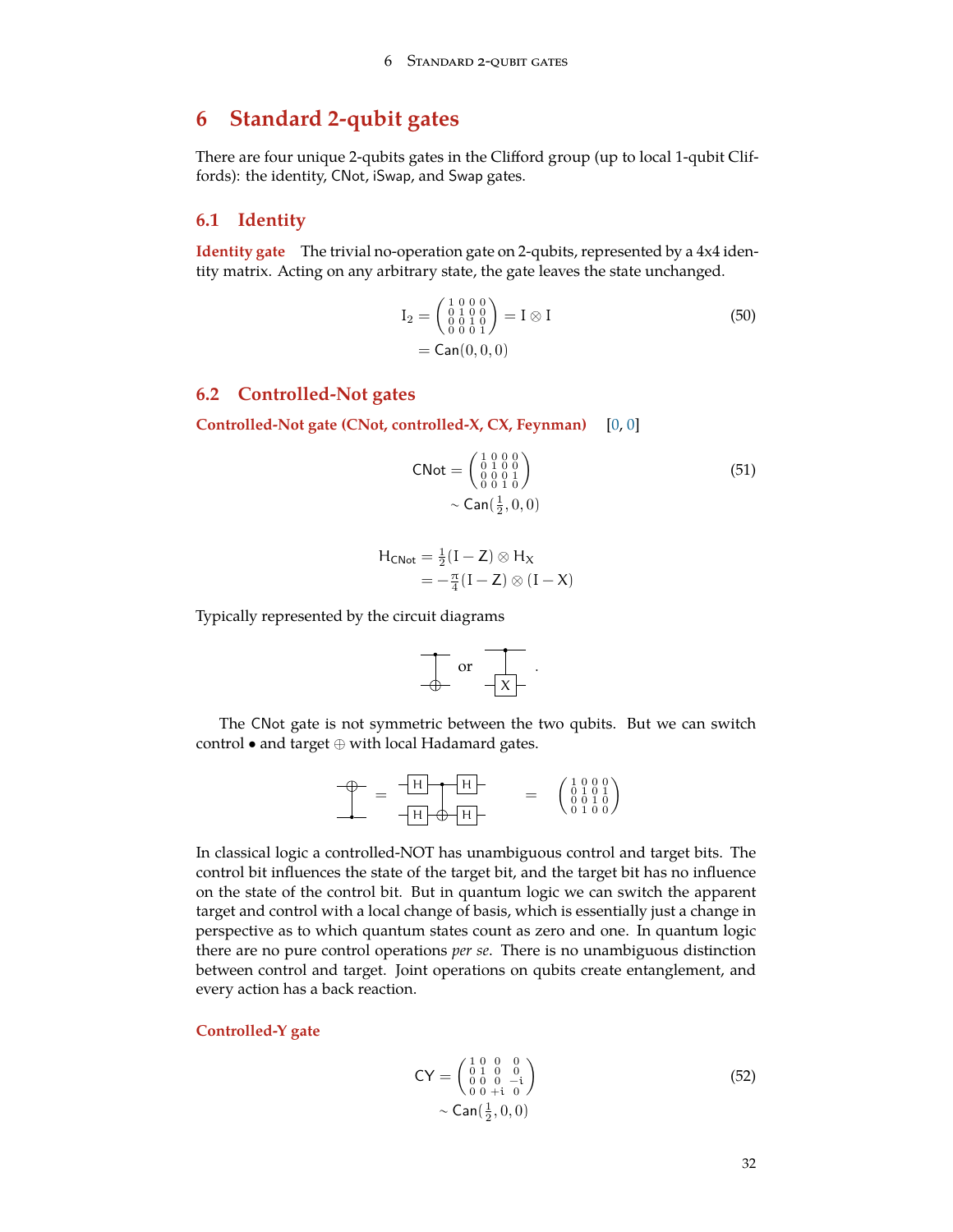Commonly represented by the circuit diagram:



The CY gate is locally equivalent to CNot.



The CY gate is not encountered often, with the CNot (CX) and CZ gates being fa-vored<sup>[7](#page-32-0)</sup>.

**Controlled-Z gate** (CZ, controlled-sign, or CSign)

$$
CZ = \begin{pmatrix} 1 & 0 & 0 & 0 \\ 0 & 1 & 0 & 0 \\ 0 & 0 & 1 & 0 \\ 0 & 0 & 0 & -1 \end{pmatrix}
$$
  
~ 
$$
\sim \text{Can}(\frac{1}{2}, 0, 0)
$$
 (53)

Commonly represented by the circuit diagrams

$$
\frac{1}{\sqrt{2}} \text{ or } \frac{1}{\sqrt{2}} \text{ or } \frac{1}{\sqrt{2}}
$$

Note that the controlled-Z gate is invariant to permutation of the qubits. So although we may conceive of this gate as a controlled operation, there is absolutely no distinction between control and target qubits.

The CZ gate is locally equivalent to the CNot gate.

$$
\frac{1}{\sqrt{1-\frac{1}{\sqrt{1-\frac{1}{\sqrt{1-\frac{1}{\sqrt{1-\frac{1}{\sqrt{1-\frac{1}{\sqrt{1-\frac{1}{\sqrt{1-\frac{1}{\sqrt{1-\frac{1}{\sqrt{1-\frac{1}{\sqrt{1-\frac{1}{\sqrt{1-\frac{1}{\sqrt{1-\frac{1}{\sqrt{1-\frac{1}{\sqrt{1-\frac{1}{\sqrt{1-\frac{1}{\sqrt{1-\frac{1}{\sqrt{1-\frac{1}{\sqrt{1-\frac{1}{\sqrt{1-\frac{1}{\sqrt{1-\frac{1}{\sqrt{1-\frac{1}{\sqrt{1-\frac{1}{\sqrt{1-\frac{1}{\sqrt{1-\frac{1}{\sqrt{1-\frac{1}{\sqrt{1-\frac{1}{\sqrt{1-\frac{1}{\sqrt{1-\frac{1}{\sqrt{1-\frac{1}{\sqrt{1-\frac{1}{\sqrt{1-\frac{1}{\sqrt{1-\frac{1}{\sqrt{1-\frac{1}{\sqrt{1-\frac{1}{\sqrt{1-\frac{1}{\sqrt{1+\frac{1}{\sqrt{1+\frac{1}{\sqrt{1+\frac{1}{\sqrt{1+\frac{1}{\sqrt{1+\frac{1}{1+\frac{1}{\sqrt{1+\frac{1}{1+\frac{1}{\sqrt{1+\frac{1}{1+\frac{1}{\sqrt{1+\frac{1}{1+\frac{1}{\sqrt{1+\frac{1}{1+\frac{1}{\sqrt{1+\frac{1}{1+\frac{1}{\sqrt{1+\frac{1}{1+\frac{1}{\sqrt{1+\frac{1}{1+\frac{1}{\sqrt{1+\frac{1}{1+\frac{1}{\sqrt{1+\frac{1}{1+\frac{1}{\sqrt{1+\frac{1}{1+\frac{1}{1+\frac{1}{1+\frac{1}{\sqrt{1+\frac{1}{1+\frac{1}{1+\frac{1}{1+\frac{1}{\sqrt{1+\frac{1}{1+\frac{1}{1+\frac{1}{1+\frac{1}{1+\frac{1}{1+\frac{1}{1+\frac{1}{1+\frac{1}{1+\frac{1}{1+\frac{1}{1+\frac{1}{1+\frac{1}{1+\frac{1}{1+\frac{1}{1+\frac{1}{1+\frac{1}{1+\frac{1}{1+\frac{1}{1+\frac{1}{1+\frac{1}{1+\frac{1}{1+\frac{1}{1+\frac{1}{1+\frac{1}{1+\frac{1}{1+\frac{1}{1+\frac{1}{1+\frac{1}{1+\frac{1}{1+\frac{1}{1+\frac{1}{1+\frac{1}{1+\frac{1
$$

The intuition is that the CNot gate applies an X gate to the *⊕* target qubit, and  $HXH = Z$ .

The CZ gate is frequently used as the elementary 2-qubit gate in circuit decompositions instead of the CNot gate. The CNot gate has the advantage that it directly corresponds to a classical reversible gate. On the other hand the CZ gate is intrinsically quantum (and therefore may be harder to reason about), but it has the advantages of being invariant to swapping qubits, and of being diagonal in the computational basis, which makes commutation relations easier to understand.

**Controlled-Hadamard gate** (CH) [**?** [35](#page-73-8)]

$$
CH = \begin{bmatrix} 1 & 0 & 0 & 0 \\ 0 & 1 & 0 & 0 \\ 0 & 0 & \frac{1}{\sqrt{2}} & \frac{1}{\sqrt{2}} \\ 0 & 0 & \frac{1}{\sqrt{2}} & -\frac{1}{\sqrt{2}} \end{bmatrix}
$$
(54)

<span id="page-32-0"></span> $7$ Probably for no better reasons than that the CX and CZ gate operators don't feature imaginary numbers.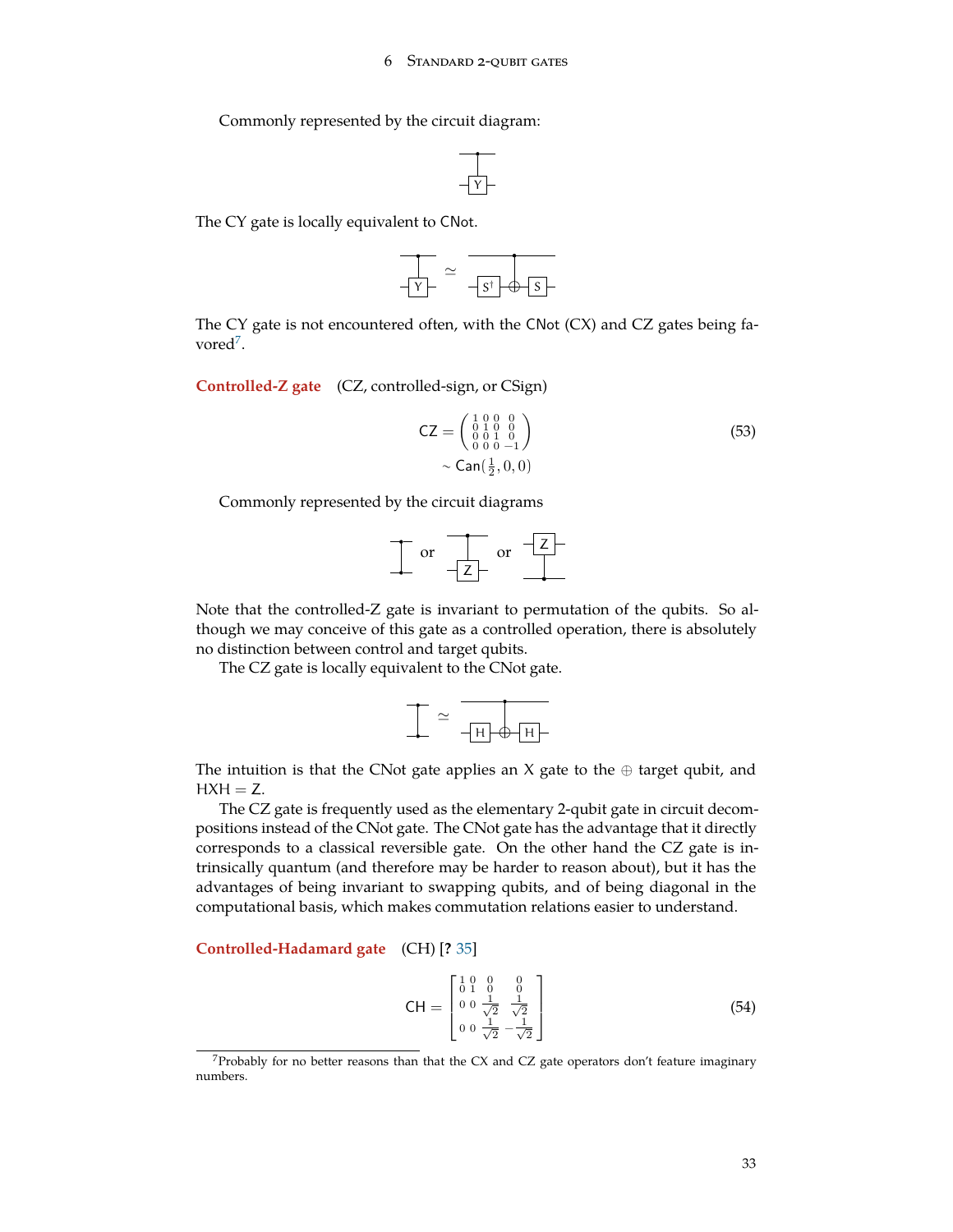Occasionally turns up in applications, such as the decomposition of the W gate (**??**).



**Mølmer-Sørensen gate (MS)** [\[17](#page-72-8), [57](#page-74-3)]

$$
MS = \frac{1}{\sqrt{2}} \begin{pmatrix} 1 & 0 & 0 & i \\ 0 & 1 & i & 0 \\ 0 & i & 1 & 0 \\ i & 0 & 0 & 1 \end{pmatrix}
$$
  
= Can $\left(-\frac{1}{2}, 0, 0\right)$   
 $\sim$  Can $\left(\frac{1}{2}, 0, 0\right)$   
 $\sim$  CNot

Proposed as a natural gate for laser driven trapped ions. Locally equivalent to CNot. The Mølmer-Sørensen gate, or more exactly its complex conjugate  $MS^{\dagger} =$  $\textsf{Can}(\frac{1}{2},0,0)$  is the natural canonical representation of the CNot/CZ/MS gate family. (Note that Mølmer-Sørensen is also sometimes taken to be equivalent to the XX gate)

**Magic gate (M)** [\[0](#page-71-1), [0](#page-71-1), [0](#page-71-1), [25](#page-72-9)]

$$
M = \frac{1}{\sqrt{2}} \begin{bmatrix} 1 & i & 0 & 0 \\ 0 & 0 & i & 1 \\ 0 & 0 & i & -1 \\ 1 & -i & 0 & 0 \end{bmatrix}
$$
 (56)

$$
\sim \text{Can}(\frac{1}{2}, 0, 0) \tag{57}
$$

The magic gate transforms to the *magic basis*, which has a number of useful properties. See (*§*[7.2](#page-47-0)). Locally equivalent to CNot.

$$
M = \frac{-s}{s+H}
$$

### <span id="page-33-0"></span>**6.3 iSwap locally equivalent gates**

iSwap **(imaginary swap) gate** [\[0](#page-71-1), [0,](#page-71-1) [0\]](#page-71-1) iSwap

$$
i \text{Swap} = \begin{pmatrix} 1 & 0 & 0 & 0 \\ 0 & 0 & i & 0 \\ 0 & i & 0 & 0 \\ 0 & 0 & 0 & 1 \end{pmatrix}
$$
  
\n
$$
\simeq \text{Can}(-\frac{1}{2}, -\frac{1}{2}, 0)
$$
\n(58)

fSwap **(fermionic swap) gate** [[0\]](#page-71-1)fSwap

fSwap = 
$$
\begin{pmatrix} 1 & 0 & 0 & 0 \\ 0 & 0 & 1 & 0 \\ 0 & 1 & 0 & 0 \\ 0 & 0 & 0 & -1 \end{pmatrix}
$$
 (59)  
\n $\sim$  Can  $(\frac{1}{2}, \frac{1}{2}, 0)$ 

The fermionic swap gate swaps adjacent fermionic modes in the Jordan-Wigner representation. A qubit in a zero state represents a fermion (typically an electron) in an orbital, and a zero state represents a hole. Since the qubits are representing identical fermions, swapping two particles has to apply a −1 phase to the state.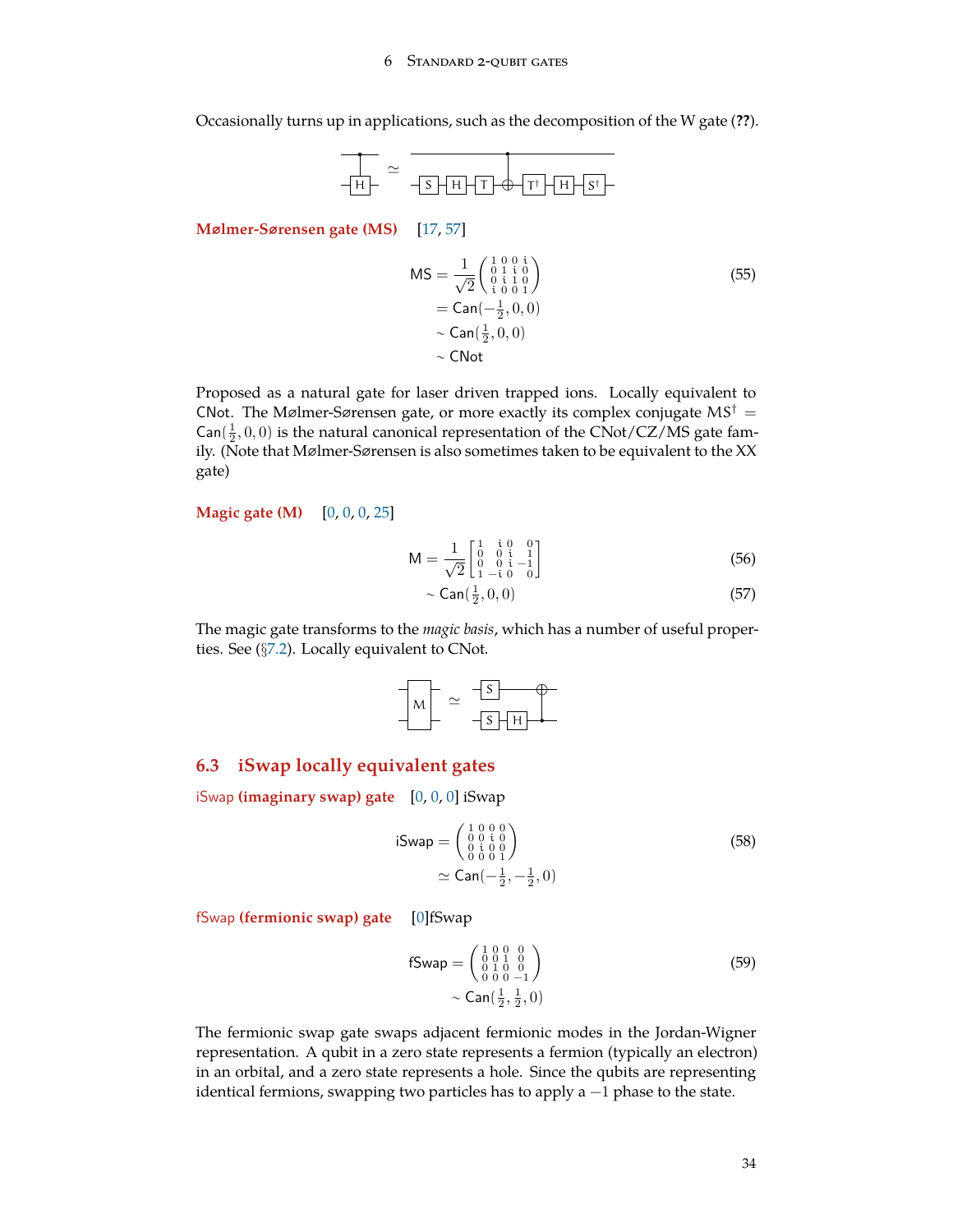### **Double Controlled NOT gate** (DCNot)[\[21](#page-72-10), [26](#page-72-6)]

$$
DCNot = \begin{bmatrix} 1 & 0 & 0 & 0 \\ 0 & 0 & 0 & 1 \\ 0 & 1 & 0 & 0 \\ 0 & 0 & 1 & 0 \end{bmatrix}
$$
  
~  $\sim$  Can $(\frac{1}{2}, \frac{1}{2}, 0)$  (60)

A CNot gate immediately followed by another CNot with control and target interchanged. The DCNot gate is in the iSwap locality class.



Note that unlike iSwap, action of DCNot is not invariant to the interchange of qubits.

## <span id="page-34-0"></span>**6.4** Swap **gate**

A gate that swaps the state of two-qubits, located at the apex of the Weyl chamber [[0,](#page-71-1) [0\]](#page-71-1).

$$
\begin{aligned}\n\text{Swap} &= \begin{pmatrix} 1 & 0 & 0 & 0 \\ 0 & 0 & 1 & 0 \\ 0 & 1 & 0 & 0 \\ 0 & 0 & 0 & 1 \end{pmatrix} \\
&\simeq \text{Can}(\frac{1}{2}, \frac{1}{2}, \frac{1}{2}) \\
\text{H}_{\text{Swap}} &= \frac{\pi}{4} (X \otimes X + Y \otimes Y + Z \otimes Z + I \otimes I)\n\end{aligned}\n\end{aligned}\n\tag{61}
$$

Swap gates are needed in physical realizations of quantum computers to move qubits into physical proximity so other gates can be performed between neighbors. In some cases this can be achieved by physically moving qubits. For example Honeywell's ion trap architecture can physically shift ions around the trap [[0\]](#page-71-1). But in many cases physically moving qubits isn't possible. Swap gates can be synthesized from other quantum gates, most notable 1 Swap requires 3 CNot gates.



#### <span id="page-34-1"></span>**6.5 Ising gates**

Gates in the Ising class have coordinates  $Can(t, 0, 0)$ , which forms the front edge of the Weyl chamber. This includes the identity and CNot gates, and also all 2-qubit controlled unitary gates of the form

$$
\frac{1}{\sqrt{u}}
$$
 = 
$$
\begin{bmatrix} 1 & 0 & 0 & 0 \\ 0 & 1 & 0 & 0 \\ 0 & 0 & u_{00} & u_{01} \\ 0 & 0 & u_{10} & u_{11} \end{bmatrix}
$$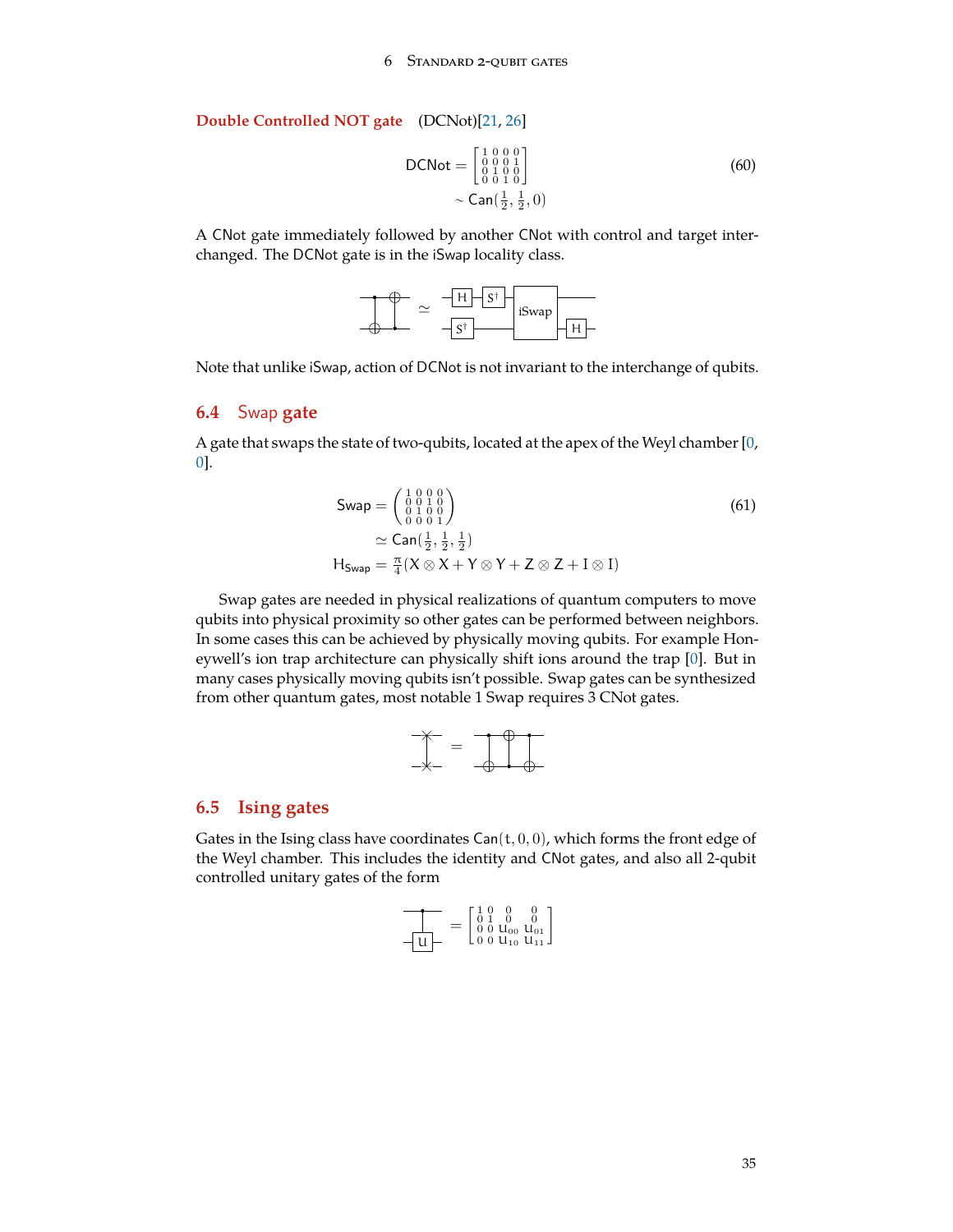

<span id="page-35-0"></span>

**ZZ (Ising) gate**

$$
ZZ(t) = e^{-i\frac{\pi}{2}t} \times 2 \tag{62}
$$
\n
$$
= \begin{pmatrix} e^{-i\frac{\pi}{2}t} & 0 & 0 & 0 \\ 0 & e^{+i\frac{\pi}{2}t} & 0 & 0 \\ 0 & 0 & e^{+i\frac{\pi}{2}t} & 0 \\ 0 & 0 & 0 & e^{-i\frac{\pi}{2}t} \end{pmatrix}
$$
\n
$$
= \text{Can}(0, 0, t)
$$
\n
$$
\sim \text{Can}(t, 0, 0)
$$
\n(62)

<span id="page-35-1"></span>

**XX gate**

$$
XX(t) = e^{-i\frac{\pi}{2}tX \otimes X}
$$
(63)  

$$
= \begin{bmatrix} \cos(\frac{\pi}{2}t) & 0 & 0 & -i\sin(\frac{\pi}{2}t) \\ 0 & \cos(\frac{\pi}{2}t) & -i\sin(\frac{\pi}{2}t) & 0 \\ 0 & -i\sin(\frac{\pi}{2}t) & \cos(\frac{\pi}{2}t) & 0 \\ -i\sin(\frac{\pi}{2}t) & 0 & 0 & \cos(\frac{\pi}{2}t) \end{bmatrix}
$$

$$
= Can(t, 0, 0)
$$

**YY gate**

<span id="page-35-2"></span>
$$
YY(t) = e^{-i\frac{\pi}{2}tY \otimes Y}
$$
\n
$$
= \begin{pmatrix}\n\cos(\frac{\pi}{2}t) & 0 & 0 & +i\sin(\frac{\pi}{2}t) \\
0 & \cos(\frac{\pi}{2}t) & -i\sin(\frac{\pi}{2}t) & 0 \\
0 & -i\sin(\frac{\pi}{2}t) & \cos(\frac{\pi}{2}t) & 0 \\
+i\sin(\frac{\pi}{2}t) & 0 & 0 & \cos(\frac{\pi}{2}t)\n\end{pmatrix}
$$
\n
$$
= Can(0, t, 0)
$$
\n
$$
\sim Can(t, 0, 0)
$$

Notable the XX, YY and ZZ gates all commute with one another. This is because Pauli operators of different types anti-commute, but here we have pairs of Pauli's acting on separate qubits, so the gates commute.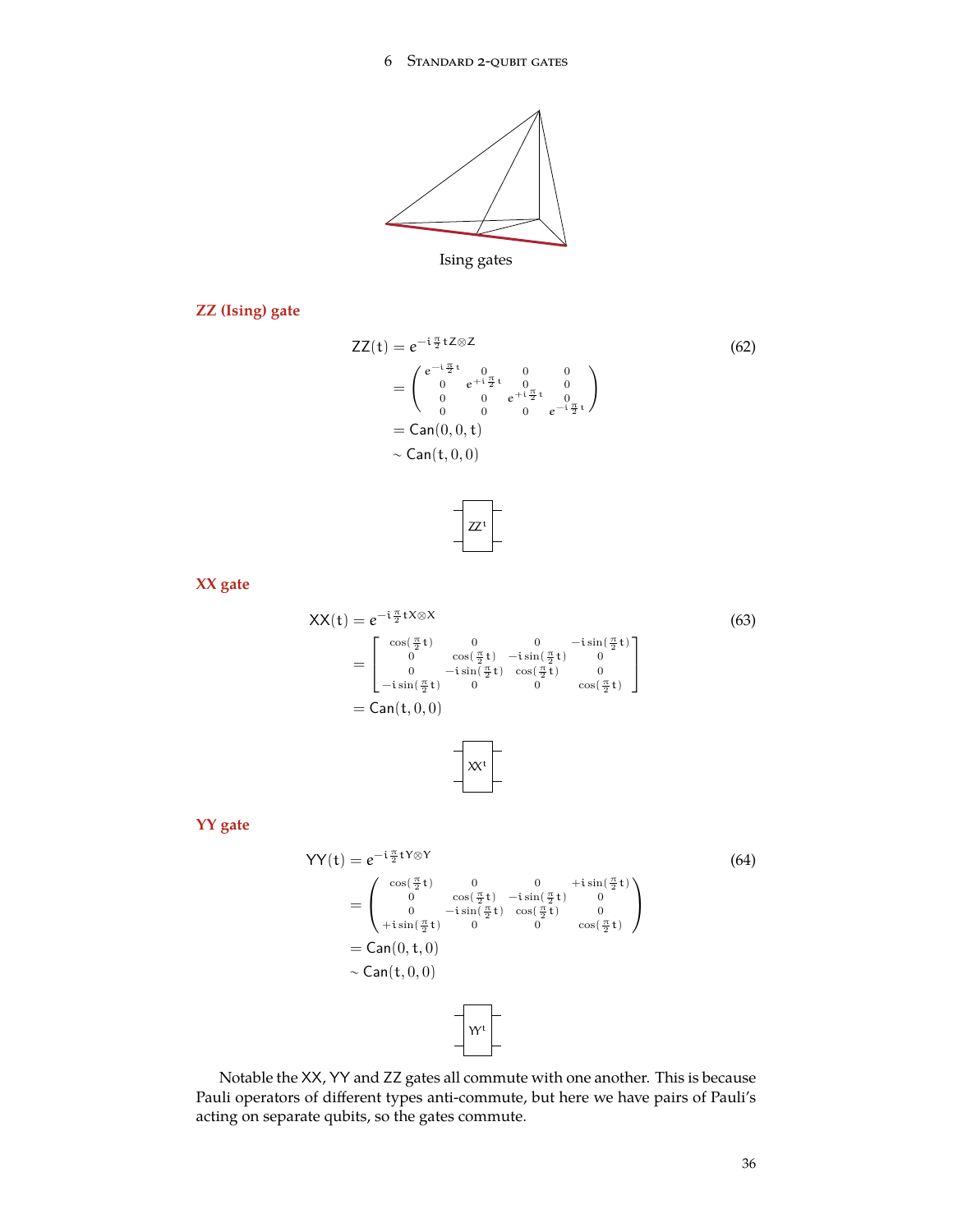# <span id="page-36-0"></span>**CPhase (Controlled phase) gate** [\[0](#page-71-0), [41](#page-73-0)]

$$
CPhase(θ) = \begin{bmatrix} 1 & 0 & 0 & 0 \\ 0 & 1 & 0 & 0 \\ 0 & 0 & 1 & 0 \\ 0 & 0 & 0 & e^{i\pi\theta} \end{bmatrix}
$$
  
~ 
$$
\sim \text{Can}(-\frac{\theta}{2\pi}, 0, t)
$$
 (65)

Controlled phase shift gate (**??**)

$$
H_{\text{CPhase}} = -\frac{\theta}{4}(I + Z_0 \otimes Z_1 - Z_0 - Z_1)
$$
\n
$$
\frac{1}{\sqrt{P(\theta) - \frac{\theta}{2}}} \simeq \frac{1}{\sqrt{Z - \frac{\theta}{2\pi}}} \sqrt{\frac{Z^{\frac{\theta}{2\pi}}}{Z^{\frac{\theta}{2\pi}}}}
$$
\n(66)

The QUIL quantum programming language [[41,](#page-73-0) [0](#page-71-0)] defines several variants of the CPhase gate. Instead of the phase change occurring when both qubits are 1, instead the phase shift happens for qubits in the 00, 01, or 11 states. Each of these variants is closely related to the standard CPhase gate, and aren't explicitly used much in practice.



**Controlled rotation gate** [\[0](#page-71-0)] A controlled unitary represented as a rotation  $R_{\vec{n}}(\theta)$ ([13\)](#page-11-0) around an arbitrary vector in the Bloch sphere.

$$
CR_{\vec{n}}(\theta) = e^{-i\frac{1}{2}\theta(I-Z)\otimes(n_xX + n_yY + n_zZ)}
$$
(67)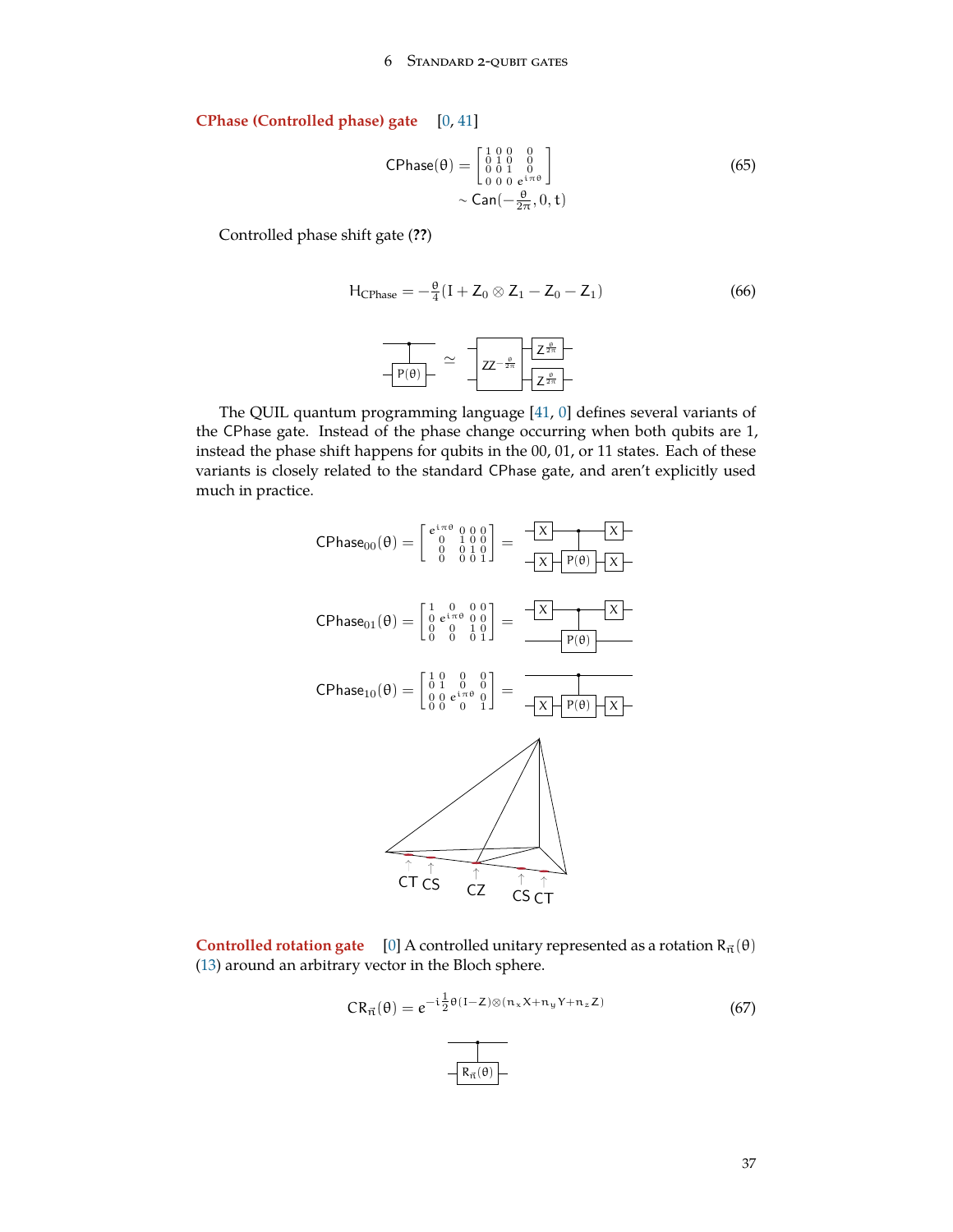<span id="page-37-0"></span>Locally equivalent to Can( $\frac{\theta}{2\pi}$ , 0, 0). The controlled-rotation is a convenient starting point for the decomposition of controlled unitaries. See (*§*[7.5\)](#page-49-0).

**Barenco gate** [[12\]](#page-71-1): A 2-qubit gate of historical interest.

$$
\text{Barenco}(\phi,\alpha,\theta) = \begin{pmatrix} 1 & 0 & 0 & 0 \\ 0 & 1 & 0 & 0 \\ 0 & 0 & e^{i\alpha}\cos(\theta) & -ie^{i(\alpha-\phi)}\sin(\theta) \\ 0 & 0 - ie^{i(\alpha+\phi)}\sin(\theta) & e^{i\alpha}\cos(\theta) \end{pmatrix}
$$
(68)

Barenco [[12\]](#page-71-1) showed that the 3-qubit Deutsch gate, which had previously been shown to be computationally universal, can be decomposed into 5 Barenco gates (See p. [55](#page-54-0)), demonstrating that 2-qubit gates can be computational universal for quantum logic. (In contrast, reversible classical logic requires 3-bit gates for computational universality (*§***??**).)

The Barneco gate is locally equivalent to the XX gate, which can in turn be decomposed into two CNot gates.

$$
\text{Barenco}(\varphi,\alpha,\theta)\simeq\begin{array}{c|c|c} -\fbox{$\frac{\varphi}{2}$&\fbox{$-\frac{\varphi}{2}$}&\fbox{$-\frac{\varphi}{2}$}&\fbox{$-\frac{\varphi}{2}$}&\fbox{$-\frac{\varphi}{2}$}&\fbox{$-\frac{\varphi}{2}$}&\fbox{$-\frac{\varphi}{2}$}&\fbox{$-\frac{\varphi}{2}$}&\fbox{$-\frac{\varphi}{2}$}&\fbox{$-\frac{\varphi}{2}$}&\fbox{$-\frac{\varphi}{2}$}&\fbox{$-\frac{\varphi}{2}$}&\fbox{$-\frac{\varphi}{2}$}&\fbox{$-\frac{\varphi}{2}$}&\fbox{$-\frac{\varphi}{2}$}&\fbox{$-\frac{\varphi}{2}$}&\fbox{$-\frac{\varphi}{2}$}&\fbox{$-\frac{\varphi}{2}$}&\fbox{$-\frac{\varphi}{2}$}&\fbox{$-\frac{\varphi}{2}$}&\fbox{$-\frac{\varphi}{2}$}&\fbox{$-\frac{\varphi}{2}$}&\fbox{$-\frac{\varphi}{2}$}&\fbox{$-\frac{\varphi}{2}$}&\fbox{$-\frac{\varphi}{2}$}&\fbox{$-\frac{\varphi}{2}$}&\fbox{$-\frac{\varphi}{2}$}&\fbox{$-\frac{\varphi}{2}$}&\fbox{$-\frac{\varphi}{2}$}&\fbox{$-\frac{\varphi}{2}$}&\fbox{$-\frac{\varphi}{2}$}&\fbox{$-\frac{\varphi}{2}$}&\fbox{$-\frac{\varphi}{2}$}&\fbox{$-\frac{\varphi}{2}$}&\fbox{$-\frac{\varphi}{2}$}&\fbox{$-\frac{\varphi}{2}$}&\fbox{$-\frac{\varphi}{2}$}&\fbox{$-\frac{\varphi}{2}$}&\fbox{$-\frac{\varphi}{2}$}&\fbox{$-\frac{\varphi}{2}$}&\fbox{$-\frac{\varphi}{2}$}&\fbox{$-\frac{\varphi}{2}$}&\fbox{$-\frac{\varphi}{2}$}&\fbox{$-\frac{\varphi}{2}$}&\fbox{$-\frac{\varphi}{2}$}&\fbox{$-\frac{\varphi}{2}$}&\fbox{$-\frac{\varphi}{2}$}&\fbox{$-\frac{\varphi}{2}$}&\fbox{$-\frac{\varphi}{2}$}&\fbox{$-\frac{\varphi}{2}$}&\fbox{$-\frac{\varphi}{2}$}&\fbox{$-\frac{\varphi}{2}$}&\fbox{$-\frac{\varphi}{2}$}&\fbox{$-\frac{\varphi}{2}$}&\fbox{$-\frac{\varphi}{2}$}&\fbox{$-\frac{\varphi}{2}$}&\fbox
$$

**Controlled-V gate** (square root of CNot gate):

$$
CV = \begin{pmatrix} 1 & 0 & 0 & 0 \\ 0 & 1 & 0 & 0 \\ 0 & 0 & \frac{1+i}{2} & \frac{1-i}{2} \\ 0 & 0 & \frac{1-i}{2} & \frac{1+i}{2} \end{pmatrix}
$$
(69)  
~  $\sim$  Can( $\frac{1}{4}$ , 0, 0)

Commonly represented by the circuit diagram

$$
\frac{1}{|v|}
$$

The CV gate is a square-root of CNot, since the V-gate is the square root of the X-gate

$$
\frac{1}{-\sqrt{1-\sqrt{1-\frac{1}{2}}}} = \frac{1}{-\sqrt{1-\frac{1}{2}}}
$$

Note that the inverse CV*†* is a distinct square-root of CNot. However CV and CV*†* are locally equivalent, which is a consequence of the symmetry about  $t_x = \frac{1}{2}$  on the bottom face of the Weyl chamber.

The CV gate can be built from two-CNot gates.

$$
\frac{1}{\sqrt{V}} = \frac{1}{\sqrt{1 + \frac{1}{\sqrt{1 + \frac{1}{\sqrt{1 + \frac{1}{\sqrt{1 + \frac{1}{\sqrt{1 + \frac{1}{\sqrt{1 + \frac{1}{\sqrt{1 + \frac{1}{\sqrt{1 + \frac{1}{\sqrt{1 + \frac{1}{\sqrt{1 + \frac{1}{\sqrt{1 + \frac{1}{\sqrt{1 + \frac{1}{\sqrt{1 + \frac{1}{\sqrt{1 + \frac{1}{\sqrt{1 + \frac{1}{\sqrt{1 + \frac{1}{\sqrt{1 + \frac{1}{\sqrt{1 + \frac{1}{\sqrt{1 + \frac{1}{\sqrt{1 + \frac{1}{\sqrt{1 + \frac{1}{\sqrt{1 + \frac{1}{\sqrt{1 + \frac{1}{\sqrt{1 + \frac{1}{\sqrt{1 + \frac{1}{\sqrt{1 + \frac{1}{\sqrt{1 + \frac{1}{\sqrt{1 + \frac{1}{\sqrt{1 + \frac{1}{\sqrt{1 + \frac{1}{\sqrt{1 + \frac{1}{\sqrt{1 + \frac{1}{\sqrt{1 + \frac{1}{\sqrt{1 + \frac{1}{\sqrt{1 + \frac{1}{\sqrt{1 + \frac{1}{\sqrt{1 + \frac{1}{\sqrt{1 + \frac{1}{\sqrt{1 + \frac{1}{\sqrt{1 + \frac{1}{\sqrt{1 + \frac{1}{\sqrt{1 + \frac{1}{\sqrt{1 + \frac{1}{\sqrt{1 + \frac{1}{\sqrt{1 + \frac{1}{\sqrt{1 + \frac{1}{\sqrt{1 + \frac{1}{\sqrt{1 + \frac{1}{\sqrt{1 + \frac{1}{\sqrt{1 + \frac{1}{\sqrt{1 + \frac{1}{\sqrt{1 + \frac{1}{\sqrt{1 + \frac{1}{\sqrt{1 + \frac{1}{\sqrt{1 + \frac{1}{\sqrt{1 + \frac{1}{\sqrt{1 + \frac{1}{\sqrt{1 + \frac{1}{\sqrt{1 + \frac{1 \cdot \frac{1}{\sqrt{1 + \frac{1 \cdot \frac{1}{\sqrt{1 + \frac{1 \cdot \frac{1}{\sqrt{1 + \frac{1 \cdot \frac{1}{\sqrt{1 + \frac{1 \cdot \frac{1}{\sqrt{1 + \frac{1 \cdot \frac{1}{\sqrt{1 + \frac{1 \cdot \frac{1}{\sqrt{1 + \frac{1 \cdot \frac{1}{\sqrt{1 + \frac{1 \cdot \frac{1}{\sqrt{1 + \frac{1 \cdot \frac{1}{\sqrt{1
$$

# **6.6 XY gates**

Gates in the XY class form two edges of the Weyl chamber with coordinates  $Can(t, t, 0)$ (for  $t \leqslant \frac{1}{2}$ ) and Can $(t, 1-t, 0)$  (for  $t > \frac{1}{2}$ ). This includes the identity and iSwap gates.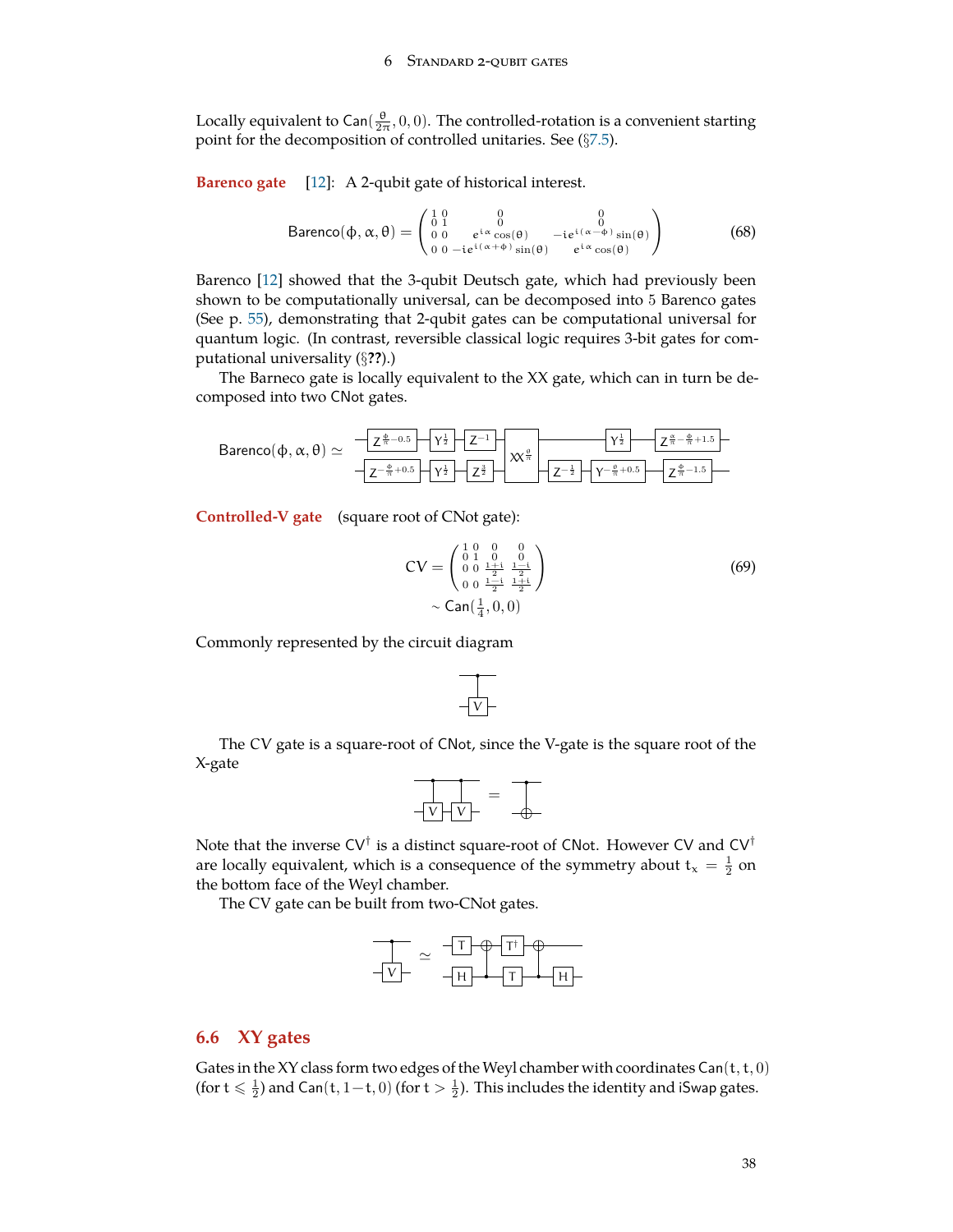<span id="page-38-0"></span>XY**-gate** [\[0](#page-71-0), [49](#page-73-1)] Also occasionally referred to as the piSwap (or parametric iSwap) gate [**?** ].

$$
XY(t) = e^{-i\frac{\pi}{2}t(X\otimes X + Y\otimes Y)}
$$
  
\n
$$
= \begin{bmatrix} 1 & 0 & 0 & 0 \\ 0 & \cos(\pi t) & -i\sin(\pi t) & 0 \\ 0 & -i\sin(\pi t) & \cos(\pi t) & 0 \\ 0 & 0 & 0 & 1 \end{bmatrix}
$$
  
\n
$$
= Can(t, t, 0)
$$
  
\n
$$
\sim Can(t, 1 - t, 0)
$$

Here we have defined the XY gate here to match the parameterization of the canonical gate. An alternative parameterization is  $XY(θ)$  where  $θ = -2πt$  [\[49](#page-73-1)**?** ].

**Givens gate** [[58\]](#page-74-0)

$$
Givens(\theta) = \exp(-i\theta (Y \otimes X - X \otimes Y)/2)
$$
  
= 
$$
\begin{bmatrix} 1 & 0 & 0 & 0 \\ 0 & \cos(\theta) & -\sin(\theta) & 0 \\ 0 & \sin(\theta) & \cos(\theta) & 0 \\ 0 & 0 & 0 & 1 \end{bmatrix}
$$
 (71)  

$$
\sim \text{Can}(\frac{\theta}{\pi}, \frac{\theta}{\pi}, 0)
$$

Occurs in quantum computational chemistry.

$$
\text{Givens}(\theta) \simeq \begin{array}{c} \begin{array}{c} \begin{array}{c} \begin{array}{c} \begin{array}{c} \end{array} \\ \begin{array}{c} \end{array} \\ \begin{array}{c} \end{array} \\ \begin{array}{c} \end{array} \\ \begin{array}{c} \end{array} \\ \begin{array}{c} \end{array} \\ \begin{array}{c} \end{array} \\ \begin{array}{c} \end{array} \\ \begin{array}{c} \end{array} \\ \begin{array}{c} \end{array} \\ \begin{array}{c} \end{array} \\ \begin{array}{c} \end{array} \\ \begin{array}{c} \end{array} \\ \begin{array}{c} \end{array} \\ \begin{array}{c} \end{array} \\ \begin{array}{c} \end{array} \\ \begin{array}{c} \end{array} \\ \begin{array}{c} \end{array} \\ \begin{array}{c} \end{array} \\ \begin{array}{c} \end{array} \\ \begin{array}{c} \end{array} \\ \begin{array}{c} \end{array} \\ \begin{array}{c} \end{array} \\ \begin{array}{c} \end{array} \\ \begin{array}{c} \end{array} \\ \begin{array}{c} \end{array} \\ \begin{array}{c} \end{array} \\ \begin{array}{c} \end{array} \\ \begin{array}{c} \end{array} \\ \begin{array}{c} \end{array} \\ \begin{array}{c} \end{array} \\ \begin{array}{c} \end{array} \\ \begin{array}{c} \end{array} \\ \begin{array}{c} \end{array} \\ \begin{array}{c} \end{array} \\ \begin{array}{c} \end{array} \\ \begin{array}{c} \end{array} \\ \begin{array}{c} \end{array} \\ \begin{array}{c} \end{array} \\ \begin{array}{c} \end{array} \\ \begin{array}{c} \end{array} \\ \begin{array}{c} \end{array} \\ \begin{array}{c} \end{array} \\ \begin{array}{c} \end{array} \\ \begin{array}{c} \end{array} \\ \begin{array}{c} \end{array} \\ \begin{array}{c} \end{array} \\ \begin{array}{c} \end{array} \\ \begin{array}{c} \end{array} \\ \begin{array}{c} \end{array} \\ \begin{array}{c} \end{array} \\ \begin{array}{c} \end{array} \\ \begin{array}{c} \end{array} \\ \begin{array}{c} \end{array} \\ \begin{array}{c} \end{array} \\ \begin{
$$

**Dagwood Bumstead (DB) gate** [[51\]](#page-73-2) Of all the gates in the XY class, the Dagwood Bumstead-gate makes the biggest sandwiches. [[51,](#page-73-2) Fig. 4]

$$
DB = \begin{bmatrix} 1 & 0 & 0 & 0 \\ 0 & \cos(\frac{3\pi}{8}) & -i\sin(\frac{3\pi}{8}) & 0 \\ 0 & -\sin(\frac{3\pi}{8}) & \cos(\frac{3\pi}{8}) & 0 \\ 0 & 0 & 0 & 1 \end{bmatrix}
$$
(72)  
= XY( $\frac{3}{8}$ )  
= Can( $\frac{3}{8}$ ,  $\frac{3}{8}$ , 0)  
DB

# **6.7 Isotropic exchange gates**

Includes the identity and Swap gates.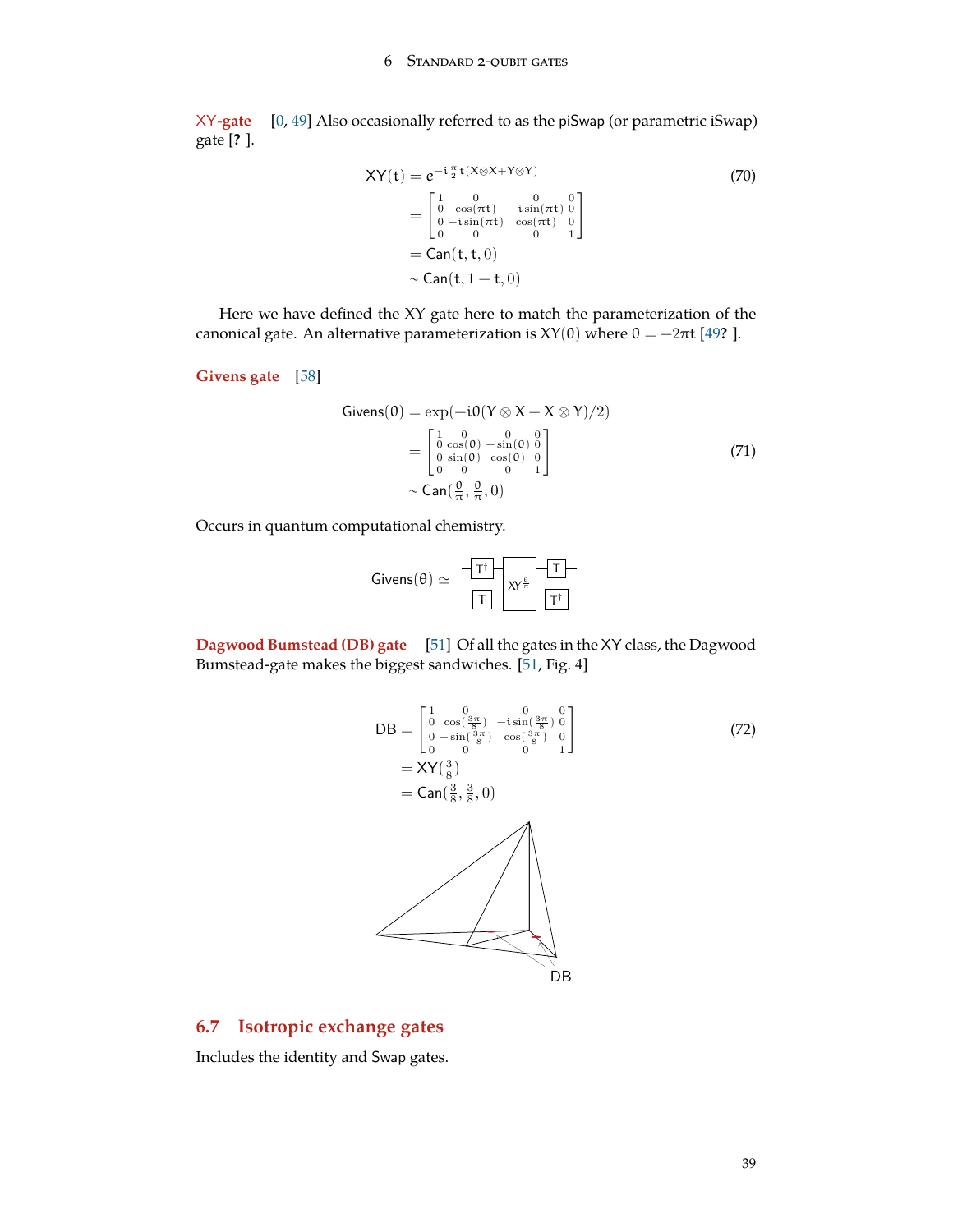#### 6 Standard 2-qubit gates

**Swap-alpha gate** [**?** [28](#page-72-0)] Powers of the Swap gate Target

Swap 
$$
\alpha = e^{+\frac{\pi}{2}\alpha} \begin{bmatrix} e^{-i\frac{\pi}{2}\alpha} & 0 & 0 & 0 \\ 0 & \cos\left(\frac{\pi}{2}\alpha\right) & i\sin\left(\frac{\pi}{2}\alpha\right) & 0 \\ 0 & i\sin\left(\frac{\pi}{2}\alpha\right) & \cos\left(\frac{\pi}{2}\alpha\right) & 0 \\ 0 & 0 & 0 & e^{-\frac{\pi}{2}\alpha} \end{bmatrix} \simeq \text{Can}\left(\frac{\alpha}{2}, \frac{\alpha}{2}, \frac{\alpha}{2}\right) \tag{73}
$$

\nSwap

\nSwap

\nIsotropic exchange gates

*√* Swap**-gate** [\[28](#page-72-0)]

$$
\sqrt{\text{Swap}} = \begin{pmatrix} 1 & 0 & 0 & 0 \\ 0 & \frac{1}{2}(1+i) & \frac{1}{2}(1-i) & 0 \\ 0 & \frac{1}{2}(1-i) & \frac{1}{2}(1+i) & 0 \\ 0 & 0 & 0 & 1 \end{pmatrix}
$$
(74)  
= Can( $\frac{1}{4}$ ,  $\frac{1}{4}$ ,  $\frac{1}{4}$ )

The square root of the Swap gate.

**Inverse** *<sup>√</sup>* Swap**-gate**

$$
\sqrt{\text{Swap}}^{\dagger} = \begin{pmatrix} 1 & 0 & 0 & 0 \\ 0 & \frac{1}{2}(1-i) & \frac{1}{2}(1+i) & 0 \\ 0 & \frac{1}{2}(1+i) & \frac{1}{2}(1-i) & 0 \\ 0 & 0 & 0 & 1 \end{pmatrix}
$$
  
= Can  $\begin{pmatrix} 3 & 1 & 1 \\ 4 & \frac{1}{4} & 1 \end{pmatrix}$  (75)

Because of the symmetry around  $t_x = \frac{1}{2}$  on the base of the Weyl chamber, the CNot and iSwap gates only have one square root. But the Swap has two locally distinct square roots, which are inverses of each other.

## <span id="page-39-0"></span>**6.8 Parametric swap gates**

The class of parametric Swap (PSwap) gates forms the back edge of the Weyl chamber, Can $(\frac{1}{2},\frac{1}{2},\mathsf{t}_z)$ , connecting the Swap and iSwap gates. These gates can be decomposed into a Swap and ZZ gate, a combination that occurs naturally when considering Swap networks for routing QAOA style problems (*§***??**).

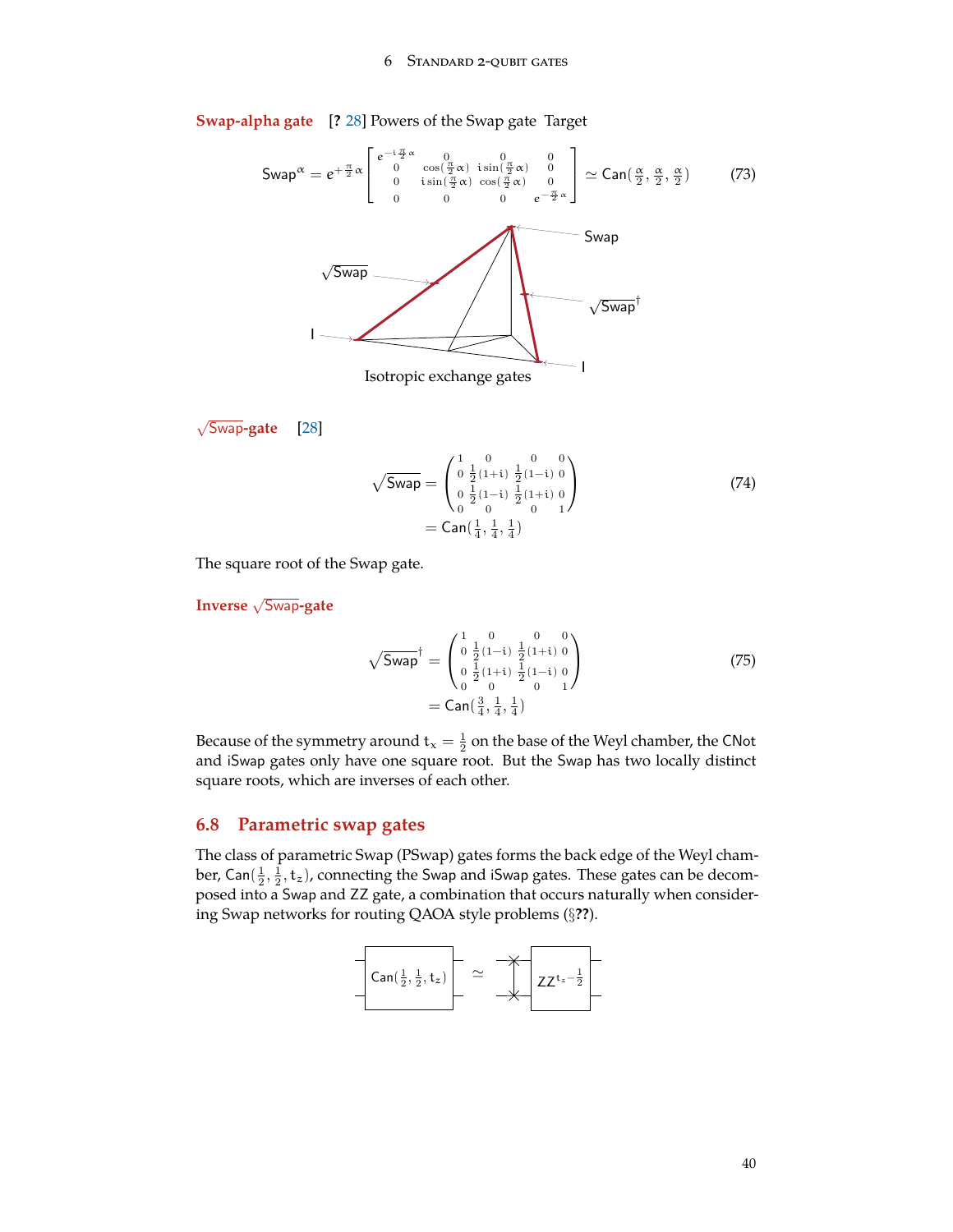<span id="page-40-0"></span>

The Sycamore gate is discussed under XXY gates [\(84](#page-44-0)).

pSwap **gate** (parametric swap) [\[41](#page-73-0)] The parametric swap gate as originally defined in the QUIL quantum programming language.

$$
\mathsf{pSwap}(\theta) = \begin{pmatrix} 1 & 0 & 0 & 0 \\ 0 & 0 & e^{i\theta} & 0 \\ 0 & e^{i\theta} & 0 & 0 \\ 0 & 0 & 0 & 1 \end{pmatrix}
$$
 (76)  
~  $\sim$  Can $(\frac{1}{2}, \frac{1}{2}, \frac{1}{2} - \frac{\theta}{\pi})$ 



**Quantum Fourier transform (QFT)** [\[0](#page-71-0)] We will discuss the quantum Fourier transform (QFT) in detail latter (*§***??**). The QFT can be applied to any number of qubits, and for 2-qubits, the QFT gate is in the PSwap class, half way between Swap and iSwap.

$$
QFT_2 = \frac{1}{2} \begin{bmatrix} 1 & 1 & 1 & 1 \\ 1 & 1 & -1 & -1 \\ 1 & -1 & 1 & -1 \\ 1 & -1 & -1 & 1 \end{bmatrix}
$$
 (77)  
\n
$$
\sim \text{Can}(\frac{1}{2}, \frac{1}{2}, \frac{1}{4})
$$

# **6.9 Orthogonal gates**

An orthogonal gate, in this context, is a gate that can be represented by an orthogonal matrix (up to local 1-qubit rotations.) The special orthogonal gates have representations with determinant  $+1$  and coordinates Can( $t_x, t_y, 0$ ), which covers the bottom surface of the canonical Weyl chamber.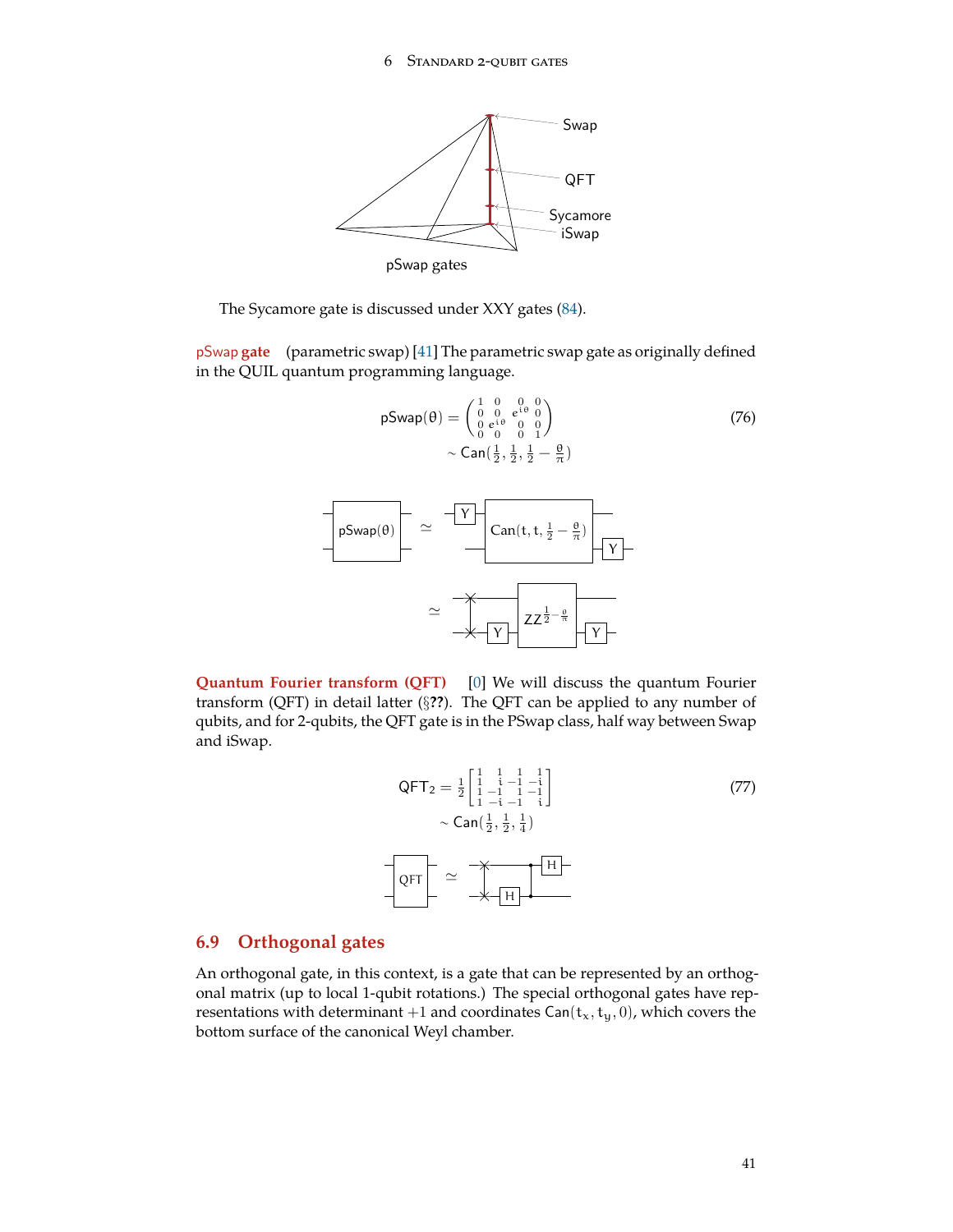

Special orthogonal gates

The improper orthogonal gates have representations with determinant −1 and coordinates Can $(\frac{1}{2}, \mathsf{t}_y, \mathsf{t}_z)$ , which is a plane connecting the CNot, iSwap, and Swap gates.



Improper orthogonal gates

The line of gates locally equivalent to  $\textsf{Can}(\frac{1}{2}, t_y, 0)$  are in both the special and improper orthogonal local equivalency classes. Theses are know as special perfect entangling (SPE) gates [[27](#page-72-1)**? ?** ], or super-controlled gates [**? ?** ]).



Special perfect entangling gates

By way of illustration, these three orthogonal operators are all in the CNot local equivalency class, but have determinate of  $-1$ ,  $-1$ , and 1, respectively.

| $\left[ \begin{smallmatrix} 1 & 0 & 0 & 0 \\ 0 & 1 & 0 & 0 \\ 0 & 0 & 0 & 1 \\ 0 & 0 & 1 & 0 \end{smallmatrix} \right]$<br>$\left[ \begin{smallmatrix} 1 & 0 & 0 & 0 \\ 0 & 1 & 0 & 0 \\ 0 & 0 & 0 & 1 \\ 0 & 0 & -1 & 0 \end{smallmatrix} \right]$<br>$\left[ \begin{smallmatrix} 1 & 0 & 0 & 0 \\ 0 & 1 & 0 & 0 \\ 0 & 0 & 1 & 0 \\ 0 & 0 & 0 & -1 \end{smallmatrix} \right]$ |  |  |
|---------------------------------------------------------------------------------------------------------------------------------------------------------------------------------------------------------------------------------------------------------------------------------------------------------------------------------------------------------------------------------|--|--|
|---------------------------------------------------------------------------------------------------------------------------------------------------------------------------------------------------------------------------------------------------------------------------------------------------------------------------------------------------------------------------------|--|--|

These are a CNot, a CZ, and a CNot followed by a CZ.

B **(Berkeley) gate** [[59\]](#page-74-1) Located in the middle of the bottom face of the Weyl chamber.

$$
B = \begin{pmatrix} \cos(\frac{\pi}{8}) & 0 & 0 & i\sin(\frac{\pi}{8}) \\ 0 & \cos(\frac{3\pi}{8}) & i\sin(\frac{3\pi}{8}) & 0 \\ 0 & i\sin(\frac{\pi}{8}) & \cos(\frac{3\pi}{8}) & 0 \\ i\sin(\frac{\pi}{8}) & 0 & 0 & \cos(\frac{\pi}{8}) \end{pmatrix}
$$
(78)  
=  $\frac{\sqrt{2-\sqrt{2}}}{2} \begin{pmatrix} 1+\sqrt{2} & 0 & 0 & i \\ 0 & 1 & i(1+\sqrt{2}) & 0 \\ 0 & i(1+\sqrt{2}) & 1 & 0 \\ i & 0 & 0 & 1+\sqrt{2} \end{pmatrix}$   
=  $Can(-\frac{1}{2}, -\frac{1}{4}, 0)$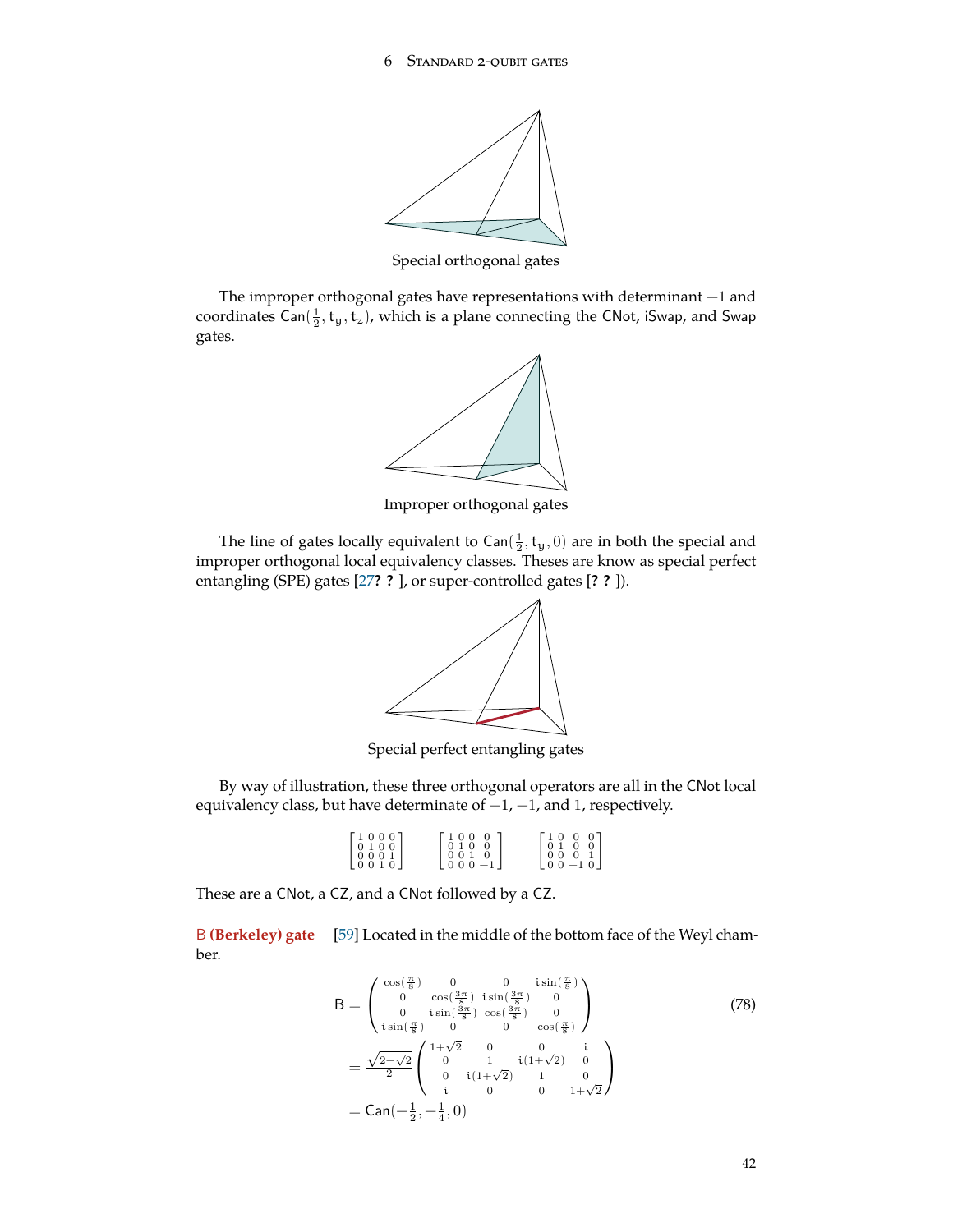### 6 Standard 2-qubit gates

<span id="page-42-0"></span>The B-gate, as originally defined, has canonical parameters outside our Weyl chamber due to differing conventions for parameterization of the canonical gate. But of course it can be moved into our Weyl chamber with local gates.



The B-gate is half way between the CNot and DCNot (∼ iSwap) gates, and thus it can be constructed from 3 CV (square root of CNot) gates.



ECP**-gate** [[51\]](#page-73-2)

$$
ECP = \frac{1}{2} \begin{pmatrix} 2c & 0 & 0 & -i2s \\ 0 & (1+i)(c-s) & (1-i)(c+s) & 0 \\ 0 & (1-i)(c+s) & (1+i)(c-s) & 0 \\ -i2s & 0 & 0 & 2c \end{pmatrix}
$$
  
\n
$$
c = \cos(\frac{\pi}{8}) = \sqrt{\frac{2+\sqrt{2}}{2}}
$$
  
\n
$$
s = \sin(\frac{\pi}{8}) = \sqrt{\frac{2-\sqrt{2}}{2}}
$$
  
\n
$$
= \text{Can}(\frac{1}{2}, \frac{1}{4}, \frac{1}{4})
$$
\n(79)

The peak of the pyramid of gates in the Weyl chamber that can be created with a square-root of iSwap sandwich. Equivalent to Can $(\frac{1}{2}, \frac{1}{4}, \frac{1}{4})$ .



B and ECP gates, and the ECP pyramid

W**-gate** [\[0](#page-71-0)] A 2-qubit orthogonal and Hermitian gate (and therefore also symmetric)  $W^{\dagger} = W$ , that applies a Hadamard gate to a duel-rail encoded qubit.

$$
W = \begin{bmatrix} 1 & 0 & 0 \\ 0 & \frac{1}{\sqrt{2}} & \frac{1}{\sqrt{2}} & 0 \\ 0 & \frac{1}{\sqrt{2}} & -\frac{1}{\sqrt{2}} & 0 \\ 0 & 0 & 0 & 1 \end{bmatrix}
$$
  
~  $\sim$  ECP = Can( $\frac{1}{2}$ ,  $\frac{1}{4}$ ,  $\frac{1}{4}$ ) (80)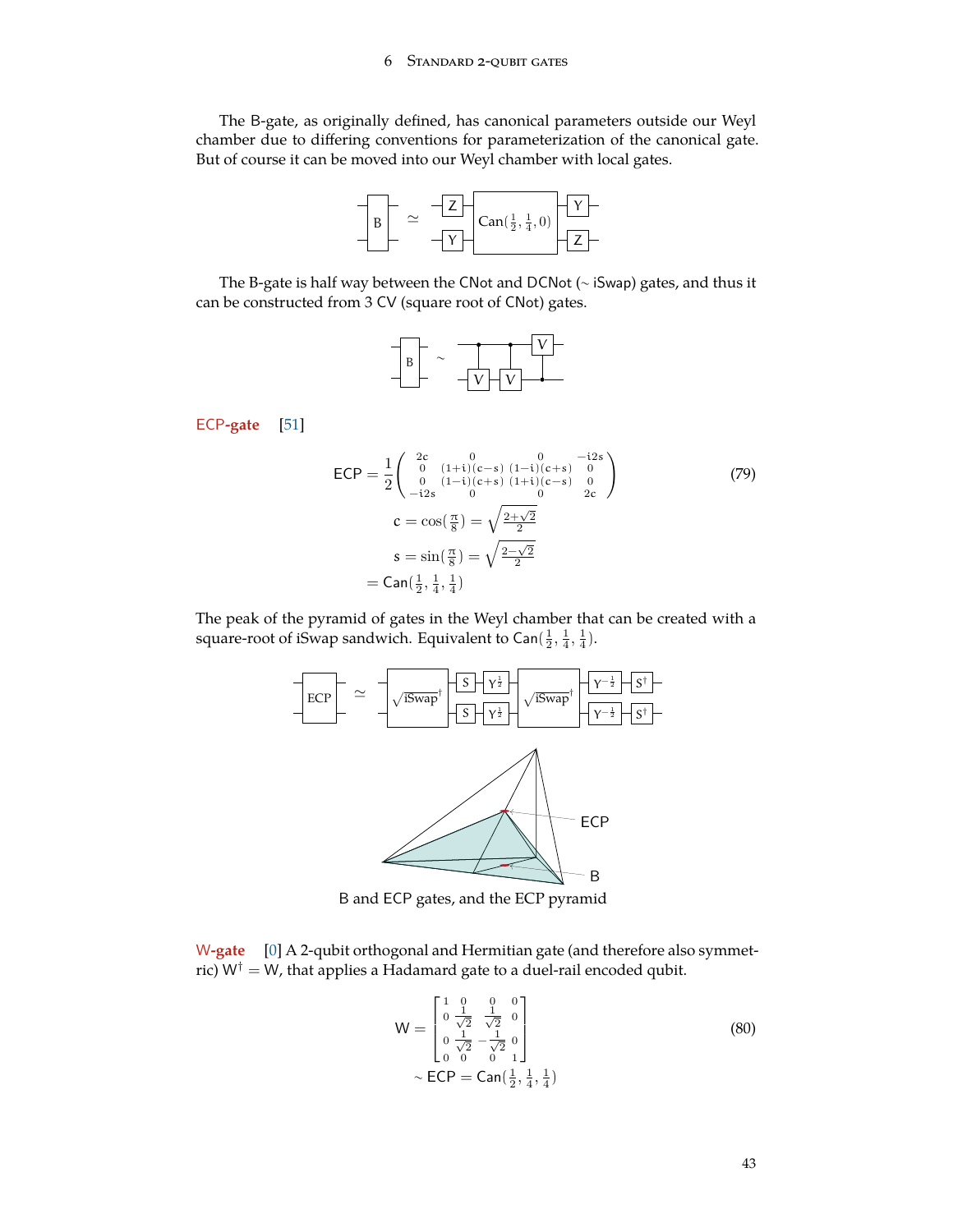

<span id="page-43-1"></span>This W gate is locally equivalent to ECP,



and thus three CNot gates are necessary (and sufficient) to generate the gate.



The W gate has the useful property that it diagonalizes the swap gate [[0\]](#page-71-0).

| W |  | W |  |  | $\overline{0}$<br>$\overline{\phantom{0}}$ $\overline{\phantom{0}}$ $\overline{\phantom{0}}$ | $0101$ $-10$<br>$\overline{0}$ | $^{0}$ <sup>-</sup><br>$\mathbf{1}$ |
|---|--|---|--|--|----------------------------------------------------------------------------------------------|--------------------------------|-------------------------------------|
|---|--|---|--|--|----------------------------------------------------------------------------------------------|--------------------------------|-------------------------------------|

A**-gate** [[47,](#page-73-3) [50](#page-73-4)] [8](#page-43-0) A 2-qubit 2-parameter gate in the improper-orthogonal localequivalency class.

$$
\mathsf{A}(\theta,\phi) = \begin{bmatrix} 1 & 0 & 0 \\ 0 & \cos(\theta) & e^{+i\phi}\sin(\theta) & 0 \\ 0 & e^{-i\phi}\sin(\theta) & -\cos(\theta) & 0 \\ 0 & 0 & 0 & 1 \end{bmatrix}
$$
(81)  
~  $\sim \mathsf{Can}(\frac{1}{2},\frac{\theta}{\pi},\frac{\theta}{\pi})$ 

This gate is notable in that it conserves the number of 1s (versus 0s) in the computational basis [\[47](#page-73-3), [50\]](#page-73-4). This has utility in VQE (*§***??**) ansatzs as a particle-conserving mixer.

In the Weyl chamber, the A-gates span the line connecting the CNot and Swap gates [\[50](#page-73-4)].



The W and Swap gates are special cases, and  $A(0, 0)$  is locally equivalent to CNot.

$$
A(0,0) \sim \text{CNot}
$$

$$
A(\frac{\pi}{4}, 0) = W
$$

$$
A(\frac{\pi}{2}, 0) = \text{Swap}
$$

<span id="page-43-0"></span><sup>8</sup>Open problem: Find the analytic, Pauli basis decomposition of the A-gate Hamiltonian in terms of  $φ$  and  $θ$ .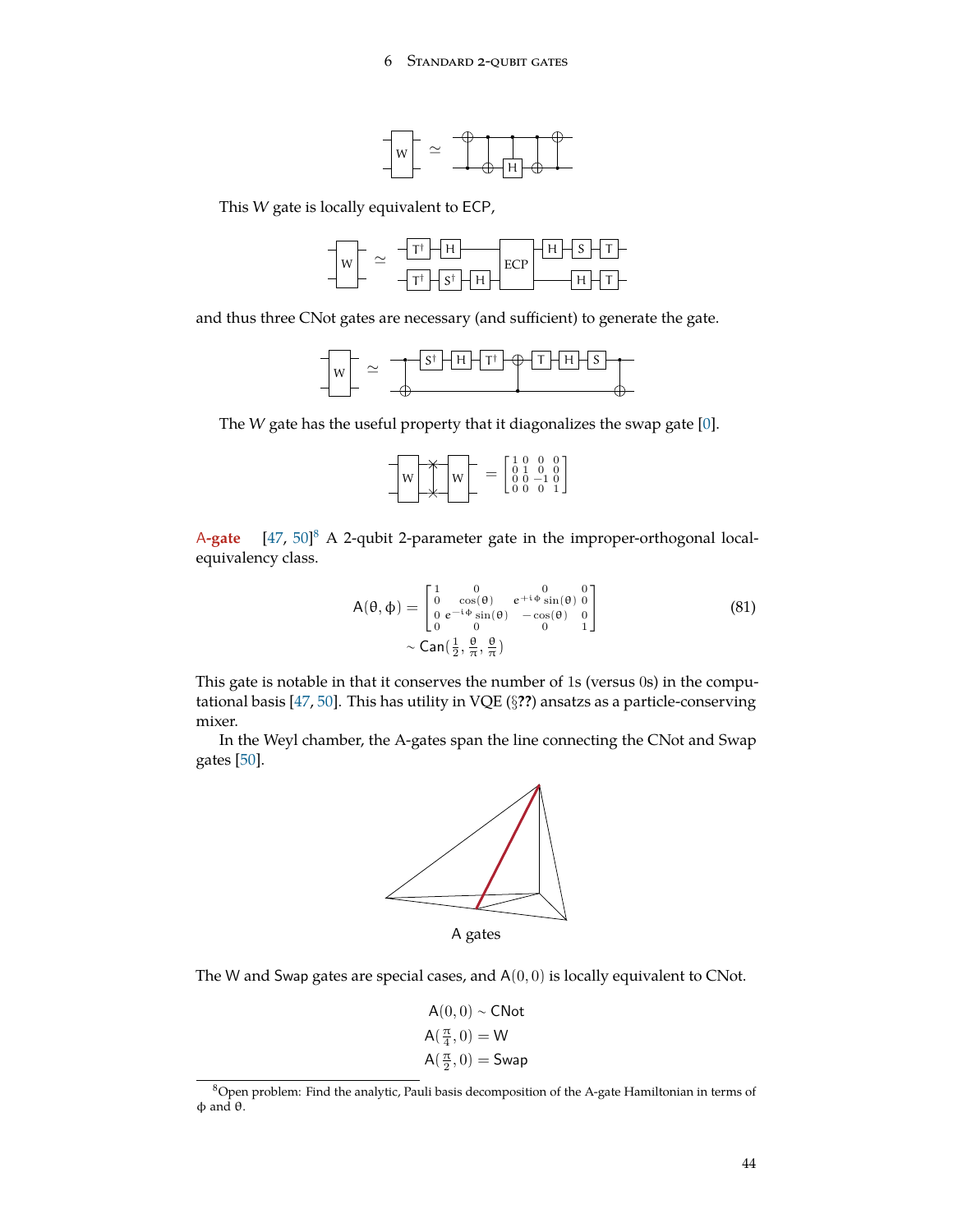<span id="page-44-1"></span>The A-gate requires a 3-CNot decomposition [\[50](#page-73-4)].



# **6.10** XXY **gates**

The remaining faces of the Weyl chamber are the XXY family. Thanks to the Weyl symmetries, this family covers all three faces that meet at the Swap gate.



FSim **(Fermionic Simulator) gate** [[0\]](#page-71-0)

$$
\mathsf{FSim}(\theta,\phi) = \begin{bmatrix} 1 & 0 & 0 & 0 \\ 0 & \cos(\theta) & -\sin(\theta) & 0 \\ 0 & -\sin(\theta) & \cos(\theta) & 0 \\ 0 & 0 & 0 & e^{-i\phi} \end{bmatrix}
$$
(83)  
~  $\sim$  Can $\left(\frac{\theta}{\pi}, \frac{\theta}{\pi}, \frac{\phi}{2\pi}\right)$ 

**Sycamore (**Syc**) gate** [**?** [54](#page-74-2)] The native 2-qubit gate on Google's Sycamore transmon quantum computer architecture. A carefully tuned instance of the fermionic simulator gate that for reasons that have to do with the details of the hardware can be performed particularly fast and with relatively low error [**?** ].

<span id="page-44-0"></span>
$$
Syc = \begin{bmatrix} 1 & 0 & 0 & 0 \\ 0 & 0 & -i & 0 \\ 0 & -i & 0 & 0 \\ 0 & 0 & 0 & e^{-i\frac{\pi}{6}} \end{bmatrix}
$$
  
\approx  $\text{FSim}(\frac{\pi}{2}, \frac{\pi}{6})$  (84)  
\sim  $\text{Can}(\frac{1}{2}, \frac{1}{2}, \frac{1}{12})$ 

In the Weyl chamber the sycamore gate is located  $\frac{1}{6}$  of the way up the back edge, between iSwap and the 2-qubit Quantum Fourier transform (See the Weyl chamber figure in (*§*[6.8](#page-39-0))).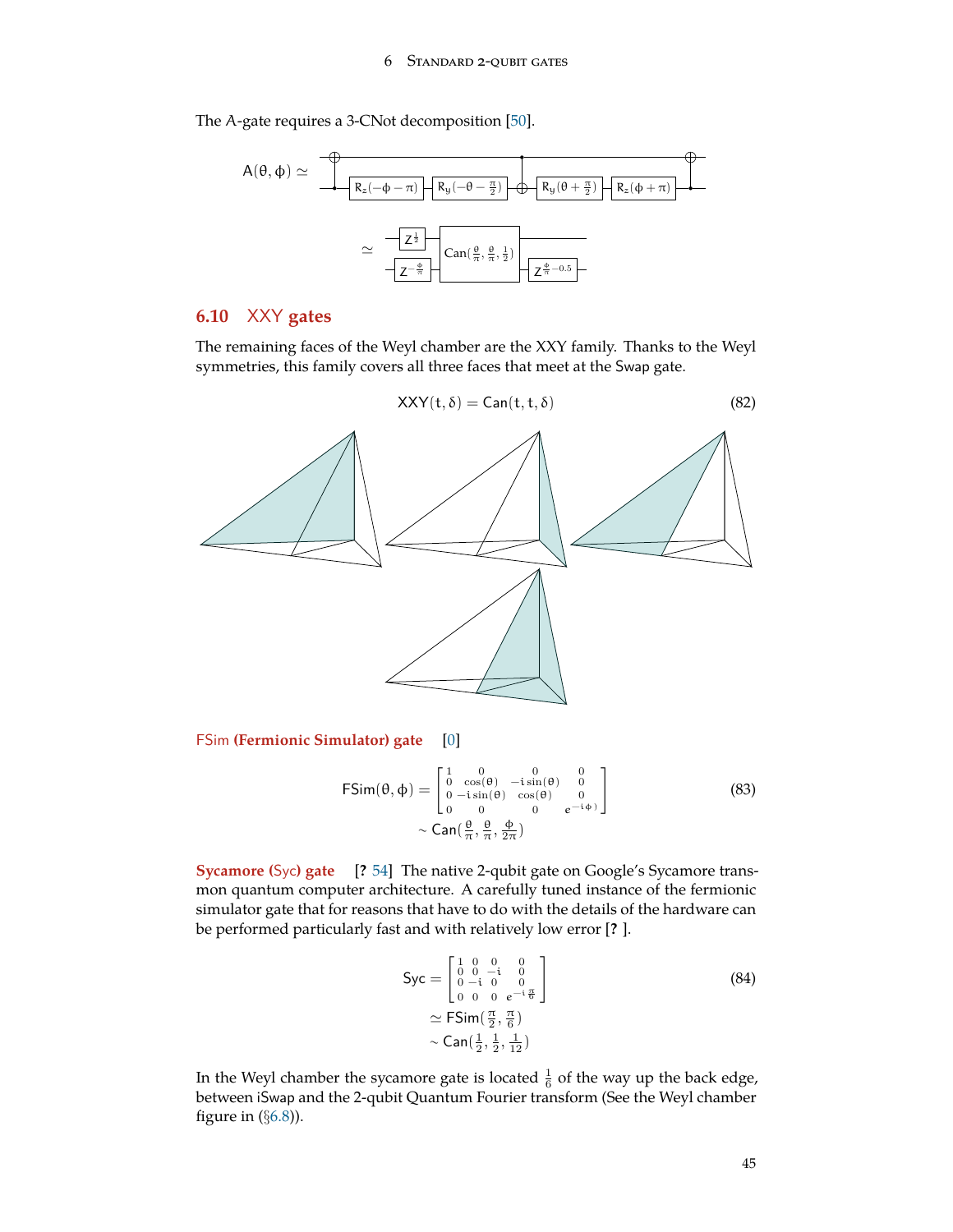

<span id="page-45-0"></span>Synthesizing other gates from sycamore gates is mathematically somewhat involved [**? ?** [54\]](#page-74-2). Two sycamores are required to build CNot [**?** ], B [[0\]](#page-71-0), or any gate in the Ising (CPHASE) class [[54\]](#page-74-2), and three for iSwap or Swap [\[54](#page-74-2)] or any gate not in the specialorthogonal locality class. One approach to general gate synthesis is to build B gates from pairs of Sycamores and then any 2-qubit gate from B gate sandwiches **??**, although this requires a total of 4 sycamore gates [**?** ].

# **6.11 Perfect entanglers**



Perfect entanglers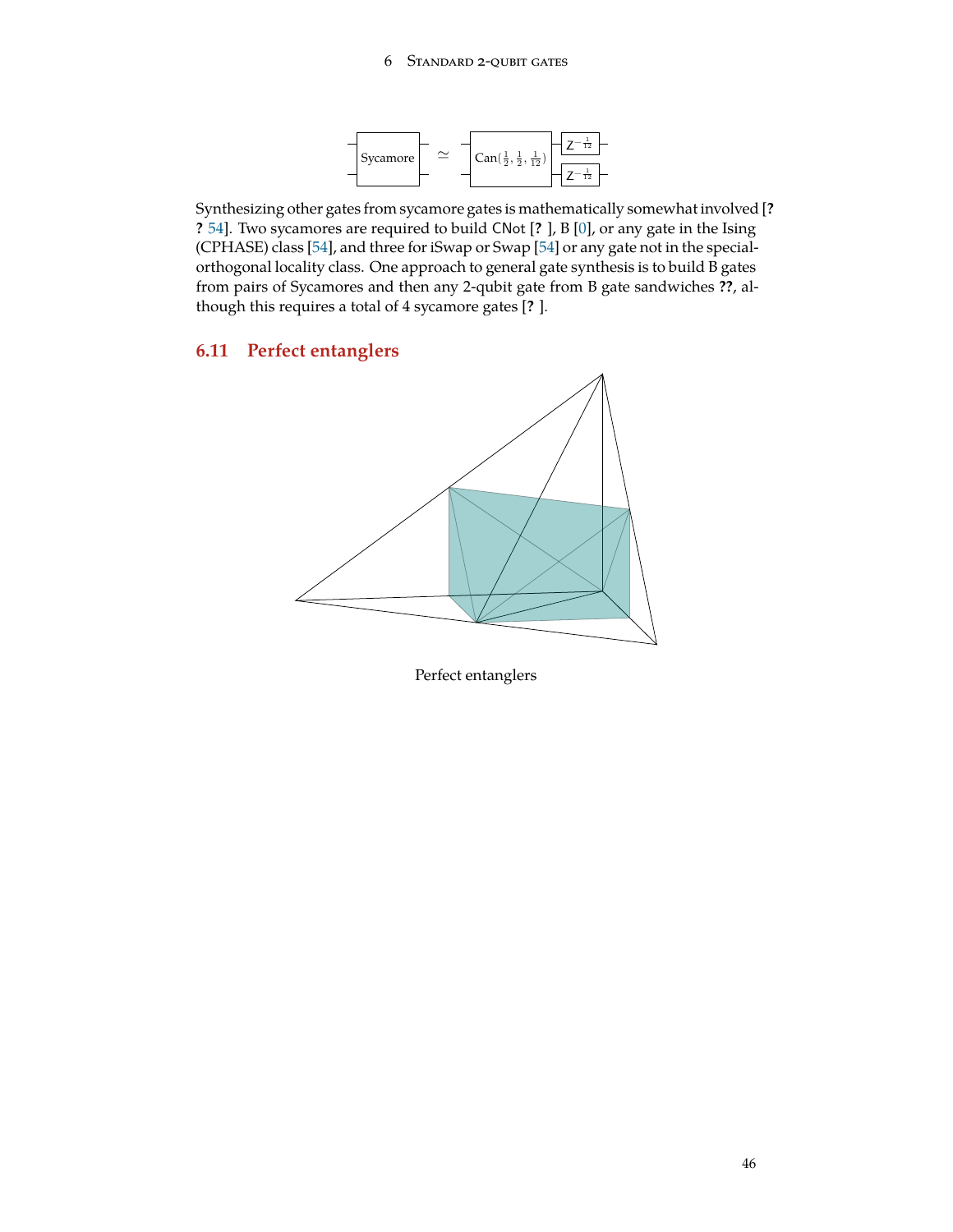# <span id="page-46-1"></span>**7 Decomposition of 2-qubit gates**

A general 2-qubit gate corresponds to some 4 by 4 unitary matrix, with 16 free parameters. We can (as per usual) factor out an irrelevant phase (???), but that still leaves a rather unwieldy 15 parameters. Fortunately, the Kraus and Cirac demonstrated that any 2-qubit gate can be decomposed into a canonical gate, plus 4 local 1-qubit gates  $[0, 0, 0, 0]$  $[0, 0, 0, 0]$  $[0, 0, 0, 0]$  $[0, 0, 0, 0]$  $[0, 0, 0, 0]$  $[0, 0, 0, 0]$ . The local gates account for  $4 \times 3 = 12$  parameters, which leaves just the 3 parameters of the canonical gate. The canonical gate can be further decomposed into CNot gates, or other sets of 2-qubit gates as desired.

### <span id="page-46-0"></span>**7.1 Kronecker decomposition**

We'll first consider a simpler decomposition problem that we will use as a subalgorithm of the full decomposition. Suppose we have two 1-qubit gates, A and B, acting on separate qubits, but we are given only the full 2-qubit unitary operator C. Our task is to recover the two 1-qubit gates.

Mathematically, C is the Kronecker product of the two 1-qubit gates.

$$
C = A \otimes B
$$
\n
$$
= \begin{bmatrix}\nA_{11}B_{11} & A_{11}B_{12} & A_{12}B_{11} & A_{12}B_{12} \\
A_{11}B_{21} & A_{11}B_{22} & A_{12}B_{21} & A_{12}B_{22} \\
A_{21}B_{11} & A_{21}B_{12} & A_{22}B_{11} & A_{22}B_{12} \\
A_{21}B_{21} & A_{21}B_{22} & A_{22}B_{21} & A_{22}B_{22}\n\end{bmatrix}
$$
\n(85)

We will undo the Kronecker product using the Pitsianis-Van Loan algorithm[[8,](#page-71-2) [19\]](#page-72-2). If the matrix C isn't constructed from a single Kronecker product, the algorithm still guarantees that A *⊗* B is the closest Kronecker product to C in the Frobenius norm.

The trick is to first view C as 4th order 2*×*2*×*2*×*2 tensor. The Kronecker product can then be written as the outer product of A and B, followed by a transpose of the last index of A and the first index of B.

$$
C_{mpnq} = A_{mn} \otimes B_{pq} = [A_{mn} B_{pq}]^{T_{n \leftrightarrow p}}
$$
 (86)

If we flatten the matrices, we have a normal outer product of vectors, which can be undone with a singular-value decomposition.

In code, the algorithm can be expressed as follows.

```
import numpy as np
def nearest_kronecker_product(C):
   C = C.\text{reshape}(2, 2, 2, 2)C = C.transpose(0, 2, 1, 3)C = C.\nreshape(4, 4)u, sv, vh = np.linalg.svd(C)A = np.sqrt(sv[0]) * u[:, 0].reshape(2, 2)B = np.sqrt(sv[0]) * vh[0, :].reshape(2, 2)return A, B
```
We first shape C to a 4th order tensor, so that in the next line we can undo the axes transposition, before reshaping to a matrix. The singular value decomposition takes this matrix apart, and we retain the rank-one approximation, retaining only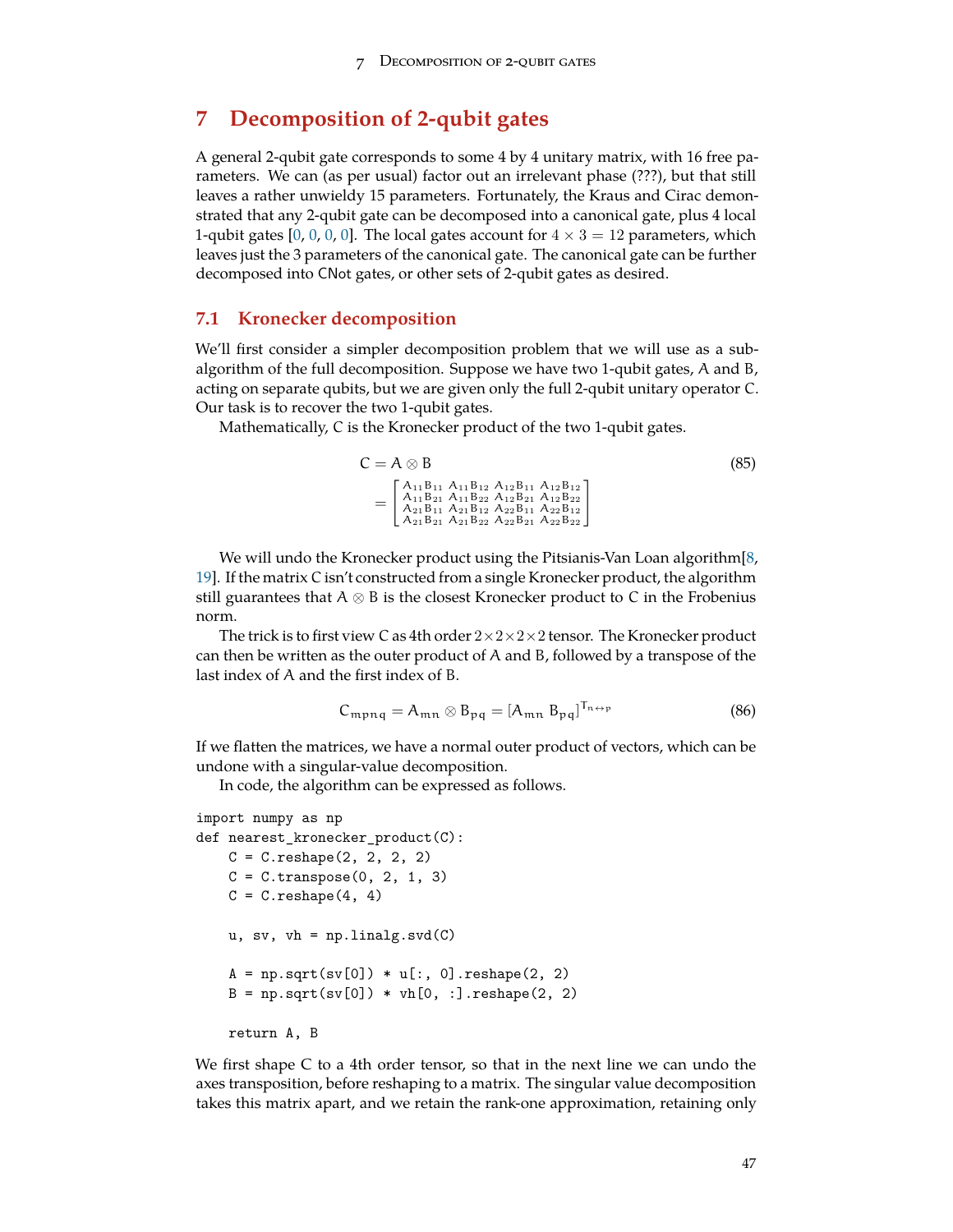<span id="page-47-0"></span>the largest singular value and corresponding left and right singular vectors. We reshape the singular vectors to matrices to obtain our desired result.

### **7.2 Canonical decomposition**

Any 2-qubit gate can expressed as a canonical gate (**??**) plus 4 local 1-qubit gates [[0\]](#page-71-0).



Decomposition to the canonical gate is also known as the magic-, Kraus-Cirac- [\[0](#page-71-0)], or KAK-decomposition.

The trick to decomposing a 2-qubit gate unitary to the canonical representation is a similarity transform to the *magic basis*.

$$
V = M U M^{\dagger}
$$
\n
$$
M = \frac{1}{\sqrt{2}} \begin{bmatrix} 1 & i & 0 & 0 \\ 0 & 0 & i & 1 \\ 0 & 0 & i & -1 \\ 1 & -i & 0 & 0 \end{bmatrix}
$$
\n(87)

Here M is the magic gate [\(56](#page-33-0)). The magic basis has two remarkable properties. The first is that if U is a special orthogonal matrix (Real,  $U^T = U$ , and  $\det U = 1$ ), then in the magic basis U is the Kronecker product of two 1-qubit gates.

$$
V = M U M^{\dagger} = A \otimes B \quad \text{if } U \in SO(4)
$$
 (88)

For a sussinct proof see [].

The second useful property is that M diagonalizes the canonical gate.

Can(t<sub>x</sub>, t<sub>y</sub>, t<sub>z</sub>) = M D M<sup>†</sup> (89)  
D = diag(e<sup>i
$$
\frac{1}{2}
$$
(+t<sub>x</sub>-t<sub>y</sub>+t<sub>z</sub>), e<sup>i $\frac{1}{2}$ (-t<sub>x</sub>+t<sub>y</sub>+t<sub>z</sub>), e<sup>i $\frac{1}{2}$ (+t<sub>x</sub>+t<sub>y</sub>-t<sub>z</sub>), e<sup>i $\frac{1}{2}$ (-t<sub>x</sub>-t<sub>y</sub>-t<sub>z</sub>)</sup></sup></sup></sup>

With these two properties we can decompose any 2-qubit gate. We'll assume that the phase (**??**) has already been extracted and that U is therefore special unitary. We write U as a decomposition into the canonical gate, and Kronecker products of local gates before and after.

$$
U = (K_3 \otimes K_4) Can(t_x, t_y, t_z) (K_1 \otimes K_2)
$$
\n(90)

We then make the transform to the magic basis, to give us a diagonal matrix D sandwiched between two special orthogonal matrices,  $Q_1$  and  $Q_2$ .

$$
V = M U M^{\dagger}
$$
  
= M(K<sub>3</sub> & K<sub>4</sub>)M<sup>†</sup> M Can(t<sub>x</sub>, t<sub>y</sub>, t<sub>z</sub>) M<sup>†</sup> M(K<sub>1</sub> & K<sub>2</sub>)M<sup>†</sup>  
= Q<sub>2</sub> D Q<sub>1</sub>

The next trick is to take a transpose of V. This inverts the orthogonal matrices, but leaves the complex diagonal matrix unchanged. The product  $\mathrm{V}^\intercal \mathrm{V}$  is therefore a similarity transform of the diagonal matrix D squared.

$$
VTV = Q1TDQ2T Q2DQ1 = Q1TD2Q1
$$

An eigen-decomposition of  $V^{\mathsf{T}}V$  yields the square eigenvalues of D, and  $Q_1$  as the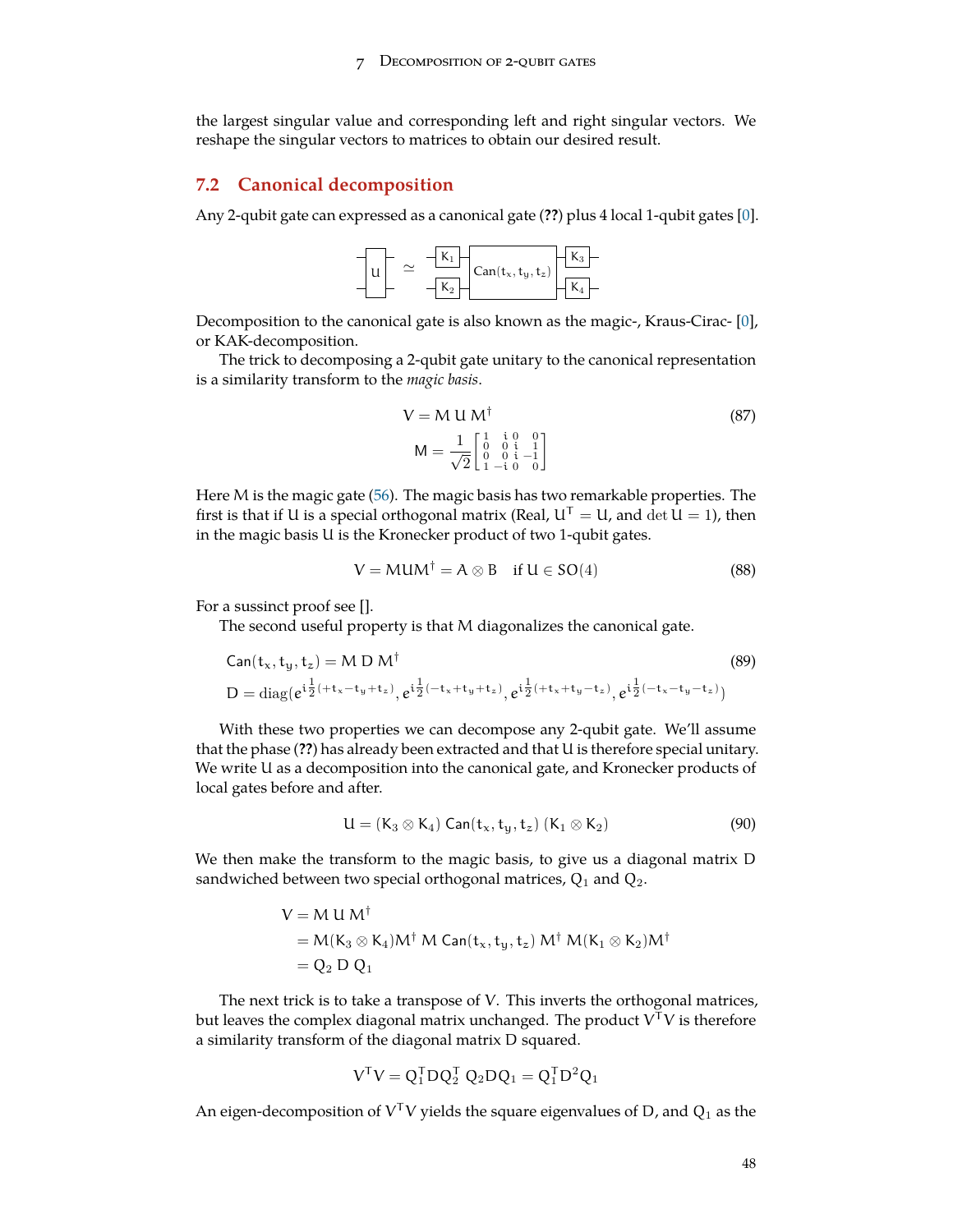matrix of eigenvectors. We can then extract the canonical gate coordinates from the eigenvalues, and undo the magic basis transform to recover the local gates. These Kronecker products of local gates can be decomposed into separate 1-qubit gates using the Kronecker decomposition (*§*[7.1\)](#page-46-0) and then further into elementary gates using a 1-qubit decomposition (*§*[4.1](#page-23-0)).

# **7.3** CNot **decomposition**

The elementary 2-qubit gate is most often taken to be the CNot gate. In general we can build any canonical gate from a circuit of 3 CNots [**? ?** [25](#page-72-3)].



Gates on the bottom surface of the Weyl chamber (special orthogonal local equivalency class (*§***??**)) require only 2 CNot gates [**?** [25](#page-72-3)**?** ].



Gates in the improper orthogonal equivalency class (*§***??**) require 3 CNot gates, or 2-CNots and 1 Swap [[25](#page-72-3)].



Clearly gates locally equivalent to CNot  $\sim$  Can $(\frac{1}{2}, 0, 0)$  require only one CNot gate,

| $Can(\frac{1}{2},0,0)$ |                                                |
|------------------------|------------------------------------------------|
|                        | $\mathfrak{c}$<br>$\mathbf{L}$<br>$\mathbf{L}$ |

and those locally equivalent to the identity  $I_2 = \text{Can}(0, 0, 0)$  require none.

# **7.4 B-gate decomposition**

The canonical gate can be decomposed in to a B-gate sandwich [\[59\]](#page-74-1).



where

$$
s_y = +\frac{1}{\pi} \arccos \left(1 - 4\sin^2 \frac{1}{2}\pi t_y \cos^2 \frac{1}{2}\pi t_z\right)
$$
  
\n
$$
s_z = -\frac{1}{\pi} \arcsin \sqrt{\frac{\cos \pi t_y \cos \pi t_z}{1 - 2\sin^2 \frac{1}{2}\pi t_y \cos^2 \frac{1}{2}\pi t_z}}
$$
\n(91)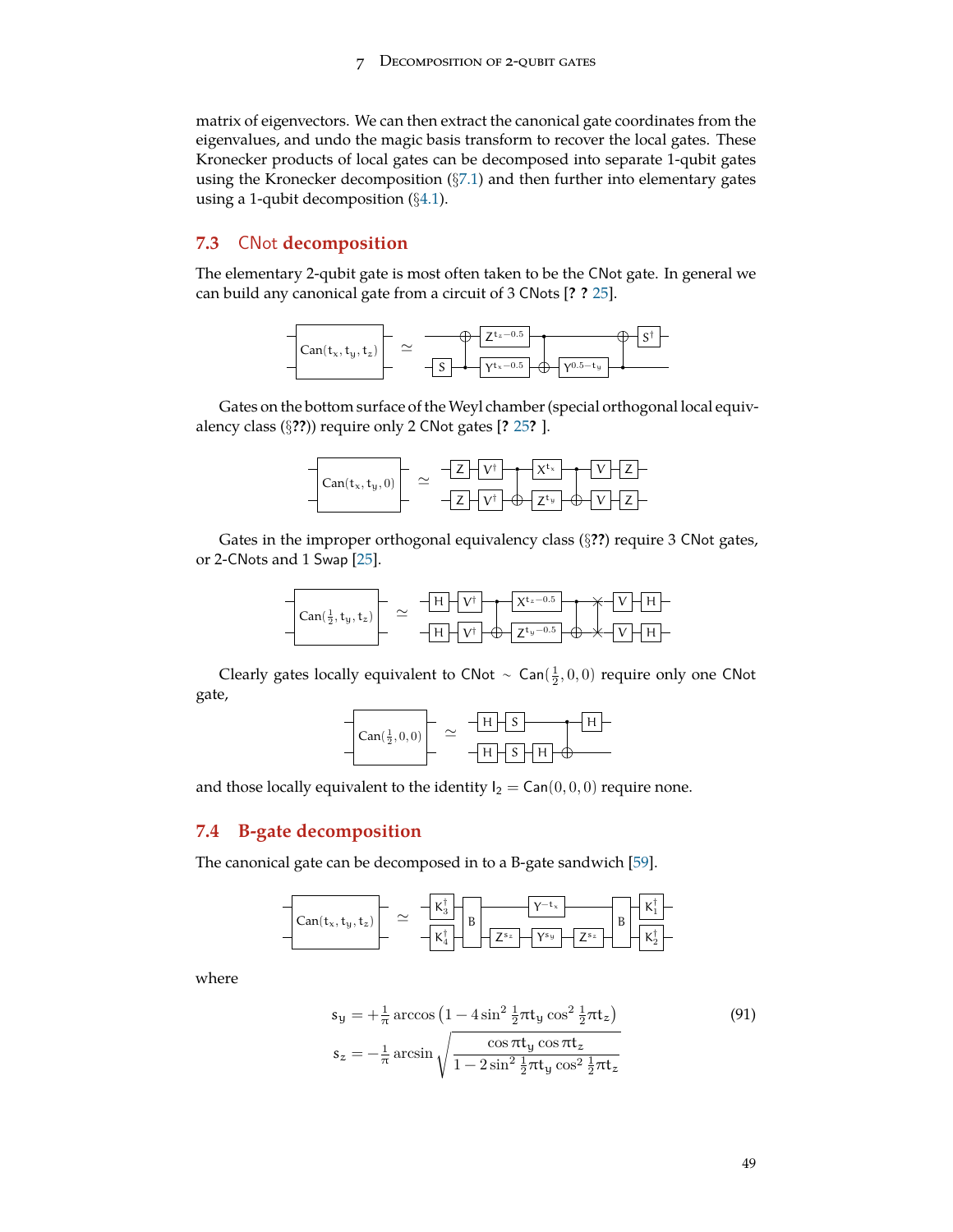<span id="page-49-2"></span>Notably two B-gates are sufficient to create any other 2-qubit gate (whereas we need 3 CNOTs in general).

To recover the local gates  $K_n$  we perform another canonical decomposition on the B gate sandwich sans the terminal local gates [**?** ] [9](#page-49-1) .



The B-gate is not a native gate on any extant quantum computer, and thus the Bgate decomposition isn't used for gate synthesis directly. But the B-gate sandwich has been used as a compilation strategy for Google's Sycamore architecture [**?** ]. The native sycamore gate [\(84](#page-44-0)) is locally equivalent to Can $(\frac{1}{2}, \frac{1}{2}, \frac{1}{12})$ . A sycamore-gate sandwich can generate a subset of gates in the special-orthogonal local equivalency class, including CNOT, the entire Ising class, and B (but notable not iSwap) [**?** [54\]](#page-74-2). A B-gate sandwich can then be used to synthesis any other gate using 4-sycamores.

## <span id="page-49-0"></span>**7.5 ABC decomposition**

A 2-qubit controlled-unitary gate has an arbitrary 1-qubit unitary U that acts on the target qubit if the control qubit is in the one state.

$$
\frac{1}{\sqrt{u}} = \begin{bmatrix} 1 & 0 & 0 & 0 \\ 0 & 1 & 0 & 0 \\ 0 & 0 & u_{00} & u_{01} \\ 0 & 0 & u_{10} & u_{11} \end{bmatrix}
$$

Controlled-unitaries are all in the Ising gate class (as we'll show), and can be implemented with at most 2 CNot gates.

The trick is to express the 1-qubit unitary U as an ABC decomposition [\[14](#page-71-3)],

$$
U = e^{i\alpha} A X B X C \qquad (92)
$$

where the gates A, B, and C are chosen such that  $ABC = I$ . We can then express the controlled unitary as



Note that this one situation that the phase of the gate actually matters. A controlled Z gate is not the same as a controlled- $R_z(\pi)$  because the 1-qubit unitary had different phases. Happily, a "controlled-global-phase" reduces to a 1 qubit phase shift gate [\(19](#page-14-0)).

$$
\frac{1}{\sqrt{\text{Ph}(\alpha)}-} = \begin{bmatrix} 1 & 0 & 0 & 0 \\ 0 & 1 & 0 & 0 \\ 0 & 0 & e^{i\alpha} & 0 \\ 0 & 0 & 0 & e^{i\alpha} \end{bmatrix} = \begin{bmatrix} 1 & 0 \\ 0 & e^{i\alpha} \end{bmatrix} \otimes \begin{bmatrix} 1 & 0 \\ 0 & 1 \end{bmatrix} = \begin{bmatrix} -R_{\alpha} \\ R_{\alpha} \end{bmatrix}
$$

The result is a decomposition of a 2-qubit controlled unitary into 5 1-qubit uni-

<span id="page-49-1"></span> $9$ Open problem: Zang et al.[\[59](#page-74-1)] derived the analytic decomposition of the canonical gate to a B-gate sandwich only up to local gates. Derive an analytic formula for the necessary local gates to complete the canonical to B-gate sandwich decomposition.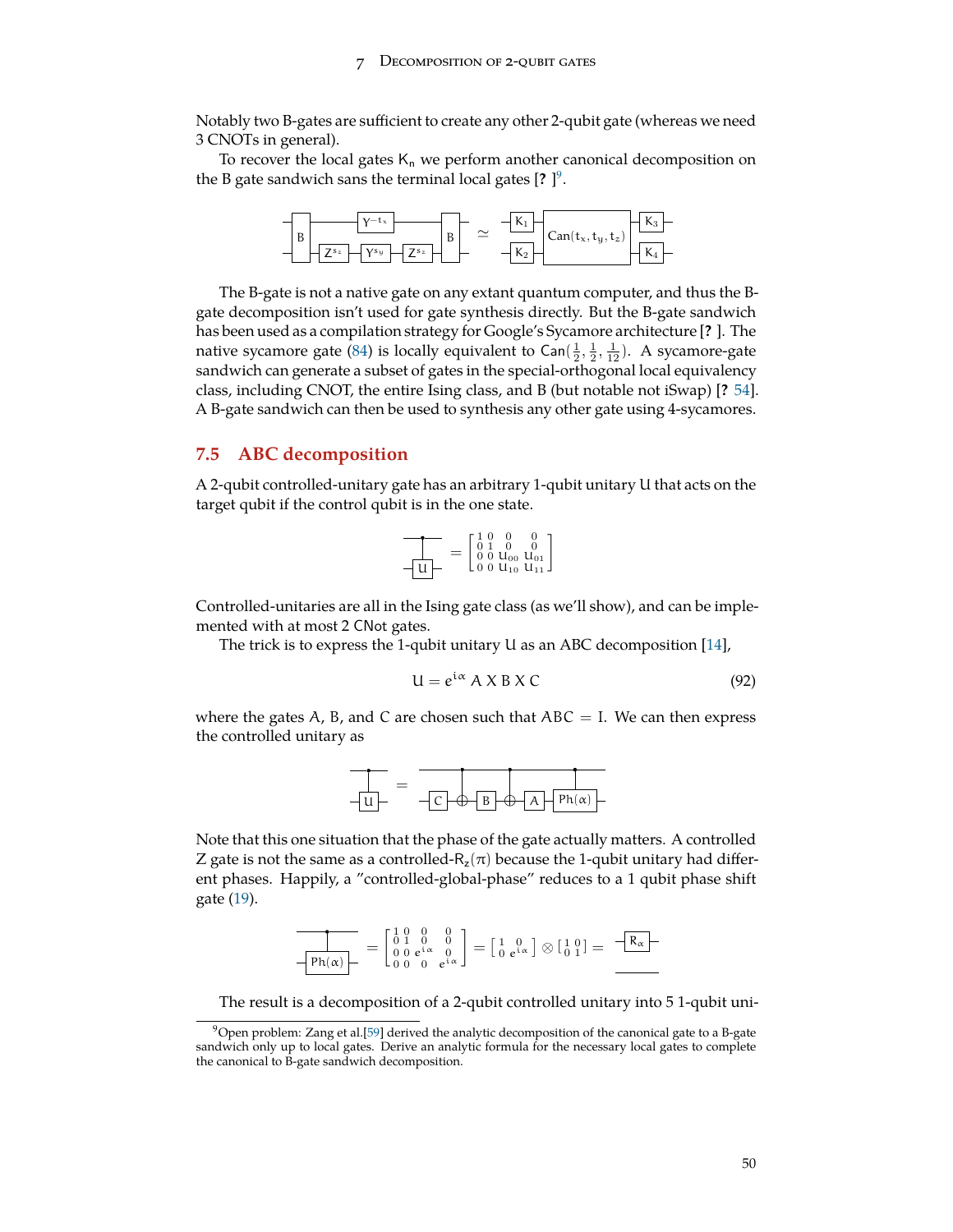taries and 2 CNOT gates.



If the control bit is set we apply the desired gate, and if not nothing happens since  $ABC = I$ .

We can construct an ABC decomposition by a rearrangement of a Z-Y-Z decomposition (*§*[4.1](#page-23-0)).

$$
U = e^{i\alpha} R_{z}(\theta_{2}) R_{y}(\theta_{1}) R_{z}(\theta_{0})
$$
\n(93)  
\n
$$
= e^{i\alpha} R_{z}(\theta_{2}) R_{y}(\frac{1}{2}\theta_{1}) R_{y}(+\frac{1}{2}\theta_{1}) R_{z}(\frac{1}{2}\theta_{0}+\frac{1}{2}\theta_{2}) R_{z}(\frac{1}{2}\theta_{0}-\frac{1}{2}\theta_{2})
$$
\n
$$
= e^{i\alpha} R_{z}(\theta_{2}) R_{y}(\frac{1}{2}\theta_{1}) X R_{y}(-\frac{1}{2}\theta_{1}) X X R_{z}(-\frac{1}{2}\theta_{0}-\frac{1}{2}\theta_{2}) X R_{z}(\frac{1}{2}\theta_{0}-\frac{1}{2}\theta_{2})
$$
\n
$$
= e^{i\alpha} A X B X C
$$
\n(93)  
\n(94)  
\n(95)  
\n(96)  
\n(97)  
\n(98)  
\n(99)  
\n(99)  
\n(99)  
\n(99)  
\n(99)  
\n(99)  
\n(99)  
\n(99)  
\n(99)  
\n(99)  
\n(99)  
\n(99)  
\n(99)  
\n(99)  
\n(99)  
\n(99)  
\n(99)  
\n(99)  
\n(99)  
\n(99)  
\n(99)  
\n(99)  
\n(99)  
\n(99)  
\n(99)  
\n(99)  
\n(99)  
\n(99)  
\n(99)  
\n(99)  
\n(99)  
\n(99)  
\n(99)  
\n(99)  
\n(99)  
\n(99)  
\n(99)  
\n(99)  
\n(99)  
\n(99)  
\n(99)  
\n(99)  
\n(99)  
\n(99)  
\n(99)  
\n(99)  
\n(99)  
\n(99)  
\n(99)  
\n(99)  
\n(99)  
\n(99)  
\n(99)  
\n(99)  
\n(99)  
\n(99)  
\n(99)  
\n(99)  
\n(99)  
\n(99)  
\n(99)  
\

where

$$
\begin{aligned} A &= R_z(\theta_2) R_y(\tfrac{1}{2}\theta_1) \ , \\ B &= R_y(-\tfrac{1}{2}\theta_1) R_z(-\tfrac{1}{2}\theta_0-\tfrac{1}{2}\theta_2) \ , \\ C &= R_z(\tfrac{1}{2}\theta_0-\tfrac{1}{2}\theta_2) \ . \end{aligned}
$$

Note that *X* R<sub>z</sub>( $θ$ ) *X* = R<sub>z</sub>( $-θ$ ) and *X* R<sub>y</sub>( $θ$ ) *X* = R<sub>y</sub>( $-θ$ ). We can understand these relations by looking at the Bloch sphere. The X gate is a half turn rotation about the  $\hat{x}$  axis, so the  $\hat{z}$  and  $\hat{y}$  axes are inverted, and the respective rotation gates induce an anti-clockwise rather than clockwise rotations relative to the original axes.

Another approach is to deke U into a general 1-qubit rotation gate.

$$
\frac{R_{\alpha}}{-\underline{u}} = \frac{R_{\alpha}}{-R_{\vec{n}}(\theta)}
$$

The rotation gate  $R_{\vec{n}}(\theta)$  can be analytically decomposed into a 5 gate sequence (??), which can be rearranged into an ABC decomposition.

$$
R_{\vec{n}}(\theta) = R_z(+\alpha)R_y(+\beta)R_z(\theta)R_y(-\beta)R_z(-\alpha)
$$
  
= AXBXC (94)

where

$$
A = R_z(+\alpha)R_y(+\beta)R_z(\frac{\theta}{4}),
$$
  
\n
$$
B = R_z(-\frac{\theta}{2}),
$$
  
\n
$$
C = R_z(\frac{\theta}{4})R_y(-\beta).
$$

Thus a controlled-rotation gate can be expressed as



Note that the parameters  $\alpha$  and  $\beta$  do not depend on rotation angle θ. If we compare to the CNot decompositions of the canonical gate (*§***??**), we can see that a controlled-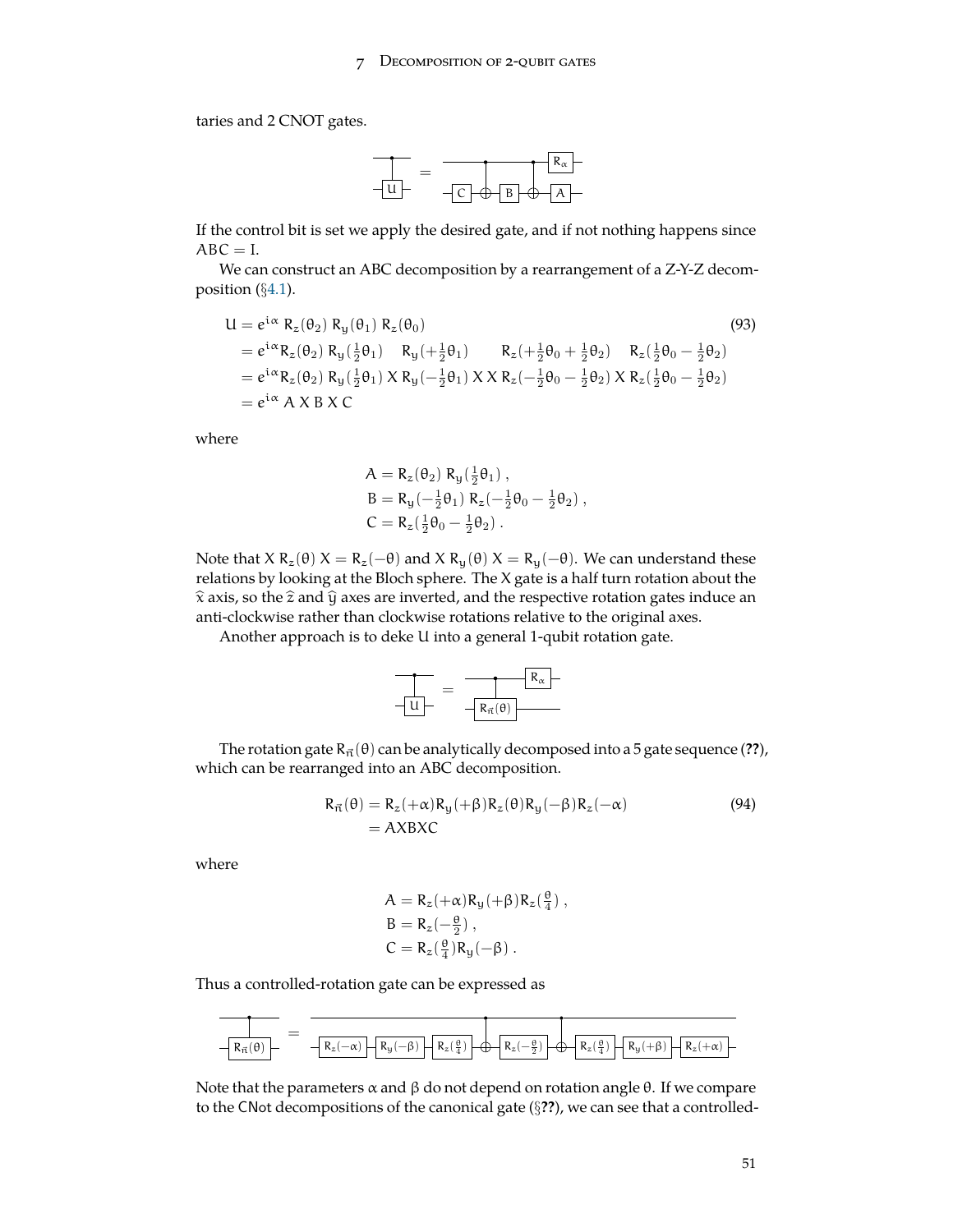### 7 Decomposition of 2-qubit gates

rotation gate R<sub>π</sub>(θ) is locally equivalent to Can( $\frac{\theta}{2\pi}$ , 0, 0). Not only does this demonstrate that controlled-unitaries are in the Ising gate class, but we also see that the position of the gate along the front edge of the Weyl chamber is directly proportional to the controlled-unitary's angle of rotation in the Bloch sphere.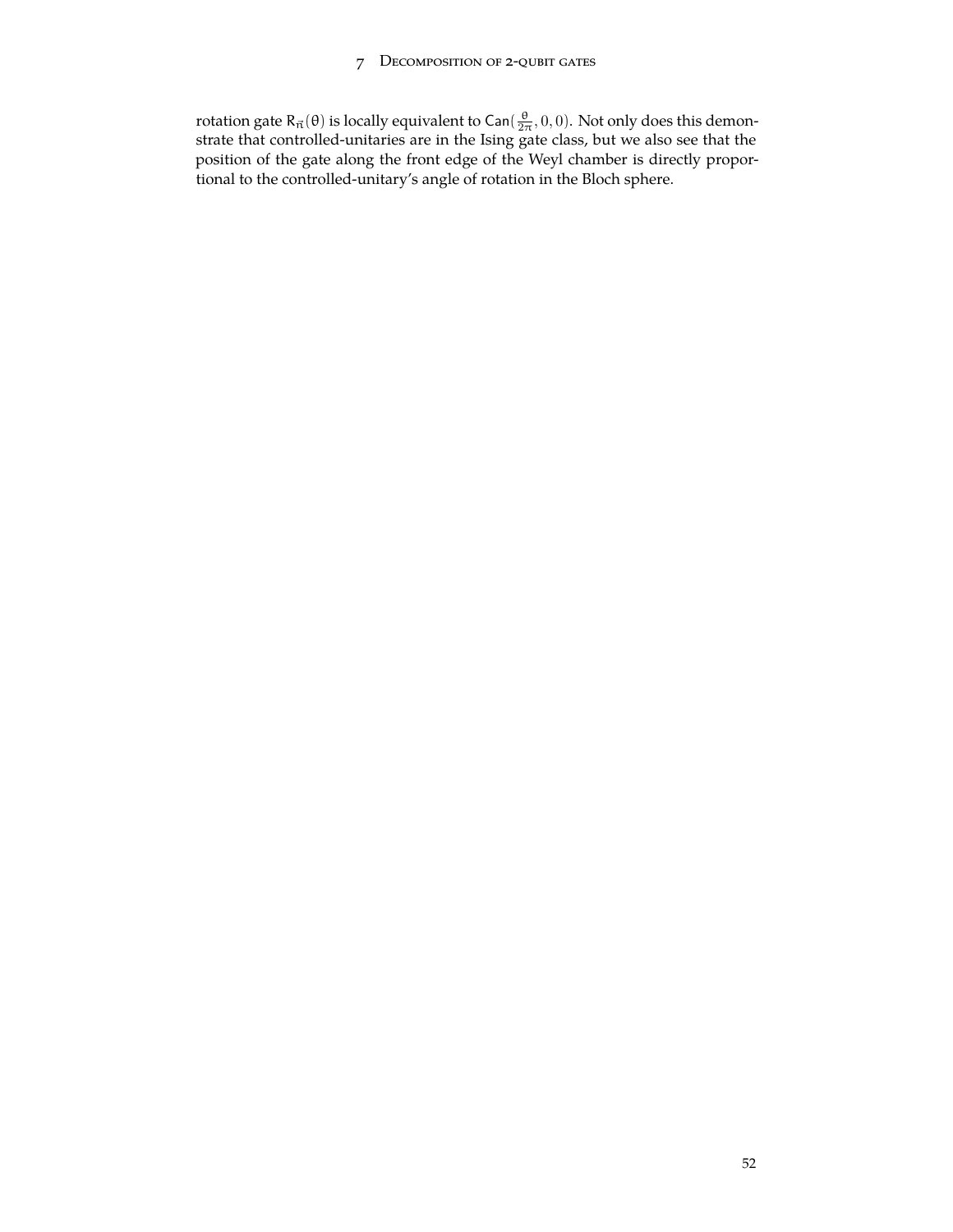# <span id="page-52-0"></span>**8 Standard 3-qubit gates**

Regrettable there doesn't appear to be an easy way to characterize and visualizes the space of 3-qubit gates in the same way there is for 1-qubit (Bloch ball) and 2 qubit gates (Weyl chamber). Which is perhaps not surprising since a general 3-qubit gate has  $(2^3)^2 = 64$  parameters.

Fortunately there are only a few specific 3-qubit gates that show up in practice, most of which are directly related to the Toffoli (or controlled-controlled-not) gate.

**Toffoli gate (controlled-controlled-not, CCNot)** [[3,](#page-71-4) [5,](#page-71-5) [14\]](#page-71-3) A 3-qubit gate with two control and one target qubits. Originally studied in the context of reversible classical logic, where 3-bit gates are necessary for universal computation [[3](#page-71-4)**?** ]. The target bit flips only if both control bits are one. We often encounter this gate when converting classical logic circuits to quantum circuits.

$$
CCNot = \begin{bmatrix} 1 & 0 & 0 & 0 & 0 & 0 & 0 & 0 \\ 0 & 1 & 0 & 0 & 0 & 0 & 0 & 0 \\ 0 & 0 & 1 & 0 & 0 & 0 & 0 & 0 \\ 0 & 0 & 0 & 1 & 0 & 0 & 0 & 0 \\ 0 & 0 & 0 & 0 & 1 & 0 & 0 & 0 \\ 0 & 0 & 0 & 0 & 0 & 0 & 1 & 0 \\ 0 & 0 & 0 & 0 & 0 & 0 & 1 & 0 \end{bmatrix} \hspace{.5cm} = \hspace{.5cm} \begin{bmatrix} \begin{array}{c} \begin{array}{c} \begin{array}{c} \begin{array}{c} \end{array} \\ \begin{array}{c} \end{array} \\ \begin{array}{c} \end{array} \\ \begin{array}{c} \end{array} \\ \begin{array}{c} \end{array} \\ \begin{array}{c} \end{array} \\ \begin{array}{c} \end{array} \\ \begin{array}{c} \end{array} \\ \begin{array}{c} \end{array} \\ \begin{array}{c} \end{array} \\ \begin{array}{c} \end{array} \\ \end{bmatrix}
$$

$$
H_{CCNot} = -\frac{\pi}{8} (I_0 - Z_0)(I_1 - Z_1)(I_2 - X_2)
$$
\n
$$
= \frac{\pi}{2} \begin{bmatrix} 0 & 0 & 0 & 0 & 0 & 0 & 0 & 0 \\ 0 & 0 & 0 & 0 & 0 & 0 & 0 & 0 \\ 0 & 0 & 0 & 0 & 0 & 0 & 0 & 0 \\ 0 & 0 & 0 & 0 & 0 & 0 & 0 & 0 \\ 0 & 0 & 0 & 0 & 0 & 0 & 0 & 0 \\ 0 & 0 & 0 & 0 & 0 & 0 & 0 & 1 \\ 0 & 0 & 0 & 0 & 0 & 0 & 1 & 1 \end{bmatrix}
$$
\n(95)

The CCNot can be decomposed into a circuit of at least 6 CNots [\[18](#page-72-4)].



The above circuit assumes that we can apply CNot gates between any of the 3 qubits. If we are instead restricted to CNots between adjacent qubits, then we can decompose into 8 CNot gates, which is fewer than if we added explicit Swap operations.



This depth 9 decomposition requires 7 CNots [\[34](#page-72-5)]. Since more gates can be applied at the same time, the gate depth is less despite more 2-qubit gates.

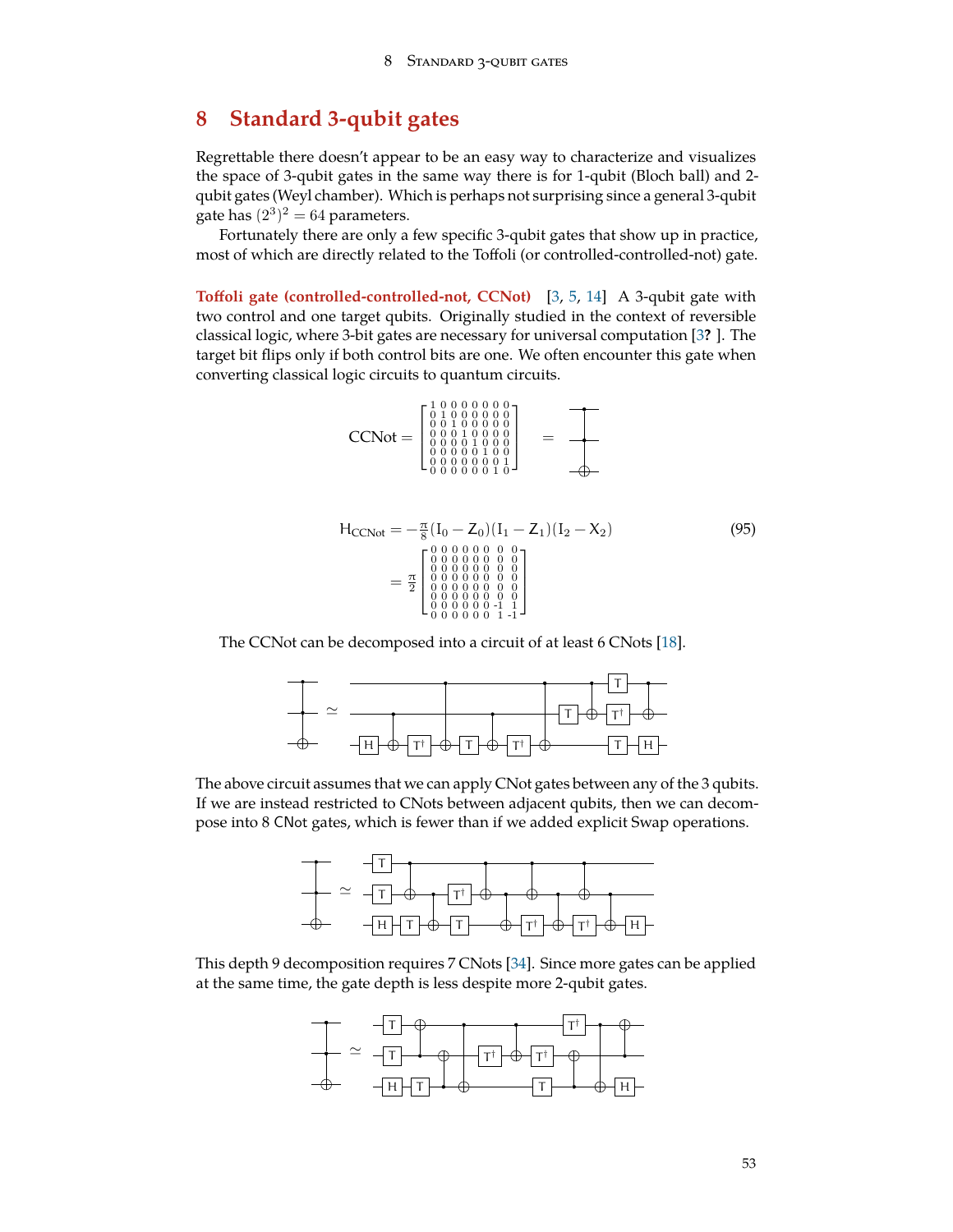### 8 Standard 3-qubit gates

<span id="page-53-0"></span>Another decomposition requires 3 CV and 2 CNot gates [\[0](#page-71-0)].



**Fredkin gate (controlled-swap, CSwap)** [\[4](#page-71-6), [0](#page-71-0)]

$$
\text{CSwap} = \begin{bmatrix} 1&0&0&0&0&0&0&0 \\ 0&1&0&0&0&0&0&0 \\ 0&0&1&0&0&0&0&0 \\ 0&0&0&1&0&0&0&0 \\ 0&0&0&0&1&0&0&0 \\ 0&0&0&0&0&0&1&0 \\ 0&0&0&0&0&0&0&1 \end{bmatrix} \hspace{.5cm} = \hspace{.5cm} \begin{array}{c} \longrightarrow \\ \longrightarrow \\ \longrightarrow \\ \longrightarrow \\ \longrightarrow \\ \longrightarrow \end{array}
$$

A controlled swap gate. Another logic gate for reversible classical computing.

$$
H_{CSwap} = -\frac{\pi}{8} (I_0 - Z_0)(X_1 X_2 + Y_1 Y_2 + Z_1 Z_2 - I_1 I_2)
$$
(96)  
= 
$$
\frac{\pi}{2} \begin{bmatrix} 0 & 0 & 0 & 0 & 0 & 0 & 0 & 0 \\ 0 & 0 & 0 & 0 & 0 & 0 & 0 & 0 \\ 0 & 0 & 0 & 0 & 0 & 0 & 0 & 0 \\ 0 & 0 & 0 & 0 & 0 & 0 & 0 & 0 \\ 0 & 0 & 0 & 0 & 0 & 0 & 0 & 0 \\ 0 & 0 & 0 & 0 & 0 & 0 & 0 & 0 \end{bmatrix}
$$

A CSwap can be built from 2 CNot gates and 1 CCNot (or 8 CNots in total).



An adjacency respecting decomposition of the CSwap can be formed with 10 CNots if the target is the first qubit [[0\]](#page-71-0),



or 12 CNots if the target is between the two swapped qubits [[0\]](#page-71-0).



### **CCZ gate (controlled-controlled-Z)** [\[0](#page-71-0), [0](#page-71-0)]

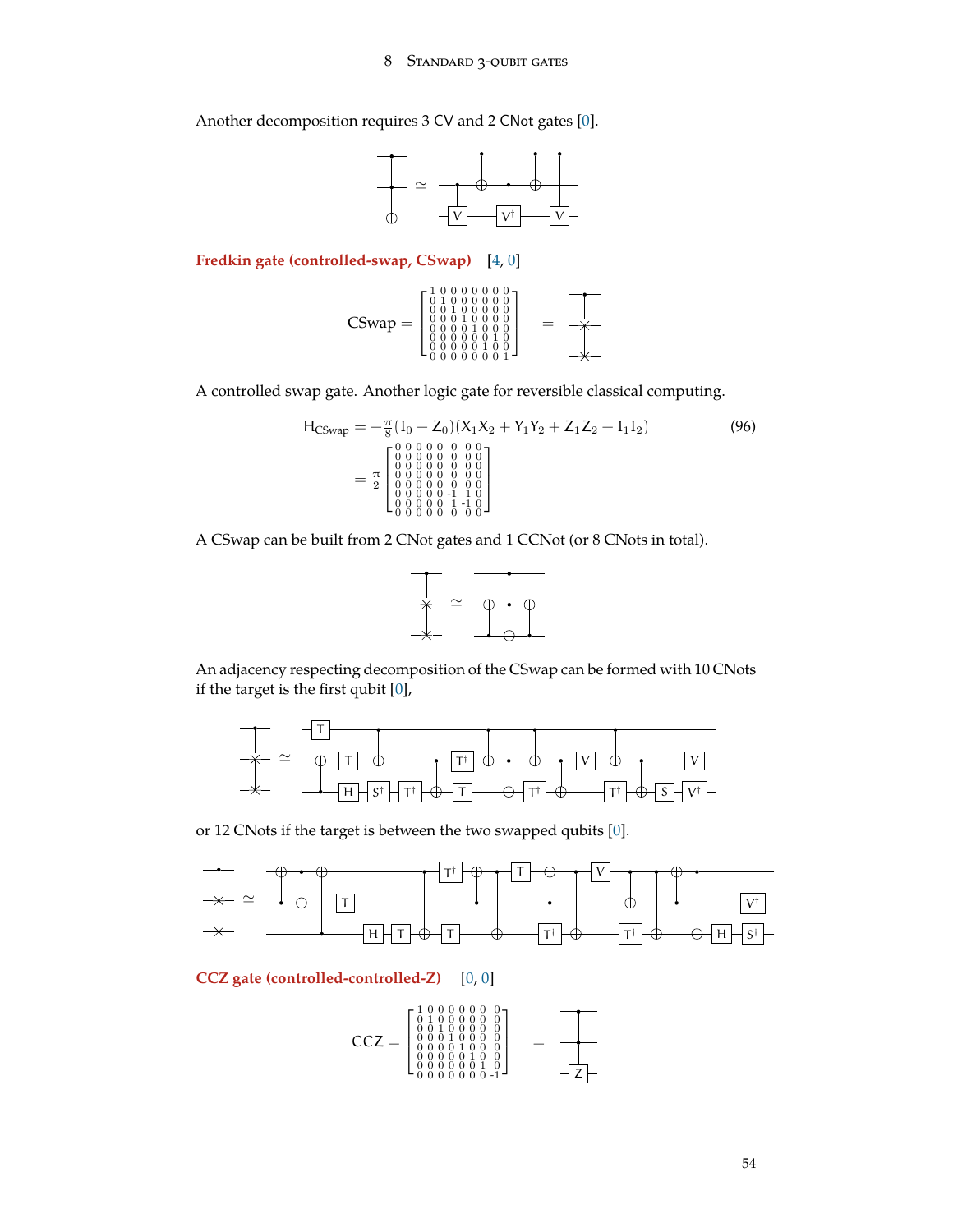### 8 Standard 3-qubit gates

<span id="page-54-1"></span>
$$
H_{CCZ} = -\frac{\pi}{8} (I_0 - Z_0)(I_1 - Z_1)(I_2 - Z_2)
$$
\n
$$
= \frac{\pi}{2} \begin{bmatrix} 0 & 0 & 0 & 0 & 0 & 0 & 0 & 0 \\ 0 & 0 & 0 & 0 & 0 & 0 & 0 & 0 \\ 0 & 0 & 0 & 0 & 0 & 0 & 0 & 0 \\ 0 & 0 & 0 & 0 & 0 & 0 & 0 & 0 \\ 0 & 0 & 0 & 0 & 0 & 0 & 0 & 0 \\ 0 & 0 & 0 & 0 & 0 & 0 & 0 & 0 \\ 0 & 0 & 0 & 0 & 0 & 0 & 0 & -1 \end{bmatrix}
$$
\n(97)

The CCNot gate can be converted to the CCZ gate by conjugating the target qubit with Hadamard gates (in the same way that we can convert a CNot to CZ)





$$
\text{Peres} = \begin{bmatrix} 1 & 0 & 0 & 0 & 0 & 0 & 0 & 0 \\ 0 & 1 & 0 & 0 & 0 & 0 & 0 & 0 \\ 0 & 0 & 1 & 0 & 0 & 0 & 0 & 0 \\ 0 & 0 & 0 & 1 & 0 & 0 & 0 & 1 \\ 0 & 0 & 0 & 0 & 0 & 0 & 1 & 0 \\ 0 & 0 & 0 & 0 & 1 & 0 & 0 & 0 \\ 0 & 0 & 0 & 0 & 1 & 0 & 0 & 0 \end{bmatrix} \tag{98}
$$

The Peres gate is equivalent to a Toffoli followed by a CNot gate, and decomposes into 5 CNots (compared to 6 for Toffoli gates).



The Peres gate is a reversible half-adder. (Recall that a half-adder sums two bits, whereas a full-adder sums three bits) If we feed a zero bit into the third position, then the output of the second bit is the sum (mod 2) of the first two bits, and the third bit is the carry.

<span id="page-54-0"></span>

The above diagram is seen occasionally, where the middle bit of the Peres gate is denoted by a fisheye.

**Deutsch gate** [\[7](#page-71-8), [12,](#page-71-1) [46\]](#page-73-5) Mostly of historical interest, since this was the first quantum gate to be shown to be computationally universal [\[7](#page-71-8)].

**Deutsch**(θ) = 
$$
\begin{bmatrix} 1 & 0 & 0 & 0 & 0 & 0 & 0 \\ 0 & 1 & 0 & 0 & 0 & 0 & 0 & 0 \\ 0 & 0 & 1 & 0 & 0 & 0 & 0 & 0 \\ 0 & 0 & 0 & 1 & 0 & 0 & 0 & 0 \\ 0 & 0 & 0 & 0 & 1 & 0 & 0 & 0 \\ 0 & 0 & 0 & 0 & 0 & 1 & 0 & 0 \\ 0 & 0 & 0 & 0 & 0 & 1 & 0 & 0 \\ 0 & 0 & 0 & 0 & 0 & 1 & 0 & 0 \\ 0 & 0 & 0 & 0 & 0 & 0 & 0 & 0 \end{bmatrix}
$$
 (99)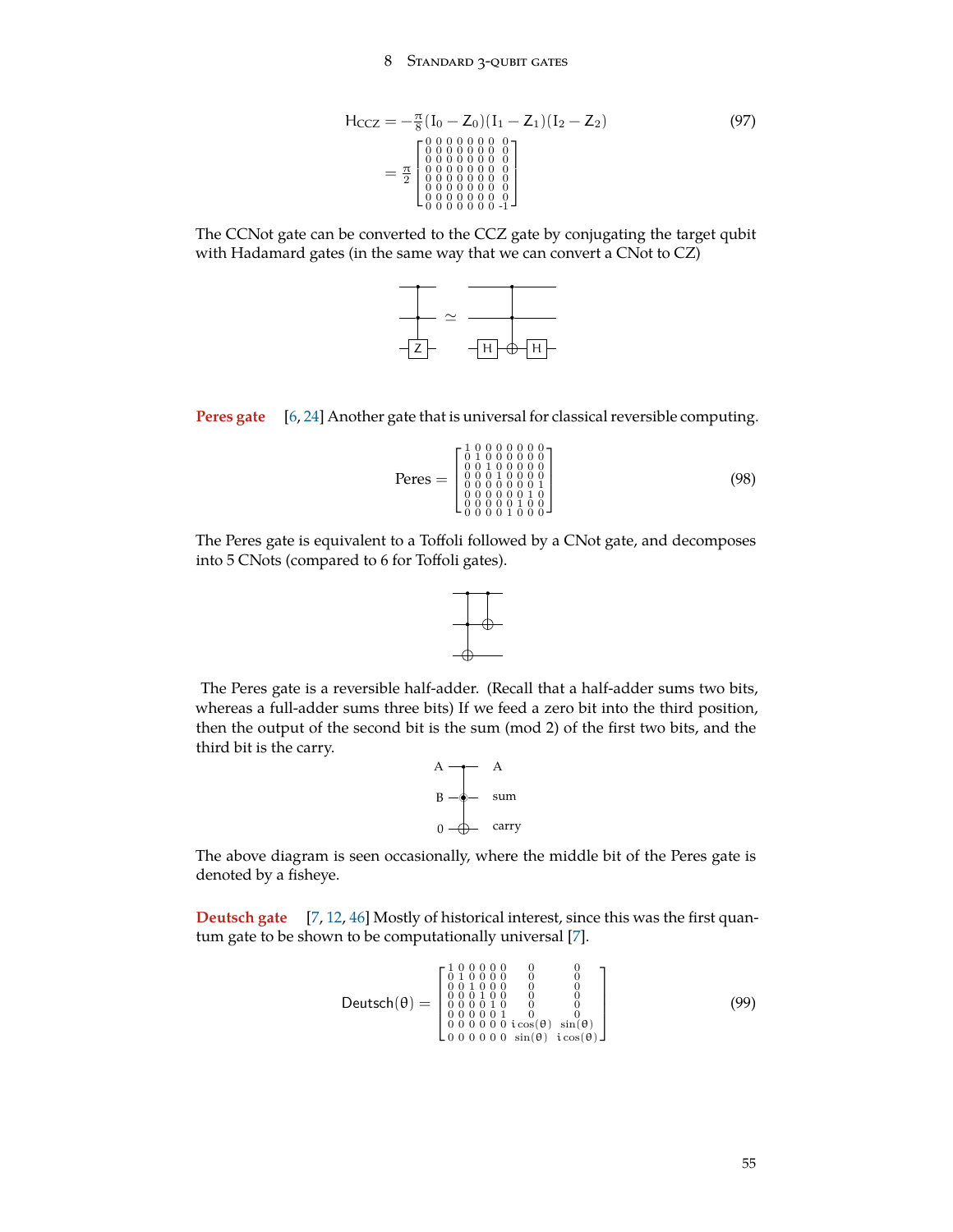<span id="page-55-1"></span>Examining the controlled unitary sub-matrix, the Deutsch gate can be thought of as a controlled-controlled- $iR_x^2(\theta)$  gate.



Barenco [\[12](#page-71-1)] demonstrated a construction of the Deutsch gate from 2-qubit "Barenco" gates, demonstrating that a single type of 2-qubit gate is sufficient for universality.



**CCiX gate** [\[60](#page-74-3)**?** , [61](#page-74-4)] A doubly controlled iX gate.

<span id="page-55-0"></span>
$$
\text{CCiX} = \begin{bmatrix} 1 & 0 & 0 & 0 & 0 & 0 & 0 \\ 0 & 1 & 0 & 0 & 0 & 0 & 0 & 0 \\ 0 & 0 & 1 & 0 & 0 & 0 & 0 & 0 \\ 0 & 0 & 0 & 1 & 0 & 0 & 0 & 0 \\ 0 & 0 & 0 & 0 & 1 & 0 & 0 & 0 \\ 0 & 0 & 0 & 0 & 0 & 0 & 0 & 0 \\ 0 & 0 & 0 & 0 & 0 & 0 & 0 & 0 \\ 0 & 0 & 0 & 0 & 0 & 0 & 0 & 0 \end{bmatrix}
$$
(100)  
H<sub>CCiX</sub> =  $-\frac{\pi}{8}$ X<sub>2</sub>(1 - Z<sub>1</sub>)(1 - Z<sub>0</sub>)

Can be decomposed into 4 CNot gates,



or 8 CNots respecting adjacency [[60,](#page-74-3) [35\]](#page-73-6).



**CiSwap gate** A controlled iSwap gate.

$$
\mathbf{Ciswap} = \begin{bmatrix} 1 & 0 & 0 & 0 & 0 & 0 & 0 \\ 0 & 1 & 0 & 0 & 0 & 0 & 0 & 0 \\ 0 & 0 & 1 & 0 & 0 & 0 & 0 & 0 \\ 0 & 0 & 0 & 1 & 0 & 0 & 0 & 0 \\ 0 & 0 & 0 & 0 & 1 & 0 & 0 & 0 \\ 0 & 0 & 0 & 0 & 0 & 0 & 0 & 0 \\ 0 & 0 & 0 & 0 & 0 & 0 & 0 & 0 \\ 0 & 0 & 0 & 0 & 0 & 0 & 1 & 0 \end{bmatrix}
$$
\n
$$
H_{\mathbf{Ciswap}} = \frac{\pi}{8} (Z_0 X_1 X_2 + Z_0 Y_1 Y_2 - X_1 X_2 - Y_1 Y_2)
$$
\n(101)

56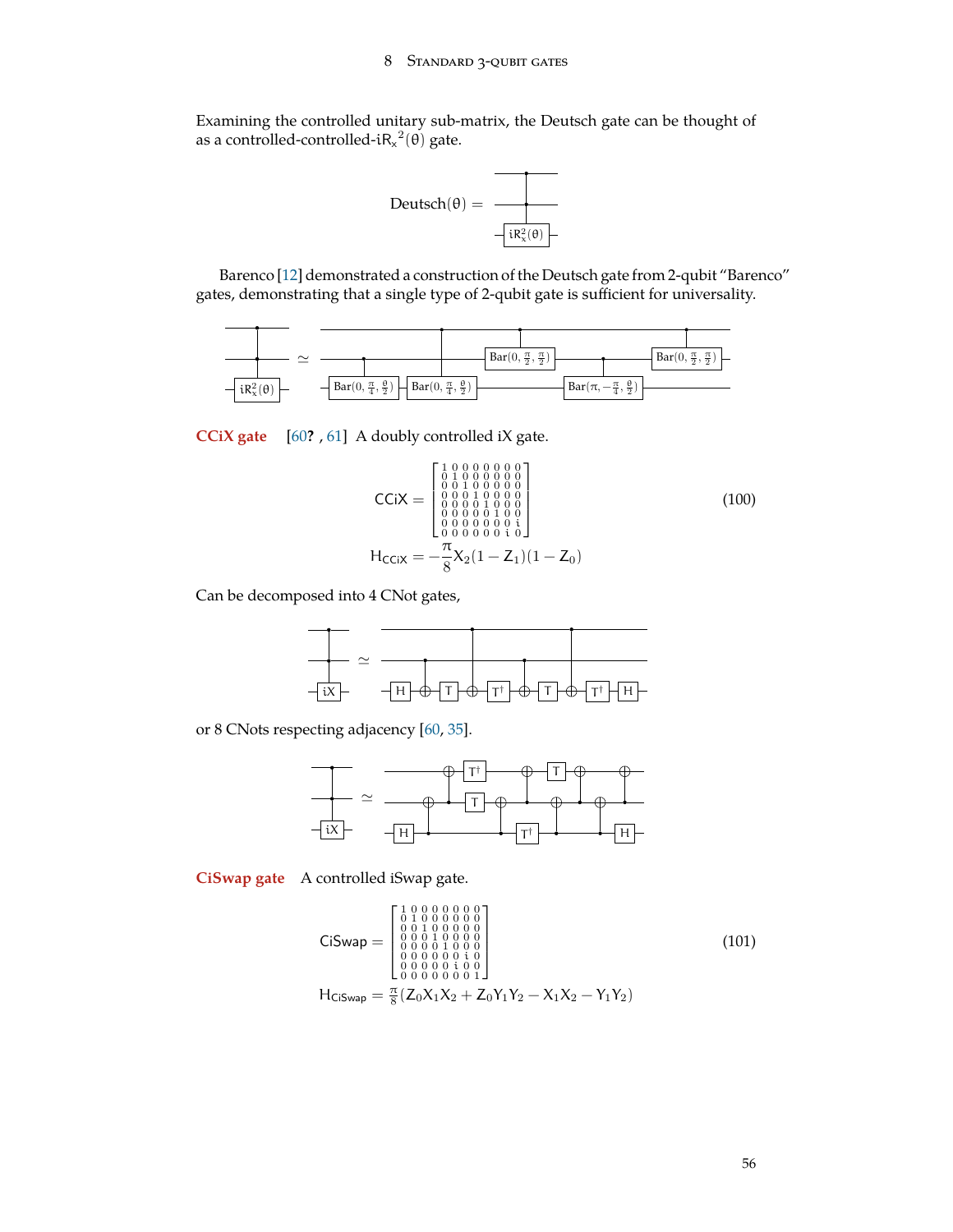<span id="page-56-0"></span>Can be decomposed into a 2 CNots and a doubly controlled-iX gate [\(100](#page-55-0)) [**?** ].



Rasmussen and Zinner (2020) [\[52](#page-73-7)] discuss possible implementations using superconducting circuits.

**Margolus gate** [\[11](#page-71-9), [14,](#page-71-3) [16](#page-71-10), [22](#page-72-7), [61,](#page-74-4) [42](#page-73-8)] A"simplified" Toffoli gate, that differs from the Toffoli only by a relative phase, in that the |101*⟩* state picks up a −1 phase. In certain circuits Toffoli gates can be replaced with such relative phase Toffoli gates, leading to lower overall gate counts [[61\]](#page-74-4).

$$
\begin{aligned}\n\text{Margolus} &= \begin{bmatrix}\n1 & 0 & 0 & 0 & 0 & 0 \\
0 & 1 & 0 & 0 & 0 & 0 \\
0 & 0 & 1 & 0 & 0 & 0 \\
0 & 0 & 1 & 0 & 0 & 0 \\
0 & 0 & 0 & 1 & 0 & 0 \\
0 & 0 & 0 & 0 & 0 & 0 \\
0 & 0 & 0 & 0 & 0 & 1 \\
0 & 0 & 0 & 0 & 0 & 0 \\
0 & 0 & 0 & 0 & 0 & 1\n\end{bmatrix} \\
\text{H}_{\text{Margolus}} &= \frac{\pi}{8} (1 - Z_0)(-2 - Z_1 X_2 + Z_1 Z_2 + X_2 + Z_2) \tag{102}\n\end{aligned}
$$

The Margolus gate is equivalent to a Toffoli gate plus a CCZ gate,



and can be implemented with only 3 CNot gates.



Note that this decomposition is often expressed in terms of  $R_y(\frac{\pi}{4})$ , which is the same as VTV*†* up to phase, e.g. Nielsen and Chuang [\[18](#page-72-4), Ex 4.26]. This is a T-like gate: a counter-clockwise eighth turn of the Bloch sphere about the  $\hat{y}$ -axis.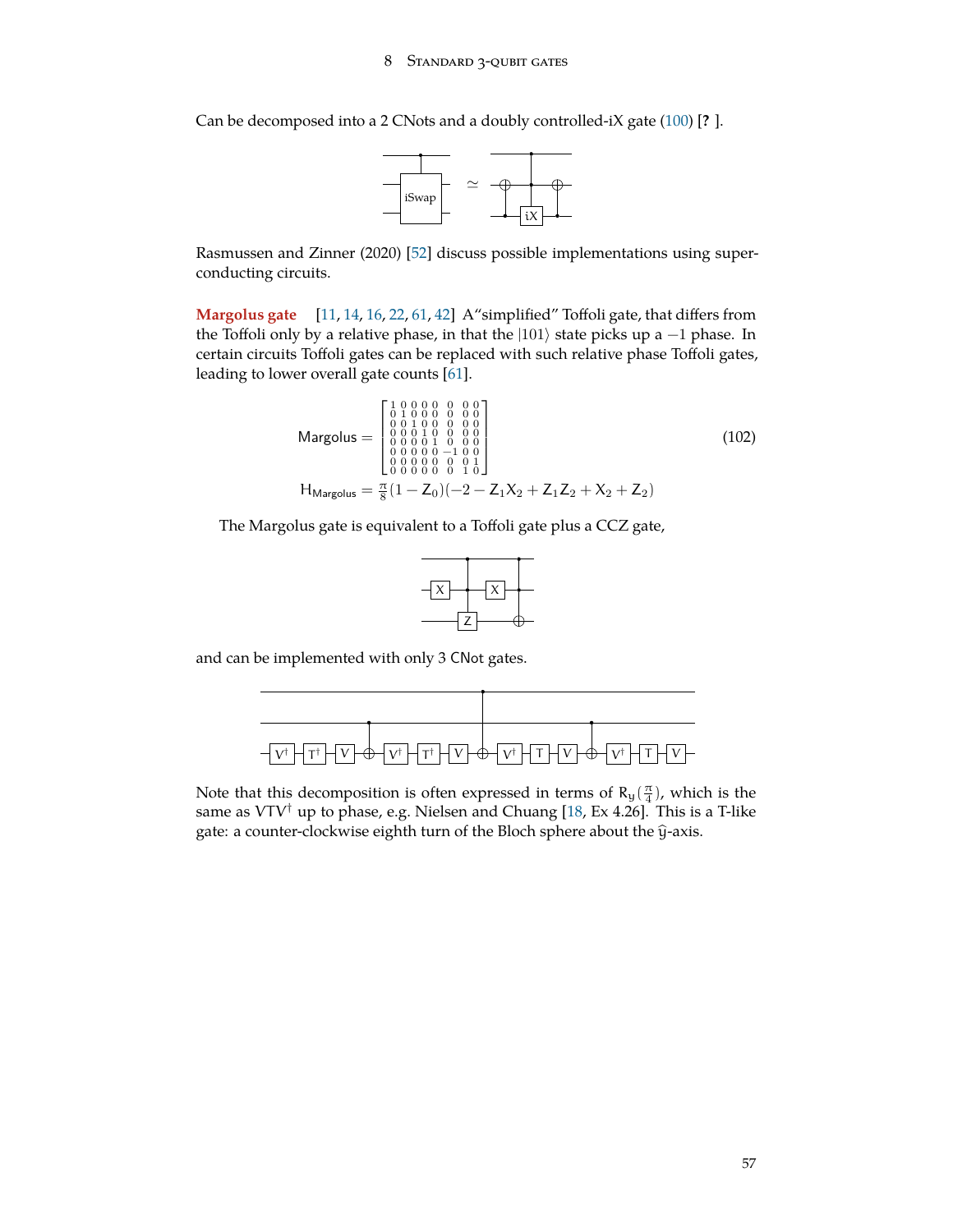# <span id="page-57-0"></span>**9 Controlled unitary gates**

## **9.1 Anti-control gates**

### **9.2 Alternative axis control**



# **9.3 Conditional gates**

## **9.4 Multiplexed gates**

A multiplexed  $[0, 0, 0]$  $[0, 0, 0]$  $[0, 0, 0]$  $[0, 0, 0]$  $[0, 0, 0]$  $[0, 0, 0]$  gate (also called is a uniformly controlled gate  $[0, 0]$ ) is a generalization of the conditional unitary gate with an arbitrary number of control qubits. For each different bitwise configuration of the control qubits, a different unitary operator is applied to the target qubits.

If we place the control qubits first, then the matrix of a multiplexed gate has a block diagonal structure, here illustrated for 3 control qubits.

$$
Mux(\{U\}) = \begin{bmatrix} U_{000} & & & & & & & & \\ & U_{001} & & & & & & & \\ & & U_{010} & & & & & & \\ & & & & U_{011} & & & & \\ & & & & & U_{100} & & & \\ & & & & & & U_{110} & & \\ & & & & & & & U_{111} \end{bmatrix}
$$
 (103)

Each block U is a unitary operator acting on the same number of qubits. Here each block is labelled with the corresponding control state (where we are using our standard tensor conventions ( $\S$ ??)), e.g. The operator  $U_{011}$  acts on the target qubits when the controls are in the |011*⟩* state.

In circuit diagrams the control qubits are typically represents as half-filled circles, or as boxes.



With C controls, a multiplex gate corresponds to  $2^C$  controlled-unitary gates, one for each possible control-bit configuration.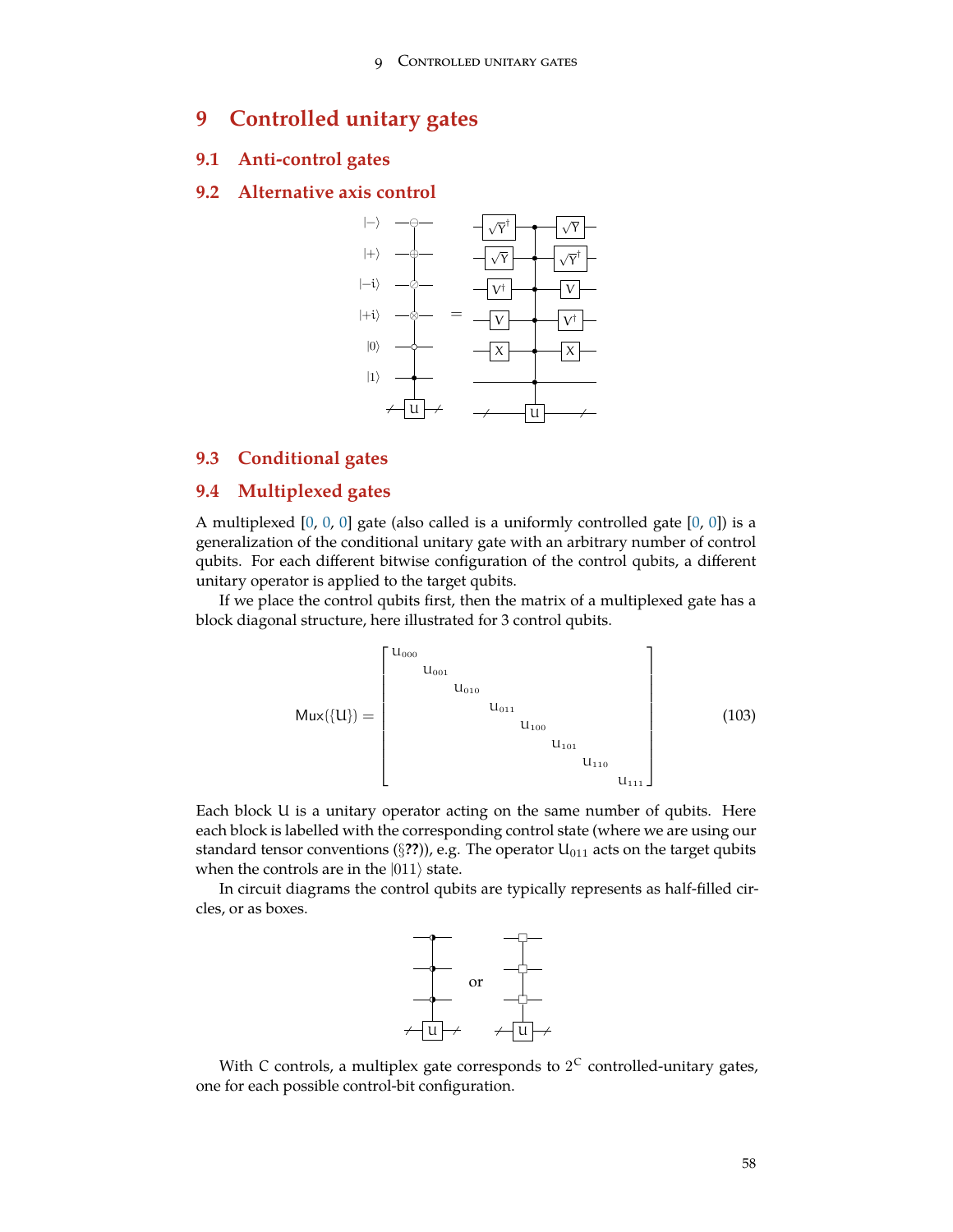

This decomposition provides an intuitive picture of the function of a multiplexed gate, but we'll describe a more efficient decomposition below.

# **9.5 Demultiplexing a multiplexed-**R<sup>z</sup> **gate**

We can systematically demultiplex a multiplexed- $R_z$  gate, splitting an N qubit gate into two N  $-1$  qubit multiplexed- $R_z$  gates, and two CNots.



[TODO: WHY THIS WORKS] [TODO: Explicit parameters]



The trick here is that we have reversed the order of the last decomposition, so that we can place two CNot gates in juxtaposition, separated only by another CNot with a different control qubit. Since CNot gates with different controls commute (*§***??**) we can cancel these juxtaposed CNots.



This trick extend all the way to the final decomposition of 2-qubit conditional-R<sub>z</sub> gates, which would normally require 2 CNots apiece, but instead require only 2 per pair. The net upshot is that the decomposition of an N qubit multiplexed- $R_z$  gate required  $2^{N-1}$  CNot gates and  $2^{N-1}$  R<sub>z</sub> gates.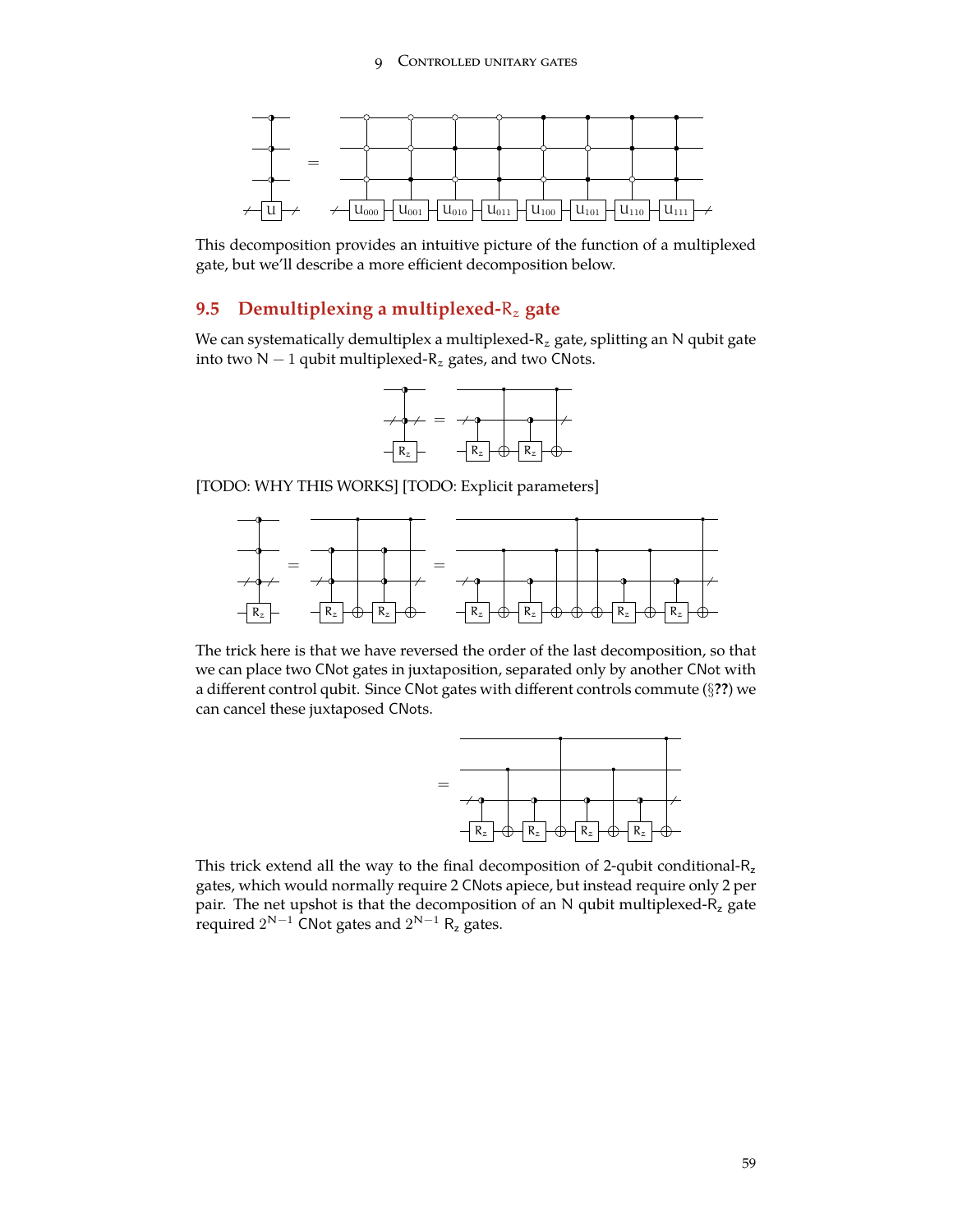# <span id="page-59-1"></span>**10 Decomposition of multi-qubit gates**

Let us now consider the problem of decomposing an arbitrary multi-qubit gate, without necessarily any special structure, into a circuit of 1 and 2 qubit gates. Such a generic N-qubit quantum gate is represented by a  $2^{\mathsf{N}}$  by  $2^{\mathsf{N}}$  unitary matrix, with  $2^{2N} = 4^N$  free parameters (one of which is the phase). The (classical) computational resources needed to specify such a gate rapidly becomes prohibitive with qubit count (e.g. a 10 qubit gate has over a million parameters), but decomposition of gates with a dozen qubits or so is quite feasible.

### **10.1 Quantum Shannon decomposition**

The key to quantum Shannon decomposition is the sine-cosine decomposition, a standard relation from linear algebra [[0\]](#page-71-0). Any unitary matrix can be written in a 2x2 block structure, and then decomposed into the following form,

$$
\left(\frac{\mathsf{U}_{00}}{\mathsf{U}_{10}}\middle|\frac{\mathsf{U}_{01}}{\mathsf{U}_{11}}\right) = \left(\frac{\mathsf{B}_0\middle|\right.0}{0\middle|\right)\mathsf{B}_1} \left(\frac{\mathsf{C}}{+\mathsf{S}}\middle|\right)\left(\frac{\mathsf{A}_0\middle|\right)\mathsf{0}}{\mathsf{C}}\right) \left(\frac{\mathsf{A}_0\middle|\right)\mathsf{0}}{\mathsf{0}\middle|\right)\tag{104}
$$

where the A's and B's are unitary, and C and S are diagonal matrices with  $C^2$  +  $S^2$  = I. It follows that we can write C = diag( $\cos(\theta_0), \cos(\theta_1), \ldots$ ), and S =  $\rm{diag}(\sin(\theta_0), \sin(\theta_1), \ldots)$ , wherefore the name of this decomposition $^{10}.$  $^{10}.$  $^{10}.$ 

The initial and final blocks are equivalent to conditional gates, with a single control qubit, and potentially many target qubits. The central block is a multiplexed-Ry gate with the first qubit as target. We can spot this pattern because the overall  $\binom{C}{+S}$  block structure has the same relationship between parameters as the R<sub>Y</sub> gate. (Although the  $\theta$  parameters of the R<sub>Y</sub> gates and those of the cosine-sine decomposition differ by a factor of 2, for the usual reasons [\[0](#page-71-0)])



<span id="page-59-0"></span> $10$ This is a special case of the fully general cosine-sine decomposition, but sufficient for our purposes.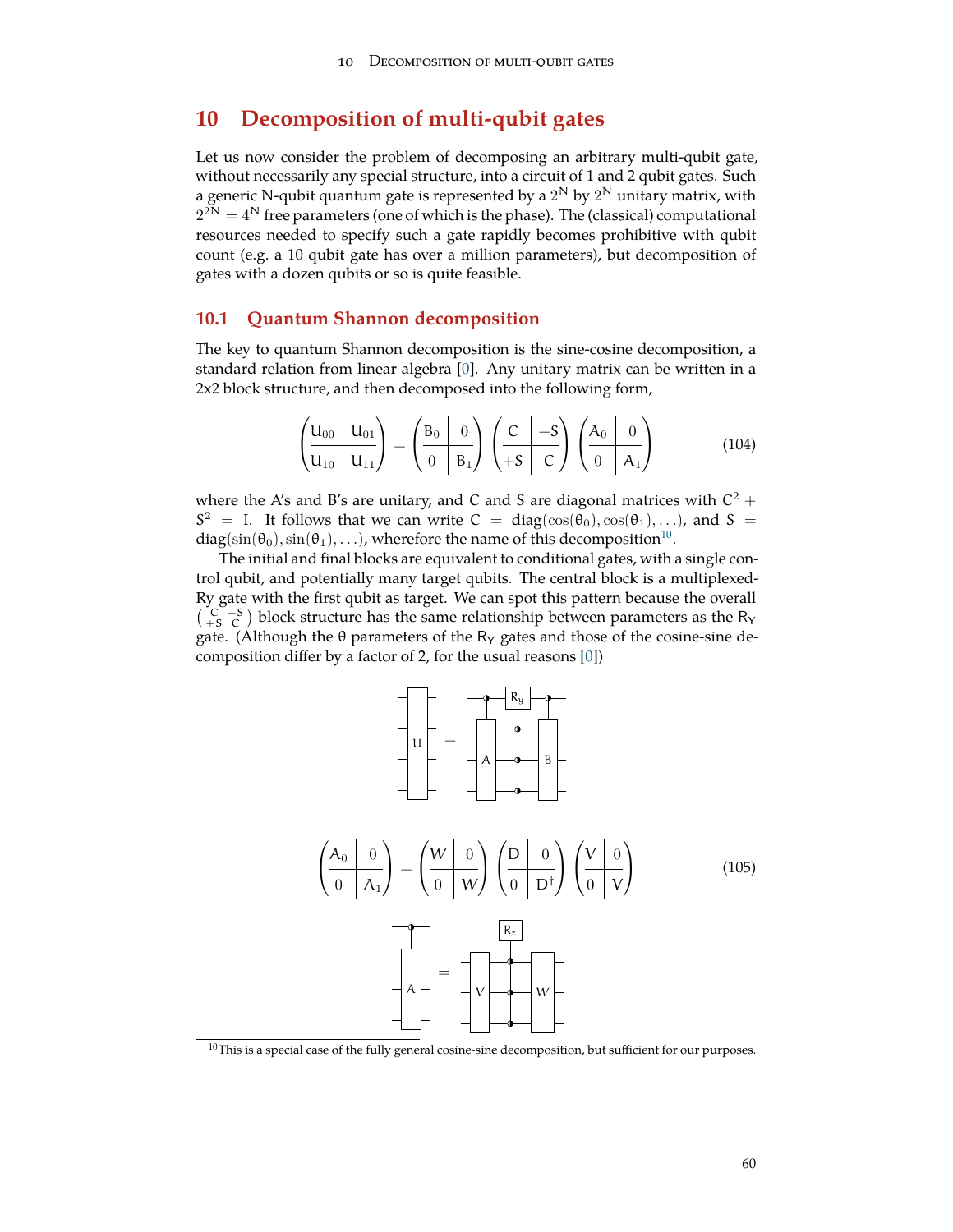<span id="page-60-0"></span>

## **10.2 Decomposition of diagonal gates**

A diagonal gate is any gate whose matrix representation is diagonal in the computation basis. Examples we have already encountered include the identity, Z, CZ, and CCZ gates. We'll notate a generic diagonal gate with a delta '∆'.



A diagonal gate can be thought of as a multiplexed gate. In particular, if we take the last qubit as the target, then a diagonal gate on N qubits is a multiplex gate with N-1 control qubits, and  $2^{\mathsf{N}-1}$  conditional unitaries, each of which is an arbitrary diagonal 1-qubit gate.



We can deke a diagonal 1-qubit gate into a  $R_z$  gate and a global phase. (this is one of those situations where we can't ignore the phase.)

$$
U = \begin{bmatrix} u_{00} & 0 \\ 0 & u_{11} \end{bmatrix} = \begin{bmatrix} e^{-i h_{00}} & 0 \\ 0 & e^{-i h_{11}} \end{bmatrix} = R_z(\theta) Ph(\alpha)
$$
  
\n
$$
h = i \ln u
$$
  
\n
$$
\theta = \frac{1}{2} (h_{11} + h_{00})
$$
  
\n
$$
\alpha = -(h_{11} - h_{00})
$$
  
\n(106)

A diagonal gate is therefore equivalent to a multiplexed- $R_z$  gate, and a "multiplexedphase". Each sub-block of the "multiplexed-phase" has the same two values, so the "multiplexed-phase" breaks apart into a diagonal gate on the N-1 control qubits, and an identity on the target qubit. (This is the same effect as when a 2-qubit "controlled-global-phase" gate reduces to a 1-qubit phase shift gate. (*§***??**)) [\[0](#page-71-0)]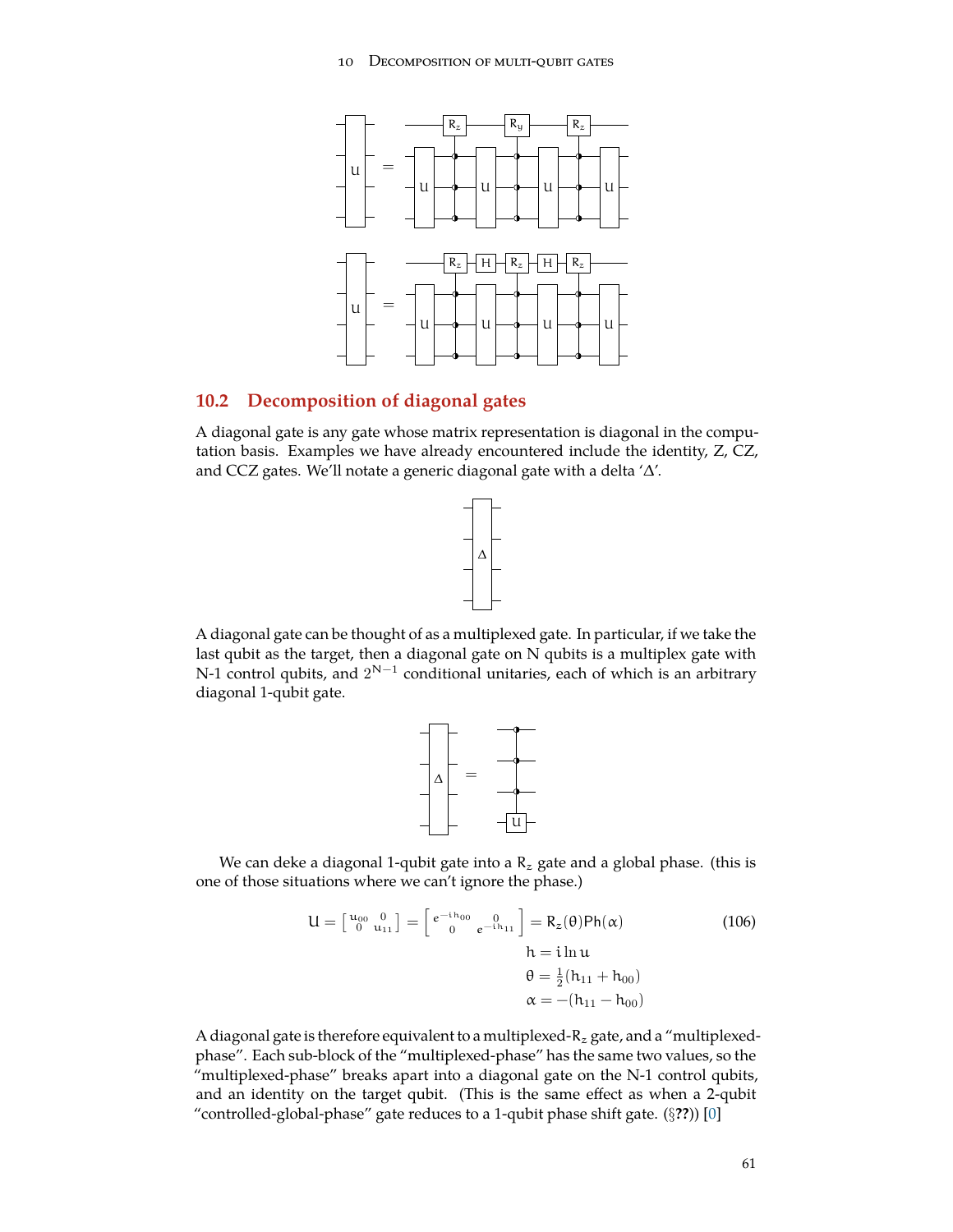#### 10 DECOMPOSITION OF MULTI-QUBIT GATES



The net upshot is that a diagonal gate reduces to a multiplexed- $R<sub>z</sub>$  gate, and another diagonal gate on one fewer qubits. We can then recurse the diagonal gate decomposition, and deke a diagonal gate into a series of multiplexed- $R_z$  gates[[62\]](#page-74-5).



Since each N qubit multiplexed gate requires  $2^{\mathsf{N}-1}$  CNot gates, a general N qubit diagonal gate requires  $2^{N-1} + 2^{N-2} + \cdots + 2 = 2^N - 2$  CNot gates.

# **10.3 Decomposition of controlled-unitary gates**



# **10.4 Two-level decomposition**

A 2-level unitary is a unitary operation that acts non-trivially on only 2-states. Any controlled 1-qubit unitary gate is 2-level, e.g. for a single qubit gate  $U = \left[\begin{smallmatrix} a & c \ b & d \end{smallmatrix}\right]$  and 2 control qubits

$$
CCU = \begin{bmatrix} 1 & 0 & 0 & 0 & 0 & 0 & 0 & 0 \\ 0 & 1 & 0 & 0 & 0 & 0 & 0 & 0 \\ 0 & 0 & 1 & 0 & 0 & 0 & 0 & 0 \\ 0 & 0 & 0 & 1 & 0 & 0 & 0 & 0 \\ 0 & 0 & 0 & 0 & 1 & 0 & 0 & 0 \\ 0 & 0 & 0 & 0 & 0 & 0 & 0 & 0 \\ 0 & 0 & 0 & 0 & 0 & 0 & 0 & 0 \end{bmatrix} \tag{107}
$$

But the active states need not be the last two. Any permutation of a two-level unitary gate is also a two-level unitary, such as

$$
\begin{bmatrix}\n a & 0 & 0 & 0 & 0 & 0 & 0 & 0 \\
 0 & 1 & 0 & 0 & 0 & 0 & 0 & 0 \\
 0 & 0 & 0 & 1 & 0 & 0 & 0 & 0 \\
 0 & 0 & 0 & 1 & 0 & 0 & 0 & 0 \\
 0 & 0 & 0 & 0 & 1 & 0 & 0 & 0 \\
 0 & 0 & 0 & 0 & 0 & 0 & 0 & 0\n\end{bmatrix} . \n(108)
$$

Similarly any multi-controlled 2x2 unitary, or permutation of the same, is a 2-level unitary.

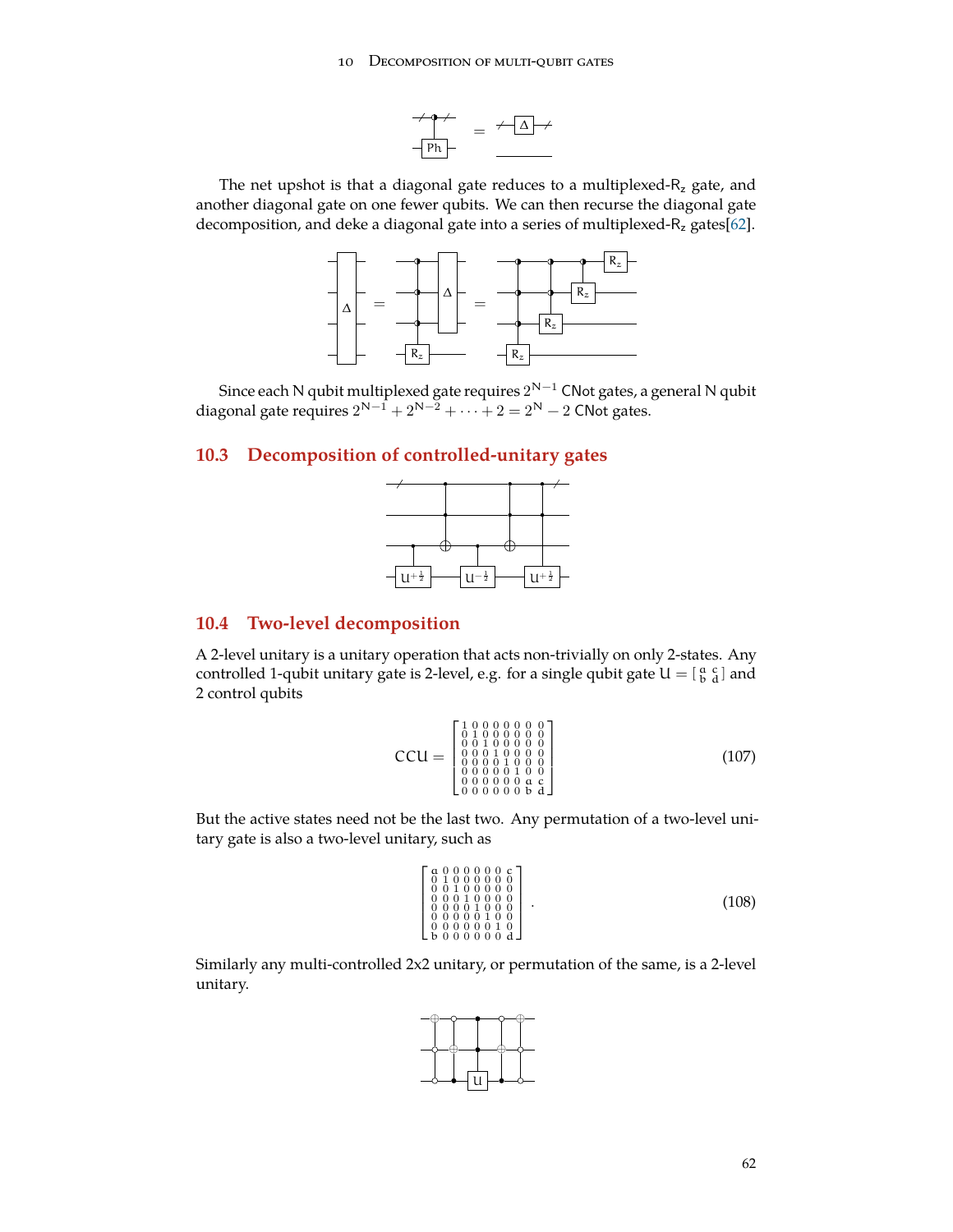#### 10 DECOMPOSITION OF MULTI-QUBIT GATES

<span id="page-62-0"></span>A d-dimensional unitary operator can be decomposed into a product of, at most,  $\frac{1}{2}$ d(d – 1) 2-level unitaries [\[10](#page-71-11), [0](#page-71-0), 0].

We'll use a 2-qubit gate A as illustration, with dimension  $d = 2^2 = 4$ .

$$
A = \begin{bmatrix} a_{00} & a_{01} & a_{02} & a_{03} \\ a_{10} & a_{11} & a_{12} & a_{13} \\ a_{20} & a_{21} & a_{22} & a_{23} \\ a_{30} & a_{31} & a_{32} & a_{33} \end{bmatrix}
$$
(109)

The trick is that we can set any off-diagonal entry to zero by multiplying by a carefully constructed 2-level unitary. Lets start with the  $(1,0)$  entry.

$$
B=U_{10}A=\left[\begin{smallmatrix} 1 & b_{01} & b_{02} & b_{03} \\ 0 & b_{11} & b_{12} & b_{13} \\ b_{20} & b_{21} & b_{22} & b_{23} \\ b_{30} & b_{31} & b_{32} & b_{33} \end{smallmatrix}\right] \quad U_{10}=\left[\begin{smallmatrix} \frac{\alpha_{00}^*}{w} & \frac{\alpha_{10}^*}{w} & 0 \\ 0 & -\alpha_{00} & 0 \\ \frac{\alpha_{10}}{w} & -\frac{\alpha_{00}}{w} & 0 \\ 0 & 0 & 1 \\ 0 & 0 & 0 & 1 \end{smallmatrix}\right] \quad w=\sqrt{|a_{00}|+|a_{10}|}
$$

Following through the matrix multiplication, we see that  $b_{10} = (a_{10}a_{00} - a_{00}a_{10})/w =$ 0, and  $b_{00} = (a_{00}^* a_{00} - a_{10}^* a_{10})/w = w/w = 1$ 

We can now set  $(2, 0)$  to zero using the same procedure,

$$
C=U_{20}B=\left[\begin{smallmatrix} 1 & c_{01} & c_{02} & c_{03} \\ 0 & c_{11} & c_{12} & c_{13} \\ 0 & c_{21} & c_{22} & c_{23} \\ c_{30} & c_{31} & c_{32} & c_{33} \end{smallmatrix}\right] \quad U_{20}=\left[\begin{smallmatrix} \frac{b_{00}^*}{w_0} & 0 & \frac{b_{20}^*}{w_0} & 0 \\ 0 & 1 & 0 & 0 \\ 0 & 1 & 0 & 0 \\ \frac{b_{20}}{w} & 0 & \frac{-b_{00}}{w} & 0 \\ 0 & 0 & 0 & 1 \end{smallmatrix}\right] \quad w=\sqrt{|b_{00}|+|b_{20}|}
$$

and then set  $(3, 0)$  to zero.

$$
D=U_{30}C=\left[\begin{smallmatrix} 1 & 0 & 0 & 0 \\ 0 & d_{11} & d_{12} & d_{13} \\ 0 & d_{21} & d_{22} & d_{23} \\ 0 & d_{31} & d_{32} & d_{33} \end{smallmatrix}\right] \quad U_{30}=\left[\begin{smallmatrix} \frac{c_{00}^*}{w}& 0 & 0 & \frac{c_{20}^*}{w} \\ 0 & 1 & 0 & 0 \\ 0 & 0 & 1 & 0 \\ \frac{c_{20}^*}{w} & 0 & 0 & \frac{-c_{00}}{w} \end{smallmatrix}\right] \quad w=\sqrt{|c_{00}|+|c_{20}|}
$$

Once we have set all the off diagonal elements of the left column to zero, then the off-diagonal elements of the top row must also be zero.

Once we repeat this procedure  $\frac{1}{2}d(d-1)$  times, setting all the lower off-diagonal entries to zero, we are left with the identity matrix.

$$
I = U_{32}U_{31}U_{21}U_{30}U_{20}U_{10}A \t\t(110)
$$

Inverting this circuit, we obtain the original unitary as a product of 2-level unitaries.

$$
A = U_{10}^{\dagger} U_{20}^{\dagger} U_{31}^{\dagger} U_{21}^{\dagger} U_{31}^{\dagger} U_{32}^{\dagger}
$$
 (111)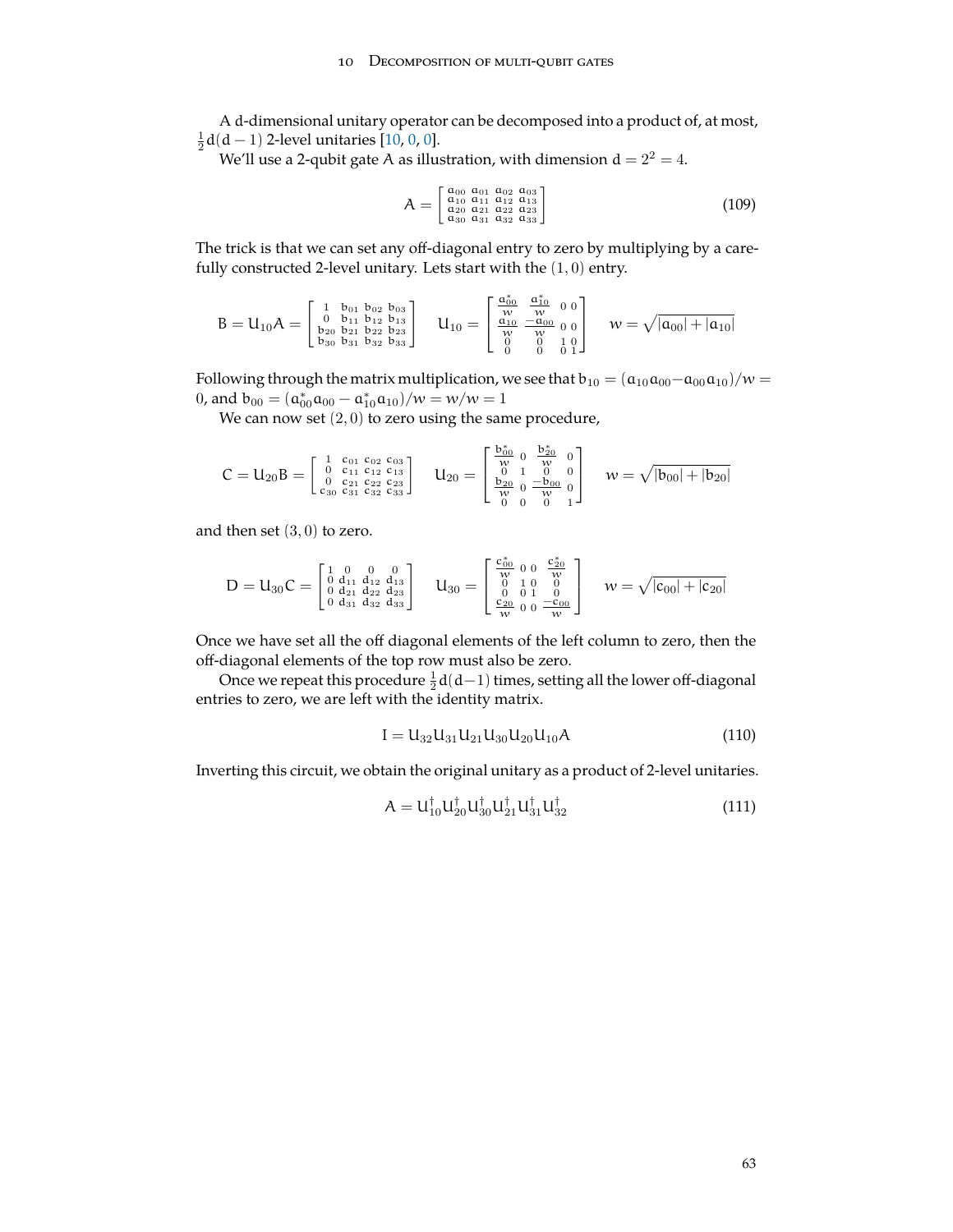# **11 Pauli Group and Pauli Algebra**

Recall the 4 1-qubit Pauli operators:  $I = \begin{bmatrix} 0 & 0 \\ 0 & 1 \end{bmatrix}$ ,  $X = \begin{bmatrix} 0 & 1 \\ 1 & 0 \end{bmatrix}$ ,  $Y = \begin{bmatrix} 0 & -i \\ i & 0 \end{bmatrix}$ ,  $Z = \begin{bmatrix} 1 & 0 \\ 0 & -1 \end{bmatrix}$ .

$$
X2 = Y2 = Z2 = I
$$
  
\n
$$
XY = -YX = iZ
$$
  
\n
$$
ZX = -XZ = iY
$$
  
\n
$$
YZ = -ZY = iX
$$
  
\n(112)

Every pair of Pauli matrices either commutes or anti-commutes.

The *Pauli group* of 1 qubit operators consists of the 4 Pauli operators multiplied by factors of *±*1 or *±*i. This extra phase ensures that these 16 elements form a group under matrix multiplication. The Pauli group P $_{\rm n}$  of  $\rm n$  qubit operators contains  $4^{\rm n+1}$ elements is formed from the 4 phase factors and tensor products of 1-qubit Pauli matrices,

$$
P_n = \{\pm 1, \pm i\} \times \{I, X, Y, Z\}^{\otimes n}
$$
\n(113)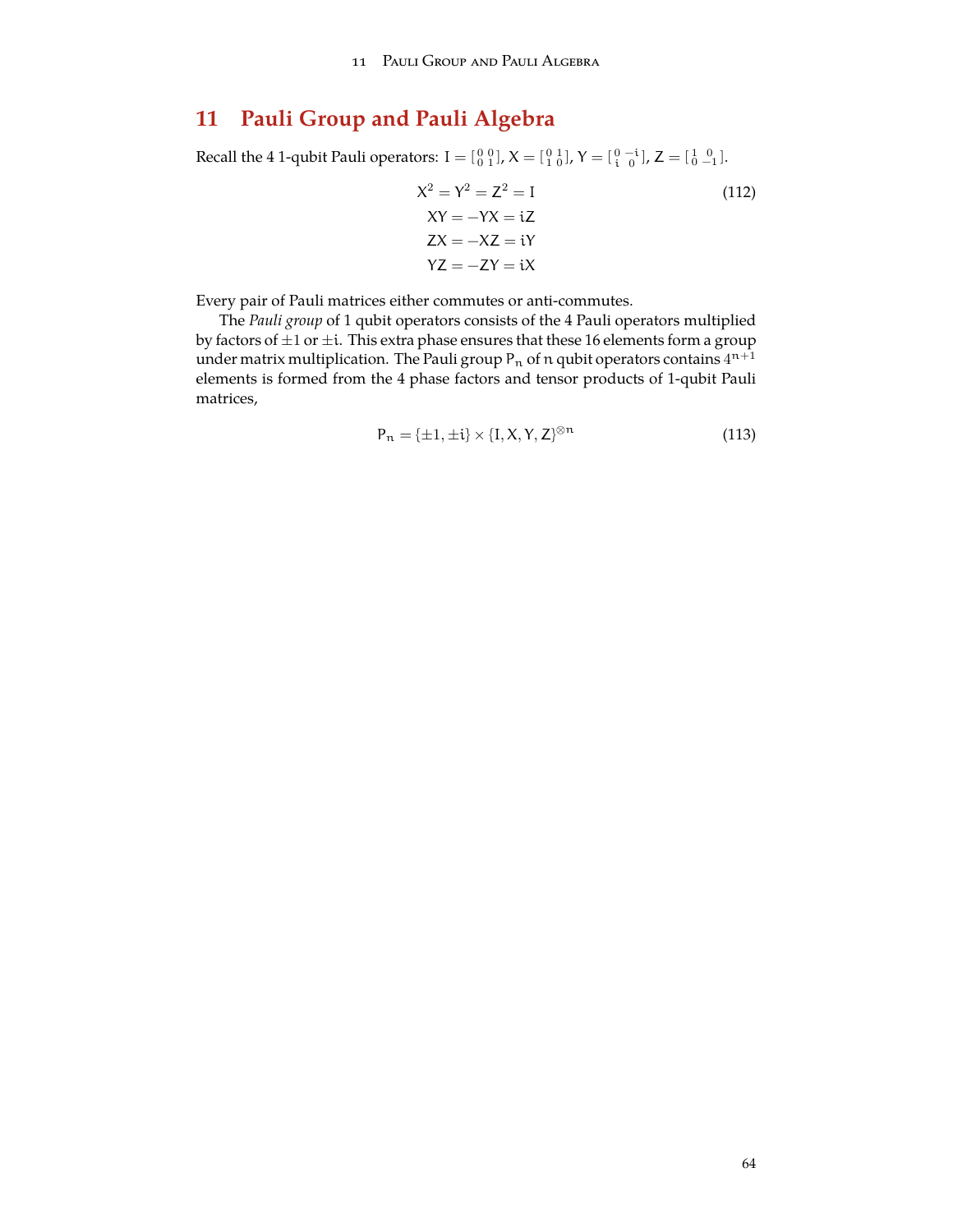# **12 Clifford Gates**

The Clifford gates are an important subgroup of quantum gates. Familiar examples include the Pauli gates (I, X, Y, Z), phase (S), Hadamard (H), controlled-Z (CZ), controlled-not (CNOT), and swap. Common non-Clifford gates include T, B, and Toffolli (CCNOT).

The *Clifford group*  $C_n$  of gates acting on n qubits consists of those gates that *normalize* the corresponding Pauli group P<sub>n</sub>. In the context of groups, *normalize* means that if  $p$  is an element of the Pauli group, and  $V$  is a Clifford gate, then p *′* = VpV*†* is also an element of the Pauli group.

$$
\mathbf{C}_n = \{ V \in \mathbf{U}_{2^n} \mid V\mathbf{P}_n V^\dagger = \mathbf{P}_n \}
$$
 (114)

The Clifford gates are defined this way because of important applications in quantum error correcting, which we will come to presently. An alternative approach is to define the Clifford group as all gates that can be constructed from S, H, and CNOT. This is the same group, up to phase.

## **12.1 Single qubit Clifford gates**

Consider the X gate as a Clifford acting on the  $X$ ,  $Y$ , and  $Z$  single-qubit Pauli elements.

$$
XXX^{\dagger} = \begin{bmatrix} 0 & 1 \\ 0 & 0 \end{bmatrix} \begin{bmatrix} 0 & 1 \\ 1 & 0 \end{bmatrix} \begin{bmatrix} 0 & 1 \\ 1 & 0 \end{bmatrix} = \begin{bmatrix} 0 & 1 \\ 1 & 0 \end{bmatrix} = +X
$$
  
\n
$$
XYX^{\dagger} = \begin{bmatrix} 0 & 1 \\ 1 & 0 \end{bmatrix} \begin{bmatrix} 0 & -i \\ i & 0 \end{bmatrix} \begin{bmatrix} 0 & 1 \\ 1 & 0 \end{bmatrix} = \begin{bmatrix} 1 & 0 \\ 1 & 0 \end{bmatrix} = -Z
$$
  
\n
$$
XZX^{\dagger} = \begin{bmatrix} 0 & 1 \\ 1 & 0 \end{bmatrix} \begin{bmatrix} 1 & 0 \\ 0 & -1 \end{bmatrix} \begin{bmatrix} 0 & 1 \\ 1 & 0 \end{bmatrix} = \begin{bmatrix} 0 & -i \\ i & 0 \end{bmatrix} = -Y
$$

For every Pauli element we recover another Pauli element when conjugated with the X gate, and therefore we can confirm that X gate is a Clifford gate.

Similarly we can consider the action of the Hadamard gate on the Pauli basses.

$$
H X H^{\dagger} = \frac{1}{2} \begin{bmatrix} 1 & -1 \\ 1 & 1 \end{bmatrix} \begin{bmatrix} 0 & 1 \\ 0 & 1 \end{bmatrix} \begin{bmatrix} 1 & -1 \\ 1 & 1 \end{bmatrix} = \begin{bmatrix} 1 & 0 \\ 0 & -1 \end{bmatrix} = +Z
$$
  
\n
$$
H Y H^{\dagger} = \frac{1}{2} \begin{bmatrix} 1 & -1 \\ 1 & 1 \end{bmatrix} \begin{bmatrix} 0 & -1 \\ 0 & 1 \end{bmatrix} \begin{bmatrix} 1 & -1 \\ 1 & 1 \end{bmatrix} = \begin{bmatrix} 0 & 1 \\ 0 & 1 \end{bmatrix} = -Y
$$
  
\n
$$
H Z H^{\dagger} = \frac{1}{2} \begin{bmatrix} 1 & -1 \\ 1 & 1 \end{bmatrix} \begin{bmatrix} 1 & 0 \\ 0 & -1 \end{bmatrix} \begin{bmatrix} 1 & -1 \\ 1 & 1 \end{bmatrix} = \begin{bmatrix} 0 & 1 \\ 1 & 0 \end{bmatrix} = +X
$$

Note that we only ever pick up a *±*1 phase, and never an imaginary phase. This is because any element of the Pauli group with *±*1 phase is Hermitian, and the transformed gate UpU*†* must also be Hermitian.

On the other hand, if we look at these transformations for a non-Clifford gate such as the T gate, we do not recover Pauli elements.

$$
\begin{array}{l} \mathsf{T} \mathsf{X} \mathsf{T}^\dagger = [\begin{smallmatrix} 1 & 0 \\ 0 & e^{+ \mathrm{i} \frac{\pi}{4}} \end{smallmatrix}][\begin{smallmatrix} 0 & 1 \\ 1 & 0 \end{smallmatrix}][\begin{smallmatrix} 1 & 0 \\ 0 & e^{- \mathrm{i} \frac{\pi}{4}} \end{smallmatrix}] = [\begin{smallmatrix} 0 & e^{+ \mathrm{i} \frac{\pi}{4}} \\ e^{- \mathrm{i} \frac{\pi}{4}} & 0 \end{smallmatrix}] \\ \mathsf{T} \mathsf{Y} \mathsf{T}^\dagger = [\begin{smallmatrix} 1 & 0 \\ 0 & e^{+ \mathrm{i} \frac{\pi}{4}} \end{smallmatrix}][\begin{smallmatrix} 0 & - \mathrm{i} \\ \mathrm{i} & 0 \end{smallmatrix}][\begin{smallmatrix} 1 & 0 \\ 0 & e^{- \mathrm{i} \frac{\pi}{4}} \end{smallmatrix}] = -[\begin{smallmatrix} 0 & e^{+ \mathrm{i} \frac{\pi}{4}} \\ e^{- \mathrm{i} \frac{\pi}{4}} & 0 \end{smallmatrix}] \\ \mathsf{T} \mathsf{Z} \mathsf{T}^\dagger = [\begin{smallmatrix} 1 & 0 \\ 0 & e^{+ \mathrm{i} \frac{\pi}{4}} \end{smallmatrix}][\begin{smallmatrix} 1 & 0 \\ 0 & -1 \end{smallmatrix}][\begin{smallmatrix} 1 & 0 \\ 0 & e^{- \mathrm{i} \frac{\pi}{4}} \end{smallmatrix}] = [\begin{smallmatrix} 1 & 0 \\ 0 & -1 \end{smallmatrix}] = \mathsf{Z} \end{array}
$$

We need only consider the action of the Clifford element on each of the 4n single qubit Pauli gates, because the Pauli group elements are tensor products acting independently on separate qubits. Up to phase, a Clifford gate is completely determined by the transformation of these Pauli elements [TODO: Why?]. Moreover, the action of the identity is trivial, and the action on Y can be determined by that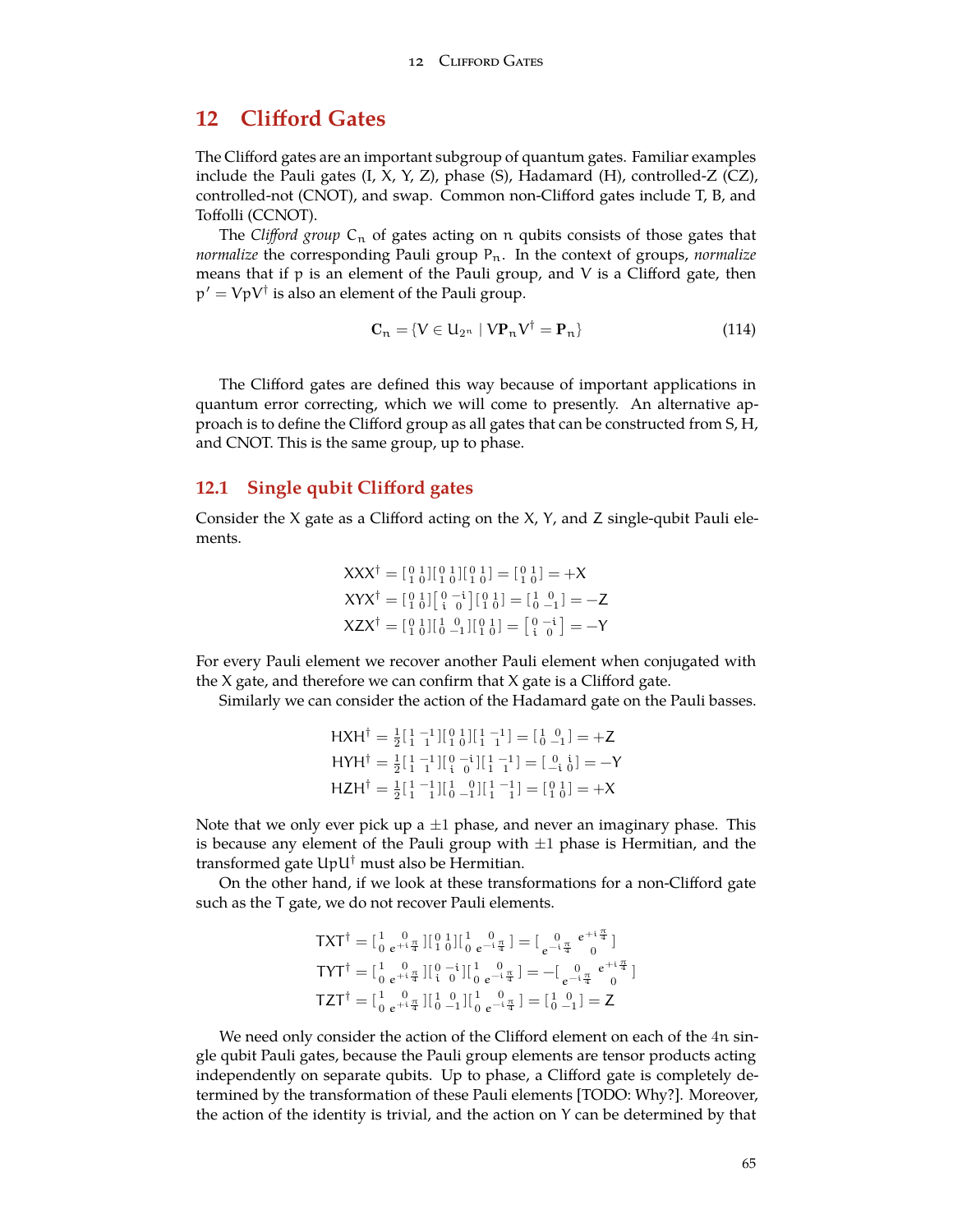#### 12 Clifford Gates

on X and Y, since VYV*†* = −iVXZV*†* = −i VXV*†* VZV*†* . For single qubit Cliffords, X can map to 6 possibilities,  $\{\pm X, \pm Y, \pm Z\}$ , leaving 4 possibilities for the action on Z. This gives a total of 6 *×* 4 = 24 distinct 1-qubit Clifford groups.

The 24 1-qubit Clifford gates are isomorphic to the group of rotations of an octahedron. The coordinates  $R_n(\theta)$  of these are listed in table [12.1](#page-66-0), along with the Pauli mappings. If we think of the Pauli gates  $X$ ,  $Y$ ,  $Z$  as the 3 cartesian axes  $x$ ,  $y$ ,  $z$ , then the elements of the Clifford group correspond to rotations that map axes to axes. We have 3 elements that rotate 180*◦* about vertices (X, Y, Z); 6 elements (the square roots of X, Y, and Z) that rotate 90*◦* or 270*◦* degrees around vertices; 6 Hadamard like gates that rotate 180*◦* about edges; 8 gates elements that rotate 120*◦* or 240*◦* degrees around faces; and the identity. This is a subgroup of the full octahedral group (which includes inversions), and also equal(??) to  $S<sub>4</sub>$ , the group of permutations of 4 objects.



All 24 single qubit Clifford gates can be generated from just 2 elements, traditionally chosen to be S and H. For instance X = HSSH. Since  $(SH)^3 = e^{2\pi i/8}I = \omega$ ([32\)](#page-22-0) we can generate each Clifford gate with 8 different phases. This is why you'll sometimes see the number of 1-qubit Clifford gates reported as  $8 \times 24 = 192$ , which includes in the possible Clifford gates integers powers of a phase  $\omega^k = e^{2\pi i k/8}$ ,  $k = 0, 1, \ldots, 7.$ 

# **12.2 Two qubit Clifford gates**

Lets now consider the action of the 2-qubit CNOT gate on the X and Z single-qubit Pauli elements. Recall that CNOT is its own inverse. We can commute an X gate past the CNOT target, and a Z past the CNOT control, which leads to 2 trivial cases. But the other 2 cases are more interesting. An  $X$  gate acting on the control qubit becomes a pair of X gates, and a Z on the target qubit becomes a pair of Z gates.



For a CZ gate, the action on Z gates is trivial, but the action on X generates an extra Z gate.

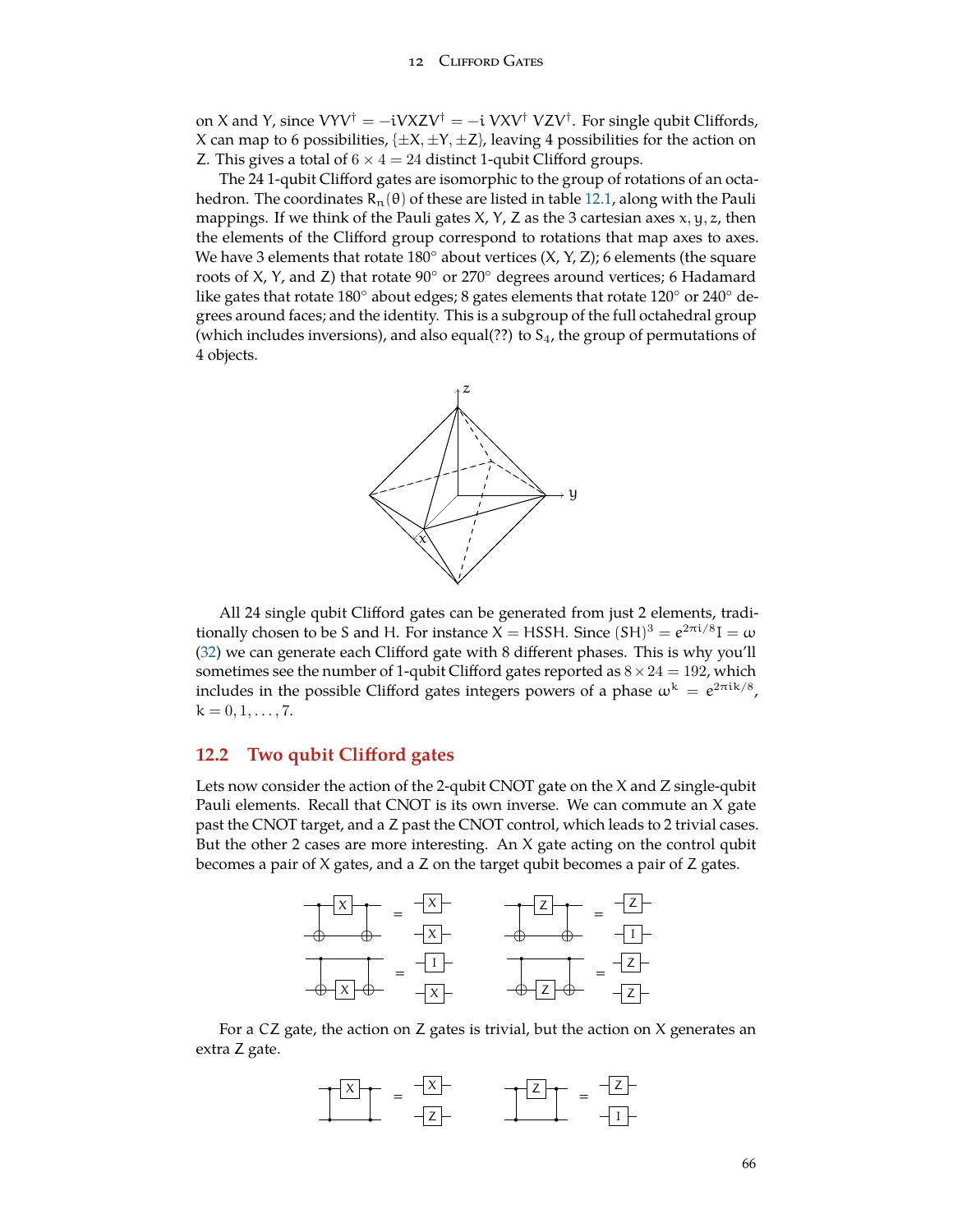<span id="page-66-0"></span>

| Gate                      | $\boldsymbol{\theta}$                                                                                                                                                                                                                                                                                                                                                                                                                                     | $n_x$ $n_y$ $n_z$                                                                                                                                                                                                                                                                                                |                          |                  | X Y Z                    |
|---------------------------|-----------------------------------------------------------------------------------------------------------------------------------------------------------------------------------------------------------------------------------------------------------------------------------------------------------------------------------------------------------------------------------------------------------------------------------------------------------|------------------------------------------------------------------------------------------------------------------------------------------------------------------------------------------------------------------------------------------------------------------------------------------------------------------|--------------------------|------------------|--------------------------|
| I                         | $\boldsymbol{0}$                                                                                                                                                                                                                                                                                                                                                                                                                                          |                                                                                                                                                                                                                                                                                                                  |                          |                  | $+X +Y +Z$               |
| X                         | $\pi$                                                                                                                                                                                                                                                                                                                                                                                                                                                     | $\mathbf{1}$                                                                                                                                                                                                                                                                                                     | $\overline{0}$           | $\boldsymbol{0}$ | $+X -Y -Z$               |
| Y                         | $\pi$                                                                                                                                                                                                                                                                                                                                                                                                                                                     | $\overline{0}$                                                                                                                                                                                                                                                                                                   | $\overline{1}$           | $\overline{0}$   | $-X +Y -Z$               |
| Ζ                         | $\pi$                                                                                                                                                                                                                                                                                                                                                                                                                                                     | $\boldsymbol{0}$                                                                                                                                                                                                                                                                                                 | $\boldsymbol{0}$         | $\mathbf{1}$     | $-X -Y +Z$               |
| $\ensuremath{\mathsf{V}}$ | $\frac{1}{2}\pi$ 1                                                                                                                                                                                                                                                                                                                                                                                                                                        |                                                                                                                                                                                                                                                                                                                  | $\boldsymbol{0}$         | $\boldsymbol{0}$ | $+X +Z -Y$               |
|                           | $V^{\dagger}$ $-\frac{1}{2}\pi$                                                                                                                                                                                                                                                                                                                                                                                                                           | $\overline{\phantom{0}}$ 1                                                                                                                                                                                                                                                                                       | $\overline{\phantom{0}}$ | $\boldsymbol{0}$ | $+X -Z +Y$               |
|                           | h <sup>†</sup> $\frac{1}{2}\pi$ 0                                                                                                                                                                                                                                                                                                                                                                                                                         |                                                                                                                                                                                                                                                                                                                  | $\mathbf{1}$             | $\boldsymbol{0}$ | $-Z + Y + X$             |
|                           | h $-\frac{1}{2}\pi$ 0                                                                                                                                                                                                                                                                                                                                                                                                                                     |                                                                                                                                                                                                                                                                                                                  | $\overline{1}$           | $\boldsymbol{0}$ | $+Z +Y -X$               |
|                           | S $\frac{1}{2}\pi$ 0                                                                                                                                                                                                                                                                                                                                                                                                                                      |                                                                                                                                                                                                                                                                                                                  | $\overline{0}$           | $\mathbf{1}$     | $+Y-X+Z$                 |
|                           | $S^{\dagger}$ $-\frac{1}{2}\pi$                                                                                                                                                                                                                                                                                                                                                                                                                           | $\overline{0}$                                                                                                                                                                                                                                                                                                   | $\boldsymbol{0}$         | $\mathbf{1}$     | $-Y +X +Z$               |
| Н                         | $\pi$<br>$\pi$<br>$\pi$                                                                                                                                                                                                                                                                                                                                                                                                                                   | $\pi$ $\frac{1}{\sqrt{2}}$ $\frac{1}{\sqrt{2}}$ 0<br>$\pi \frac{1}{\sqrt{2}}$ 0 $\frac{1}{\sqrt{2}}$<br>0 $\frac{1}{\sqrt{2}}$ $\frac{1}{\sqrt{2}}$<br>$\pi - \frac{1}{\sqrt{2}} \quad \frac{1}{\sqrt{2}} \qquad 0$<br>$\frac{1}{\sqrt{2}}$ 0 $-\frac{1}{\sqrt{2}}$<br>$0-\frac{1}{\sqrt{2}}-\frac{1}{\sqrt{2}}$ |                          |                  | $+Z -Y +X$               |
|                           | C $\frac{2}{3}\pi$ $\frac{1}{\sqrt{3}}$ $\frac{1}{\sqrt{3}}$ $\frac{1}{\sqrt{3}}$<br>$C^{\dagger}$ $-\frac{2}{3}\pi$ $\frac{1}{\sqrt{3}}$ $\frac{1}{\sqrt{3}}$ $\frac{1}{\sqrt{3}}$<br>$-\frac{2}{3}\pi - \frac{1}{\sqrt{3}} \quad \frac{1}{\sqrt{3}} \quad \frac{1}{\sqrt{3}}$<br>$-\frac{2}{3}\pi$ $\frac{1}{\sqrt{3}}$ $-\frac{1}{\sqrt{3}}$ $\frac{1}{\sqrt{3}}$<br>$-\frac{2}{3}\pi$ $\frac{1}{\sqrt{3}}$ $\frac{1}{\sqrt{3}}$ $-\frac{1}{\sqrt{3}}$ | $rac{2}{3}\pi - \frac{1}{\sqrt{3}} \quad \frac{1}{\sqrt{3}} \quad \frac{1}{\sqrt{3}}$<br>$rac{2}{3}\pi$ $rac{1}{\sqrt{3}}$ $rac{1}{\sqrt{3}}$ $rac{1}{\sqrt{3}}$<br>$\frac{2}{3}\pi$ $\frac{1}{\sqrt{3}}$ $\frac{1}{\sqrt{3}}$ $\frac{1}{\sqrt{3}}$                                                              |                          |                  | $+Y +Z +X$<br>$+Z +X +Y$ |

Table 12.1: Coordinates of the 24 1-qubit Clifford gates.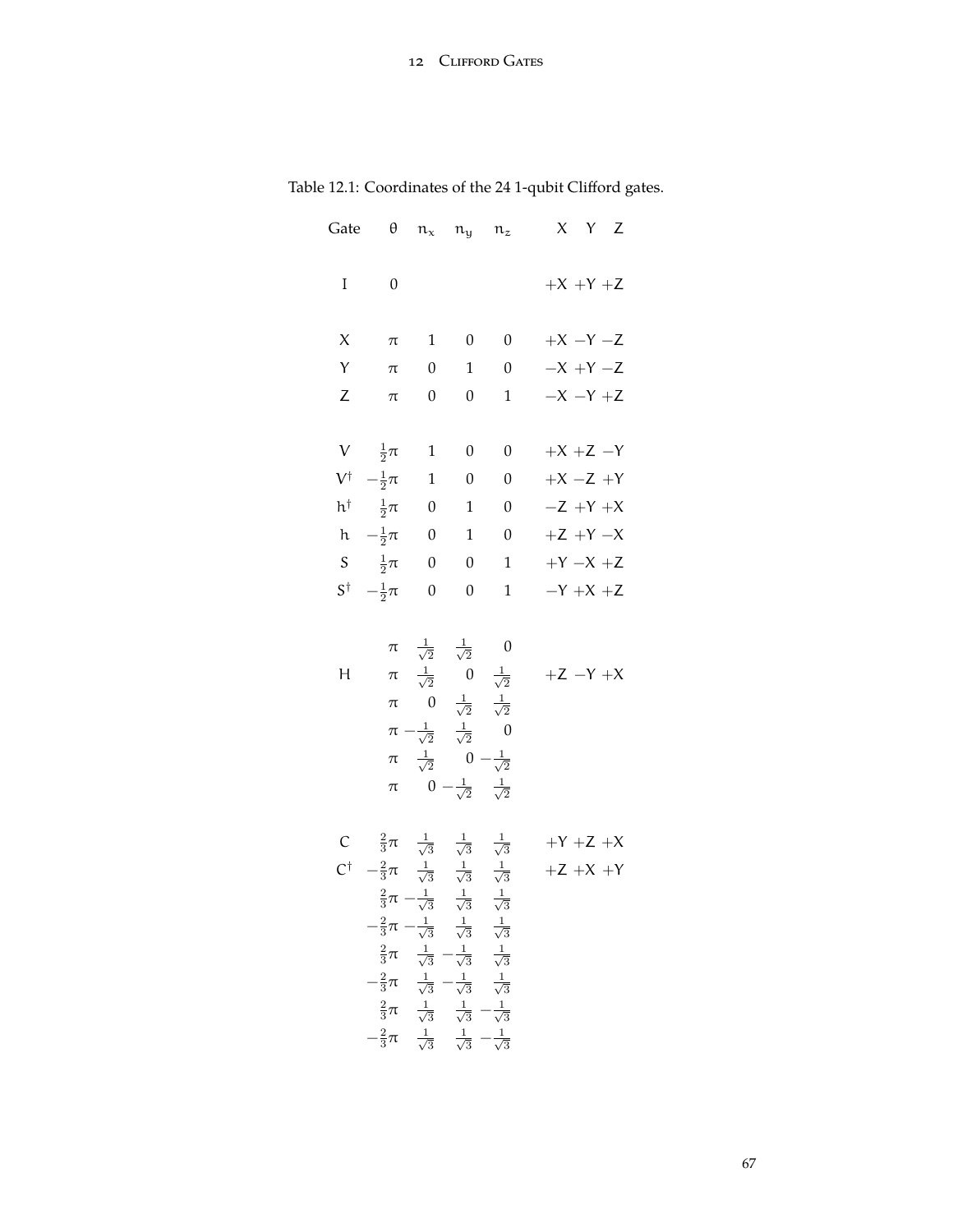<span id="page-67-0"></span>

| Table 12.2: Clifford tableaus for select 2-qubit gates |  |  |  |  |  |
|--------------------------------------------------------|--|--|--|--|--|
|--------------------------------------------------------|--|--|--|--|--|

|              |                                      | Gate qubit $X$ $Z$ Gate qubit $X$ $Z$                                                 |                                 |  |
|--------------|--------------------------------------|---------------------------------------------------------------------------------------|---------------------------------|--|
| $\mathbf{I}$ | $0 + X \otimes I + Z \otimes I$      |                                                                                       |                                 |  |
|              | $1 + I \otimes X + I \otimes Z$      |                                                                                       |                                 |  |
|              |                                      | CNOT $0 +X \otimes X +Z \otimes I$ CZ $0 +X \otimes Z +Z \otimes I$                   |                                 |  |
|              | $1 + I \otimes X + Z \otimes Z$      |                                                                                       | $1 + Z \otimes X + I \otimes Z$ |  |
|              |                                      | iSWAP $0 \quad -Z \otimes Y + I \otimes Z$ DCNOT $0 \quad +X \otimes X + I \otimes Z$ |                                 |  |
|              | $1 -Y \otimes Z +Z \otimes I$        |                                                                                       | $1 + X \otimes I + Z \otimes Z$ |  |
|              | SWAP $0 + I \otimes X + I \otimes Z$ |                                                                                       |                                 |  |
|              | $1 + X \otimes I + Z \otimes I$      |                                                                                       |                                 |  |
|              |                                      |                                                                                       |                                 |  |
|              |                                      |                                                                                       |                                 |  |



The CNOT and CZ gate are locally equivalent, and are interrelated by 1-qubit Clifford gates.

*≃* H H

Up to local equivalence there are only 4 classes of 2-qubit Clifford gates: the 2 qubit identity; the CNOT/CZ class, iSwap/DCNOT class, and SWAP. In canonical coordinates these are CAN(0,0,0), CAN( $\frac{1}{2}$ , 0,0), CAN( $\frac{1}{2}$ ,  $\frac{1}{2}$ , 0), and CAN( $\frac{1}{2}$ ,  $\frac{1}{2}$ ,  $\frac{1}{2}$ ). Any canonical gate with integer or half integer arguments is a Clifford, and can be converted to the archetype of one of the classes with 1-qubit Cliffords.

### **12.3 Clifford tableau**

A Clifford gate can be uniquely specified by the gate's actions on the Pauli matrices (this follows from the definition of the Clifford gates as the group that normalizes the Pauli group). And for an n qubit gate we only need to consider the action on each of the The X and Z Paulis on each of the n qubits. This is because we can deduce the action on Y from that on  $X$  and  $Z$ , and the Pauli group factorizes as a direct product of single qubit Pauli. Some examples of such *Clifford tableaus* for two-qubit gates are shown fig. [12.2.](#page-67-0)

The Clifford tableau representation is redundant, because there are additional restraints: The resultant Pauli product can't be the identity, and the X and Z actions must anti-commute (???). But the redundancy isn't large. For an n qubit gate we need to specify the action on 2n Paulis, each of which requires 2 bits for the 4 possibilities  $(I, X, Y, Z)$  on each qubit, plus a sign bit. So the number of bits needed to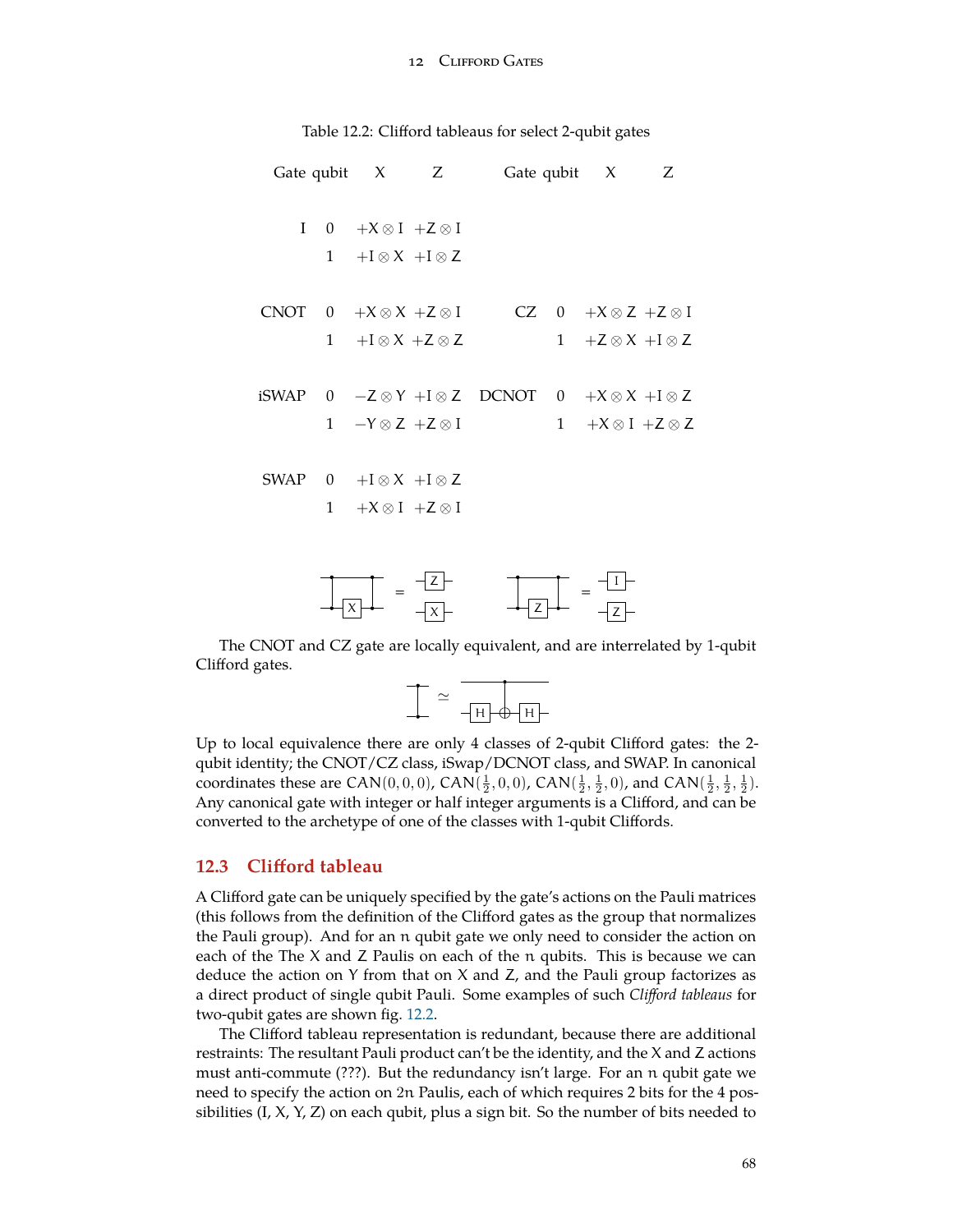# 12 CLIFFORD GATES

<span id="page-68-1"></span>

| Table 12.3: Number of Clifford gates $ C_n $ for n qubits $[0]$ |  |  |
|-----------------------------------------------------------------|--|--|
|-----------------------------------------------------------------|--|--|

<span id="page-68-0"></span>
$$
|\mathsf{C}_n| = 2^{n^2 + 2n} \prod_{j=1,n} 4^j - 1
$$

| n |                                        |        | $ C_n  \log_2  C_n $ 2n(2n+1) |
|---|----------------------------------------|--------|-------------------------------|
| 1 | 24                                     | 4.58   | 6                             |
| 2 | 11520                                  | 13.49  | 20                            |
| 3 | 92897280                               | 26.47  | 42                            |
| 4 | 12128668876800                         | 43.46  | 72                            |
| 5 | 25410822678459187200                   | 64.46  | 110                           |
| 6 | 852437556169034724016128000            | 89.46  | 156                           |
|   | 7 457620995529680351512370381586432000 | 118.46 | 210                           |

specify a Clifford is at most  $2n(2n + 1) \approx 4n^2$ . The exact number of Clifford gates for given n is

$$
|C_n| = 2^{n^2 + 2n} \prod_{j=1,n} 4^j - 1
$$
 (115)

The minimum number of bits required to uniquely specific a Clifford is asymptotically  $2n^2$ , so the Clifford tableau redundancy is no more than a factor of 2. See table [12.3](#page-68-0) for the first few numerical values.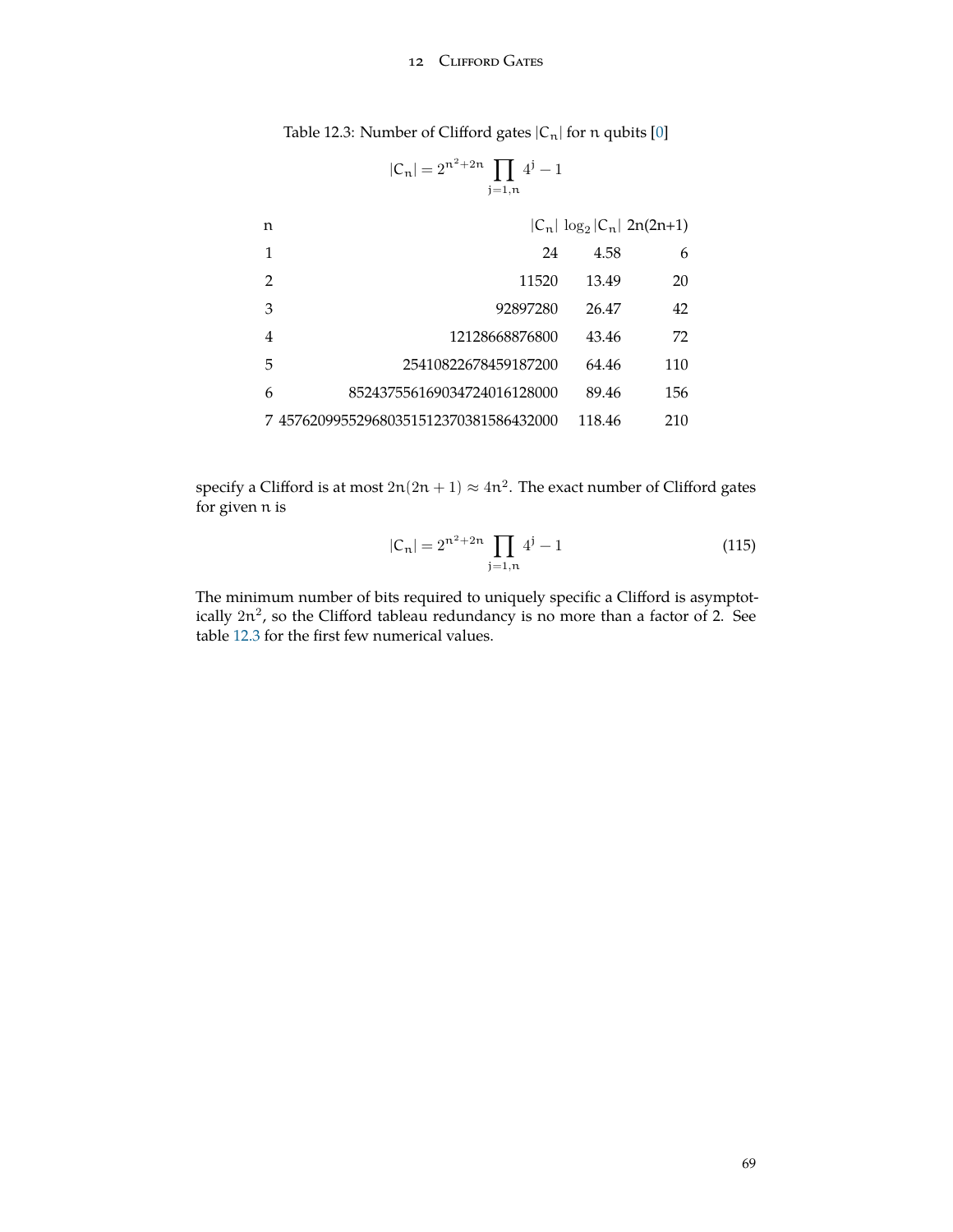# **A Weyl Chamber**



Figure A.1: The Weyl chamber of canonical non-local 2 qubit gates. (Print, cut, fold, and paste)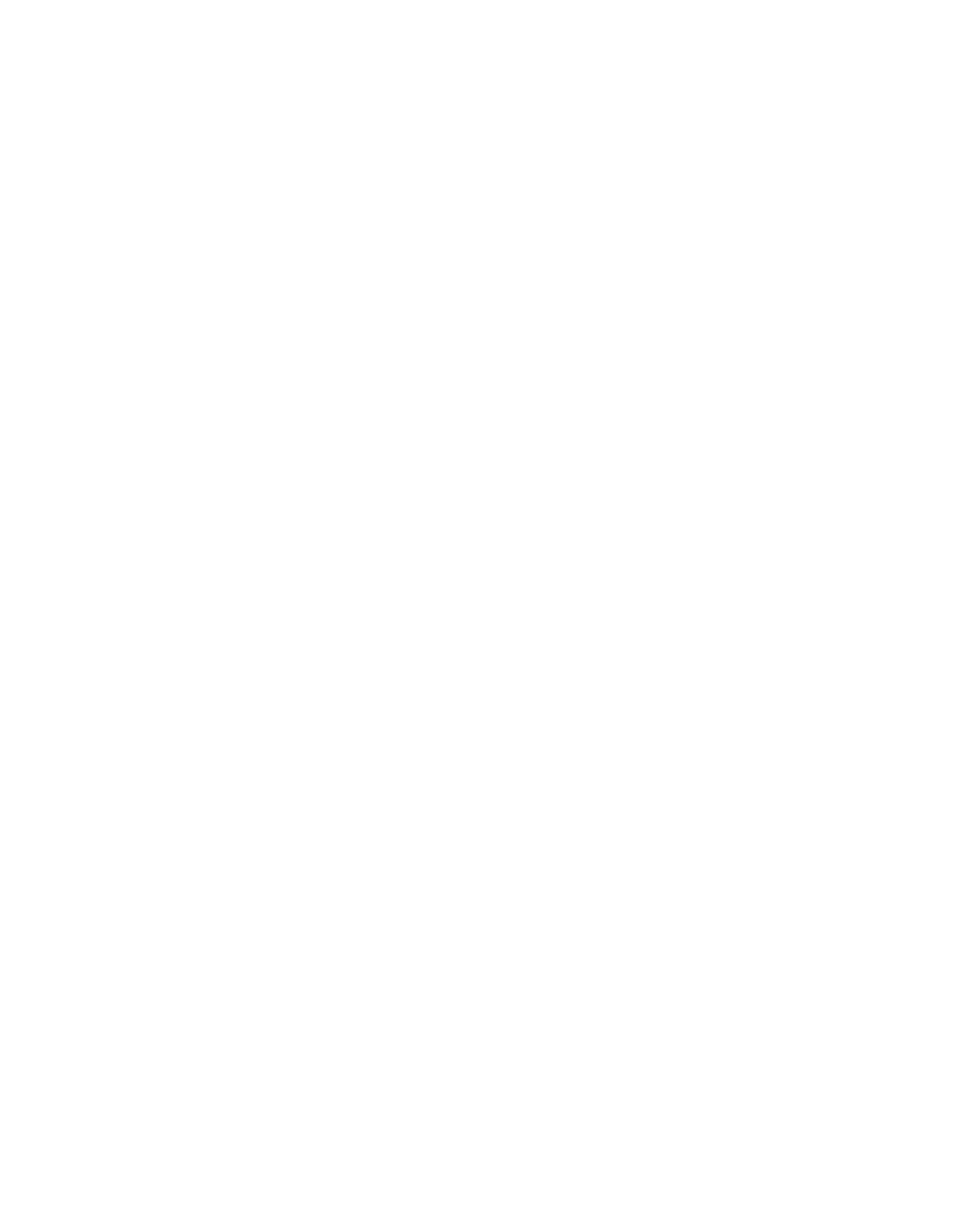# **References**

- <span id="page-71-0"></span>[0] [citation needed]. (pages [4,](#page-3-0) [5,](#page-4-0) [6](#page-5-0), [9](#page-8-0), [15,](#page-14-1) [15](#page-14-1), [15,](#page-14-1) [15,](#page-14-1) [16](#page-15-0), [16,](#page-15-0) [22](#page-21-0), [22,](#page-21-0) [23](#page-22-1), [23,](#page-22-1) [25,](#page-24-0) [25](#page-24-0), [28,](#page-27-0) [28](#page-27-0), [28,](#page-27-0) [28,](#page-27-0) [28,](#page-27-0) [29](#page-28-0), [29](#page-28-0), [32,](#page-31-0) [32,](#page-31-0) [34](#page-33-1), [34](#page-33-1), [34,](#page-33-1) [34,](#page-33-1) [34](#page-33-1), [34](#page-33-1), [34,](#page-33-1) [35,](#page-34-0) [35](#page-34-0), [35](#page-34-0), [37,](#page-36-0) [37,](#page-36-0) [37](#page-36-0), [39](#page-38-0), [41,](#page-40-0) [43,](#page-42-0) [44](#page-43-1), [45](#page-44-1), [46,](#page-45-0) [47,](#page-46-1) [47](#page-46-1), [47,](#page-46-1) [47](#page-46-1), [48,](#page-47-0) [48](#page-47-0), [54,](#page-53-0) [54](#page-53-0), [54](#page-53-0), [54,](#page-53-0) [54](#page-53-0), [54,](#page-53-0) [58](#page-57-0), [58,](#page-57-0) [58](#page-57-0), [58,](#page-57-0) [58](#page-57-0), [60,](#page-59-1) [60,](#page-59-1) [61](#page-60-0), [63,](#page-62-0) [63](#page-62-0), and [69](#page-68-1)).
- [1] P. A. M. Dirac. A new notation for quantum mechanics. *Mathematical Proceedings of the Cambridge Philosophical Society*, 35(2):416–418 (1939). doi: [10.1017/S0305004100021162](http://dx.doi.org/10.1017/S0305004100021162). Origin of bra-ket notation. No citations.
- [2] F. Bloch. Nuclear induction. *Phys. Rev.*, 70:460–474 (1946). doi: [10.1103/PhysRev.70.](http://dx.doi.org/10.1103/PhysRev.70.460) [460](http://dx.doi.org/10.1103/PhysRev.70.460). (page [6\)](#page-5-0).
- <span id="page-71-4"></span>[3] Tommaso Toffoli. Reversible computing. In J. W. de Bakker and J. van Leeuwen, editors, *Automata, Languages and Programming, Seventh Colloquium. Noordwijkerhout, Netherlands*, pages 632–644. Springer Verlag (1980). Technical Report MIT/LCS/TM-151 (1980). Exposition of reversible classical computing, and demostration that computation can be dissipationless in principle. Origin of Toffoli (CCNOT) gate. (page [53](#page-52-0) and [53\)](#page-52-0).
- <span id="page-71-6"></span>[4] Edward Fredkin and Tommaso Toffoli. Conservative logic. *International Journal of Theoretical Physics,* 21(3-4):219-253 (1982). DOI: [10.1007/BF01857727](http://dx.doi.org/10.1007/BF01857727). (page [54](#page-53-0)).
- <span id="page-71-5"></span>[5] R. P. Feynman. Quantum mechanical computers. *Optics News*, 11:11 (1985). (page [53](#page-52-0)).
- <span id="page-71-7"></span>[6] A. Peres. Reversible logic and quantum computers. *Phys. Rev. A*, 32(6):3266–3276 (1985). doi: [10.1103/physreva.32.3266](http://dx.doi.org/10.1103/physreva.32.3266). Origin of Peres 3-qubit gate. (page [55\)](#page-54-1).
- <span id="page-71-8"></span>[7] David Elieser Deutsch. Quantum computational networks. *Proc. R. Soc. Lond. A*, 425(1868):73–90 (1989). (page [55](#page-54-1) and [55](#page-54-1)).
- <span id="page-71-2"></span>[8] C. F. Van Loan and N. Pitsianis. Approximation with kronecker products. In Marc S. Moonen, Gene H. Golub, and Bart L. R. De Moor, editors, *Linear Algebra for Large Scale and Real-Time Applications*, pages 293–314. Springer Netherlands, Dordrecht (1993). ISBN 978-94-015-8196-7. poi: [10.1007/978-94-015-8196-7\\_17](http://dx.doi.org/10.1007/978-94-015-8196-7_17). Van Loan-Pitsianis algorithm used to decompose Kronecker products of matrices. (page [47\)](#page-46-1).
- [9] Andrew Chi-Chih Yao. Quantum circuit complexity. In *Proceedings of the 1993 IEEE 34th Annual Foundations of Computer Science*, SFCS '93, pages 352–361. IEEE Computer Society, USA (1993). ISBN 0818643706. doi: [10.1109/SFCS.1993.366852](http://dx.doi.org/10.1109/SFCS.1993.366852). Development of quantum circuit model of quantum computation. Demonstration that the quantum circuit model is equivalent to the quantum Turing machine model. No citations.
- <span id="page-71-11"></span>[10] Michael Reck, Anton Zeilinger, Herbert J. Bernstein, and Philip Bertani. Experimental realization of any discrete unitary operator. *Phys. Rev. Lett.*, 73:58–61 (1994). poi: [10.](http://dx.doi.org/10.1103/PhysRevLett.73.58) [1103/PhysRevLett.73.58](http://dx.doi.org/10.1103/PhysRevLett.73.58). (page [63\)](#page-62-0).
- <span id="page-71-9"></span>[11] Norman Margolus. Simple quantum gates. Unpublished manuscript. Cited by [[22](#page-72-7)] as the origin of the Margolus gate. (page [57](#page-56-0)).
- <span id="page-71-1"></span>[12] Adriano Barenco. A universal two-bit gate for quantum computation. *Proceedings of the Royal Society of London. Series A: Mathematical and Physical Sciences*, 449(1937):679–683 (1995). poi: [10.1098/rspa.1995.0066](http://dx.doi.org/10.1098/rspa.1995.0066). (pages [38](#page-37-0), 38, [55,](#page-54-1) and [56\)](#page-55-1).
- [13] David P. DiVincenzo. Two-bit gates are universal for quantum computation. *Phys. Rev. A*, 51:v (1995). doi: [10.1103/PhysRevA.51.1015](http://dx.doi.org/10.1103/PhysRevA.51.1015). ArXiv:cond-mat/9407022. (page [5](#page-4-0)).
- <span id="page-71-3"></span>[14] Adriano Barenco, Charles H. Bennett, Richard Cleve, David P. DiVincenzo, Norman Margolus, Peter Shor, Tycho Sleator, John A. Smolin, and Harald Weinfurter. Elementary gates for quantum computation. *Phys. Rev. A,* 52:3457–3467 (1995). poi: [10.1103/PhysRevA.52.3457](http://dx.doi.org/10.1103/PhysRevA.52.3457). (pages [10](#page-9-0), [11,](#page-10-0) [11](#page-10-0), [22,](#page-21-0) [22](#page-21-0), [24,](#page-23-1) [50](#page-49-2), [53](#page-52-0), and [57](#page-56-0)).
- [15] John Preskill. Quantum computation lecture notes (1997–2018). [http://www.theory.](http://www.theory.caltech.edu/people/preskill/ph229/) [caltech.edu/people/preskill/ph229/](http://www.theory.caltech.edu/people/preskill/ph229/). (page [5](#page-4-0)).
- <span id="page-71-10"></span>[16] David P. DiVincenzo. Quantum gates and circuits. *Proc. R. Soc. Lond. A*, 454:261–276 (1998). poi: [10.1098/rspa.1998.0159](http://dx.doi.org/10.1098/rspa.1998.0159). (page [57](#page-56-0)).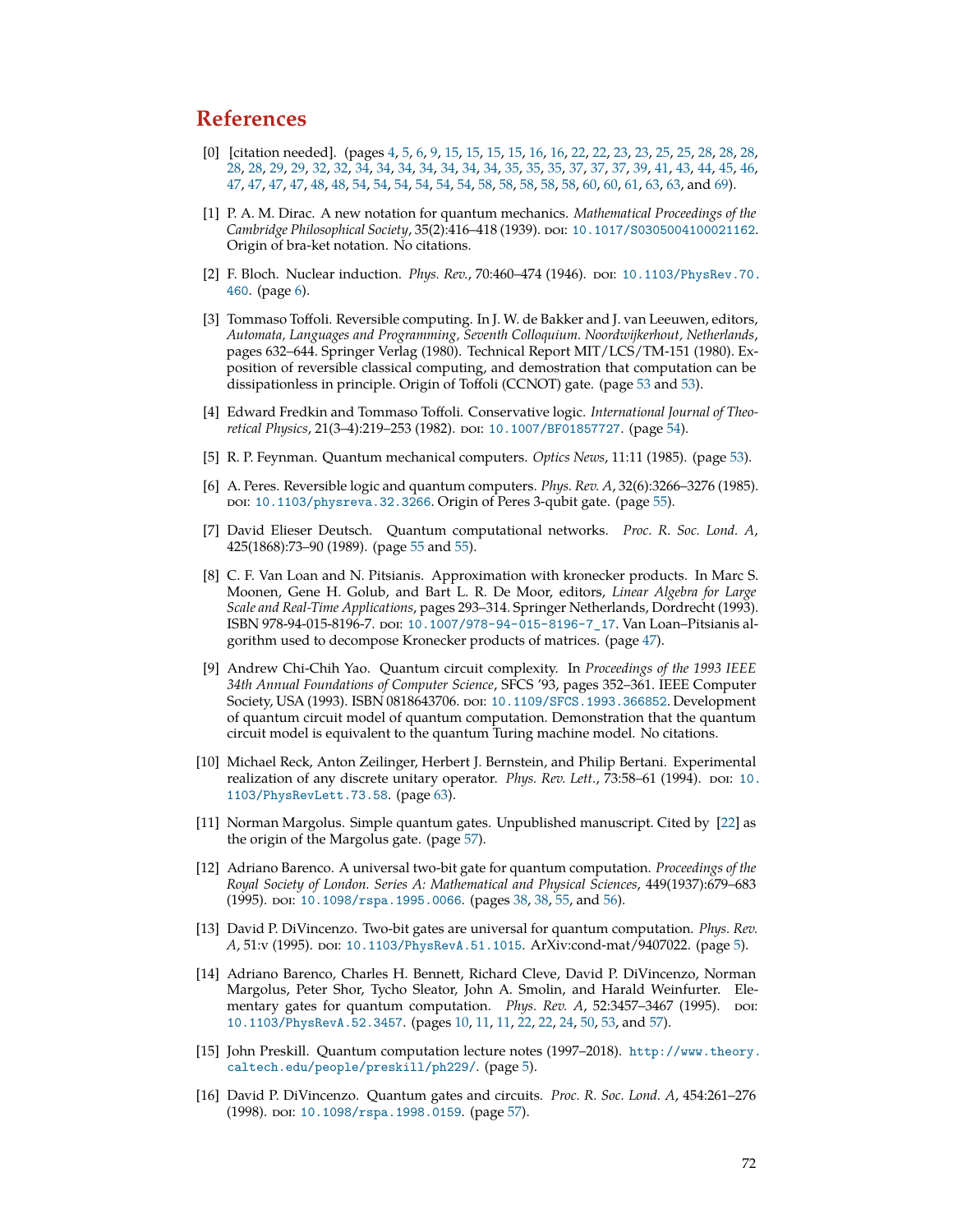- [17] Klaus Mølmer and Anders Sørensen. Multiparticle entanglement of hot trapped ions. *Phys. Rev. Lett.*, 82:1835–1838 (1999). (page [34](#page-33-0)).
- [18] Michael A. Nielsen and Isaac L. Chuang. *Quantum Computation and Quantum Information*. Cambridge University Press (2000). (pages [5](#page-4-0), [53,](#page-52-0) and [57](#page-56-0)).
- [19] Charles F. Van Loan. The ubiquitous Kronecker product. *Journal of Computational and Applied Mathematics*, 123(1):85-100 (2000). poi: [10.1016/S0377-0427\(00\)00393-9](http://dx.doi.org/10.1016/S0377-0427(00)00393-9). (page [47\)](#page-46-0).
- [20] Kavita Dorai, Arvind, and Anil Kumar. Implementing quantum-logic operations, pseudopure states, and the deutsch-jozsa algorithm using noncommuting selective pulses in nmr. *Phys. Rev. A*, 61:042306 (2000). doi: [10.1103/PhysRevA.61.042306](http://dx.doi.org/10.1103/PhysRevA.61.042306). (page [16\)](#page-15-0).
- [21] Daniel Collins, Noah Linden, and Sandu Popescu. Nonlocal content of quantum operations. *Phys. Rev. A,* 64:032302 (2001). DOI: [10.1103/PhysRevA.64.032302](http://dx.doi.org/10.1103/PhysRevA.64.032302). (page [35\)](#page-34-0).
- [22] Guang Song and Andreas Klappenecker. The simplified toffoli gate implementation by margolus is optimal. Quant-ph/0312225. Demonstration that the Margolus gate requires 3 CNot gates. (pages [57](#page-56-0) and [72](#page-71-0)).
- [23] Jun Zhang, Jiri Vala, Shankar Sastry, and K. Birgitta Whaley. Geometric theory of nonlocal two-qubit operations. *Phys. Rev. A*, 67:042313 (2003). arXiv:quant-ph/0209120. (page [28\)](#page-27-0).
- [24] D. Maslov and G.W. Dueck. Improved quantum cost forn-bit toffoli gates. *Electronics* Letters, 39:1790–1791 (2003). poi: [10.1049/el:20031202](http://dx.doi.org/10.1049/el:20031202). (page [55](#page-54-0)).
- [25] Farrokh Vatan and Colin Williams. Optimal quantum circuits for general two-qubit gates. *Phys. Rev. A*, 69:032315 (2004). ArXiv:quant-ph/0308006. (pages [34,](#page-33-0) [49,](#page-48-0) [49,](#page-48-0) and [49](#page-48-0)).
- [26] Jun Zhang, Jiri Vala, Shankar Sastry, and K. Birgitta Whaley. Optimal quantum circuit synthesis from controlled-unitary gates. *Phys. Rev. A*, 69:042309 (2004). ArXiv:quantph/0308167. (pages [28](#page-27-0) and [35](#page-34-0)).
- [27] A. T. Rezakhani. Characterization of two-qubit perfect entanglers. *Phys. Rev. A*, 70:052313 (2004). poi: [10.1103/PhysRevA.70.052313](http://dx.doi.org/10.1103/PhysRevA.70.052313). (page [42\)](#page-41-0).
- [28] M. Blaauboer and R. L. de Visser. An analytical decomposition protocol for optimal implementation of two-qubit entangling gates. *J. Phys. A : Math. Theor*, 41:395307 (2008). poi: [10.1088/1751-8113/41/39/395307](http://dx.doi.org/10.1088/1751-8113/41/39/395307). arXiv:cond-mat/0609750. (pages [28,](#page-27-0) [40,](#page-39-0) and [40\)](#page-39-0).
- [29] Byron Drury and Peter Love. Constructive quantum Shannon decomposition from Cartan involutions. *J. Phys. A : Math. Theor*, 41(39):395305 (2008). arXiv:0806.4015. No citations.
- [30] Ian Glendinning. Rotations on the bloch sphere. (page [27\)](#page-26-0).
- [31] J. J. Sakurai and Jim J. Napolitano. *Modern Quantum Mechanics*. Pearson, 2nd edition  $(2010)$ . (page [5\)](#page-4-0).
- [32] Craig Gidney. Algorithmic assertions (2012–present). This blog by Craig Gidney is full of useful gems. Posts of particular interest include the trilogy "Constructing Large Controlled Not", "Constructing Large Increment Gates", and "Using Quantum Gates instead of Ancilla Bits" (2015), ... No citations.
- [33] Scott Aaronson. *Quantum Computing since Democritus*. Cambridge University Press  $(2013)$ . (page [5\)](#page-4-0).
- [34] Matthew Amy, Dmitri Maslov, Michele Mosca, and Martin Roetteler. A meet-in-themiddle algorithm for fast synthesis of depth-optimal quantum circuits. *IEEE Transactions on Computer-Aided Design of Integrated Circuits and Systems*, 32(6):818–830 (2013). doi: [10.1109/TCAD.2013.2244643](http://dx.doi.org/10.1109/TCAD.2013.2244643). (page [53](#page-52-0)).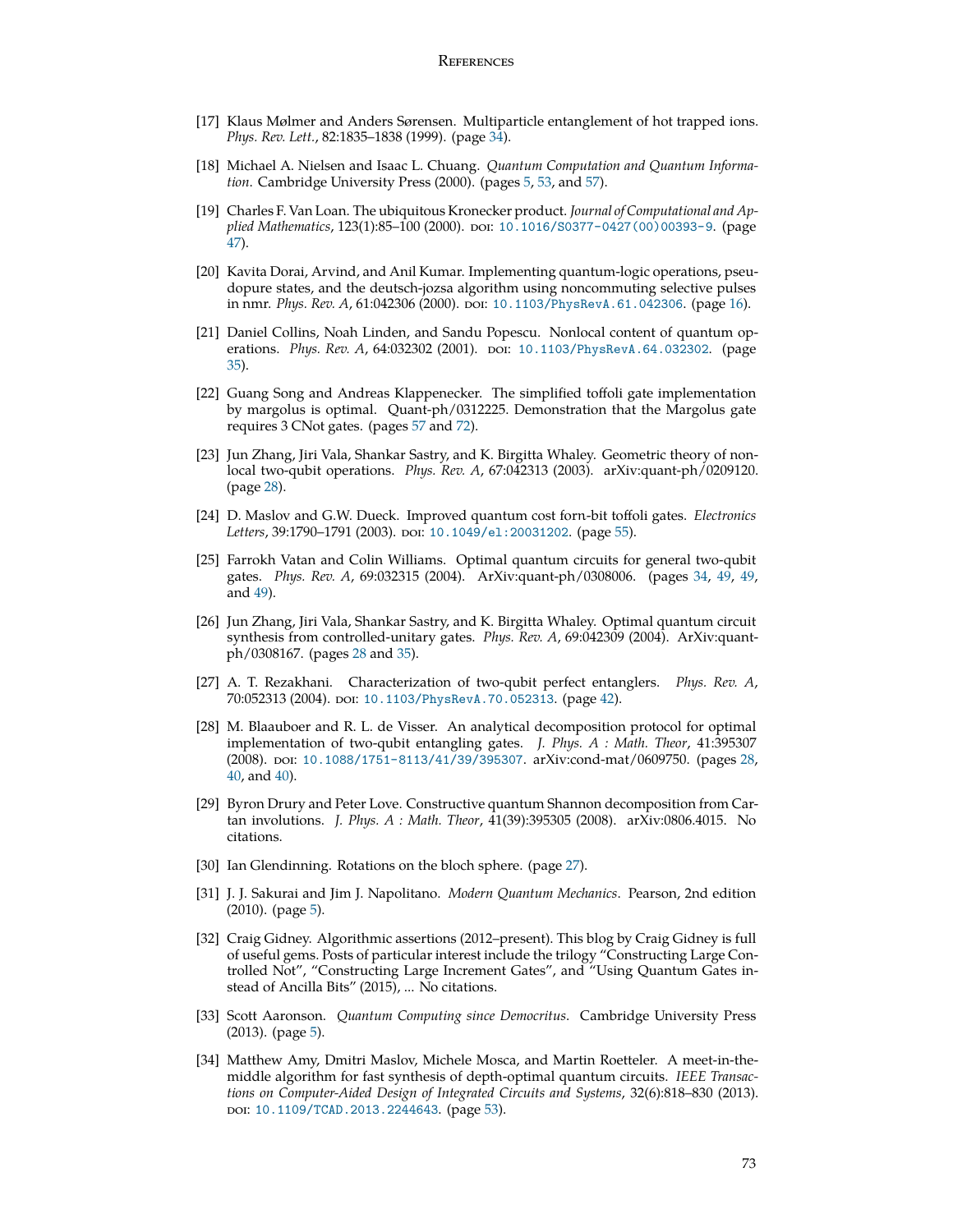#### **REFERENCES**

- [35] Alexander S. Green, Peter LeFanu Lumsdaine, Neil J. Ross, Peter Selinger, and Benoît Valiron. Quipper: A scalable quantum programming language. In *Proceedings of the 34th ACM SIGPLAN Conference on Programming Language Design and Implementation*, PLDI '13, pages 333–342. Association for Computing Machinery, New York, NY, USA (2013). ISBN 9781450320146. doi: [10.1145/2491956.2462177](http://dx.doi.org/10.1145/2491956.2462177). (pages [33](#page-32-0) and [56\)](#page-55-0).
- [36] Paul Watts, Maurice O'Connor, and Jiří Vala. Metric structure of the space of two-qubit gates, perfect entanglers and quantum control. *Entropy*, 15:1963-1984 (2013). poi: [10.](http://dx.doi.org/10.3390/e15061963) [3390/e15061963](http://dx.doi.org/10.3390/e15061963). (page [28](#page-27-0)).
- [37] Eleanor G. Rieffel. *Quantum Computing: A Gentle Introduction*. The MIT Press (2014). (pages  $5$  and  $9$ ).
- [38] Sheldon Axler. *Linear algebra done right*. Springer, 3rd edition (2015). (page [5\)](#page-4-0).
- [39] Leonard Susskind and Art Friedman. *Quantum Mechanics: The Theoretical Minimum*. Basic Books (2015). (page [5\)](#page-4-0).
- [40] Rigetti Computing. pyquil. Https://github.com/rigetticomputiong/pyquil. No citations.
- [41] Robert S. Smith, Michael J. Curtis, and William J. Zeng. A practical quantum instruction set architecture. ArXiv:1608.03355. (pages [37](#page-36-0), [37,](#page-36-0) and [41](#page-40-0)).
- [42] Norbert M. Linke, Dmitri Maslov, Martin Roetteler, Shantanu Debnath, Caroline Figgatt, Kevin A. Landsman, Kenneth Wright, and Christopher Monroe. Experimental comparison of two quantum computing architectures. *Proc. Natl. Acad. Sci. U.S.A.*, 114(13):3305-3310 (2017). poi: [10.1073/pnas.1618020114](http://dx.doi.org/10.1073/pnas.1618020114). (page [57](#page-56-0)).
- [43] Mark M. Wilde. *Quantum information theory*. Cambridge University Press, 2nd edition (2017). (page [5\)](#page-4-0).
- [44] Chris Ferrie and whurley. *Quantum Computing for Babies*. Sourcebooks Explore (2018). (page [5](#page-4-0)).
- [45] John Watrous. *The theory of quantum information*. Cambridge University Press (2018). (page [5](#page-4-0)).
- [46] Xiao-Feng Shi. Deutsch, toffoli, and cnot gates via rydberg blockade of neutral atoms. *Phys. Rev. Applied*, 9:051001 (2018). (page [55](#page-54-0)).
- [47] Panagiotis Kl. Barkoutsos, Jerome F. Gonthier, Igor Sokolov, Nikolaj Moll, Gian Salis, Andreas Fuhrer, Marc Ganzhorn, Daniel J. Egger, Matthias Troyer, Antonio Mezzacapo, Stefan Filipp, and Ivano Tavernelli. Quantum algorithms for electronic structure calculations: Particle-hole hamiltonian and optimized wave-function expansions. *Phys. Rev.* A, 98:022322 (2018). poi: [10.1103/PhysRevA.98.022322](http://dx.doi.org/10.1103/PhysRevA.98.022322). (page [44](#page-43-0) and [44\)](#page-43-0).
- [48] Andy Matuschak and Michael Nielsen. Quantum country (2019). [https://quantum.](https://quantum.country/) [country/](https://quantum.country/). (page [5\)](#page-4-0).
- [49] Deanna M. Abrams, Nicolas Didier, Blake R. Johnson, Marcus P. da Silva, and Colm A. Ryan. Implementation of xy entangling gates with a single calibrated pulse. *Nature Electronics*, 3(12):744–750 (2020). doi: [10.1038/s41928-020-00498-1](http://dx.doi.org/10.1038/s41928-020-00498-1). ArXiv:1912.04424. (page [39](#page-38-0) and [39](#page-38-0)).
- [50] Bryan T. Gard, Linghua Zhu, George S. Barron, Nicholas J. Mayhall, Sophia E. Economou, and Edwin Barnes. Efficient symmetry-preserving state preparation circuits for the variational quantum eigensolver algorithm. *npj Quantum Information*, 6(1):10 (2020). poi: [10.1038/s41534-019-0240-1](http://dx.doi.org/10.1038/s41534-019-0240-1). (pages [44](#page-43-0), [44,](#page-43-0) 44, and [45](#page-44-0)).
- [51] Eric C. Peterson, Gavin E. Crooks, and Robert S. Smith. Two-qubit circuit depth and the monodromy polytope. *Quantum*, 4:247 (2020). doi: [10.22331/q-2020-03-26-247](http://dx.doi.org/10.22331/q-2020-03-26-247). arXiv:[1904.10541](http://arxiv.org/abs/1904.10541). (pages [39,](#page-38-0) [39](#page-38-0), and [43](#page-42-0)).
- [52] S. E. Rasmussen and N. T. Zinner. Simple implementation of high fidelity controllediswap gates and quantum circuit exponentiation of non-hermitian gates. *Phys. Rev. Research, 2:033097 (2020).* poi: [10.1103/PhysRevResearch.2.033097](http://dx.doi.org/10.1103/PhysRevResearch.2.033097). (page [57](#page-56-0)).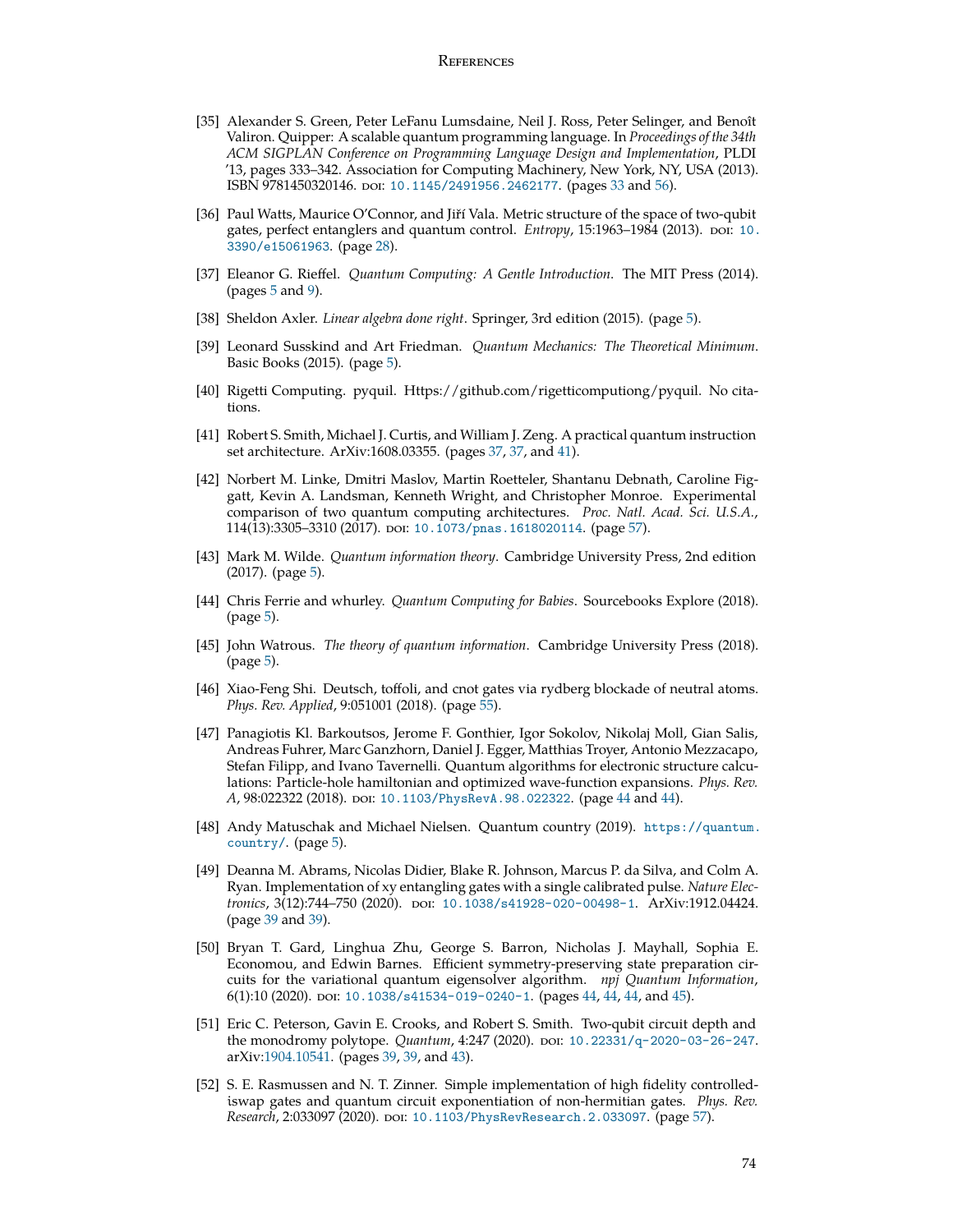- [53] Craig Gidney. Stim: a fast stabilizer circuit simulator. *Quantum*, 5:497 (2021). poi: [10.22331/q-2021-07-06-497](http://dx.doi.org/10.22331/q-2021-07-06-497). (pages [20](#page-19-0) and [21\)](#page-20-0).
- [54] Matthew P. Harrigan, Kevin J. Sung, Matthew Neeley, Kevin J. Satzinger, Frank Arute, Kunal Arya, Juan Atalaya, Joseph C. Bardin, Rami Barends, Sergio Boixo, Michael Broughton, Bob B. Buckley, David A. Buell, Brian Burkett, Nicholas Bushnell, Yu Chen, Zijun Chen, Ben Chiaro, Roberto Collins, William Courtney, Sean Demura, Andrew Dunsworth, Daniel Eppens, Austin Fowler, Brooks Foxen, Craig Gidney, Marissa Giustina, Rob Graff, Steve Habegger, Alan Ho, Sabrina Hong, Trent Huang, L. B. Ioffe, Sergei V. Isakov, Evan Jeffrey, Zhang Jiang, Cody Jones, Dvir Kafri, Kostyantyn Kechedzhi, Julian Kelly, Seon Kim, Paul V. Klimov, Alexander N. Korotkov, Fedor Kostritsa, David Landhuis, Pavel Laptev, Mike Lindmark, Martin Leib, Orion Martin, John M. Martinis, Jarrod R. McClean, Matt McEwen, Anthony Megrant, Xiao Mi, Masoud Mohseni, Wojciech Mruczkiewicz, Josh Mutus, Ofer Naaman, Charles Neill, Florian Neukart, Murphy Yuezhen Niu, Thomas E. O'Brien, Bryan O'Gorman, Eric Ostby, Andre Petukhov, Harald Putterman, Chris Quintana, Pedram Roushan, Nicholas C. Rubin, Daniel Sank, Andrea Skolik, Vadim Smelyanskiy, Doug Strain, Michael Streif, Marco Szalay, Amit Vainsencher, Theodore White, Z. Jamie Yao, Ping Yeh, Adam Zalcman, Leo Zhou, Hartmut Neven, Dave Bacon, Erik Lucero, Edward Farhi, and Ryan Babbush. Quantum approximate optimization of non-planar graph problems on a planar superconducting processor. *Nature Physics*, 17(3):332–336 (2021). poi: [10.1038/s41567-020-01105-y](http://dx.doi.org/10.1038/s41567-020-01105-y). (pages [45](#page-44-0), [46,](#page-45-0) [46](#page-45-0), [46,](#page-45-0) and [50](#page-49-0)).
- [55] Ivan Savov. *No bullshit guide to linear algebra*. Minireference Co. (2017). (page [5](#page-4-0)).
- [56] J. A. Jones, R. H. Hansen, and M. Mosca. Quantum logic gates and nuclear magnetic resonance pulse sequences. *Journal of Magnetic Resonance*, 135(2):353–360 (1998). arXiv:[quant-ph/9805070](http://arxiv.org/abs/quant-ph/9805070). (page [16\)](#page-15-0).
- [57] H. Häffner, C.F. Roos, and R. Blatt. Ouantum computing with trapped ions. *Physics Reports*, 469(4):155–203 (2008). (page [34](#page-33-0)).
- [58] Ian D. Kivlichan, Jarrod McClean, Nathan Wiebe, Craig Gidney, Alán Aspuru-Guzik, Garnet Kin-Lic Chan, and Ryan Babbush. Quantum simulation of electronic structure with linear depth and connectivity. *Phys. Rev. Lett.*, 120:110501 (2018). ArXiv:1711.04789. (page [39\)](#page-38-0).
- [59] Jun Zhang, Jiri Vala, Shankar Sastry, and K. Birgitta Whaley. Minimum construction of two-qubit quantum operations. *Phys. Rev. Lett.*, 93:020502 (2004). Quant-ph/0312193. (pages [42,](#page-41-0) [49](#page-48-0), and [50\)](#page-49-0).
- [60] Peter Selinger. Quantum circuits of t-depth one. *Phys. Rev. A*, 87:042302 (2013). doi: [10.1103/PhysRevA.87.042302](http://dx.doi.org/10.1103/PhysRevA.87.042302). 1210.0974. (page [56](#page-55-0) and [56](#page-55-0)).
- [61] Dmitri Maslov. Advantages of using relative-phase toffoli gates with an application to multiple control toffoli optimization. *Phys. Rev. A*, 93:022311 (2016). poi: [10.1103/](http://dx.doi.org/10.1103/PhysRevA.93.022311) [PhysRevA.93.022311](http://dx.doi.org/10.1103/PhysRevA.93.022311). (pages [56](#page-55-0), [57,](#page-56-0) and [57](#page-56-0)).
- [62] V. V. Shende, S. S. Bullock, and I. L. Markov. Synthesis of quantum-logic circuits. *IEEE Trans. Comput.-Aided Des. Integr. Circuits Syst.*, 25(6):1000–1010 (2006). doi: [10.1109/](http://dx.doi.org/10.1109/TCAD.2005.855930) [TCAD.2005.855930](http://dx.doi.org/10.1109/TCAD.2005.855930). (page [62\)](#page-61-0).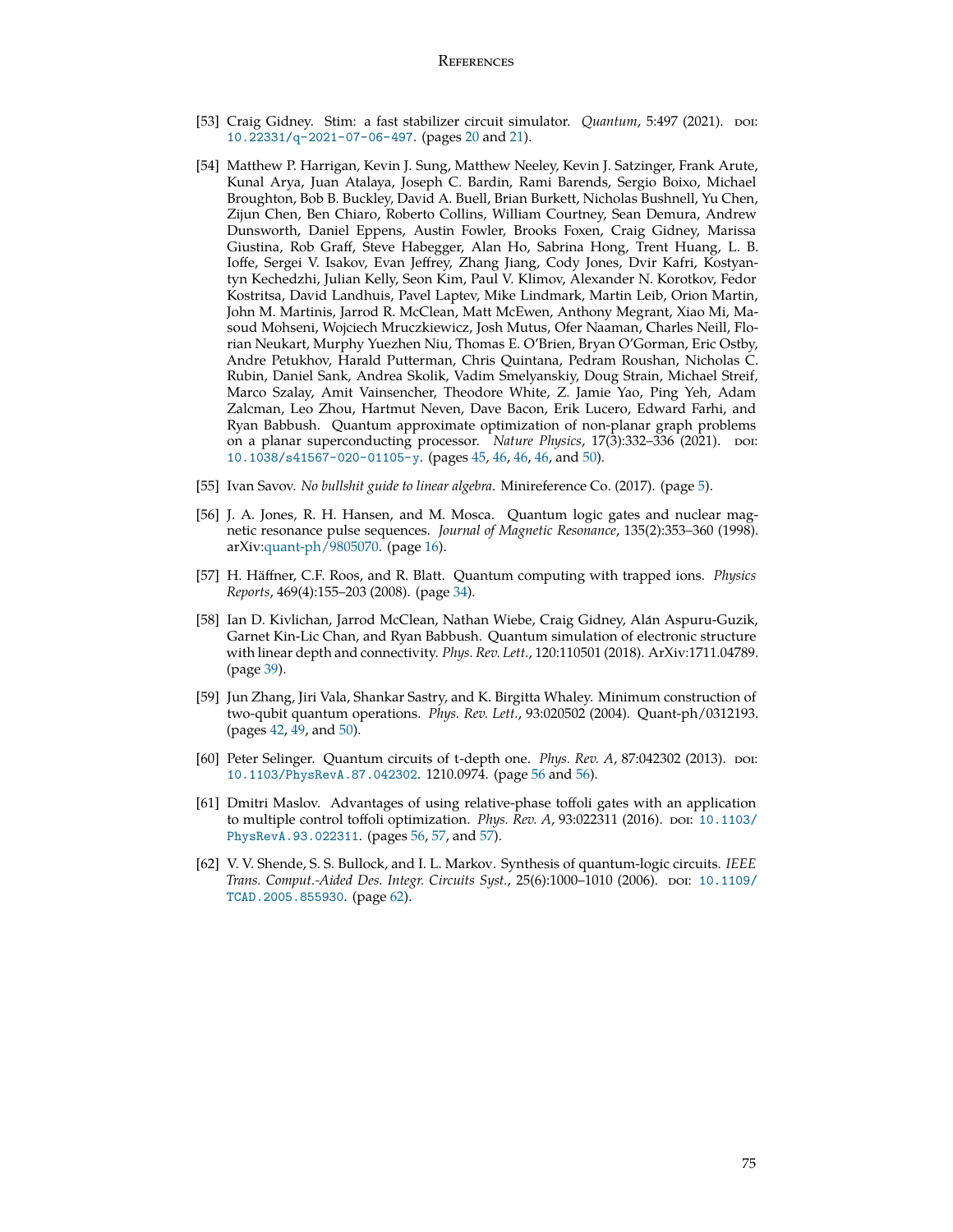# **Index**

|+i*⟩*, [7](#page-6-0) |+*⟩*, [7](#page-6-0), [19](#page-18-0) |−i*⟩*, [7](#page-6-0) |−*⟩*, [7](#page-6-0), [19](#page-18-0) |0*⟩*, [7](#page-6-0) |1*⟩*, [7](#page-6-0) ∼, locally equivalent gates, [28](#page-27-0)  $\pi/8$  gate, see T gat[e21](#page-20-0)  $\sigma_{\rm x}$ , [8](#page-7-0) σy, [8](#page-7-0) σz, [8](#page-7-0) *≃*, equal up to global phase, [6](#page-5-0), [28](#page-27-0)

A gate, [44](#page-43-0) ABC decomposition, [50,](#page-49-0) [51](#page-50-0) arctan2, [24,](#page-23-0) [25](#page-24-0) axis cycling gates, [20](#page-19-0)

B gate, [30,](#page-29-0) [31](#page-30-0), [43](#page-42-0) B gate sandwich, [46](#page-45-0) B-gate decomposition, [49](#page-48-0) B-gate sandwich, [49,](#page-48-0) [50](#page-49-0) babies, [5](#page-4-0) Barenco gate, [38](#page-37-0), [56](#page-55-0) bit flip, *see* Pauli-X gate Bloch rotation decomposition, [26](#page-25-0) Bloch sphere, [6](#page-5-0) Bloch vector, [7](#page-6-0)

C gate, *see* axis cycling gates canonical coordinates, [30](#page-29-0), [31](#page-30-0) canonical decomposition, [48](#page-47-0) canonical gate, [28](#page-27-0) cbit, [6](#page-5-0) CCiX gate, [56](#page-55-0) CCNot gate, [53](#page-52-0) CCZ gate, [54](#page-53-0) CH gate, *see* Controlled-Hadamard gate CiSwap gate, *see* controlled iSwap gate, [56](#page-55-0) Clifford gates, [21,](#page-20-0) [32](#page-31-0), [65](#page-64-0) 1 qubit, [65](#page-64-0), [67](#page-66-0) 2 qubits, [66,](#page-65-0) [68](#page-67-0) Clifford group, [65](#page-64-0) Clifford tableau, [68](#page-67-0) Clifford+T, [21](#page-20-0) CNot decomposition, [49](#page-48-0) CNot gate, [30](#page-29-0)–[32](#page-31-0) CNot gate sandwich, [49](#page-48-0) computational basis, *see* Z basis, [7,](#page-6-0) [19](#page-18-0) conditional gates, [58](#page-57-0) controlled iSwap gate, [56](#page-55-0) controlled phase gate, *see* CPhase gate controlled rotation gate, [37](#page-36-0), [51](#page-50-0) Controlled sign gate , *see* CZ gate

controlled unitary, [50](#page-49-0) controlled-controlled-not gate, *see* CCNot gate controlled-controlled-Z, *see* CCZ gate Controlled-Hadamard gate, [33](#page-32-0) Controlled-Not gate, *see* CNot gate controlled-swap gate, [54](#page-53-0) Controlled-V gate, *see* CV gate controlled-X, *see* CNot gate controlled-Y gate, *see* CY gate Controlled-Z gate, *see* CZ gate CPhase gate, [37](#page-36-0)  $CPhase<sub>00</sub> gate, 37$  $CPhase<sub>00</sub> gate, 37$ CPhase $_{01}$  gate,  $37$ CPhase<sub>10</sub> gate,  $37$  $CR_{\vec{n}}(\theta)$ , *see* controlled rotation gate CSign gate , *see* CZ gate CSwap gate, *see* controlled-swap gate CV gate, [30,](#page-29-0) [31,](#page-30-0) [38](#page-37-0) CX gate, *see* CNot gate CY gate, [32](#page-31-0) CZ gate, [31](#page-30-0), [33](#page-32-0)

Dagwood Bumstead gate, [31](#page-30-0), [39](#page-38-0) DB gate, *see* Dagwood Bumstead gate DCNot gate, [31,](#page-30-0) [35](#page-34-0) deke, [24](#page-23-0) Deutsch gate, [38](#page-37-0), [55](#page-54-0) Double Controlled NOT gate, *see* DCNot gate doubly controlled iX gate, *see* CCiX gate

ECP gate, [30,](#page-29-0) [31](#page-30-0), [43](#page-42-0) ECP pyramid, [43](#page-42-0)

fermionic swap gate, *see* fSwap gate Feynman gate, *see* CNot gate fractional phase shift gate, [15](#page-14-0) Fredkin gate, *see* controlled-swap gate fSwap gate, [34](#page-33-0)

Givens gate, [39](#page-38-0) Givens rotation, [39](#page-38-0) global phase gate, [22,](#page-21-0) [23](#page-22-0)

H, *see* Hamiltonian H gate, *see* Hadamard gate Hadamard basis, *see* X basis, [7,](#page-6-0) [19](#page-18-0) Hadamard gate, [18](#page-17-0) Hadamard transform, [19](#page-18-0) Hadamard-like gates, [19](#page-18-0), [66](#page-65-0)

I gate, *see* identity gate identity gate 1-qubit, [8](#page-7-0)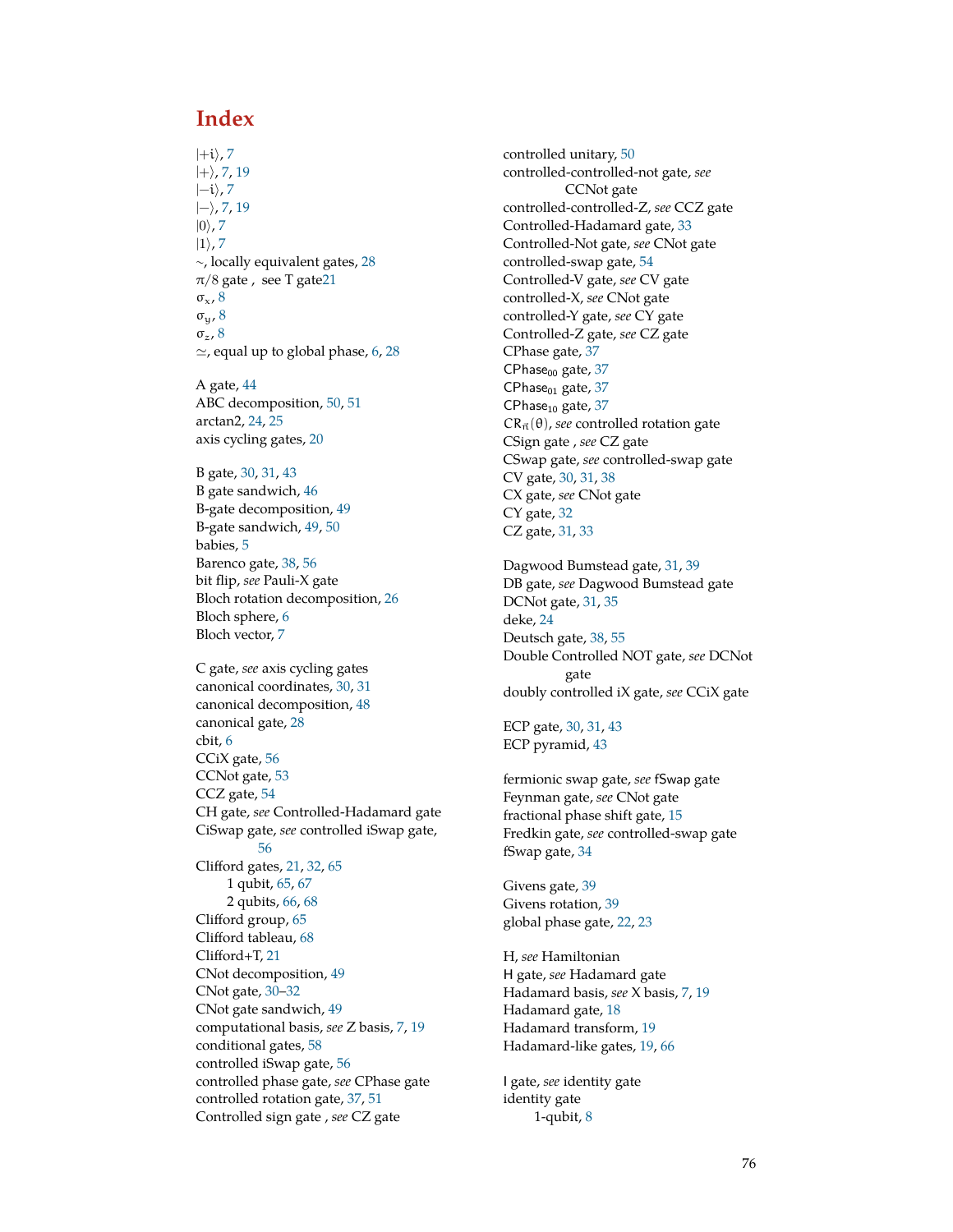#### **INDEX**

2-qubits, [30–](#page-29-0)[32](#page-31-0) imaginary swap gate, seeiSwap gat[e34](#page-33-0) inverse pseudo-Hadamard gate, [17](#page-16-0) inverse S gate, [18](#page-17-0) inverse square-root Swap gate, [30](#page-29-0), [31](#page-30-0) inverse T gate, [22](#page-21-0) inverse V gate, [16](#page-15-0) Ising gates, [35–](#page-34-0)[38](#page-37-0), [52](#page-51-0) isotropic exchange gates, [39](#page-38-0) iSwap gate, [30,](#page-29-0) [31](#page-30-0), [34](#page-33-0)

Jordan-Wigner representation, [34](#page-33-0)

KAK decomposition, *see* canonical decomposition Kraus-Cirac decomposition, *see* canonical decomposition Kronecker decomposition, [47](#page-46-0) Kronecker product, [47](#page-46-0)

local equivalence, [28](#page-27-0) logical negation, [9](#page-8-0)

M gate , *see* magic gate magic basis, [34](#page-33-0), [48](#page-47-0) magic decomposition, *see* canonical decomposition magic gate, [34](#page-33-0), [48](#page-47-0) Margolus gate, [57](#page-56-0) minus eye high, [9](#page-8-0) MS gate , *see* Mølmer-Sørensen gate multiplexed gates, [58](#page-57-0) Mux gate, *see* multiplexed gate Mølmer-Sørensen gate, [34](#page-33-0)

#### NOT gate, [9](#page-8-0)

octahedral group, [66](#page-65-0) omega gate, [23,](#page-22-0) [66](#page-65-0)

P gate, *see* phase shift gate, S gate, *see* S gate parametric iSwap gate, *see* XY gate parametric swap gate, *see* pSwap gate Pauli algebra, [64](#page-63-0) Pauli gates, [8](#page-7-0) commutation relations, [8](#page-7-0) Pauli group, [64](#page-63-0), [65](#page-64-0) Pauli operators, [64](#page-63-0) Pauli-power gates, [13](#page-12-0) decomposition, [25](#page-24-0) Pauli-rotation decomposition, [24,](#page-23-0) [26](#page-25-0) Pauli-X gate, [8](#page-7-0) Pauli-Y gate, [9](#page-8-0) Pauli-Z gate, [9](#page-8-0) Peres gate, [55](#page-54-0) perfect entanglers, [46](#page-45-0)

permutation group, [66](#page-65-0) phase, [6](#page-5-0), [22,](#page-21-0) [28](#page-27-0), [50](#page-49-0) phase flip, *see* Pauli-Z gate Phase gate, *see* S gate phase shift gate, [15](#page-14-0), [22,](#page-21-0) [50](#page-49-0) piSwap gate, *see* XY gate Pitsianis-Van Loan algorithm, [47](#page-46-0) principal 2-qubit gates, [30](#page-29-0) problems, [50](#page-49-0) pseudo-Hadamard gate, [16](#page-15-0) pSwap gate, [41](#page-40-0)

QFT, *see* quantum Fourier transform quantum Fourier transform, [30,](#page-29-0) [31](#page-30-0) 1-qubit, [19](#page-18-0) 2-qubits, [41](#page-40-0) quantum pirate gates, [10](#page-9-0)

recursion, [78](#page-77-0) relative phase Toffoli gate, [57](#page-56-0) Rn*⃗* gate, *see* rotation gate rotation gate, [11](#page-10-0) Rotation gates, [10](#page-9-0)  $R_x$  gate, [10](#page-9-0) R<sup>y</sup> gate, [11](#page-10-0)  $R<sub>z</sub>$  gate, [11](#page-10-0)

S gate, [17](#page-16-0) simplified Toffoli gate, *see* Margolus gate SPE gates, *see* special perfect entangling gates special perfect entanglers, [46](#page-45-0) special perfect entangling gates, [42](#page-41-0) square root of CNot gate, *see* CV gate square root Swap gate, [40](#page-39-0) square-root iSwap gate, [30,](#page-29-0) [31](#page-30-0) square-root NOT, *see* V gate square-root Swap gate, [30](#page-29-0), [31](#page-30-0) square-root Y-gate, [16,](#page-15-0) [17](#page-16-0) standard basis, *see* Z basis, [7](#page-6-0) super-controlled gates, *see* special perfect entangling gates Swap gate, [30](#page-29-0), [31,](#page-30-0) [35](#page-34-0), [40](#page-39-0) Swap-alpha gate, [40](#page-39-0) Syc gate , see Sycamore gat[e45](#page-44-0) Sycamore gate, [45](#page-44-0) sycamore-gate sandwich, [50](#page-49-0)

T gate, [21](#page-20-0) T-like gate, [57](#page-56-0) Toffoli gate, *see* CCNot gate

uniformly controlled gate, [58](#page-57-0)

V gate, [16](#page-15-0) V-Z decomposition, [25](#page-24-0)

W gate, [43](#page-42-0)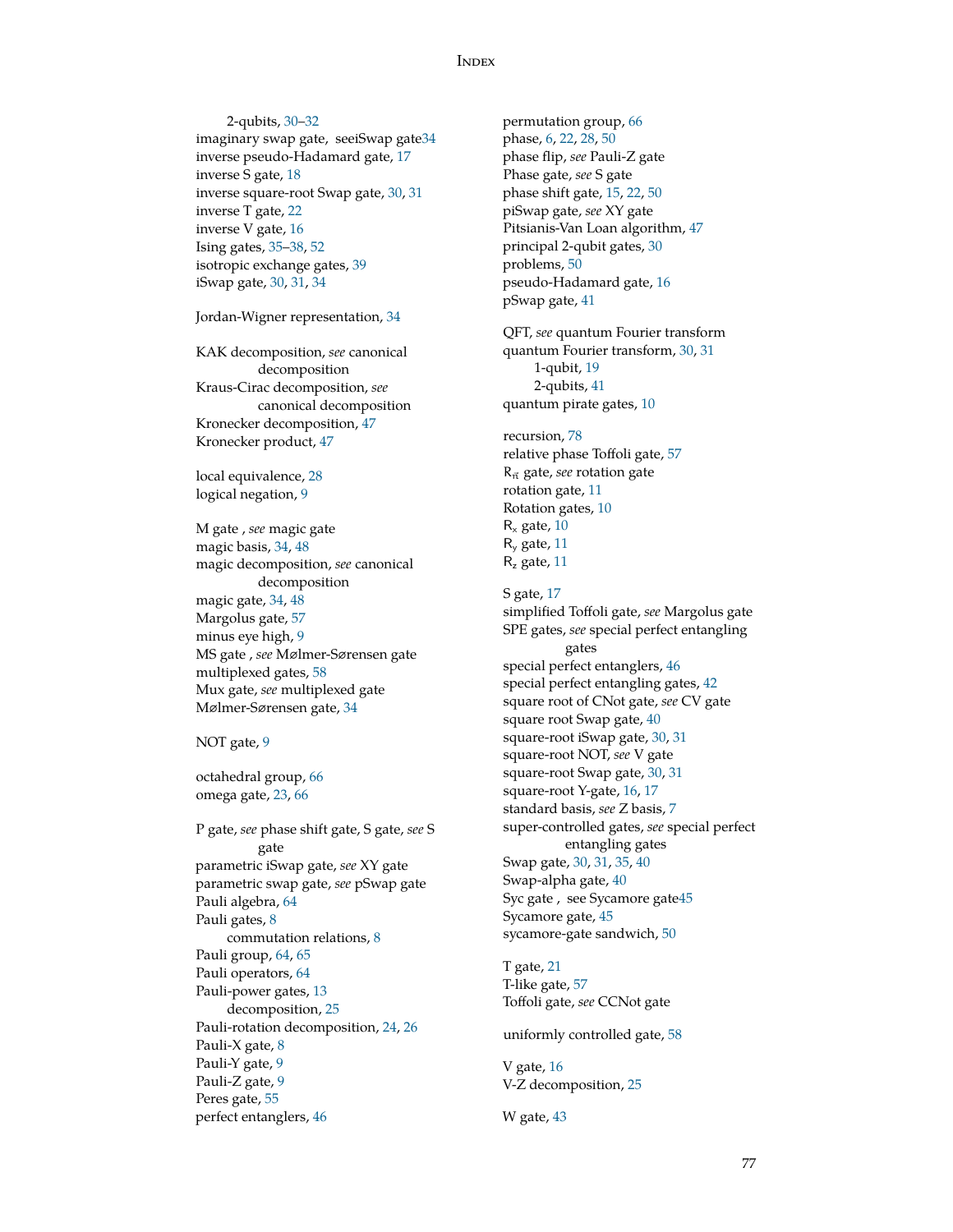### **INDEX**

<span id="page-77-0"></span>Walsh-Hadamard transform, *see* Hadamard transform Weyl chamber, [29](#page-28-0)[–31](#page-30-0), [70](#page-69-0)

X, *see* Pauli-X gate X basis, [7](#page-6-0) X power gate, [13](#page-12-0) XX gate, [36](#page-35-0) XY gate, [39](#page-38-0)

Y basis, [7](#page-6-0)

Y gate, *see* Pauli-Y gate Y power gate, [13](#page-12-0) YY gate, [36](#page-35-0)

Z basis, [7](#page-6-0) Z gate, *see* Pauli-Z gate Z power gate, [13](#page-12-0) Z-Y decomposition, [51](#page-50-0) ZYZ decomposition, [24](#page-23-0) ZZ gate, [36](#page-35-0)